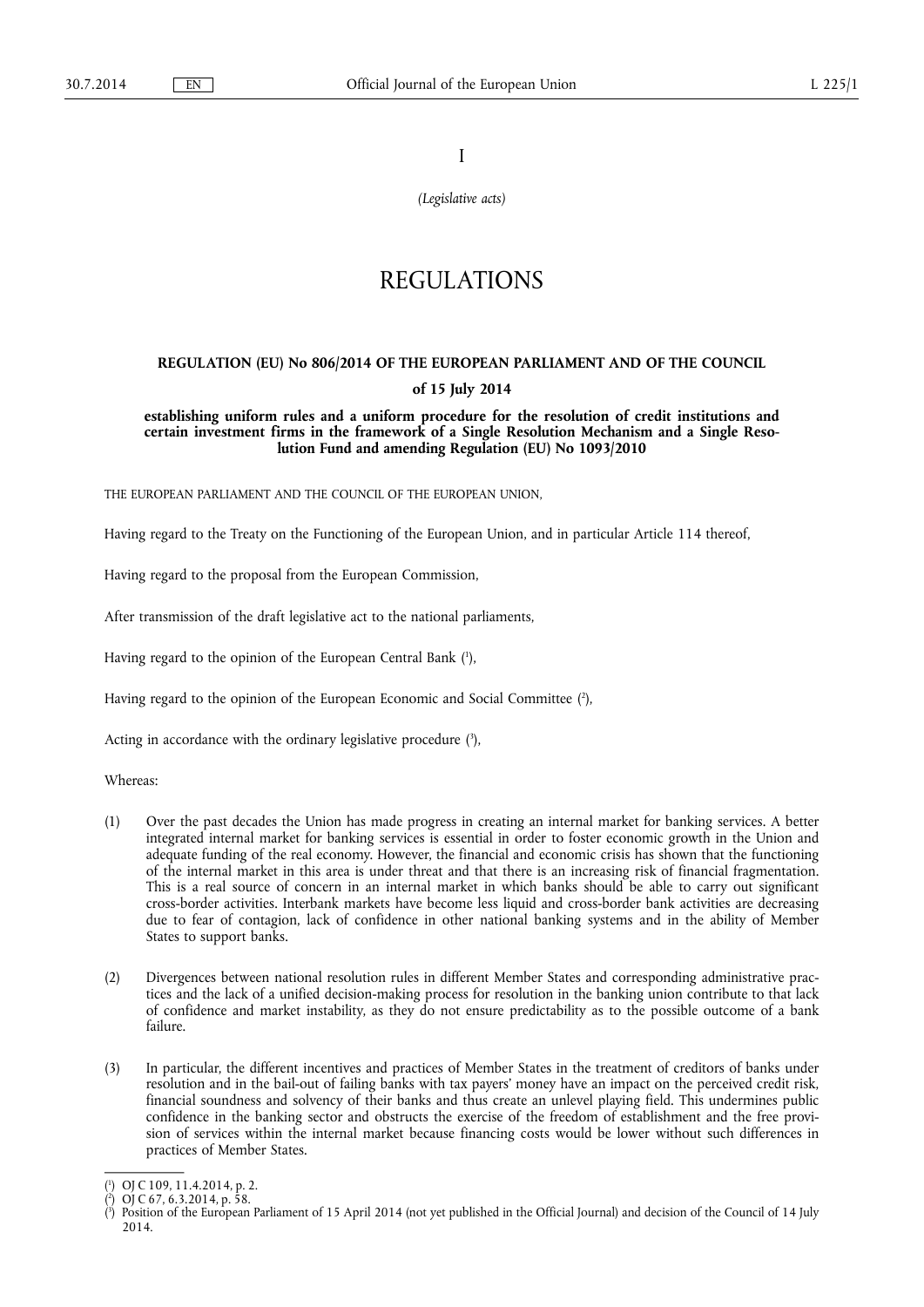- (4) Divergences between national resolution rules in different Member States and corresponding administrative practices may lead banks and customers to have higher borrowing costs only because of their place of establishment and irrespective of their real creditworthiness. In addition, customers of banks in some Member States face higher borrowing rates than customers of banks in other Member States, irrespective of their own creditworthiness.
- (5) The European Council on 18 October 2012 concluded that, 'In the light of the fundamental challenges facing it, the Economic and Monetary Union needs to be strengthened to ensure economic and social welfare as well as stability and sustained prosperity' and 'that the process towards deeper economic and monetary union should build on the Union institutional and legal framework and be characterised by openness and transparency towards Member States whose currency is not the euro and by respect for the integrity of the internal market'. To that end a banking union is established, underpinned by a comprehensive and detailed single rulebook for financial services for the internal market as a whole. The process towards establishing a banking union is characterised by openness and transparency towards non-participating Member States and by respect for the integrity of the internal market.
- (6) The European Parliament, in its resolution of 7 July 2010 with recommendations to the Commission on Cross-Border Crisis Management in the Banking Sector, requested the Commission to submit 'on the basis of Articles 50 and 114 of the Treaty on the Functioning of the European Union, one or more legislative proposals relating to an EU crisis-management framework, an EU financial stability fund, and a resolution unit' and, in its resolution of 20 November 2012 with recommendations to the Commission on the report of the Presidents of the European Council, the European Commission, the European Central Bank and the Eurogroup 'Towards a genuine Economic and Monetary Union', stated that 'breaking up the negative feedback loops between sovereigns, banks and the real economy is crucial for a smooth functioning of the EMU', stressed the 'urgent need for additional and far-reaching measures to solve the crisis in the banking sector' and for the 'realisation of a fully operational European banking union' while ensuring 'the continued proper functioning of the internal market for financial services and the free movement of capital'.
- (7) As a first step towards a banking union, the single supervisory mechanism established by Council Regulation (EU) No 1024/2013 ( 1 ) (the 'SSM') is to ensure that the Union's policy relating to the prudential supervision of credit institutions is implemented in a coherent and effective manner, that the single rulebook for financial services is applied in the same manner to credit institutions in the euro area Member States and those non-euro area Member States who choose to participate in the SSM (the 'participating Member States'), and that those credit institutions are subject to supervision of the highest quality.
- (8) More efficient resolution mechanisms are an essential instrument to avoid damages that have resulted from failures of banks in the past.
- (9) As long as resolution rules, practices and approaches to burden-sharing remain national and the financial resources needed for funding resolution are raised and spent at national level, the internal market will remain fragmented. Moreover, national supervisors have strong incentives to minimise the potential impact of bank crises on their national economies by adopting unilateral action to ring-fence banking operations, for instance by limiting intra-group transfers and lending, or by imposing higher liquidity and capital requirements on subsidiaries in their jurisdictions of potentially failing parent undertakings. This restricts the cross-border activities of banks and thus creates obstacles to the exercise of fundamental freedoms and distorts competition in the internal market. Contentious home-host issues, although addressed in the context of SSM and of Directive 2014/59/EU of the European Parliament and of the Council (<sup>2</sup>), may still reduce efficiency in cross-border resolution processes.

<sup>(</sup> 1 ) Council Regulation (EU) No 1024/2013 of 15 October 2013 conferring specific tasks on the European Central Bank concerning policies relating to the prudential supervision of credit institutions (OJ L 287, 29.10.2013, p. 63).

<sup>(</sup> 2 ) Directive 2014/59/EU of the European Parliament and of the Council of 15 May 2014 establishing a framework for the recovery and resolution of credit institutions and investment firms and amending Council Directive 82/891/EEC, and Directives 2001/24/EC, 2002/47/EC, 2004/25/EC, 2005/56/EC, 2007/36/EC, 2011/35/EU, 2012/30/EU and 2013/36/EU, and Regulations (EU) No 1093/2010 and (EU) No 648/2012, of the European Parliament and of the Council (OJ L 173, 12.6.2014, p. 190).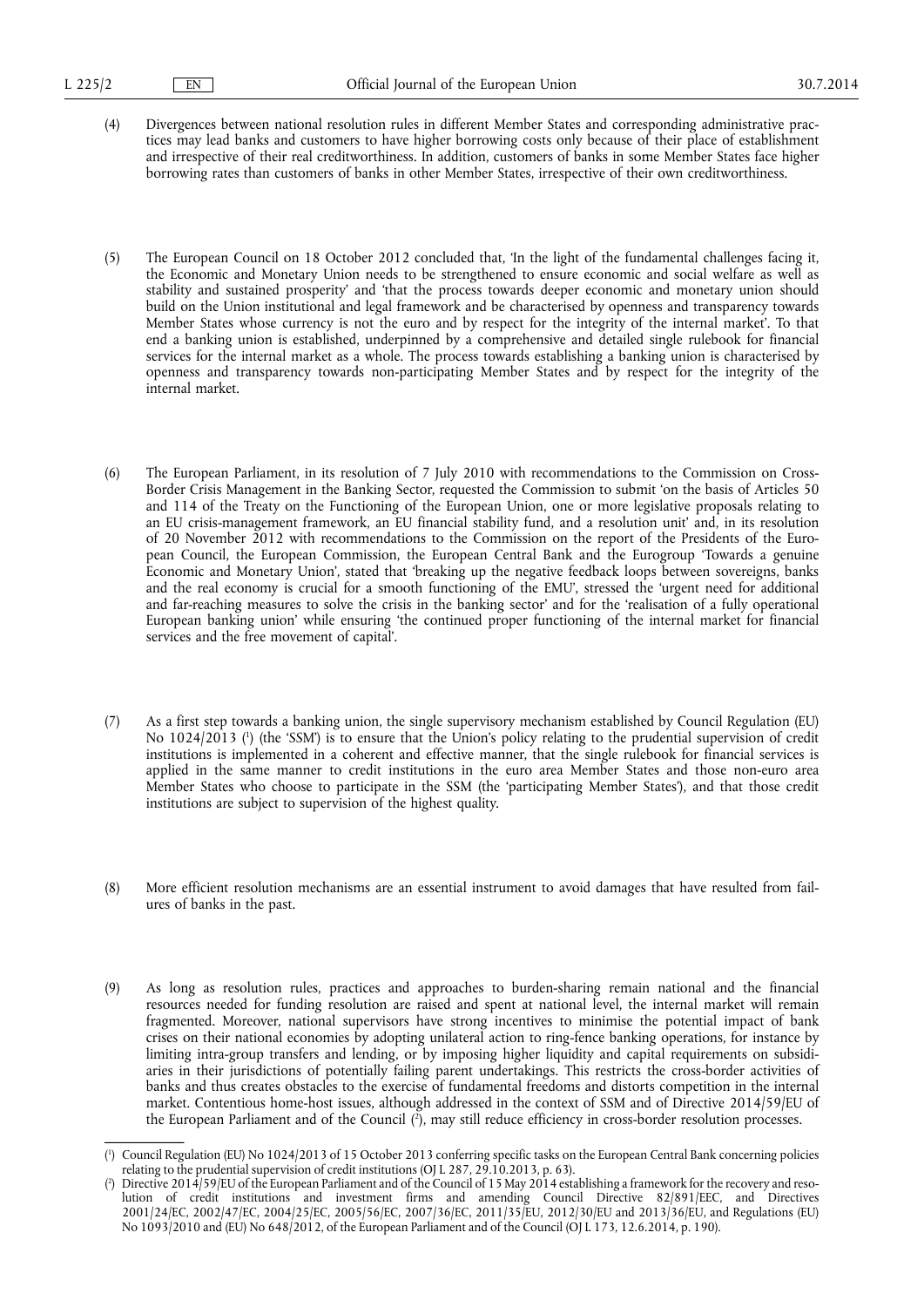(10) In order to address those issues it has been necessary to intensify the integration of the resolution framework for credit institutions and investment firms ('institutions') in order to bolster the Union, restore financial stability and lay the basis for economic recovery. Directive 2014/59/EU is a significant step towards harmonisation of the rules relating to the resolution of banks across the Union and provides for cooperation among resolution authorities when dealing with the failure of cross-border banks. However, that Directive establishes minimum harmonisation rules and does not lead to centralisation of decision making in the field of resolution. It essentially provides for common resolution tools and resolution powers available for the national authorities of every Member State, but leaves discretion to national authorities in the application of the tools and in the use of national financing arrangements in support of resolution procedures. This ensures that authorities have the tools to intervene sufficiently early and quickly in an unsound or failing institution so as to ensure the continuity of the institution's critical financial and economic functions while minimising the impact of an institution's failure on the economy and financial system.

Although it confers regulatory and mediation tasks on the European Supervisory Authority (European Banking Authority) ('EBA'), established by Regulation (EU) No 1093/2010 of the European Parliament and of the Council ( 1 ), Directive 2014/59/EU does not completely avoid the taking of separate and potentially inconsistent decisions by Member States regarding the resolution of cross-border groups which may affect the overall costs of resolution. Moreover, as it provides for national financing arrangements, it does not sufficiently reduce the dependence of banks on the support from national budgets and does not completely prevent different approaches by Member States to the use of the financing arrangements.

- (11) For participating Member States, in the context of the Single Resolution Mechanism (SRM), a centralised power of resolution is established and entrusted to the Single Resolution Board established in accordance with this Regulation ('the Board') and to the national resolution authorities. That establishment is an integral part of the process of harmonisation in the field of resolution operated by Directive 2014/59/EU and by the set of uniform provisions on resolution laid down in this Regulation. The uniform application of the resolution regime in the participating Member States will be enhanced as a result of it being entrusted to a central authority such as the SRM. Furthermore, the SRM is interwoven with the process of harmonisation in the field of prudential supervision, brought about by the establishment of EBA, the single rulebook on prudential supervision (Regulation (EU) No 575/2013 of the European Parliament and of the Council ( 2 ) and Directive 2013/36/EU of the European Parliament and of the Council ( 3 )), and, in the participating Member States, the establishment of the SSM to which the application of Union prudential supervision rules is entrusted. Supervision and resolution are two complementary aspects of the establishment of the internal market for financial services whose application at the same level is regarded as mutually dependent.
- (12) Ensuring effective resolution decisions for failing banks within the Union, including on the use of funding raised at Union level, is essential for the completion of the internal market in financial services. Within the internal market, the failure of banks in one Member State may affect the stability of the financial markets of the Union as a whole. Ensuring effective and uniform resolution rules and equal conditions of resolution financing across Member States is in the best interests not only of the Member States in which banks operate but also of all Member States in general as a means of ensuring a level competitive playing field and improving the functioning of the internal market. Banking systems in the internal market are highly interconnected, bank groups are international and banks have a large percentage of foreign assets. In the absence of the SRM, bank crises in Member States participating in the SSM would have a stronger negative systemic impact also in non-participating Member States. The establishment of the SRM will ensure a neutral approach in dealing with failing banks and therefore increase stability of the banks of the participating Member States and prevent the spill-over of crises into nonparticipating Member States and will thus facilitate the functioning of the internal market as a whole. The

<sup>(</sup> 1 ) Regulation (EU) No 1093/2010 of the European Parliament and of the Council of 24 November 2010 establishing a European Supervisory Authority (European Banking Authority), amending Decision No 716/2009/EC and repealing Commission Decision 2009/78/EC (OJ L 331, 15.12.2010, p. 12).

<sup>(</sup> 2 ) Regulation (EU) No 575/2013 of the European Parliament and of the Council of 26 June 2013 on prudential requirements for credit institutions and investment firms and amending Regulation (EU) No  $648/2012$  (OJ L  $176$ , 27.6.2013, p. 1).

<sup>(</sup> 3 ) Directive 2013/36/EU of the European Parliament and of the Council of 26 June 2013 on access to the activity of credit institutions and the prudential supervision of credit institutions and investment firms, amending Directive 2002/87/EC and repealing Directives 2006/48/EC and 2006/49/EC (OJ L 176, 27.6.2013, p. 338).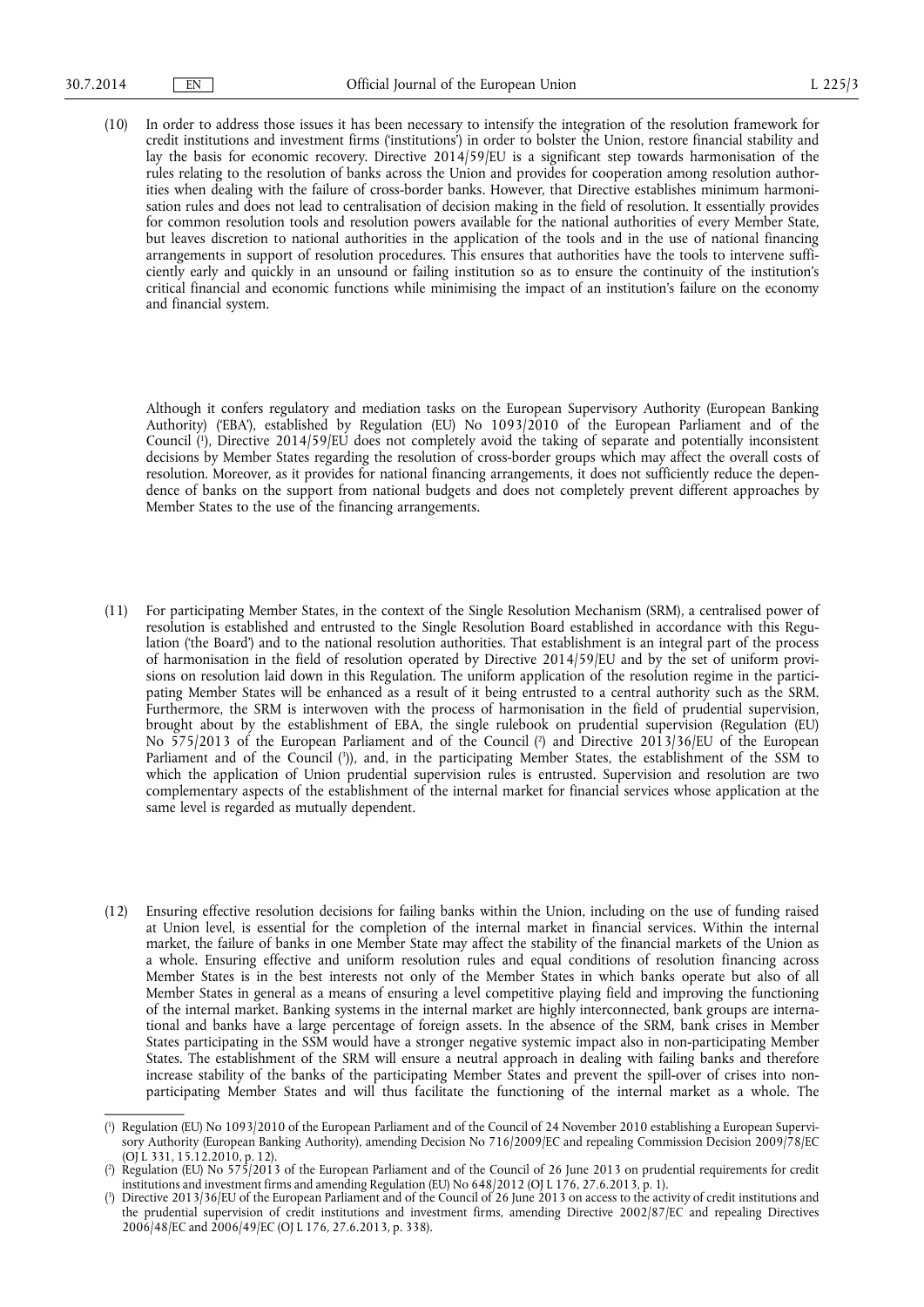mechanisms for cooperation regarding institutions established in both participating and non-participating Member States should be clear, and no Member State or group of Member States should be discriminated against, directly or indirectly, as a venue for financial services.

- (13) In order to restore trust and credibility in the banking sector, the European Central Bank (ECB) is currently conducting a comprehensive balance sheet assessment of all banks supervised directly. Such an assessment should assure all stakeholders that banks entering the SSM, and therefore falling within the scope of the SRM, are fundamentally sound and trustworthy.
- (14) Following the establishment of the SSM by Regulation (EU) No 1024/2013 pursuant to which banks in the participating Member States are supervised either centrally by the ECB or by the national competent authorities within the framework of the SSM, there is a misalignment between the Union supervision of such banks and the national treatment of those banks in the resolution proceedings pursuant to Directive 2014/59/EU which will be addressed by the establishment of the SRM.
- (15) This Regulation applies only in respect of banks whose home supervisor is the ECB or the national competent authority in Member States whose currency is the euro or in Member States whose currency is not the euro which have established a close cooperation in accordance with Article 7 of Regulation (EU) No 1024/2013. The scope of application of this Regulation is linked to the scope of application of Regulation (EU) No 1024/2013. Indeed, bearing in mind the significant level to which the supervisory tasks attributed to the SSM and resolution action are interwoven, the establishment of a centralised system of supervision operated under Article 127(6) of the Treaty on the Functioning of the European Union (TFEU) is fundamentally important to the process of harmonisation of resolution in participating Member States. The fact of being subject to supervision by the SSM constitutes a specific attribute that places the entities falling within the scope of application of Regulation (EU) No 1024/2013 in an objectively and characterised distinct position for resolution purposes. It is necessary to adopt measures to create an SRM for all Member States participating in the SSM in order to facilitate the proper and stable functioning of the internal market.
- (16) Whilst banks in Member States remaining outside the SSM are subject to supervision, resolution and financial backstop arrangements which are aligned at national level, banks in Member States participating in the SSM are subject to Union arrangements for supervision and national arrangements for resolution and financial backstops. Because supervision and resolution are at two different levels within the SSM, intervention and resolution in banks in the Member States participating in the SSM would not be as rapid, consistent and effective as in banks in the Member States outside of the SSM. Therefore, a centralised resolution mechanism for all banks operating in the Member States participating in the SSM is essential to guarantee a level playing field.
- (17) As long as supervision in a Member State remains outside the SSM, that Member State should remain responsible for the financial consequences of a bank failure. The SRM should therefore extend only to banks and financial institutions established in Member States participating in the SSM and subject to the supervision of the ECB and the national authorities within the framework of the SSM. Banks established in the Member States not participating in the SSM should not be subject to the SRM. Subjecting such Member States to the SRM would create the wrong incentives for them. In particular, supervisors in those Member States may become more lenient towards banks in their jurisdictions as they would not have to bear the full financial risk of their failures. Therefore, in order to ensure parallelism with the SSM, the SRM should apply to Member States participating in the SSM. As Member States join the SSM, they should also automatically become subject to the SRM. Ultimately, the SRM could potentially extend to the entire internal market.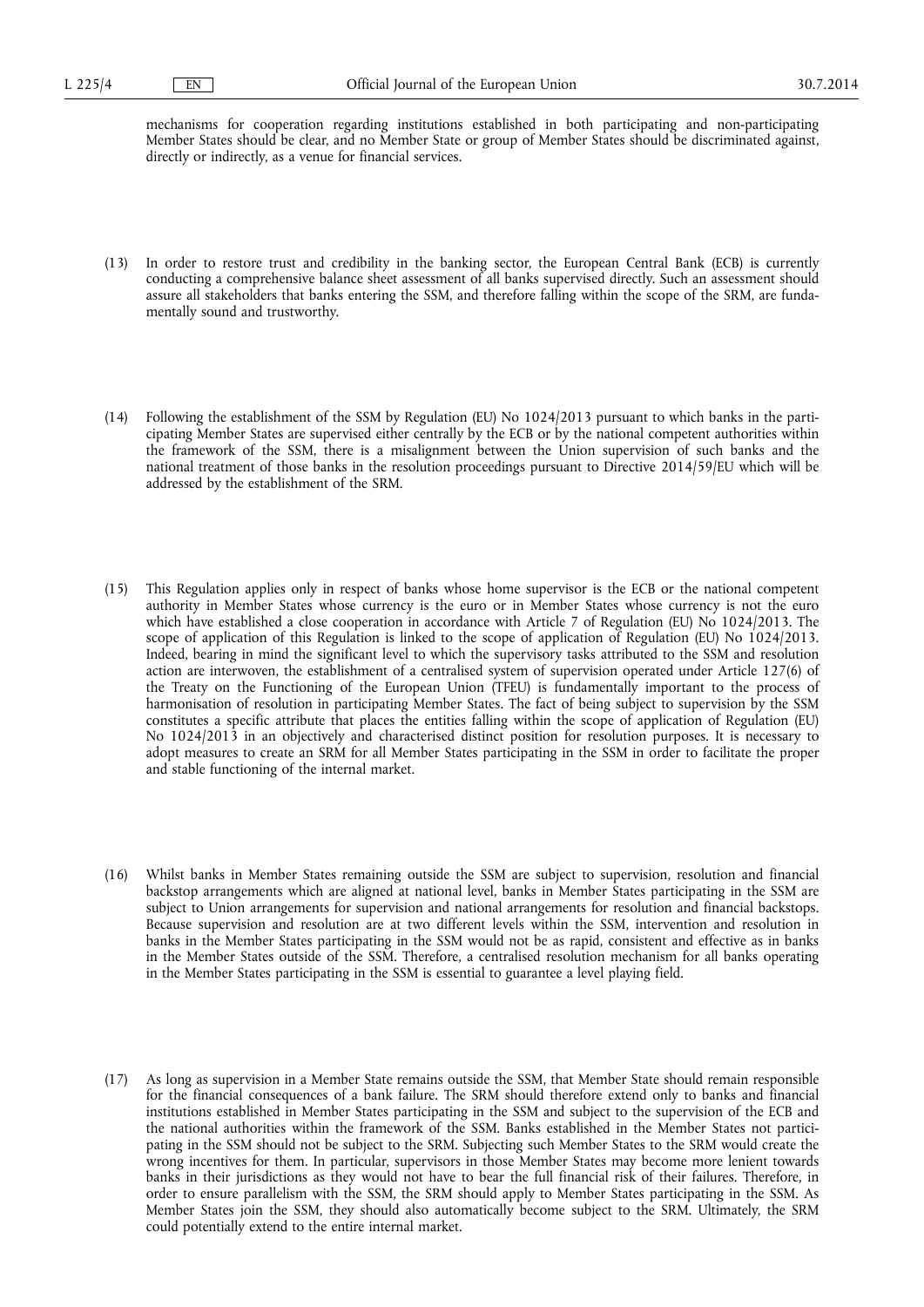- (18) In order to ensure a level playing field within the internal market as a whole, this Regulation is consistent with Directive 2014/59/EU. It therefore adapts the rules and principles of that Directive to the specificities of the SRM and ensures that appropriate funding is available to the latter. When the Board, the Council and the Commission exercise the powers conferred on them by this Regulation, they should be subject to the delegated acts, and regulatory and implementing technical standards, guidelines and recommendations adopted by EBA on the basis of respectively Articles 10 to 15 and Article 16 of Regulation (EU) No 1093/2010 within the scope of Directive 2014/59/EU. The Board, the Council and the Commission, in their respective capacities, should also cooperate with EBA in accordance with Articles 25 and 30 of Regulation (EU) No 1093/2010 and respond to requests of collection of information addressed to them by EBA in accordance with Article 35 of that Regulation. It is recalled that, according to the last sentence of Recital 32 of that Regulation, 'in cases where the relevant Union legislation confers discretion on […] competent authorities, decisions taken by the Authority cannot replace the exercise in compliance with Union law of that discretion'. The same principle should extend to this Regulation, while fully respecting the principles enshrined in primary Union law. In the light of those key elements EBA should be able to perform its tasks effectively and to secure the equality of treatment between the Board, the Council, the Commission and the national authorities when performing similar tasks.
- (19) A single resolution fund ('Fund') is an essential element without which the SRM could not work properly. If the funding of resolution were to remain national in the longer term, the link between sovereigns and the banking sector would not be fully broken, and investors would continue to establish borrowing conditions according to the place of establishment of the banks rather than to their creditworthiness. The Fund should help to ensure a uniform administrative practice in the financing of resolution and to avoid the creation of obstacles for the exercise of fundamental freedoms or the distortion of competition in the internal market due to divergent national practices. The Fund should be financed by bank contributions raised at national level and should be pooled at Union level in accordance with an intergovernmental agreement on the transfer and progressive mutualisation of those contributions (the 'Agreement'), thus increasing financial stability and limiting the link between the perceived fiscal position of individual Member States and the funding costs of banks and undertakings operating in those Member States. To further break that link, decisions taken within the SRM should not impinge on the fiscal responsibilities of the Member States. In that regard, only extraordinary public financial support should be considered to be an impingement on the budgetary sovereignty and fiscal responsibilities of the Member States. In particular, decisions that require the use of the Fund or of a deposit guarantee scheme should not be considered to impinge on the budgetary sovereignty or fiscal responsibilities of the Member States.
- (20) This Regulation, together with Directive 2014/59/EU, establishes the modalities for the use of the Fund and the general criteria to determine the fixing and calculation of *ex-ante* and *ex-post* contributions. Participating Member States remain competent to levy the contributions from the entities located in their respective territories in accordance with Directive 2014/59/EU and with this Regulation. By means of the Agreement, the participating Member States will assume the obligation to transfer to the Fund the contributions that they raise at national level in accordance with Directive 2014/59/EU and this Regulation. During a transitional period, the contributions will be allocated to different compartments corresponding to each participating Member State (national compartments). Those compartments will be subject to a progressive merger so that they will cease to exist at the end of the transitional period. The Agreement will lay down the conditions upon which the parties thereto agree to transfer the contributions that they raise at national level to the Fund and to progressively merge the compartments. The entry into force of the Agreement will be necessary for the contributions raised by the parties to be transferred to the national compartments of the Fund. This Regulation lays down the powers of the Board for using and managing the Fund. The Agreement will determine how the Board is able to dispose of the national compartments that are progressively merged.
- (21) A centralised application of the resolution rules for institutions laid down in Directive 2014/59/EU by a single Union resolution authority in the participating Member States can be ensured only where the rules governing the establishment and functioning of the SRM are directly applicable in the Member States to avoid divergent interpretations across the Member States. Such direct applicability should bring benefits to the internal market as a whole because it will contribute to ensuring fair competition and to preventing obstacles to the free exercise of fundamental freedoms not only in the participating Member States but in the internal market as a whole.
- (22) Mirroring the scope of Regulation (EU) No 1024/2013, the SRM should cover all credit institutions established in the participating Member States. However, within the framework of the SRM, it should be possible to resolve directly any credit institution of a participating Member State in order to avoid asymmetries within the internal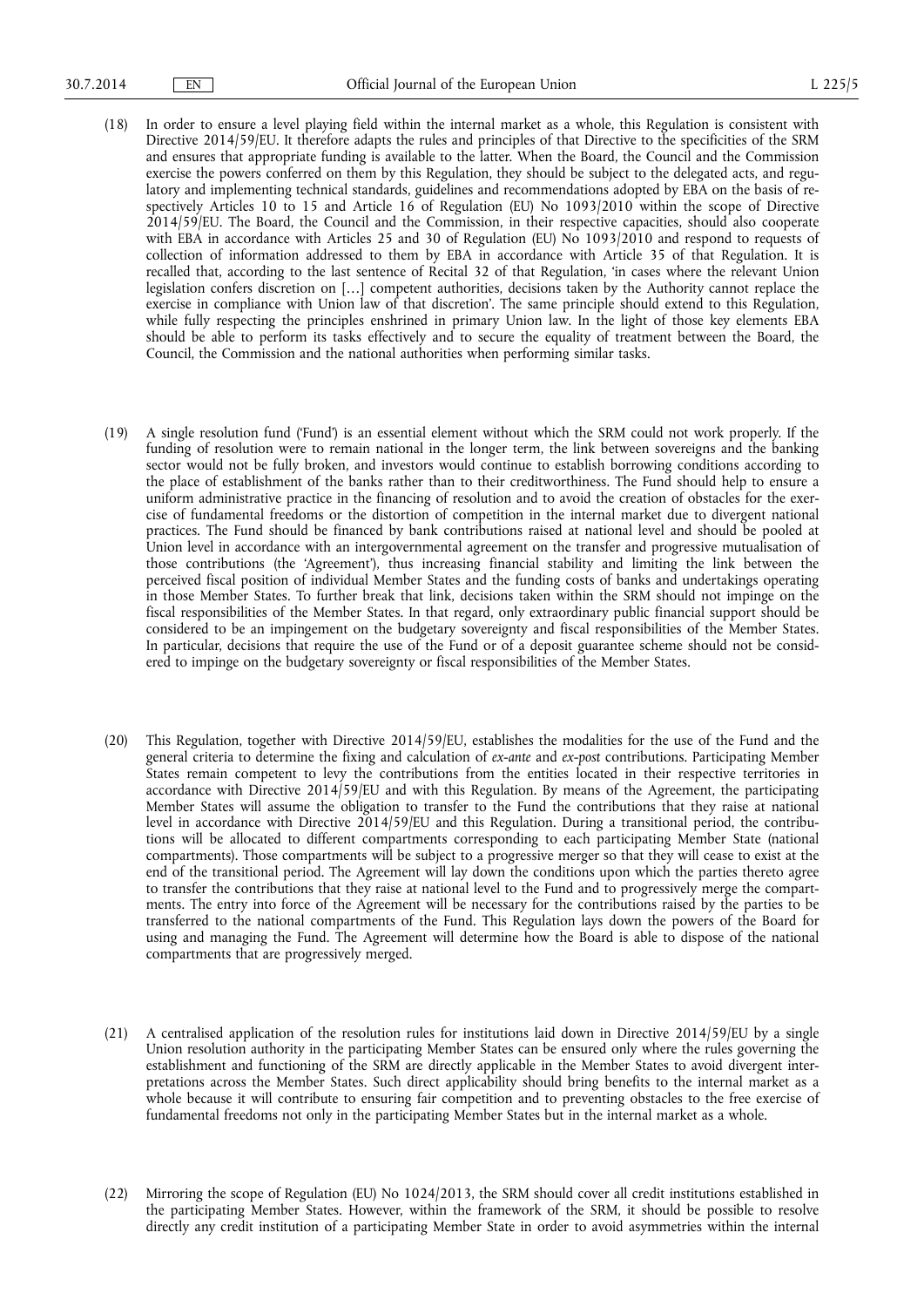market in respect of the treatment of failing institutions and creditors during a resolution process. To the extent that parent undertakings, investment firms and financial institutions are included in the consolidated supervision by the ECB, they should be included in the scope of the SRM. Although the ECB will not supervise those institutions on a solo basis, it will be the only supervisor that will have a global perception of the risk which a group, and indirectly its individual members, is exposed to. To exclude entities which form part of the consolidated supervision within the scope of the ECB from the scope of the SRM would make it impossible to plan for the resolution of groups and to adopt a group resolution strategy, and would make any resolution decisions much less effective.

- (23) Within the SRM, decisions should be taken at the most appropriate level. When adopting decisions under this Regulation, the Board and the national resolution authorities should apply the same material rules.
- (24) Since only institutions of the Union may establish the resolution policy of the Union and since a margin of discretion remains in the adoption of each specific resolution scheme, it is necessary to provide for the adequate involvement of the Council and the Commission, as institutions which may exercise implementing powers, in accordance with Article 291 TFEU. The assessment of the discretionary aspects of the resolution decisions taken by the Board should be exercised by the Commission. Given the considerable impact of the resolution decisions on the financial stability of Member States and on the Union as such, as well as on the fiscal sovereignty of Member States, it is important that implementing power to take certain decisions relating to resolution be conferred on the Council. It should therefore be for the Council, on a proposal from the Commission, to exercise effective control on the assessment by the Board of the existence of a public interest and to assess any material change to the amount of the Fund to be used in a specific resolution action. Moreover, the Commission should be empowered to adopt delegated acts to specify further criteria or conditions to be taken into account by the Board in the exercise of its different powers. Such a conferral of resolution tasks should not in any way hamper the functioning of the internal market for financial services. EBA should therefore maintain its role and retain its existing powers and tasks: it should develop and contribute to the consistent application of the Union legislation applicable to all Member States and enhance convergence of resolution practices across the Union as a whole.
- (25) In order to ensure conformity with the principles established in Article 3(3) of Directive 2014/59/EU, the Union institutions, when performing the tasks conferred on them by this Regulation, should ensure that appropriate organisational arrangements are in place.
- (26) The ECB, as the supervisor within the SSM, and the Board, should be able to assess whether a credit institution is failing or is likely to fail and whether there is no reasonable prospect that any alternative private sector or supervisory action would prevent its failure within a reasonable timeframe. The Board, if it considers all the criteria relating to the triggering of resolutions to be met, should adopt the resolution scheme. The procedure relating to the adoption of the resolution scheme, which involves the Commission and the Council, strengthens the necessary operational independence of the Board while respecting the principle of delegation of powers to agencies as interpreted by the Court of Justice of the European Union (the 'Court of Justice'). Therefore, this Regulation provides that the resolution scheme adopted by the Board enters into force only if, within 24 hours after its adoption by the Board, there are no objections from the Council or the Commission or the resolution scheme is approved by the Commission. The grounds on which the Council is permitted to object, on a proposal by the Commission, to the Board's resolution scheme should be strictly limited to the existence of a public interest and to material modifications by the Commission of the amount of the use of the Fund as proposed by the Board.

A change of 5 % or more to the amount of the Fund compared with the original proposal of the Board should be considered to be material. The Council should approve or object to the Commission's proposal without amending it. As an observer to the meetings of the Board, the Commission should, on an ongoing basis, check that the resolution scheme adopted by the Board complies fully with this Regulation, balances appropriately the different objectives and interests at stake, respects the public interest and that the integrity of the internal market is preserved. Considering that the resolution action requires a very speedy decision-making process, the Council and the Commission should cooperate closely and the Council should not duplicate the preparatory work already undertaken by the Commission. The Board should instruct the national resolution authorities which should take all necessary measures to implement the resolution scheme.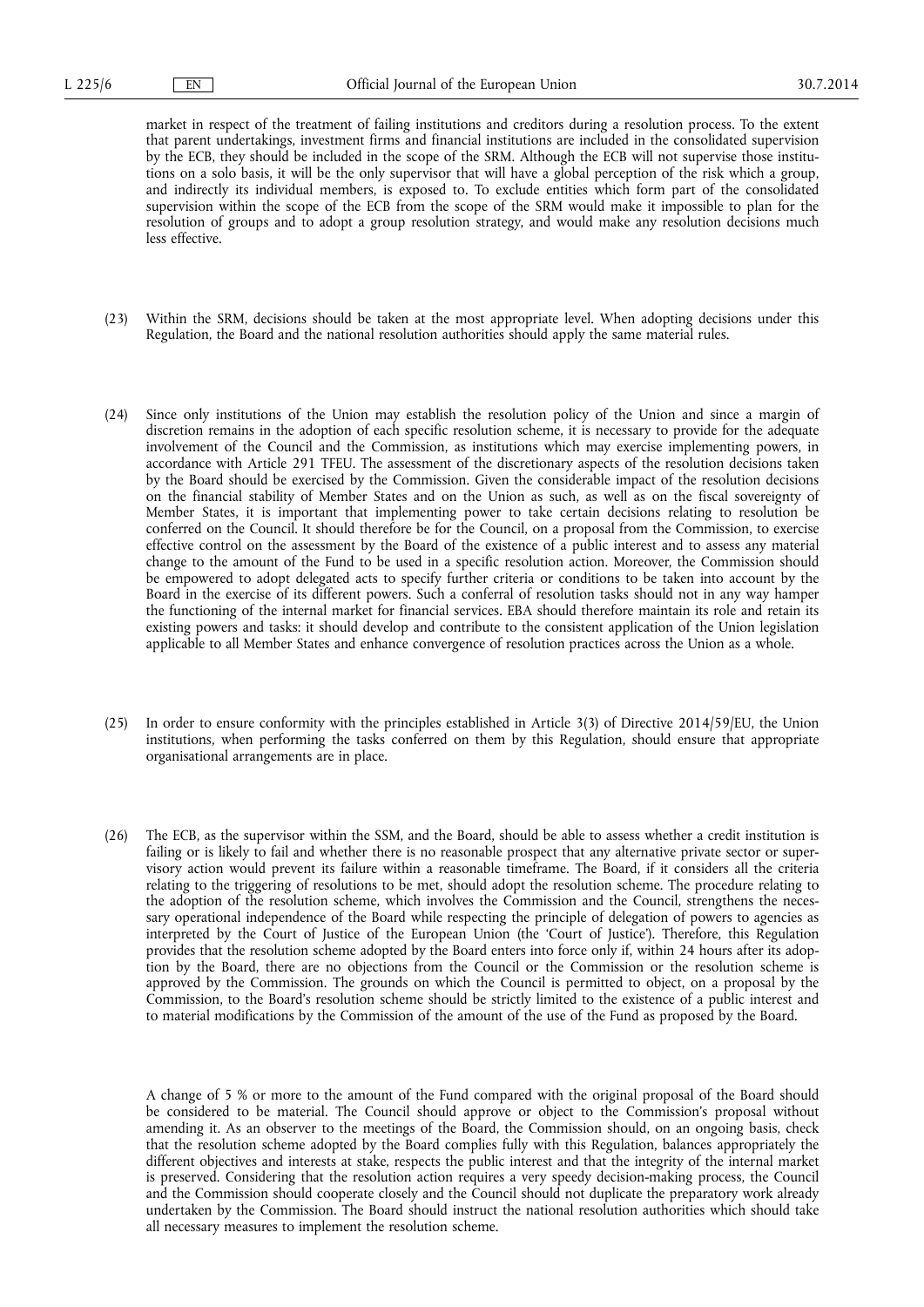- (27) The production of a group resolution scheme should facilitate coordinated resolution that is more likely to deliver the best result for all entities of a group. The Board or, where relevant, the national resolution authorities should have the power to apply the bridge institution tool at group level (which may involve, where appropriate, burden-sharing arrangements) to stabilise a group as a whole. Ownership of subsidiaries could be transferred to the bridge institution with a view to onward sale, either as a package or individually, when market conditions are appropriate. In addition, the Board or, where relevant, the national resolution authority should have the power to apply the bail-in tool at parent level.
- (28) The Board should, in particular, be empowered to take decisions in relation to significant entities or groups, entities or groups directly supervised by the ECB or cross-border groups. The national resolution authorities should assist the Board in resolution planning and in the preparation of resolution decisions. For entities and groups which are not significant and not cross-border, the national resolution authorities should be responsible, in particular, for resolution planning, the assessment of resolvability, the removal of impediments to resolvability, the measures that the resolution authorities are entitled to take during early intervention, and resolution actions. Under certain circumstances the national resolution authorities should perform their tasks on the basis of and in accordance with this Regulation while exercising the powers conferred on them by, and in accordance with, the national law transposing Directive 2014/59/EU in so far as it is not in conflict with this Regulation.
- (29) It is essential for the good functioning of the internal market that the same rules apply to all resolution actions, regardless of whether they are taken by the resolution authorities under Directive 2014/59/EU or within the framework of the SRM. The Commission should assess those measures under Article 107 TFEU.
- (30) Where resolution action would involve the granting of State aid pursuant to Article 107(1) TFEU or as Fund aid, a resolution decision can be adopted after the Commission has adopted a positive or conditional decision concerning the compatibility of the use of such aid with the internal market. The decision of the Commission on Fund aid may impose conditions, commitments or undertakings in respect of the beneficiary. The conditions which may be imposed by the Commission may include, but are not limited to, burden-sharing requirements, including a requirement that losses are first absorbed by equity, and requirements as to contributions by hybrid capital holders, subordinated debt holders and senior creditors, including in accordance with the requirements of Directive 2014/59/EU; restrictions on the payment of dividends on shares or coupons on hybrid capital instruments, on the repurchase of own shares or hybrid capital instruments, or on capital management transactions; restrictions on acquisitions of stakes in any undertaking either through an asset or share transfer; prohibitions against aggressive commercial practices or strategies, or advertising support from public aid; requirements concerning market shares, pricing, product features or other behavioural requirements; requirements for restructuring plans; governance requirements; reporting and disclosure requirements, including as regards compliance with such conditions as may be specified by the Commission; requirements relating to the sale of the beneficiary or of all or part of its assets, rights and liabilities; requirements relating to the liquidation of the beneficiary.
- (31) In order to ensure a swift and effective decision-making process in resolution, the Board should be a specific Union agency with a specific structure, corresponding to its specific tasks, and which departs from the model of all other agencies of the Union. Its composition should ensure that due account is taken of all relevant interests at stake in resolution procedures. Taking into account the missions of the Board, a Chair, a Vice-Chair and four further full-time members of the Board should be appointed on the basis of merit, skills, knowledge of banking and financial matters, and experience relevant to financial supervision, regulation and resolution of institutions. The Chair, the Vice-Chair and the four further full-time members of the Board should be chosen on the basis of an open selection procedure of which the European Parliament and the Council should be kept duly informed and which should respect the principle of gender balance, experience and qualification. The Commission should provide the competent committee of the European Parliament with the shortlist of candidates for the positions of Chair, Vice-Chair and the four further full-time members of the Board. The Commission should submit a proposal for the appointment of the Chair, the Vice-Chair and the four further full-time members of the Board to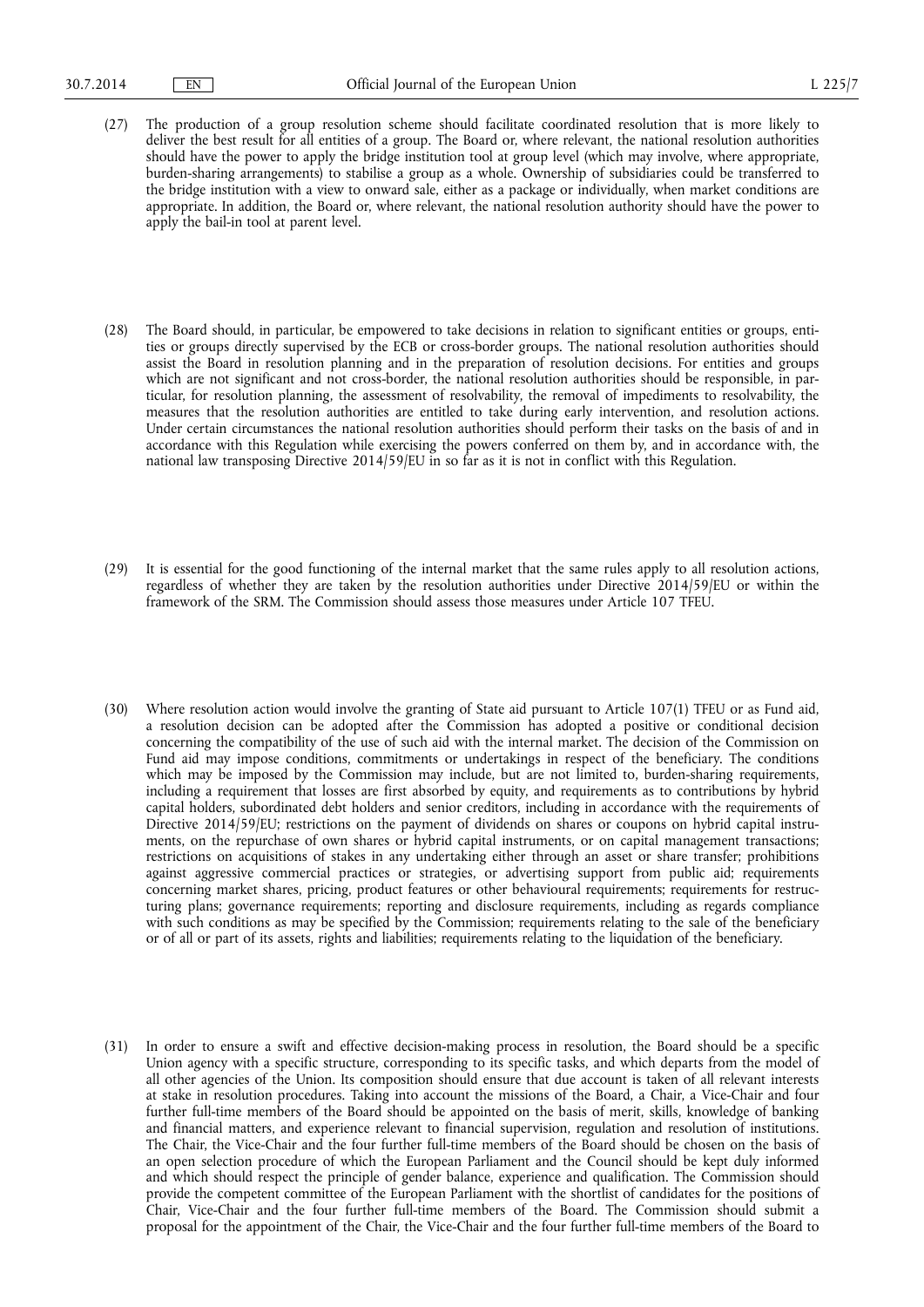the European Parliament for approval. Following the European Parliament's approval of that proposal, the Council should adopt an implementing decision to appoint the Chair, the Vice-Chair and the four further fulltime members of the Board.

- (32) The Board should operate in executive and plenary sessions. In its executive session, it should be composed of its Chair, its four further independent full-time members, which should act independently and objectively in the interest of the Union as a whole, and permanent observers appointed by the Commission and by the ECB. When deliberating on the resolution of an institution or group established within a single participating Member State, the executive session of the Board should convene and involve in the decision-making process the member appointed by the Member State concerned representing its national resolution authority. When deliberating on a cross-border group, the members appointed by the home and all host Member States concerned representing the relevant national resolution authorities should be convened and involved in the decision-making process of the executive session of the Board.
- (33) The Board, in its executive session, should prepare all decisions concerning resolution procedure and, to the fullest extent possible, adopt those decisions. Because of the institution-specific nature of the information contained in the resolution plans, decisions concerning the drawing up, assessment, and approval of the resolution plans should be taken by the Board in its executive session. Regarding the use of the Fund, it is important that there is no first-mover advantage and that the outflows of the Fund are monitored. In order to ensure corresponding decision making by the Board, where resolution action is required above the threshold of EUR 5 000 000 000, any member of the plenary should be able, within a strict deadline, to request that the plenary session decide. Where liquidity support involves no or significantly less risk than other forms of support, in particular in the case of a short-term, one-off extension of credit to solvent institutions against adequate collateral of high quality, it is justified to give such a form of support a lower weight of only 0,5. Once the net accumulated use of the Fund in the previous consecutive 12 months reaches the threshold of EUR 5 000 000 000 per year, the plenary session should evaluate the application of the resolution tools, including the use of the Fund, and should provide guidance which the executive session should follow in subsequent resolution decisions. Guidance to the executive session should, in particular, focus on ensuring the non-discriminatory application of resolution tools, on avoiding a depletion of the Fund and differentiating appropriately between no-risk or lowrisk liquidity and other forms of support.
- (34) Since the participants in the decision-making process of the Board in its executive sessions would change depending on the Member State where the relevant institution or group operates, the permanent participants should ensure that the decisions throughout the different formations of the executive sessions of the Board are consistent, appropriate and proportionate.
- (35) The Board should be able to invite observers to its meetings. The conferral of resolution tasks on the Board should be consistent with the framework of the European System of Financial Supervision ('ESFS') and its underlying objective to develop the single rulebook and enhance convergence of supervisory and resolution practices across the Union as a whole. In particular, EBA should assess and coordinate initiatives, in accordance with Regulation (EU) No 1093/2010, on resolution plans with a view to promoting convergence in that area. Therefore, as a general rule, the Board should always invite EBA when matters are discussed for which, in accordance with Directive 2014/59/EU, EBA is required to develop technical standards or to issue guidelines. Other observers, such as a representative of the European Stability Mechanism (ESM), may, where appropriate, also be invited to attend the meetings of the Board.
- (36) The observers should be subject to the same requirements of professional secrecy as the members and the staff of the Board and staff exchanged with or seconded by participating Member States carrying out resolution duties.
- (37) The Board should be able to establish internal resolution teams composed of its own staff and staff of the national resolution authorities, including, where appropriate, observers from non-participating Member States. Those internal resolution teams should be headed by coordinators appointed from the Board's senior staff, who might be invited as observers to participate in the executive sessions of the Board.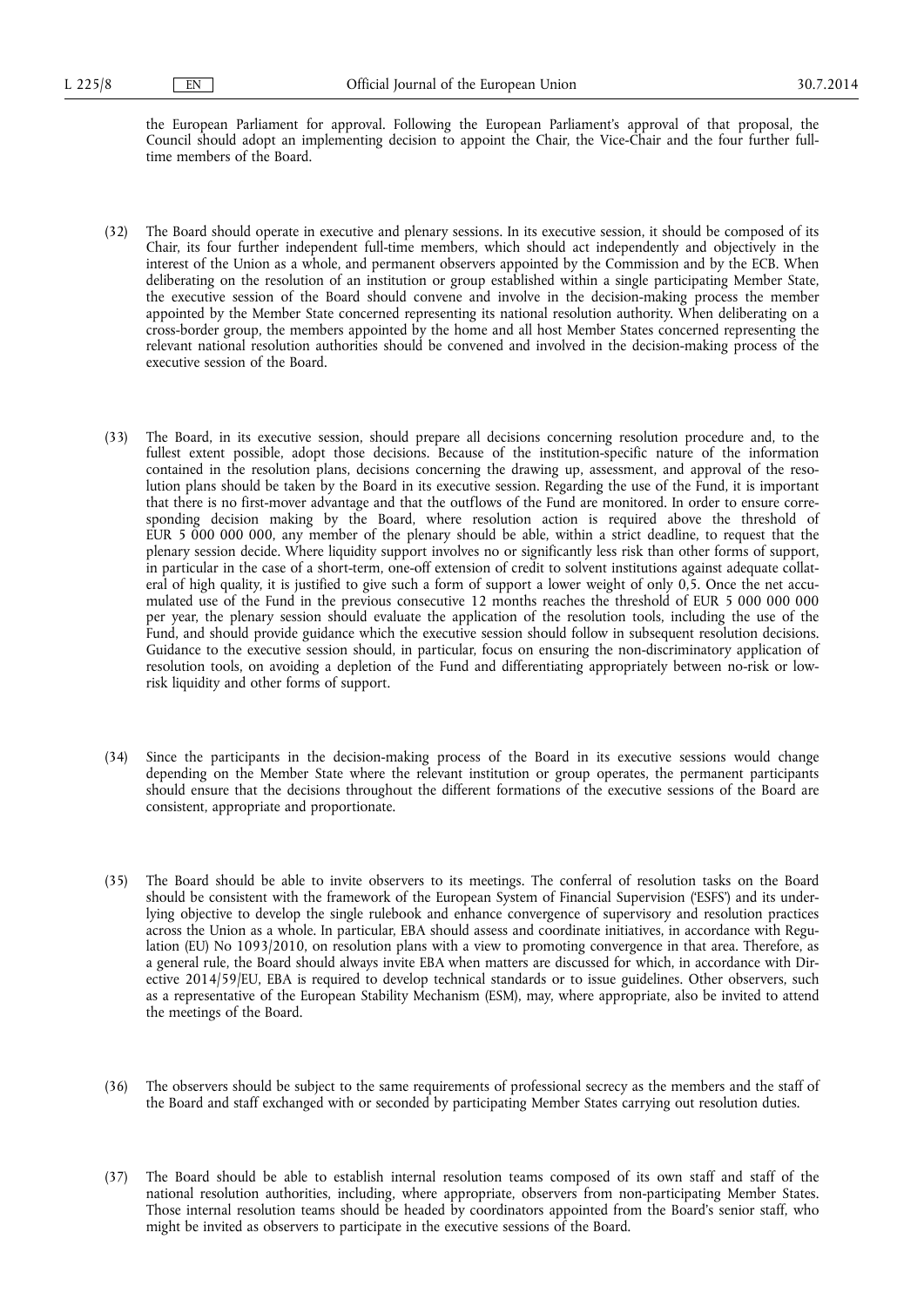- (38) The Board and the resolution authorities and competent authorities of the non-participating Member States should conclude memoranda of understanding describing in general terms how they will cooperate with one another in the performance of their tasks under Directive 2014/59/EU. The memoranda of understanding could, inter alia, clarify the consultation relating to decisions of the Board that have effect on subsidiaries established or branches located in the non-participating Member States, where the parent undertaking is established in a participating Member State. The memoranda should be reviewed on a regular basis.
- (39) The Board should act independently. It should have the capacity to deal with large groups and to act swiftly and impartially. The Board should ensure that appropriate account is taken of national financial stability, financial stability of the Union and the internal market. Members of the Board should have the necessary expertise on bank restructuring and insolvency.
- (40) When making decisions or taking actions in the exercise of the powers conferred by this Regulation, due account should be given to the importance for the internal market of the exercise of the right of establishment provided for in the TFEU, and, in particular, where possible, to the effects on the continuation of cross-border activities.
- (41) In the light of the Board's missions and the resolution objectives which include the protection of public funds, the functioning of the SRM should be financed from contributions paid by the institutions established in the participating Member States.
- (42) The Board, the Council where relevant, and the Commission should replace the national resolution authorities designated under Directive 2014/59/EU in respect of all aspects relating to the resolution decision-making process. The national resolution authorities designated under that Directive should continue to carry out activities relating to the implementation of resolution schemes adopted by the Board. In order to ensure transparency and democratic control, as well as to safeguard the rights of the Union institutions, the Board should be accountable to the European Parliament and to the Council for any decisions taken on the basis of this Regulation. For reasons of transparency and democratic control, national parliaments should have certain rights to obtain information about the activities of, and to engage in a dialogue with, the Board.
- (43) The national parliament of a participating Member State, or the competent committee thereof, should be able to invite the Chair to participate in an exchange of views in relation to the resolution of institutions in that Member State together with a representative of the national resolution authority. Such a role for national parliaments is appropriate given the potential impact that resolution actions may have on public finances, institutions, their customers and employees, and the markets in the participating Member States. The Chair and the national resolution authorities should respond positively to such invitations to exchange views with the national parliaments.
- (44) To ensure a uniform approach for institutions and groups the Board should be empowered to draw up resolution plans for such institutions and groups, after consulting the national competent and resolution authorities. It should be the general rule that the group resolution plans are prepared for the group as a whole and identify measures in relation to a parent undertaking as well as all individual subsidiaries that are part of a group. The group resolution plans should take into account the financial, technical and business structure of the relevant group. If individual resolution plans for entities that are a part of a group are prepared, the Board or, where relevant, the national resolution authorities should aim to achieve, to the extent possible, consistency with resolution plans for the rest of the group. The Board or, where relevant, the national resolution authorities should transmit the resolution plans and any changes thereto to the competent authority, in order to permanently keep it fully informed. The Board should assess the resolvability of institutions and groups, and take measures aimed at removing impediments to resolvability, if any. The Board should require the national resolution authorities to apply such appropriate measures designed to remove impediments to resolvability in order to ensure consistency and the resolvability of the institutions concerned. Given the sensitivity of the information contained in them, resolution plans should be subject to the requirements of professional secrecy laid down in this Regulation.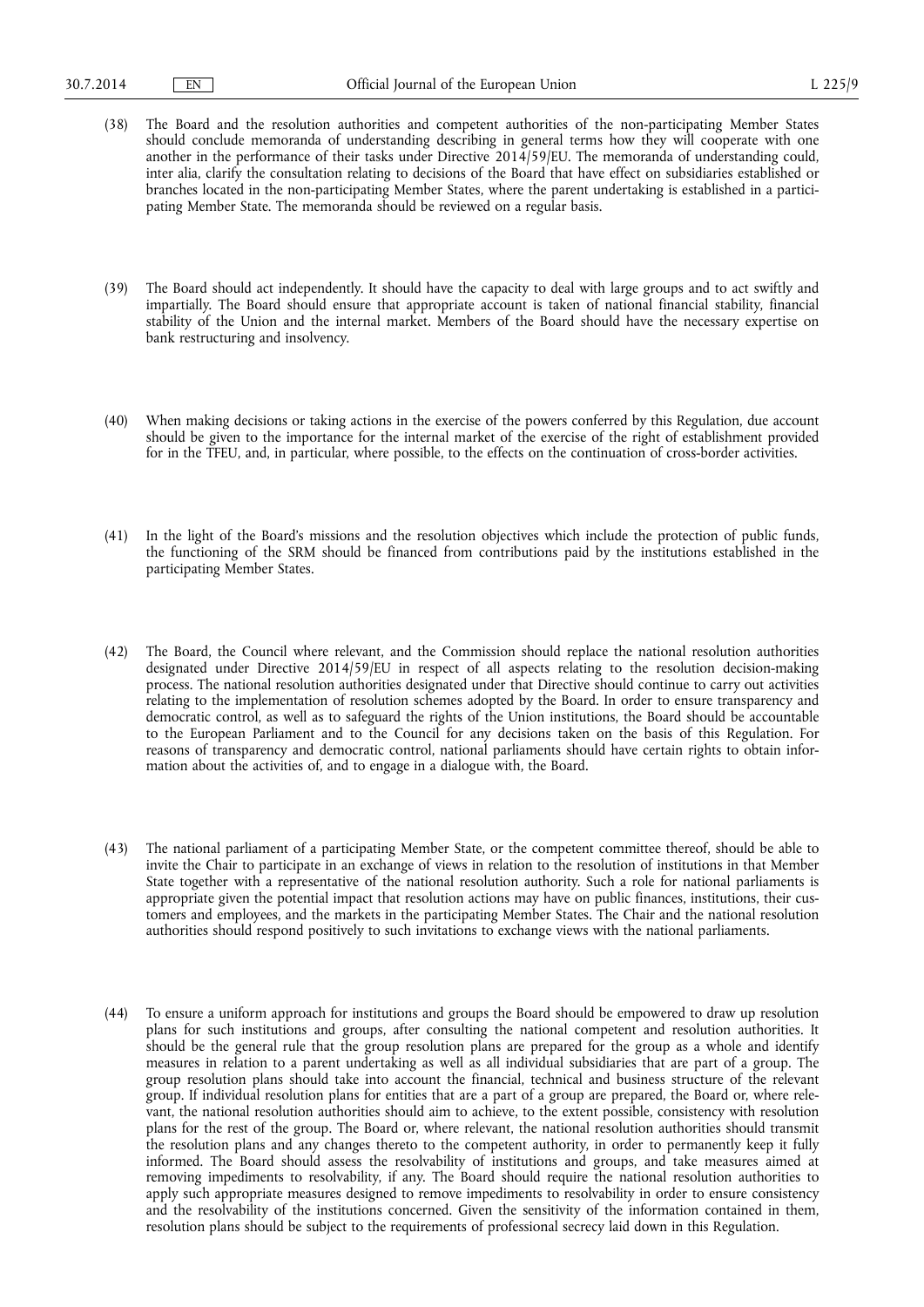- (45) When applying resolution tools and exercising resolution powers, the principle of proportionality and the particularities of the legal form of an institution should be taken into account.
- (46) Resolution planning is an essential component of effective resolution. The Board should therefore have the power to require changes to the structure and organisation of institutions or groups to take measures which are necessary and proportionate to reduce or remove material impediments to the application of resolution tools and ensure the resolvability of the entities concerned. Due to the potentially systemic nature of all institutions, it is crucial, in order to maintain financial stability, that the Board, or, where relevant, the national resolution authorities, have the possibility to resolve any institution. In order to respect the right to conduct business laid down by Article 16 of the Charter of Fundamental Rights of the European Union (the 'Charter'), the Board's discretion should be limited to what is necessary to simplify the structure and operations of the institution solely to improve its resolvability. In addition, any measure imposed for such purposes should be consistent with Union law. Measures should neither directly nor indirectly be discriminatory on grounds of nationality, and should be justified by the overriding reason of being conducted in the public interest in financial stability. To determine whether an action was taken in the general public interest, the Board, acting in the general public interest, should be able to achieve the resolution objectives without encountering impediments to the application of resolution tools or its ability to exercise the powers conferred on it by this Regulation. Furthermore, action should not go beyond the minimum necessary to attain the objectives sought. When determining the measures to be taken, the Board or, where applicable, the national resolution authorities should take into account the warnings and recommendations of the European Systemic Risk Board ('ESRB') established by Regulation (EU) No 1092/2010 of the European Parliament and of the Council ( 1 ).
- (47) Due to the potentially systemic nature of all institutions, it is crucial that the Board, where appropriate in cooperation with the national resolution authorities, is able to adopt resolution plans, assess the resolvability of any institution and group and, where necessary, take measures to address or remove impediments to the resolvability of any institution in the participating Member States. The failure of systemically important institutions, including those referred to in Article 131 of Directive 2013/36/EU, could pose a considerable risk to the functioning of the financial markets and could have a negative impact on financial stability. The Board should take due care, as a matter of priority, to establish the resolution plans of those systemically important institutions, as well as to assess their resolvability and to take all action necessary to address or remove all of the impediments to their resolvability, without prejudice to its independence and to its obligation to plan for the resolution and assess the resolvability of all of the institutions subject to its powers.
- (48) Resolution plans should include procedures for informing and consulting employee representatives throughout the resolution processes where appropriate. Where applicable, collective agreements or other arrangements provided for by social partners, as well as by Union and national law on the involvement of trade unions and workers' representatives in company restructuring processes, should be complied with in that regard.
- (49) In relation to the obligation of drafting resolution plans, the Board, or, where relevant, the national resolution authorities, in the context of resolution plans and when using the different powers and tools at their disposal, should take into account the nature of an entity's business, shareholding structure, legal form, risk profile, size and legal status and interconnectedness to other institutions or to the financial system in general, the scope and complexity of its activities, whether it is a member of an institutional protection scheme (IPS) or other cooperative mutual solidarity systems, whether it exercises any investment services or activities and whether its failure and subsequent winding up under normal insolvency proceedings would be likely to have a significant negative effect on financial markets, on other institutions, on funding conditions, or on the wider economy, ensuring that the regime is applied in an appropriate and proportionate way and that the administrative burden relating to resolution plan preparation obligations is minimised. Whereas the contents and information specified in Section A of the Annex to Directive 2014/59/EU establish a minimum standard for entities with evident systemic relevance, it is permitted to apply different or significantly reduced resolution planning and information requirements on an institution-specific basis, and at a lower frequency for updates than one year. For a small entity of little interconnectedness and complexity, the resolution plan could be reduced. Further, the regime should be applied

<sup>(</sup> 1 ) Regulation (EU) No 1092/2010 of the European Parliament and of the Council of 24 November 2010 on European Union macroprudential oversight of the financial system and establishing a European Systemic Risk Board (OJ L 331, 15.12.2010, p. 1).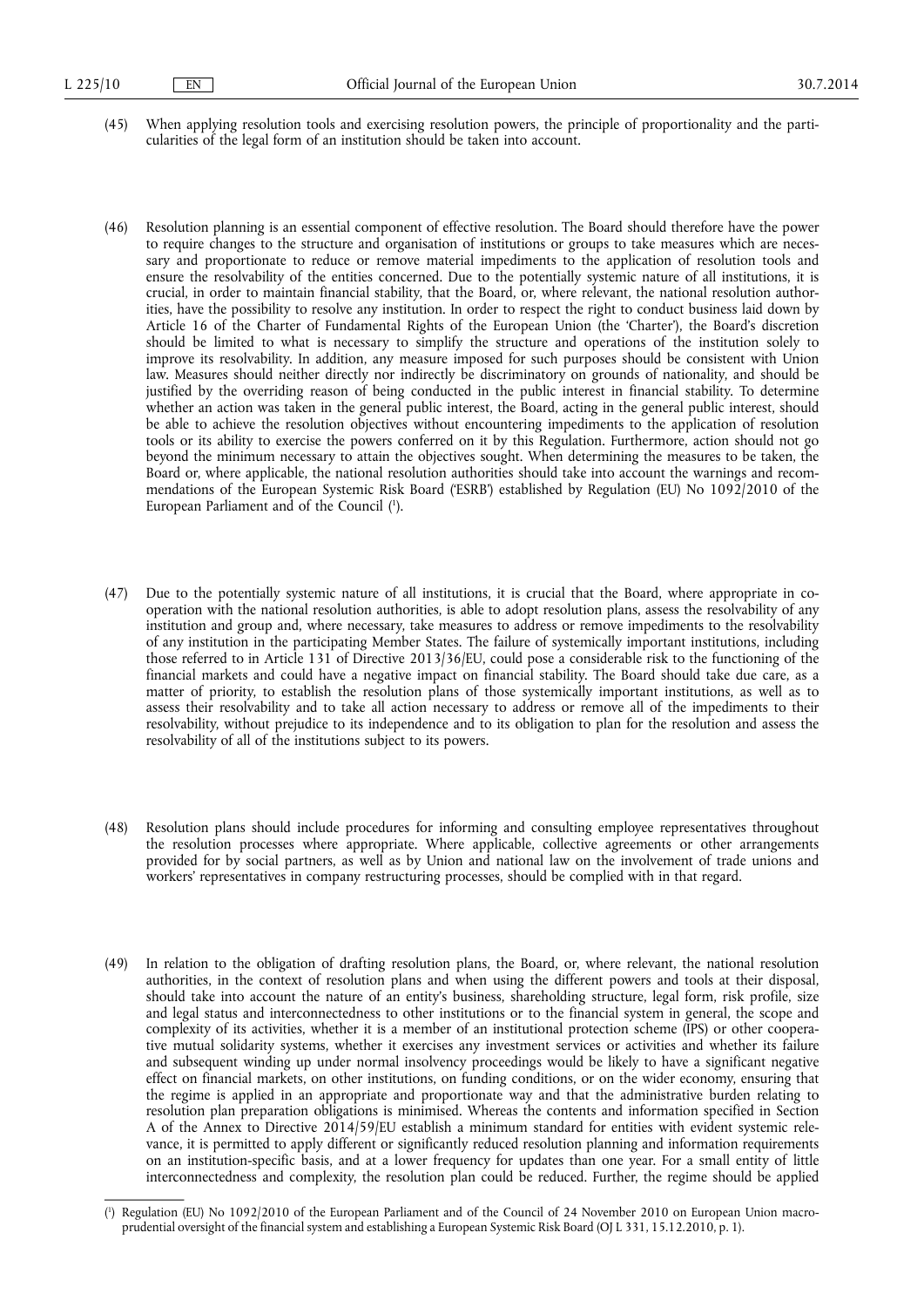so as not to jeopardise the stability of financial markets. In particular, in situations characterised by broader problems or even doubts about the resilience of many entities, it is essential to consider the risk of contagion from the actions taken in relation to any individual entity.

- (50) Where Directive 2014/59/EU provides for the possibility of applying simplified obligations or waivers by the national resolution authorities in relation to the requirement of drafting resolution plans, a procedure should be provided for whereby the Board or, where relevant, the national resolution authorities could authorise the application of such simplified obligations.
- (51) In line with the capital structure of entities affiliated to a central body, for the purposes of this Regulation, the Board, or, where relevant, the national resolution authorities, should not be obliged to draw up separate resolution plans solely on the grounds that the central body to which those entities are affiliated is under direct supervision of the ECB. In the case of group resolution plans, the potential impact of the resolution actions in all the Member States where the group operates should be specifically taken into account in the drawing up of the plans.
- (52) The SRM should be based on the frameworks of Regulation (EU) No 1024/2013 and of Directive 2014/59/EU. Therefore, the Board should be empowered to intervene at an early stage where the financial situation or the solvency of an entity is deteriorating. The information that the Board receives from the national resolution authorities or the ECB at that stage is instrumental in making a determination on the action it might take in order to prepare for the resolution of the entity concerned.
- (53) In order to ensure rapid resolution action when it becomes necessary, the Board should closely monitor, in cooperation with the ECB or with the relevant national competent authority, the situation of the entities concerned and the compliance of those entities with any early intervention measure taken in their respect. In determining whether a private sector action could prevent within a reasonable timeframe the failure of an entity, the appropriate authority should take into account the effectiveness of early intervention measures undertaken within a timeframe set by the competent authority.
- (54) The Board, the national resolution authorities and the competent authorities, including the ECB, should, where necessary, conclude a memorandum of understanding describing in general terms how they will cooperate with one another in the performance of their respective tasks under Union law. The memorandum should be reviewed on a regular basis.
- (55) When making decisions or taking actions, in particular regarding entities established both in participating Member States and in non-participating Member States, possible adverse effects on those Member States, such as threats to the financial stability of their financial markets, and on the entities established in those Member States, should also be taken into consideration.
- (56) In order to minimise disruption of the financial market and of the economy, the resolution process should be accomplished in a short time. Depositors should be granted access at least to the guaranteed deposits as promptly as possible, and in any event within the same deadlines as provided for in Directive 2014/49/EU of the European Parliament and of the Council ( 1 ). The Commission should, throughout the resolution procedure, have access to any information which it deems to be necessary to take an informed decision in the resolution process.
- (57) The decision to place an entity under resolution should be taken before a financial entity is balance sheet insolvent and before all equity has been fully wiped out. Resolution should be initiated after the determination that an entity is failing or is likely to fail and that no alternative private sector measures would prevent such failure within a reasonable timeframe. The fact that an entity does not meet the requirements for authorisation should not justify per se the entry into resolution, especially if the entity remains or is likely to remain viable. An entity should be considered to be failing or likely to fail where it infringes or is likely, in the near future, to infringe the

<sup>(</sup> 1 ) Directive 2014/49/EU of the European Parliament and of the Council of 16 April 2014 on deposit guarantee schemes (OJ L 173, 12.6.2014, p. 149).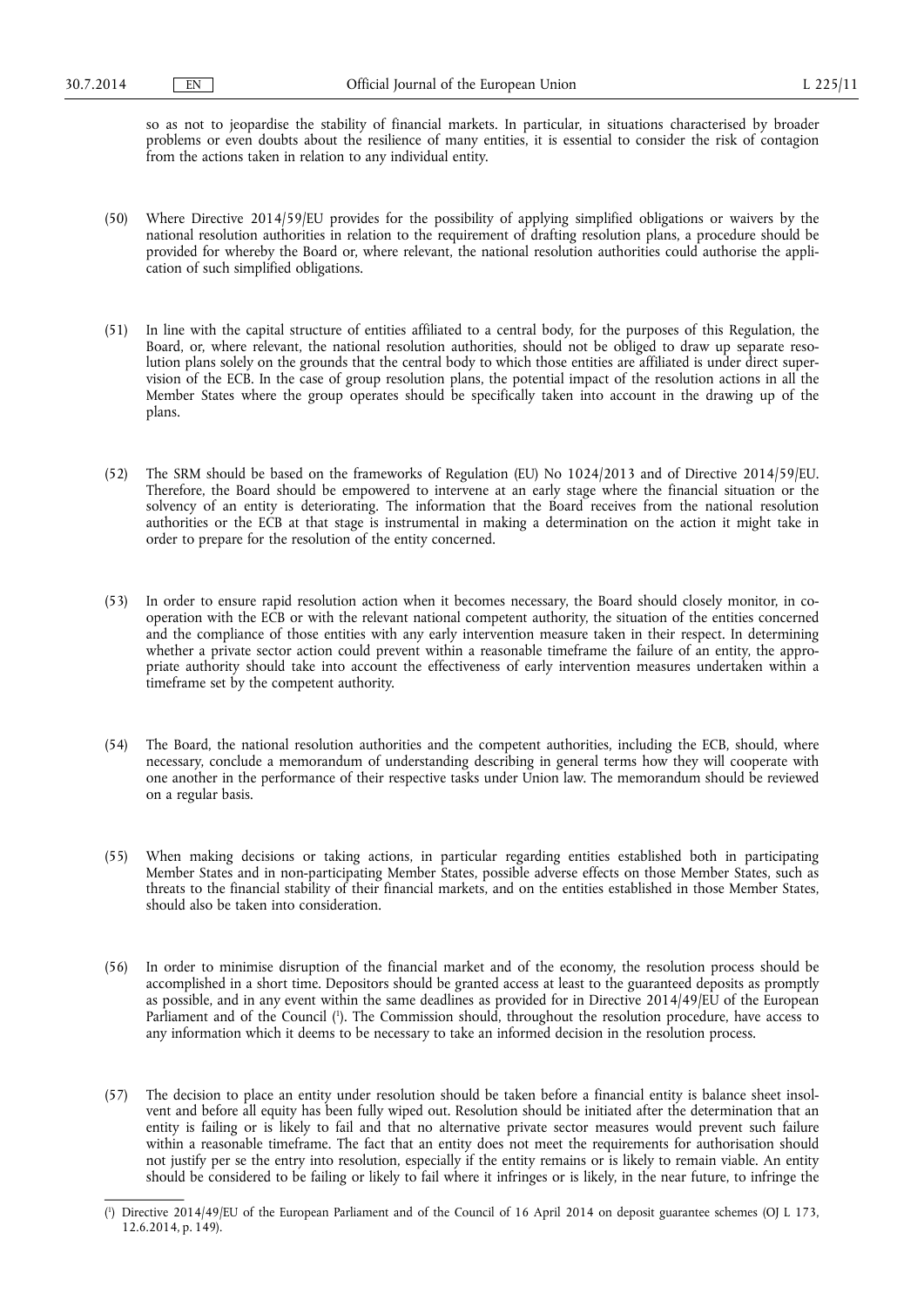requirements for continuing authorisation, where the assets of the entity are, or are likely in the near future to be, less than its liabilities, where the entity is, or is likely in the near future to be, unable to pay its debts as they fall due, or where the entity requires extraordinary public financial support except in the particular circumstances laid down in this Regulation. The need for emergency liquidity assistance from a central bank should not, per se, be a condition that sufficiently demonstrates that an entity is, or is likely in the near future to be, unable to pay its liabilities as they fall due. If that facility were guaranteed by a State, an entity accessing such a facility would be subject to State aid rules. In order to preserve financial stability, in particular in the event of a systemic liquidity shortage, State guarantees of liquidity facilities provided by central banks or State guarantees of newly issued liabilities to remedy a serious disturbance in the economy of a Member State should not trigger the resolution framework provided that a number of conditions are met. In particular, the State guarantee measures should be approved under the State aid framework and should not be part of a larger aid package, and the use of the guarantee measures should be strictly limited in time. Member States' guarantees for equity claims should be prohibited.

When providing a guarantee, a Member State should ensure that the guarantee is sufficiently remunerated by the entity. Furthermore, the provision of extraordinary public financial support should not trigger resolution where, as a precautionary measure, a Member State takes an equity stake in an entity, including an entity which is publicly owned, which complies with its capital requirements. That may be the case, for example, where an entity is required to raise new capital due to the outcome of a scenario-based stress test or of the equivalent exercise conducted by macroprudential authorities which includes a requirement that is set to maintain financial stability in the context of a systemic crisis, but the entity is unable to raise capital privately in markets. An entity should not be considered to be failing or likely to fail solely on the basis that extraordinary public financial support was provided before the entry into force of this Regulation. Finally, access to liquidity facilities including emergency liquidity assistance by central banks may constitute State aid pursuant to the State aid framework.

- (58) Liquidation of a failing entity under normal insolvency proceedings could jeopardise financial stability, interrupt the provision of essential services, and affect the protection of depositors. In such a case there is a public interest in applying resolution tools. The objectives of resolution should therefore be to ensure the continuity of essential financial services, to maintain the stability of the financial system, to reduce moral hazard by minimising reliance on public financial support to failing entities, and to protect depositors.
- (59) However, the winding up of an insolvent entity through normal insolvency proceedings should always be considered before a decision is taken to maintain the entity as a going concern. An insolvent entity should be maintained as a going concern for financial stability purposes and with the use, to the extent possible, of private funds. That may be achieved either through sale to or merger with a private sector purchaser, or after having written down the liabilities of the entity, or after converting its debt to equity in order to effect a recapitalisation.
- (60) When taking or preparing decisions relating to resolution powers, the Board, the Council and the Commission should ensure that resolution action is taken in accordance with certain principles, including that shareholders and creditors bear an appropriate share of the losses, that the management should in principle be replaced, that the costs of the resolution of the entity are minimised, and that creditors of the same class are treated in an equitable manner. In particular, where creditors within the same class are treated differently in the context of resolution action, such distinctions should be justified in the public interest and should be neither directly nor indirectly discriminatory on the grounds of nationality.
- (61) The limitations on the rights of shareholders and creditors should comply with Article 52 of the Charter. The resolution tools should therefore be applied only to those entities that are failing or likely to fail, and only where necessary to pursue the objective of financial stability in the general interest. In particular, resolution tools should be applied where the entity cannot be wound up under normal insolvency proceedings without destabilising the financial system and the measures are necessary in order to ensure the rapid transfer and continuation of systemically important functions and where there is no reasonable prospect for any alternative private solution, including any increase of capital by the existing shareholders or by any third party, sufficient to restore the full viability of the entity.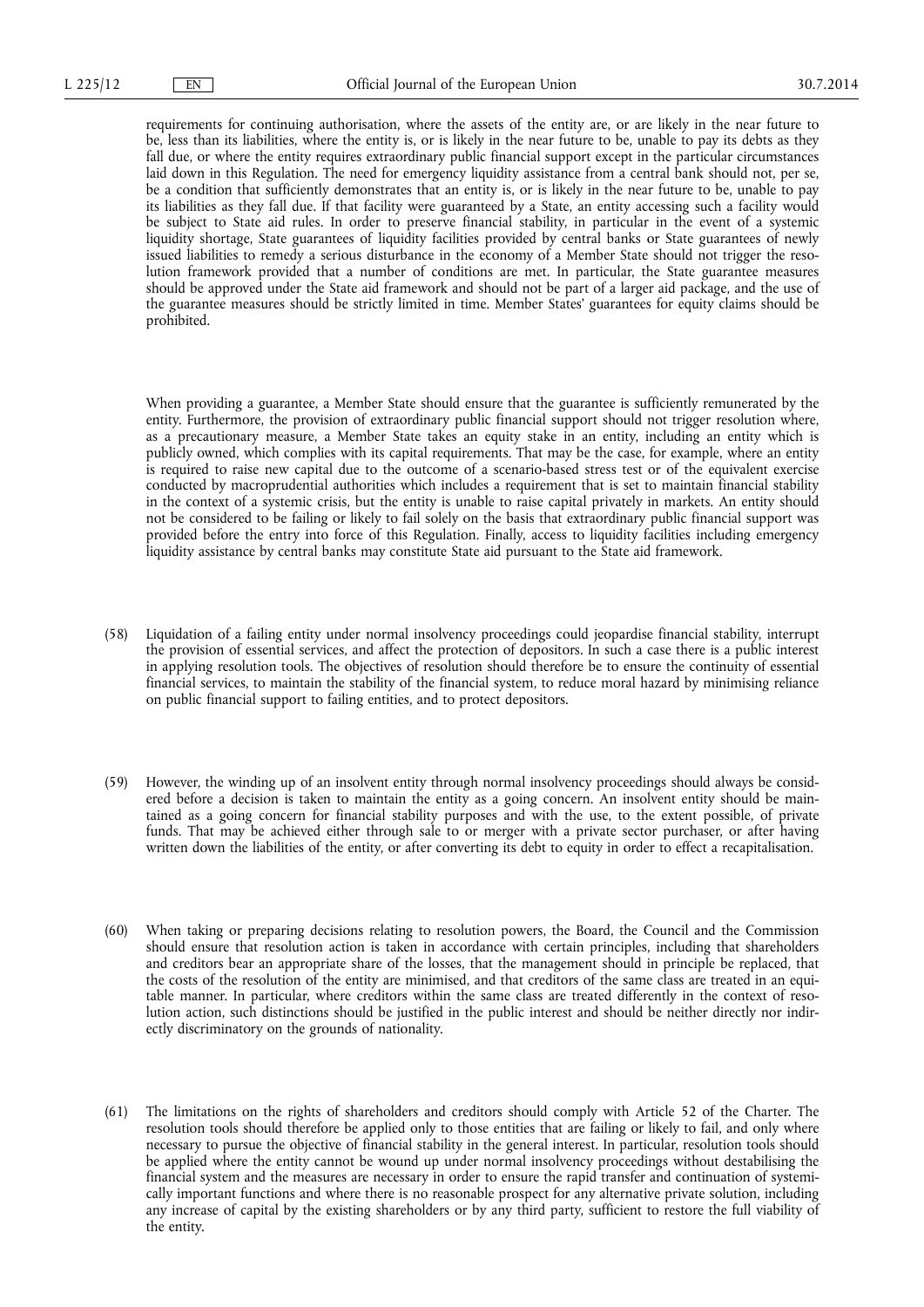- (62) Interference with property rights should not be disproportionate. As a consequence, affected shareholders and creditors should not incur greater losses than those which they would have incurred had the entity been wound up at the time that the resolution decision is taken. In the event of partial transfer of assets of an institution under resolution to a private purchaser or to a bridge institution, the residual part of the institution under resolution should be wound up under normal insolvency proceedings. In order to protect shareholders and creditors of the entity during the winding up proceedings, they should be entitled to receive in payment of their claims not less than what it is estimated they would have recovered if the entity as a whole had been wound up under normal insolvency proceedings.
- (63) For the purpose of protecting the rights of shareholders and creditors, clear obligations should be laid down concerning the valuation of the assets and liabilities of the institution under resolution and, where required under this Regulation, the valuation of the treatment that shareholders and creditors would have received if the entity had been wound up under normal insolvency proceedings. It should be possible to commence a valuation already in the early intervention phase. Before any resolution action is taken, a fair, prudent and realistic valuation of the assets and liabilities of the entity should be carried out. Such valuation should be subject to a right of appeal only together with the resolution decision. In addition, where required under this Regulation, an *ex-post*  comparison between the treatment that shareholders and creditors have received and the treatment they would have received under normal insolvency proceedings should be carried out after resolution tools have been applied. If it is determined that shareholders and creditors have received, in payment of their claims, less than the amount that they would have received under normal insolvency proceedings, they should be entitled to the payment of the difference where required under this Regulation. That difference, if any, should be paid by the Fund established in accordance with this Regulation.
- (64) It is important that losses be recognised upon failure of the entity. The valuation of assets and liabilities of failing entities should be based on fair, prudent and realistic assumptions at the moment when the resolution tools are applied. The value of liabilities should not, however, be affected in the valuation by the entity's financial state. It should be possible, for reasons of urgency, that the Board makes a rapid valuation of the assets or the liabilities of a failing entity. That valuation should be provisional and should apply until an independent valuation is carried out.
- (65) In order to ensure that the resolution process remains objective and certain, it is necessary to lay down the order in which unsecured claims of creditors against an institution under resolution should be written down or converted. In order to limit the risk of creditors incurring greater losses than if the institution had been wound up under normal insolvency proceedings, the order to be laid down should be applicable both in normal insolvency proceedings and in the write-down or conversion process under resolution. This would also facilitate the pricing of debt.
- (66) The Board should decide on the detailed resolution scheme. The relevant resolution tools should include the sale of business tool, the bridge institution tool, the bail-in tool and the asset separation tool, which are also provided for in Directive 2014/59/EU. The scheme should also make it possible to assess whether the conditions for the write-down and conversion of capital instruments are met.
- (67) When taking resolution actions, the Board should take into account and follow the measures provided for in the resolution plans unless the Board assesses, taking into account the circumstances of the case, that resolution objectives will be achieved more effectively by taking actions which are not provided for in those resolution plans.
- (68) The resolution tools should include the sale of the business or shares of the institution under resolution, the setting up of a bridge entity, the separation of the performing assets from the impaired or under-performing assets of the failing entity, and the bail-in of the shareholders and creditors of the failing entity.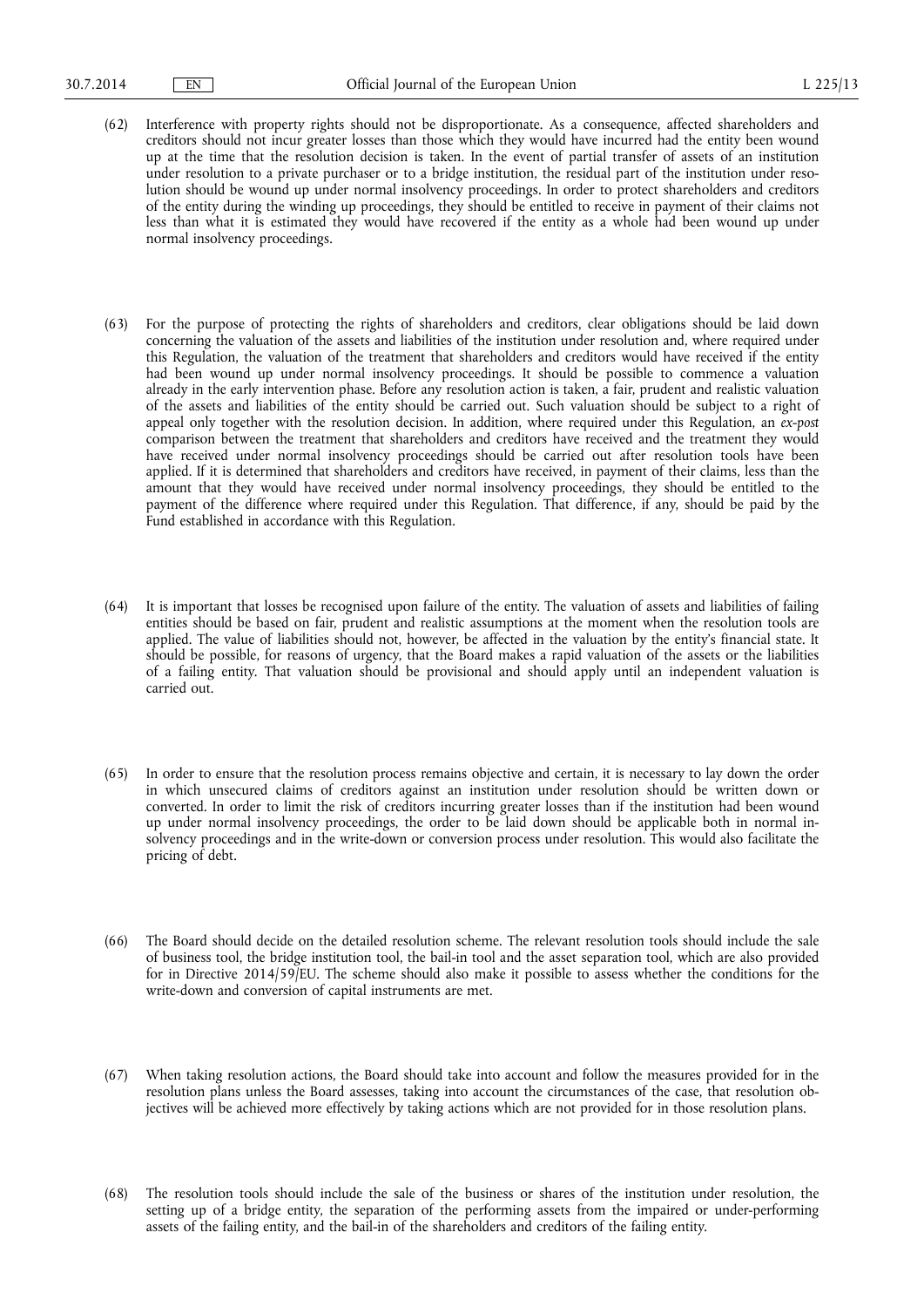- (69) Where the resolution tools have been used to transfer the systemically important services or viable business of an entity to a sound entity such as a private sector purchaser or bridge entity, the residual part of the entity should be liquidated.
- (70) The sale of business tool should enable the sale of the entity or parts of its business to one or more purchasers without the consent of shareholders.
- (71) Any net proceeds from the transfer of assets or liabilities of the institution under resolution when applying the sale of business tool should benefit the entity left in the winding-up proceedings. Any net proceeds from the transfer of instruments of ownership issued by the institution under resolution when applying the sale of business tool should benefit the owners of those instruments of ownership in the entity left in the winding up proceedings. Proceeds should be calculated net of the costs arisen from the failure of the entity and from the resolution process.
- (72) The asset separation tool should enable authorities to transfer assets, rights or liabilities of an institution under resolution to a separate vehicle. That tool should be used only in conjunction with other tools to prevent an undue competitive advantage for the failing entity.
- (73) An effective resolution regime should minimise the costs of the resolution of a failing entity borne by the taxpayers. It should also ensure that systemic entities can be resolved without jeopardising financial stability. The bail-in tool achieves that objective by ensuring that shareholders and creditors of the failing entity suffer appropriate losses and bear an appropriate part of the costs arising from the failure of the entity. The bail-in tool will therefore give shareholders and creditors of entities a stronger incentive to monitor the health of an entity during normal circumstances. It also meets the Financial Stability Board recommendation that statutory debt write-down and conversion powers be included in a framework for resolution, as an additional option in conjunction with other resolution tools.
- (74) In order to ensure the necessary flexibility to allocate losses to creditors in a range of circumstances, it is appropriate that the bail-in tool be applicable both where the objective is to resolve the failing entity as a going concern if there is a realistic prospect that the entity viability may be restored, and where systemically important services are transferred to a bridge entity and the residual part of the entity ceases to operate and is wound down.
- (75) Where the bail-in tool is applied with the objective of restoring the capital of the failing entity to enable it to continue to operate as a going concern, the resolution through bail-in should be accompanied by replacement of management, except where retention of management is appropriate and necessary for the achievement of the resolution objectives, and a subsequent restructuring of the entity and its activities in a way that addresses the reasons for its failure. That restructuring should be achieved through the implementation of a business reorganisation plan. Where applicable, such plans should be compatible with the restructuring plan that the entity is required to submit to the Commission under the Union State aid framework. In particular, in addition to measures aiming at restoring the long term viability of the entity, the plan should include measures limiting the aid to the minimum burden sharing, and measures limiting distortions of competition.
- (76) It is not appropriate to apply the bail-in tool to claims in so far as they are secured, collateralised or otherwise guaranteed. However, in order to ensure that the bail-in tool is effective and achieves its objectives, it is desirable that it can be applied to as wide a range of the unsecured liabilities of a failing entity as possible. Nevertheless, it is appropriate to exclude certain kinds of unsecured liability from the scope of application of the bail-in tool. In order to protect holders of covered deposits, the bail-in tool should not apply to those deposits that are protected under Directive 2014/49/EU. In order to ensure continuity of critical functions, the bail-in tool should not apply to certain liabilities to employees of the failing entity or to commercial claims that relate to goods and services critical for the daily functioning of the entity. In order to honour pension entitlements and pension amounts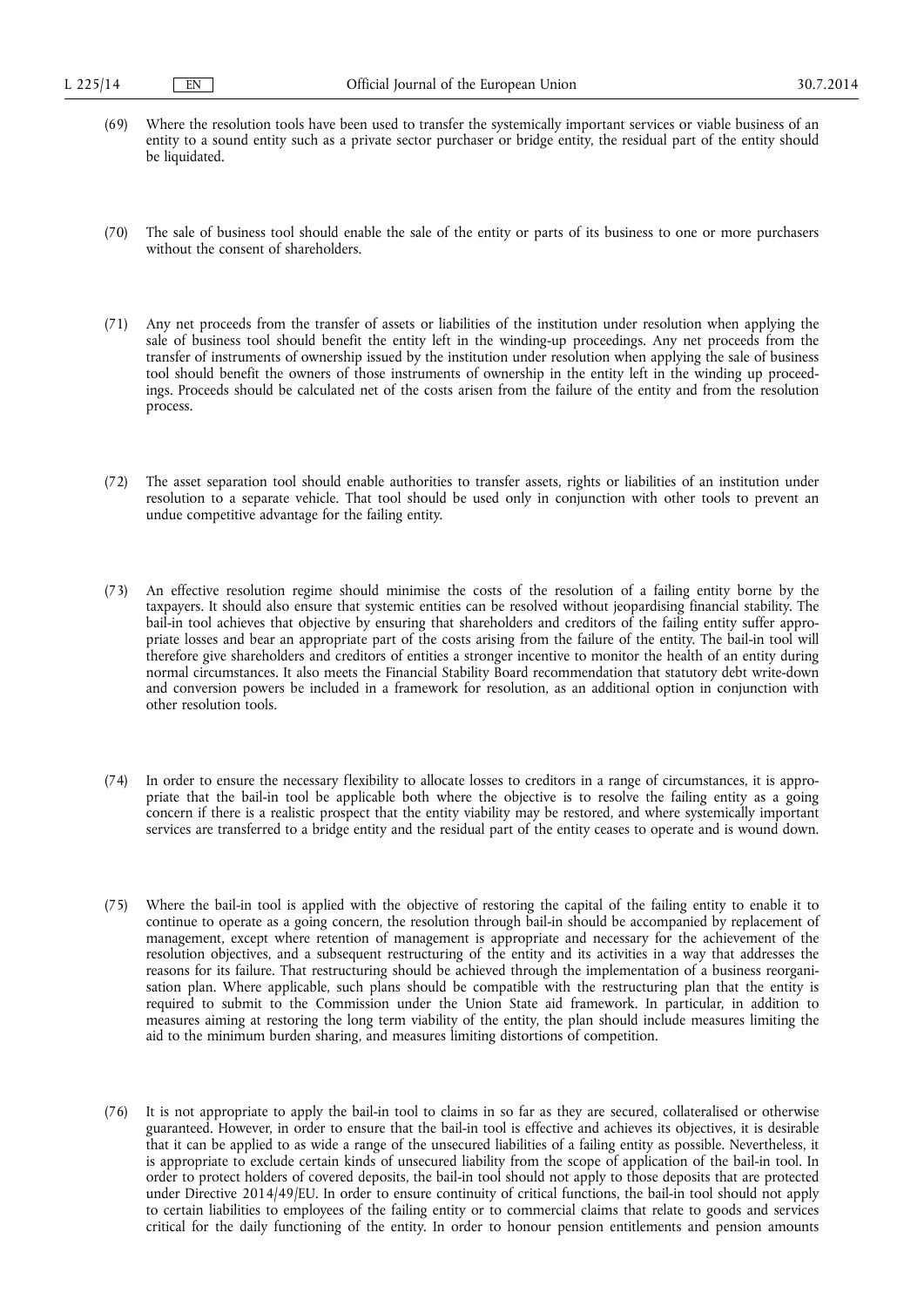owed or owing to pension trusts and pension trustees, the bail-in tool should not apply to the failing entity's liabilities to a pension scheme, except for liabilities for pension benefits attributable to variable remuneration which do not arise from collective bargaining agreements. To reduce risk to systemic contagion, the bail-in tool should not apply to liabilities arising from a participation in payment systems which have a remaining maturity of less than seven days, or liabilities to entities, excluding entities that are part of the same group, with an original maturity of less than seven days.

- (77) It should be possible to exclude or partially exclude liabilities in a number of circumstances, including where it is not possible to bail-in such liabilities within a reasonable timeframe, where the exclusion is strictly necessary and is proportionate to achieving the continuity of critical functions and core business lines, or where the application of the bail-in tool to liabilities would cause a destruction in value such that losses borne by other creditors would be higher than if those liabilities were not excluded from bail-in. It should also be possible to exclude or partially exclude liabilities where necessary to avoid the spreading of contagion and financial instability which may cause serious disturbance to the economy of a Member State. When carrying out the assessments, the Board or, where relevant, the national resolution authorities should give consideration to the consequences of a potential bail-in of liabilities stemming from eligible deposits held by natural persons and micro, small and medium-sized enterprises above the coverage level provided for in Directive 2014/49/EU.
- (78) Where those exclusions are applied, the level of write-down or conversion of other eligible liabilities may be increased to take account of such exclusions subject to the 'no creditor worse off than under normal insolvency proceedings' principle being respected. Where the losses cannot be passed to other creditors, the Fund may make a contribution to the institution under resolution subject to a number of strict conditions including the requirement that losses totalling not less than 8 % of total liabilities including own funds have already been absorbed, and the funding provided by the Fund is limited to the lower of 5 % of total liabilities including own funds or the means available to the Fund and the amount that can be raised through *ex-post* contributions within three years.
- (79) In extraordinary circumstances, where liabilities have been excluded and the Fund has been used to contribute to bail-in in lieu of those liabilities up to the permissible cap, the Board should be able to seek funding from alternative funding means.
- (80) The minimum amount of bail-in of 8 % of total liabilities referred to in this Regulation should be calculated based on the valuation conducted in accordance with this Regulation. Historical losses which have already been absorbed by shareholders through a reduction in own funds prior to that valuation should not be included in that percentage.
- (81) As the protection of covered depositors is one of the most important objectives of resolution, covered deposits should not be subject to the exercise of the bail-in tool. The deposit guarantee scheme, however, contributes to funding the resolution process by absorbing losses to the extent of the net losses that it would have had to suffer after compensating depositors in normal insolvency proceedings. The exercise of the bail-in powers would ensure that depositors continue to have access to their deposits which is the main reason why the deposit guarantee schemes have been established. Not providing for the involvement of those schemes in such cases would constitute an unfair advantage with respect to the remaining creditors which would be subject to the exercise of the powers by the resolution authority.
- (82) Where deposits are transferred to another entity in the context of the resolution of an entity, depositors should not be insured beyond the coverage level provided for in Directive 2014/49/EU. Therefore, claims with regard to deposits remaining in the institution under resolution should be limited to the difference between the funds transferred and the coverage level provided for in Directive 2014/49/EU. Where transferred deposits are superior to the coverage level, the depositor should have no claim against the deposit guarantee scheme with regard to deposits remaining in the institution under resolution.
- (83) To avoid entities structuring their liabilities in a manner that impedes the effectiveness of the bail-in tool, it is appropriate to establish that the entities should meet at all times a minimum requirement for own funds and eligible liabilities which may be subject to the bail-in tool, expressed as a percentage of the total liabilities and own funds of the entity.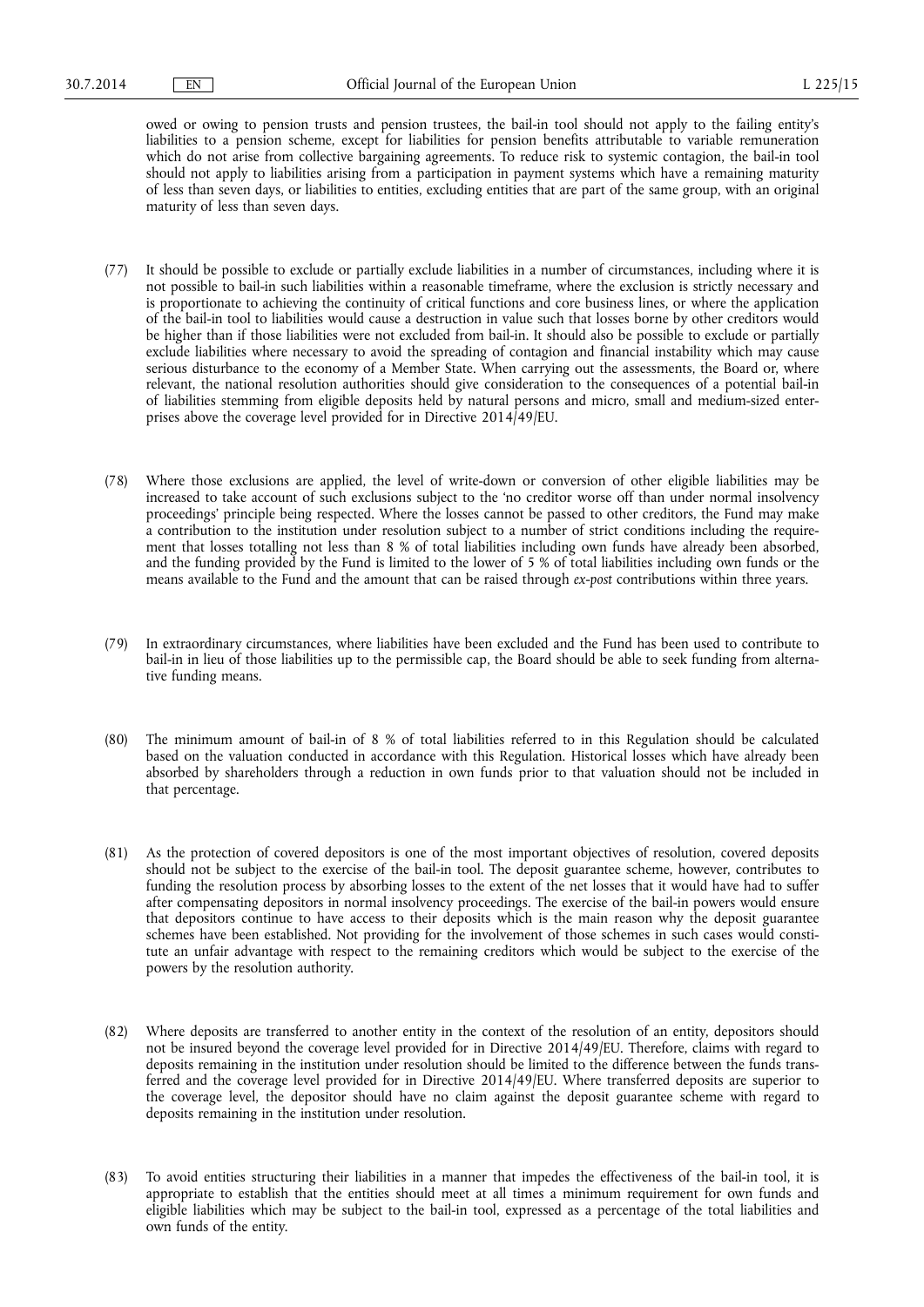(84) A top-down approach should be adopted when determining the minimum requirement for own funds and eligible liabilities within a group. That approach should recognise that resolution action is applied at the level of the individual legal entity, and that it is imperative that loss absorbing capacity is located in, or is accessible to, the entity within the group where losses occur. To that end, it should be ensured that loss absorbing capacity within a group is distributed across the group in accordance with the level of risk in its constituent legal entities. The minimum requirement for own funds and eligible liabilities necessary for each individual subsidiary should be separately assessed. Furthermore, it should be ensured that all capital and liabilities which are counted towards the consolidated minimum requirement for own funds and eligible liabilities are located in entities where losses are likely to occur, or are otherwise available to absorb losses.

This Regulation should allow for a multiple-point-of-entry or a single-point-of-entry resolution. The minimum requirement for own funds and eligible liabilities should reflect the resolution strategy which is appropriate to a group in accordance with the resolution plan. In particular, the minimum requirement for own funds and eligible liabilities should be required at the appropriate level in the group in order to reflect a multiple-point-of-entry or a single-point-of-entry approach contained in the resolution plan while keeping in mind that there could be circumstances where an approach different from that contained in the plan is used as it would allow, for instance, reaching the resolution objectives more efficiently. Against that background, regardless of whether a group has chosen the multiple-point-of entry or the single-point-of-entry approach, all entities of the group should have at any time a robust minimum requirement for own funds and eligible liabilities so as to avoid the risk of contagion or of a bank run.

- (85) The best method of resolution should be chosen depending on the circumstances of the case and, for that purpose, all of the resolution tools provided for in Directive 2014/59/EU should be available. When deciding on the resolution scheme, the Board, the Council and the Commission should, to the extent possible, respectively opt for the scheme that is the least costly for the Fund.
- (86) Directive 2014/59/EU confers power on the national resolution authorities to write down and convert capital instruments, since the conditions for the write-down and conversion of capital instruments may coincide with the conditions for resolution and in such a case, an assessment is to be made of whether the sole write-down and conversion of the capital instruments is sufficient to restore the financial soundness of the entity concerned or whether it is also necessary to take resolution action. As a rule, it will be used in the context of resolution. The Board, under the control of the Commission or, where relevant, of the Council, should replace the national resolution authorities also in that function and should therefore be empowered to assess whether the conditions for the write-down and conversion of capital instruments are met and to decide whether to place an entity under resolution, if the requirements for resolution are also fulfilled.
- (87) The efficiency and uniformity of resolution action should be ensured in all of the participating Member States. For that purpose, where a national resolution authority has not applied or has not complied with a decision by the Board pursuant to this Regulation or has applied it in a way which poses a threat to any of the resolution objectives or to the efficient implementation of the resolution scheme, the Board should be empowered to transfer to another person specified rights, assets or liabilities of an institution under resolution, to require the conversion of debt instruments which contain a contractual term for conversion in certain circumstances or to adopt any necessary action which significantly addresses the threat to the relevant resolution objective. Any action by a national resolution authority that would restrain or affect the exercise of powers or functions of the Board should be excluded.
- (88) The relevant entities, bodies and authorities involved in the application of this Regulation should cooperate with each other in accordance with the duty of sincere cooperation enshrined in the Treaties.
- (89) In order to enhance the effectiveness of the SRM, the Board should closely cooperate with EBA in all circumstances. Where appropriate the Board should also cooperate with the ESRB, the European Supervisory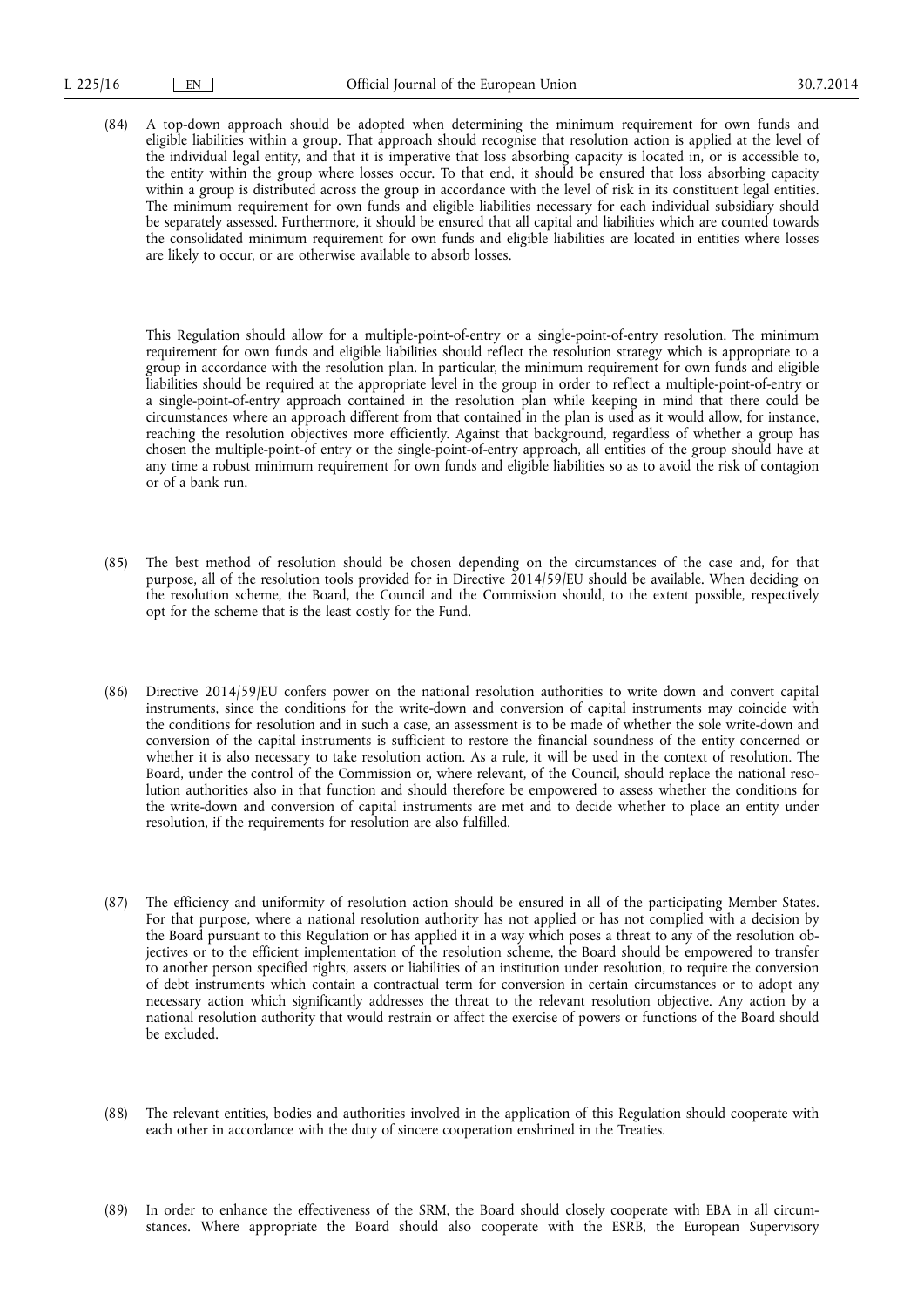Authority (European Insurance and Occupational Pensions Authority) ('EIOPA') established by Regulation (EU) No 1094/2010 of the European Parliament and of the Council ( 1 ), the European Supervisory Authority (European Securities and Markets Authority) ('ESMA'), established by Regulation (EU) No 1095/2010 of the European Parliament and of the Council ( 2 ), and the other authorities which constitute the ESFS. Moreover, the Board should closely cooperate with the ECB and the other authorities empowered to supervise entities within the SSM, in particular for groups subject to the consolidated supervision by the ECB. To effectively manage the resolution process of failing banks, the Board should cooperate with the national resolution authorities at all stages of the resolution process. Thus, that cooperation is necessary not only for the implementation of resolution decisions taken by the Board, but also prior to the adoption of any resolution decision, at the stage of resolution planning or during the phase of early intervention. The Board should be able to cooperate with relevant resolution authorities and facilities financing direct or indirect public financial assistance.

- (90) When applying resolution tools and exercising resolution powers, the Board should instruct the national resolution authorities to ensure that the representatives of the employees of the entities concerned are informed and, where appropriate, are consulted, as provided for in Directive 2014/59/EU.
- (91) Since the Board replaces the national resolution authorities of the participating Member States in their resolution decisions, the Board should also replace those authorities for the purposes of the cooperation with non-participating Member States, including in the resolution colleges as referred to in Directive 2014/59/EU as far as the resolution functions are concerned.
- (92) As many institutions operate not only within the Union, but internationally, an effective resolution mechanism needs to set out principles of cooperation with the relevant third-country authorities. Support to third-country authorities should be provided in accordance with the legal framework provided for in Article 88 of Directive 2014/59/EU. In order to ensure a coherent approach vis-à-vis third countries, the taking of divergent decisions in the participating Member States with respect to the recognition of resolution proceedings conducted in third countries in relation to institutions or parent undertakings which have subsidiaries or other assets, rights or liabilities located in the participating Member States should be avoided as far as possible. The Board should therefore be enabled to issue recommendations in that regard.
- (93) In order to perform its tasks effectively, the Board should have appropriate investigatory powers. It should be able to require all necessary information either through the national resolution authorities, or directly, after informing them, and to conduct investigations and on-site inspections, where appropriate in cooperation with national competent authorities, making full use of all information available to the ECB and the national competent authorities. In the context of resolution, on-site inspections should be available for the Board to ensure that decisions are taken on the basis of fully accurate information and to monitor implementation by national authorities effectively.
- (94) In order to ensure that the Board has access to all relevant information, the relevant entities and their employees or third parties to whom the entities concerned have outsourced functions or activities should not be able to invoke the requirements of professional secrecy to prevent the disclosure of information to the Board. At the same time, the disclosure of such information to the Board should not be deemed to infringe the requirements of professional secrecy.
- (95) In order to ensure compliance with decisions adopted within the framework of the SRM, proportionate and dissuasive fines should be imposed in the event of an infringement. The Board should be entitled to impose fines or periodic penalty payments on undertakings for failure to comply with its decisions addressed to them.

<sup>(</sup> 1 ) Regulation (EU) No 1094/2010 of the European Parliament and of the Council of 24 November 2010 establishing a European Supervisory Authority (European Investment and Occupational Pensions Authority), amending Decision No 716/2009/EC and repealing Commission Decision 2009/79/EC (OJ L 331, 15.12.2010, p. 48).

<sup>(</sup> 2 ) Regulation (EU) No 1095/2010 of the European Parliament and of the Council of 24 November 2010 establishing a European Supervisory Authority (European Securities and Markets Authority), amending Decision No 716/2009/EC and repealing Commission Decision 2009/77/EC (OJ L 331, 15.12.2010, p. 84).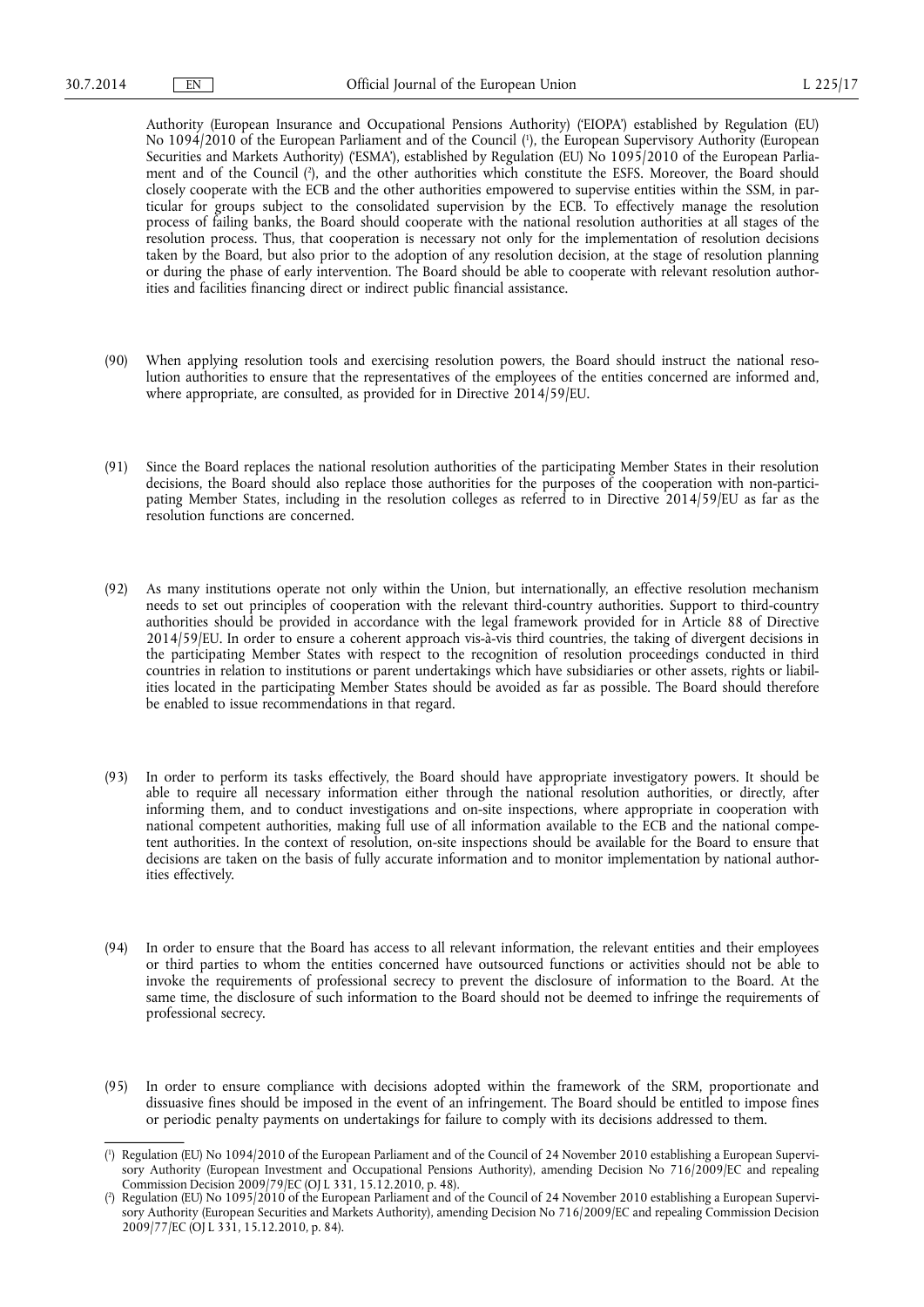- (96) Where a national resolution authority infringes the rules of the SRM by not using the powers conferred on it under national law to implement an instruction by the Board, the Member State concerned may be liable to make good any damage caused to individuals, including, where applicable, to the institution or group under resolution, or any creditor of any part of that entity or group in any Member State, in accordance with the relevant case-law.
- (97) In order to guarantee its full autonomy and independence, the Board should have an autonomous budget with revenues from obligatory contributions from the institutions in the participating Member States. Appropriate rules should be laid down governing the budget of the Board, the preparation of the budget, the adoption of internal rules specifying the procedure for the establishment and implementation of the budget, and the internal and external audit of the accounts.
- (98) This Regulation should be without prejudice to the ability of Member States to levy fees to cover the administrative expenses of their national resolution authorities.
- (99) Participating Member States have jointly agreed to ensure that non-participating Member States are to be reimbursed promptly and with interest for the amount that a non-participating Member State has paid in own resources in respect of any application of the Union budget for the purposes of meeting non-contractual liabilities and costs relating thereto in relation to the performance of tasks under this Regulation. Participating Member States have concluded an agreement to implement that commitment.
- (100) There are circumstances in which the effectiveness of the resolution tools applied may depend on the availability of short-term funding for the entity or a bridge entity, the provision of guarantees to potential purchasers, or the provision of capital to the bridge entity. Notwithstanding the role of central banks in providing liquidity to the financial system even in times of stress, it is therefore important to set up a fund to avoid that the funds needed for such purposes come from the national budgets. It should be the financial industry, as a whole, that finances the stabilisation of the financial system.
- (101) It is necessary to ensure that the Fund is fully available for the purpose of the resolution of failing institutions. Therefore, the Fund should not be used for any other purpose than the efficient implementation of resolution tools and resolution powers. Furthermore, it should be used only in accordance with the applicable resolution objectives and principles. Accordingly, the Board should ensure that any losses, costs or other expenses incurred in connection with the use of the resolution tools are first borne by the shareholders and the creditors of the institution under resolution. Only where the resources from shareholders and creditors are exhausted should the losses, costs or other expenses incurred with the resolution tools be borne by the Fund.
- (102) As a principle, contributions should be collected from the industry prior to, and independently of, any operation of resolution. When prior funding is insufficient to cover the losses or costs incurred by the use of the Fund, additional contributions should be collected to bear the additional cost or loss. Moreover, the Fund should be able to contract borrowings or other forms of support from institutions, financial institutions or other third parties in the event that the *ex-ante* and *ex-post* contributions are not immediately accessible or do not cover the expenses incurred by the use of the Fund in relation to resolution actions.
- (103) In order to avoid double payments, Member States should be able to make use of available financial means resulting from national bank levies, taxes or resolution contributions established between 17 June 2010 and 2 July 2014 for the purpose of the *ex-ante* contributions.
- (104) In order to reach a critical mass and to avoid pro-cyclical effects which would arise if the Fund had to rely solely on *ex-post* contributions in a systemic crisis, it is indispensable that the *ex-ante* available financial means of the Fund amount at least to a certain minimum target level.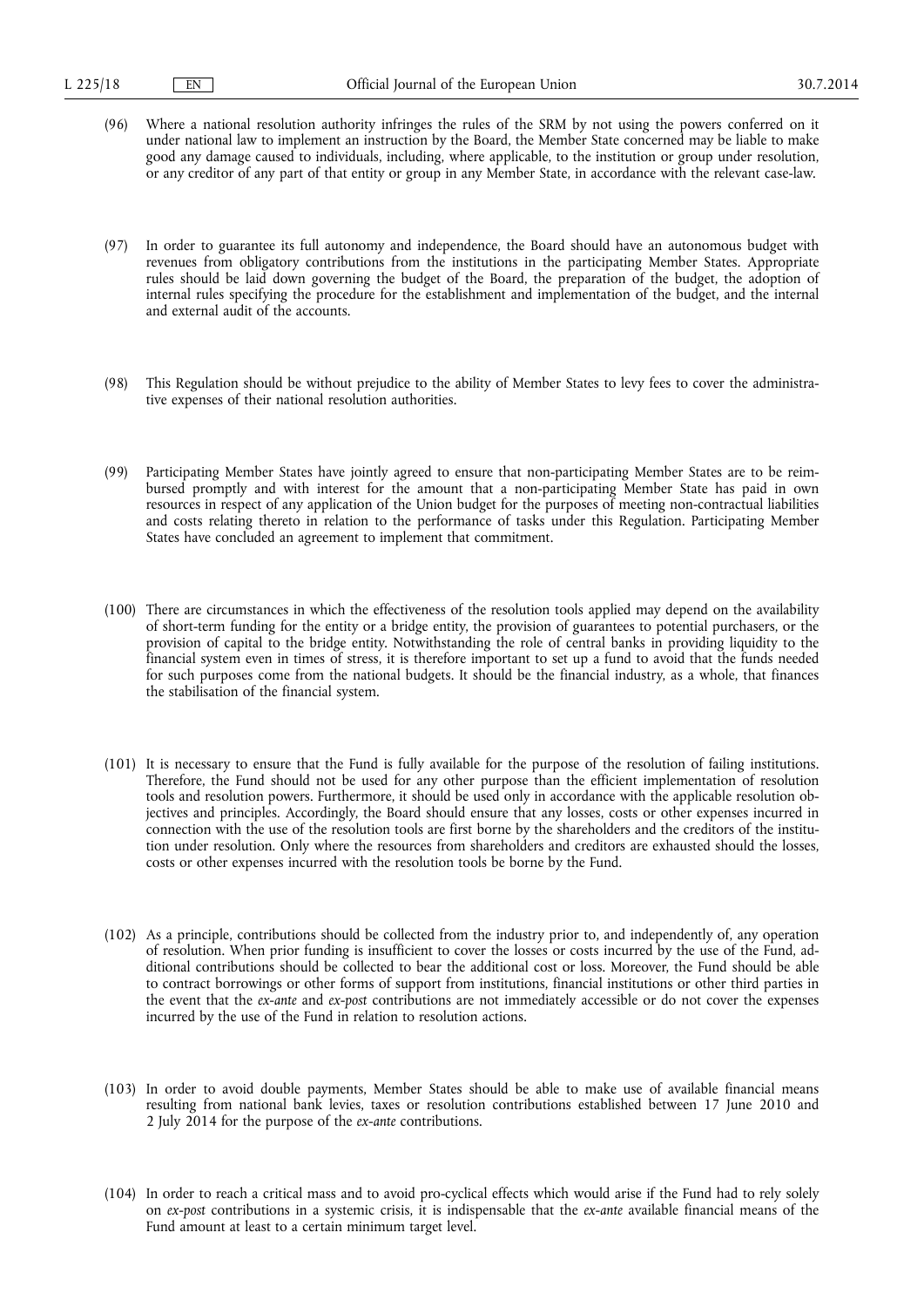- (105) The target level of the Fund should be established as a percentage of the amount of covered deposits of all credit institutions authorised in the participating Member States. However, since the amount of the total liabilities of those institutions would be, taking into account the functions of the Fund, a more adequate benchmark, the Commission should assess whether covered deposits or total liabilities is a more appropriate basis and if a minimum absolute amount for the Fund should be introduced in the future, maintaining a level playing field with Directive 2014/59/EU.
- (106) An appropriate time frame should be set to reach the target level for the Fund. However, it should be possible for the Board to adjust the contribution period to take into account significant disbursements made from the Fund.
- (107) Ensuring effective and sufficient financing of the Fund is of paramount importance to the credibility of the SRM. The capacity of the Board to contract alternative funding means for the Fund should be enhanced in a manner that optimises the cost of funding and preserves the creditworthiness of the Fund. Immediately after the entry into force of this Regulation, the necessary steps should be taken by the Board in cooperation with the participating Member States to develop the appropriate methods and modalities permitting the enhancement of the borrowing capacity of the Fund that should be in place by the date of application of this Regulation.
- (108) Where participating Member States have already established national resolution financing arrangements, they should be able to provide that the national resolution financing arrangements use their available financial means, collected from entities in the past by way of *ex-ante* contributions, to compensate entities for the *ex-ante* contributions which those entities should pay into the Fund. Such restitution should be without prejudice to the obligations of Member States under Directive 2014/49/EU.
- (109) In order to ensure a fair calculation of contributions and provide incentives to operate under a model which presents less risk, contributions to the Fund should take account of the degree of risk incurred by the credit institution in accordance with Directive 2014/59/EU and with the delegated acts adopted pursuant thereto.
- (110) In order to ensure the proper sharing of resolution costs between deposit guarantee schemes and the Fund, the deposit guarantee scheme to which an institution under resolution is affiliated should be required to make a contribution not greater than the amount of losses that it would have had to bear if the entity had been wound up under normal insolvency proceedings.
- (111) So as to protect the value of the amounts held in the Fund, those amounts should be invested in sufficiently safe, diversified and liquid assets.
- (112) Where close cooperation of a participating Member State whose currency is not the euro with the ECB is terminated in accordance with Article 7 of Regulation (EU) No 1024/2013, a fair partition of the cumulated contributions of the participating Member State concerned should be decided taking into account the interests of the participating Member State concerned and the Fund.
- (113) The Commission should be empowered to adopt delegated acts in accordance with Article 290 TFEU in order to determine the rules for the calculation of the interest rate to be applied in the event of a decision on the recovery of misused amounts from the Fund and to guarantee the rights to good administration and of access to documents of beneficiaries in procedures in respect of such a recovery; determine the type of contributions to the Fund and the matters for which contributions are due, and the manner in which the amount of the contributions is calculated and the way in which they are to be paid; specify registration, accounting, reporting and other rules necessary to ensure that the contributions are paid fully and in a timely manner; determine the annual contributions necessary to cover the administrative expenditure of the Board before it becomes fully operational; determine the contribution system for institutions that have been authorised to operate after the Fund has reached its target level; determine the criteria for the spreading out in time of the contributions; determine the criteria for determining the number of years by which the initial period for reaching the target level can be extended; determine the criteria for establishing the annual contributions when the available financial means of the Fund diminishes below its target level after the initial period; determine the measures to specify the circumstances and conditions under which *ex-post* contributions may be temporarily deferred for individual institutions; and determine the detailed rules for the administration of the Fund and general principles and criteria for its investment strategy.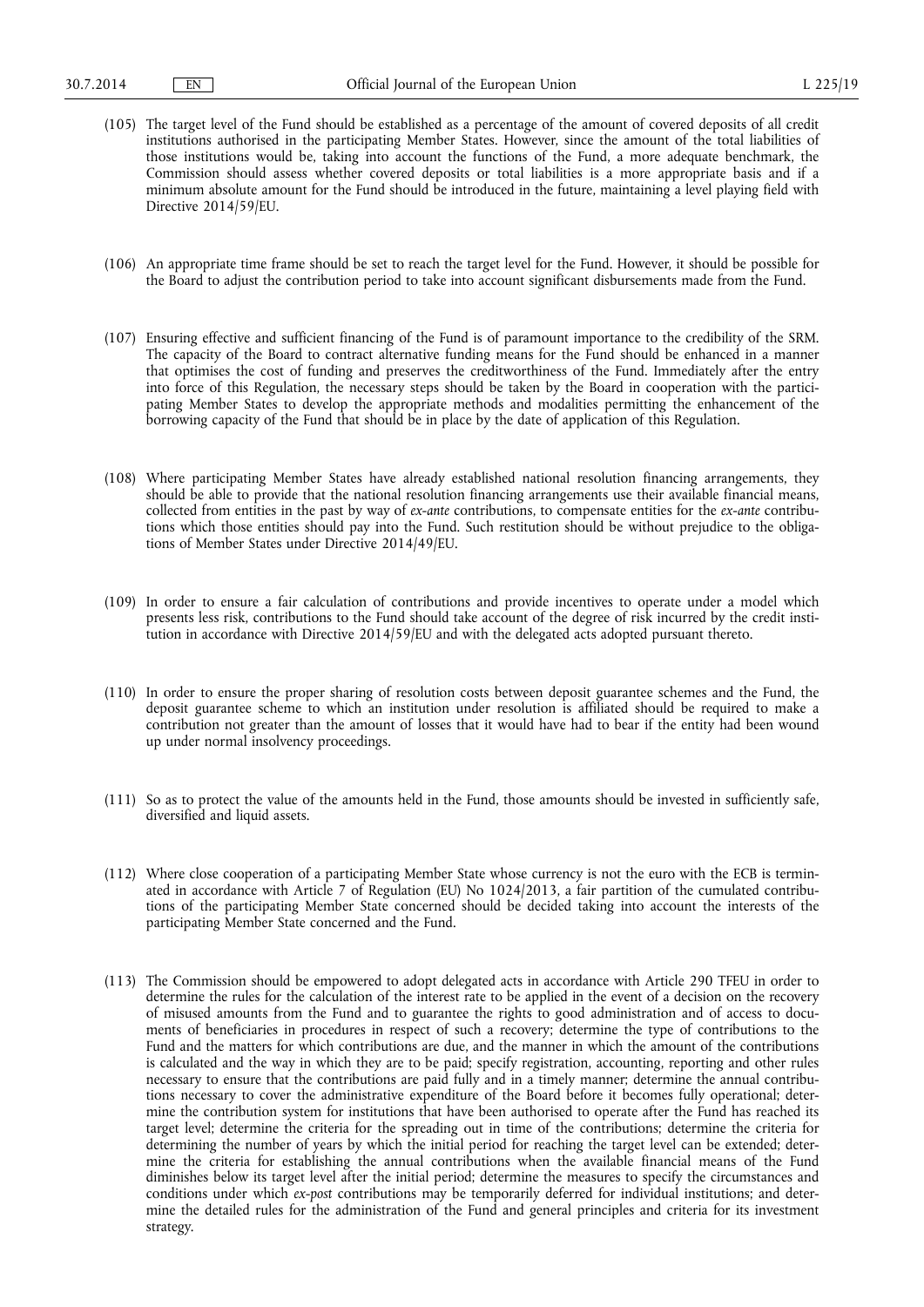- (114) The Council should, within the framework of the delegated acts adopted under Directive 2014/59/EU, adopt implementing acts to specify the application of the methodology for the calculation of individual contributions to the Fund, as well as the technical modalities for computing the flat contribution and the risk-adjusted contribution. That methodology should ensure that both the flat and the risk-adjusted elements in the formula for the calculation of individual contributions are accounted in a way that is consistent with resolution principles and in line with the delegated acts adopted pursuant to Article 103(7) of Directive 2014/59/EU. The methodology should take into account the principle of proportionality, without creating distortions between banking sector structures of the Member States.
- (115) As reflected in the Declaration No 39 on Article 290 of the TFEU, the Commission, in accordance with the established practice, in preparation of draft delegated acts provided for in this Regulation, should continue to consult experts appointed by the Member States. It is also of particular importance in this area that the Commission, where relevant, carry out appropriate consultations during its preparatory work with the ECB and the Board in their fields of competence.
- (116) Resolution actions should be properly notified and, subject to the limited exceptions laid down in this Regulation, made public. However, as information obtained by the Board, the national resolution authorities and their professional advisers during the resolution process is likely to be sensitive, before the resolution decision is made public, that information should be subject to the requirements of professional secrecy. The fact that information on the contents and details of resolution plans and the result of any assessment of those plans may have farreaching effects, in particular on the undertakings concerned, must be taken into account. Any information provided in respect of a decision before it is taken, be it on whether the conditions for resolution are satisfied, on the use of a specific tool or of any action during the proceedings, must be presumed to have effects on the public and private interests concerned by the action. However, information that the Board and the national resolution authorities are examining a specific entity could be enough to have negative effects on that entity. It is therefore necessary to ensure that there are appropriate mechanisms for maintaining the confidentiality of such information, such as the content and details of resolution plans and the result of any assessment carried out in that context.
- (117) To preserve the confidentiality of the work of the Board, its members and its staff, including the staff exchanged with or seconded by participating Member States for the purpose of carrying out resolution duties, should be subject to requirements of professional secrecy, even after their duties have ceased. Those requirements should also apply to other persons authorised by the Board, to persons authorised or appointed by the national resolution authorities of the Member States to conduct on-site inspections, and to observers invited to attend the plenary and executive sessions' meetings of the Board and to observers from non-participating Member States that take part in internal resolution teams. For the purpose of performing the tasks conferred on it by this Regulation, the Board should be authorised, subject to conditions, to exchange information with national or Union authorities and bodies.
- (118) In order to ensure that the Board is assimilated in the ESFS, Regulation (EU) No 1093/2010 should be amended in order to include the Board in the concept of competent authorities established by that Regulation. Such assimilation of the Board and competent authorities pursuant to Regulation (EU) No 1093/2010 is consistent with the functions attributed to EBA pursuant to Article 25 of Regulation (EU) No 1093/2010 to contribute to and participate actively in the development and coordination of recovery and resolution plans and to aim to facilitate the resolution of failing entities and in particular cross-border groups.
- (119) Until the Board is fully operational, the Commission should be responsible for the initial operations including the designation of an interim Chair to authorise all necessary payments on behalf of the Board.
- (120) The SRM brings together the Board, the Council, the Commission and the resolution authorities of the participating Member States. The Court of Justice has jurisdiction to review the legality of decisions adopted by the Board, the Council and the Commission, in accordance with Article 263 TFEU, as well as for determining their non-contractual liability. Furthermore, the Court of Justice has, in accordance with Article 267 TFEU, competence to give preliminary rulings upon request of national judicial authorities on the validity and interpretation of acts of the institutions, bodies or agencies of the Union. National judicial authorities should be competent, in accordance with their national law, to review the legality of decisions adopted by the resolution authorities of the participating Member States in the exercise of the powers conferred on them by this Regulation, as well as to determine their non-contractual liability.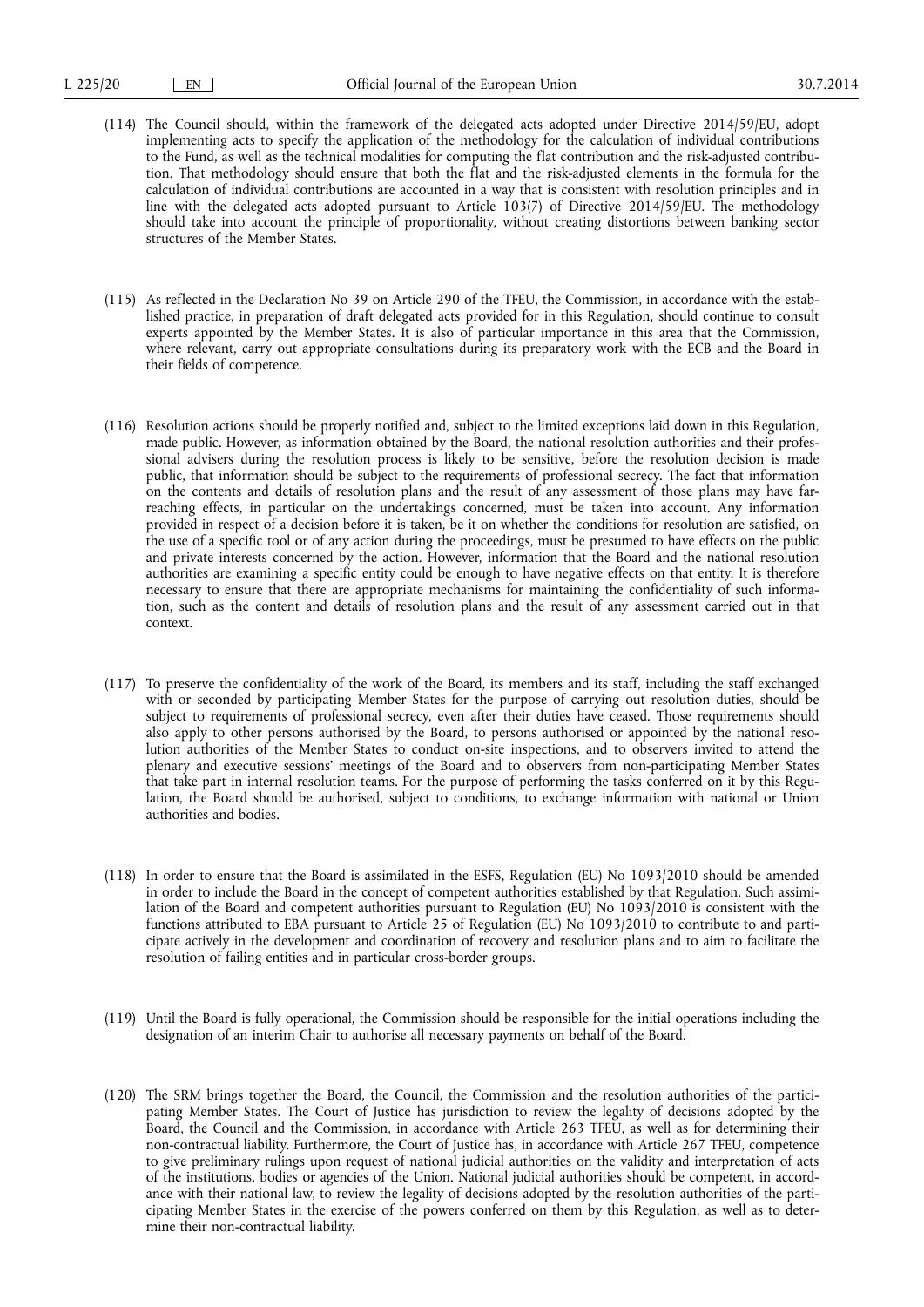- (121) This Regulation respects the fundamental rights and observes the rights, freedoms and principles recognised in particular by the Charter, and, in particular, the right to property, the protection of personal data, the freedom to conduct a business, the right to an effective remedy and to a fair trial and the right of defence, and should be implemented in accordance with those rights and principles.
- (122) Since the objectives of this Regulation, namely setting up an efficient and effective single European framework for the resolution of entities and ensuring the consistent application of resolution rules, cannot be sufficiently achieved by the Member States but can rather be better achieved at the Union level, the Union may adopt measures, in accordance with the principle of subsidiarity as set out in Article 5 of the Treaty on European Union (TEU). In accordance with the principle of proportionality, as set out in that Article, this Regulation does not go beyond what is necessary in order to achieve those objectives.
- (123) The Commission should review the application of this Regulation in order to assess its impact on the internal market and to determine whether any modifications or further developments are needed in order to improve the efficiency and the effectiveness of the SRM, in particular whether the banking Union needs to be completed with the harmonisation at Union level of insolvency proceedings for failed institutions.
- (124) The transfer of contributions raised at national level under this Regulation should allow the Fund to operate and thus the resolution tools to be applied in an effective manner. Therefore, the provisions of this Regulation relating to resolution tools and the contributions should apply from 1 January 2016. From December 2015, it should be possible to postpone that date by periods of one month where the conditions allowing the transfer of the contributions raised at national level have not been met,

HAVE ADOPTED THIS REGULATION.

# PART I

# **GENERAL PROVISIONS**

## *Article 1*

## **Subject matter**

This Regulation establishes uniform rules and a uniform procedure for the resolution of the entities referred to in Article 2 that are established in the participating Member States referred to in Article 4.

Those uniform rules and that uniform procedure shall be applied by the Single Resolution Board established in accordance with Article 42 (the 'Board'), together with the Council and the Commission and the national resolution authorities within the framework of the single resolution mechanism ('SRM') established by this Regulation. The SRM shall be supported by a single resolution fund ('the Fund').

The use of the Fund shall be contingent upon the entry into force of an agreement among the participating Member States ('the Agreement') on transferring the funds raised at national level towards the Fund as well as on a progressive merger of the different funds raised at national level to be allocated to national compartments of the Fund.

#### *Article 2*

#### **Scope**

This Regulation shall apply to the following entities:

- (a) credit institutions established in a participating Member State;
- (b) parent undertakings, including financial holding companies and mixed financial holding companies, established in a participating Member State, where they are subject to consolidated supervision carried out by the ECB in accordance with Article 4(1)(g) of Regulation (EU) No 1024/2013;
- (c) investment firms and financial institutions established in a participating Member State, where they are covered by the consolidated supervision of the parent undertaking carried out by the ECB in accordance with Article 4(1)(g) of Regulation (EU) No 1024/2013.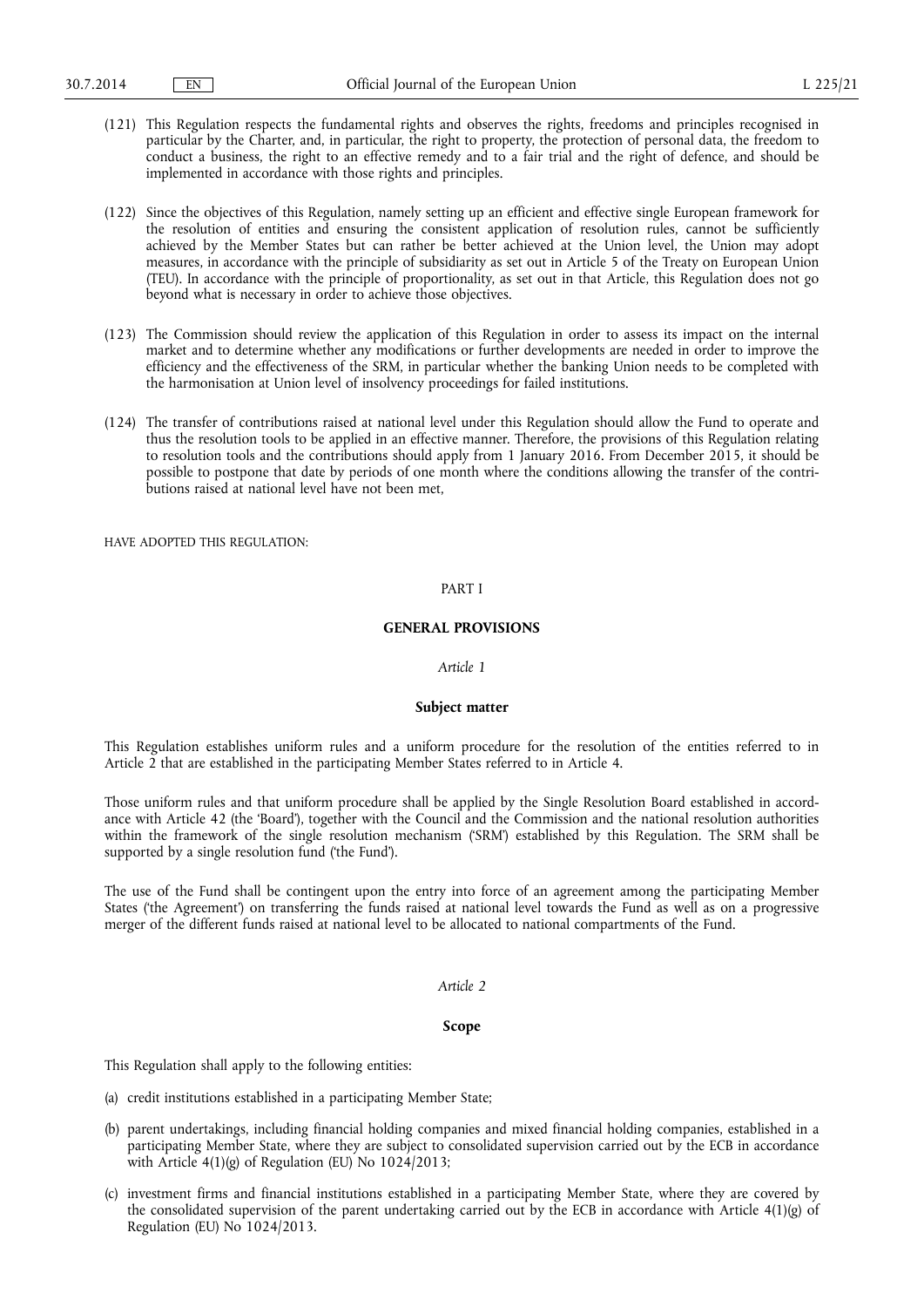#### *Article 3*

#### **Definitions**

- 1. For the purposes of this Regulation the following definitions apply:
- (1) 'national competent authority' means any national competent authority as defined in Article 2(2) of Regulation (EU) No 1024/2013;
- (2) 'competent authority' means a competent authority as defined in Article 4(2)(i) of Regulation (EU) No 1093/2010;
- (3) 'national resolution authority' means an authority designated by a participating Member State in accordance with Article 3 of Directive 2014/59/EU;
- (4) 'relevant national resolution authority' means the national resolution authority of a participating Member State in which an entity or a group's entity is established;
- (5) 'conditions for resolution' means the conditions referred to in Article 18(1);
- (6) 'resolution plan' means a plan drawn up in accordance with Article 8 or 9;
- (7) 'group resolution plan' means a plan for group resolution drawn up in accordance with Articles 8 and 9;
- (8) 'resolution objectives' means the objectives referred to in Article 14;
- (9) 'resolution tool' means a resolution tool referred to in Article 22(2);
- (10) 'resolution action' means the decision to place an entity referred to in Article 2 under resolution pursuant to Article 18, the application of a resolution tool or the exercise of one or more resolution powers;
- (11) 'covered deposits' means deposits as defined in Article 2(1)(5) of Directive 2014/49/EU;
- (12) 'eligible deposits' means eligible deposits as defined in Article 2(1)(4) of Directive 2014/49/EU;
- (13) 'institution' means a credit institution, or an investment firm covered by consolidated supervision in accordance with Article 2(c);
- (14) 'institution under resolution' means an entity referred to in Article 2 in respect of which a resolution action is taken;
- (15) 'financial institution' means a financial institution as defined in Article 4(1)(26) of Regulation (EU) No 575/2013;
- (16) 'financial holding company' means a financial holding company as defined in Article 4(1)(20) of Regulation (EU) No 575/2013;
- (17) 'mixed financial holding company' means a mixed financial holding company as defined in point (21) of Article 4(1) of Regulation (EU) No 575/2013;
- (18) 'Union parent financial holding company' means an EU parent financial holding company as defined in point (31) of Article 4(1) of Regulation (EU) No 575/2013;
- (19) 'Union parent institution' means an EU parent institution as defined in point (29) of Article 4(1) of Regulation (EU) No 575/2013;
- (20) 'parent undertaking' means a parent undertaking as defined in Article 4(1)(15)(a) of Regulation (EU) No 575/2013;
- (21) 'subsidiary' means a subsidiary as defined in Article  $4(1)(16)$  of Regulation (EU) No 575/2013;
- (22) 'branch' means a branch as defined in Article 4(1)(17) of Regulation (EU) No 575/2013;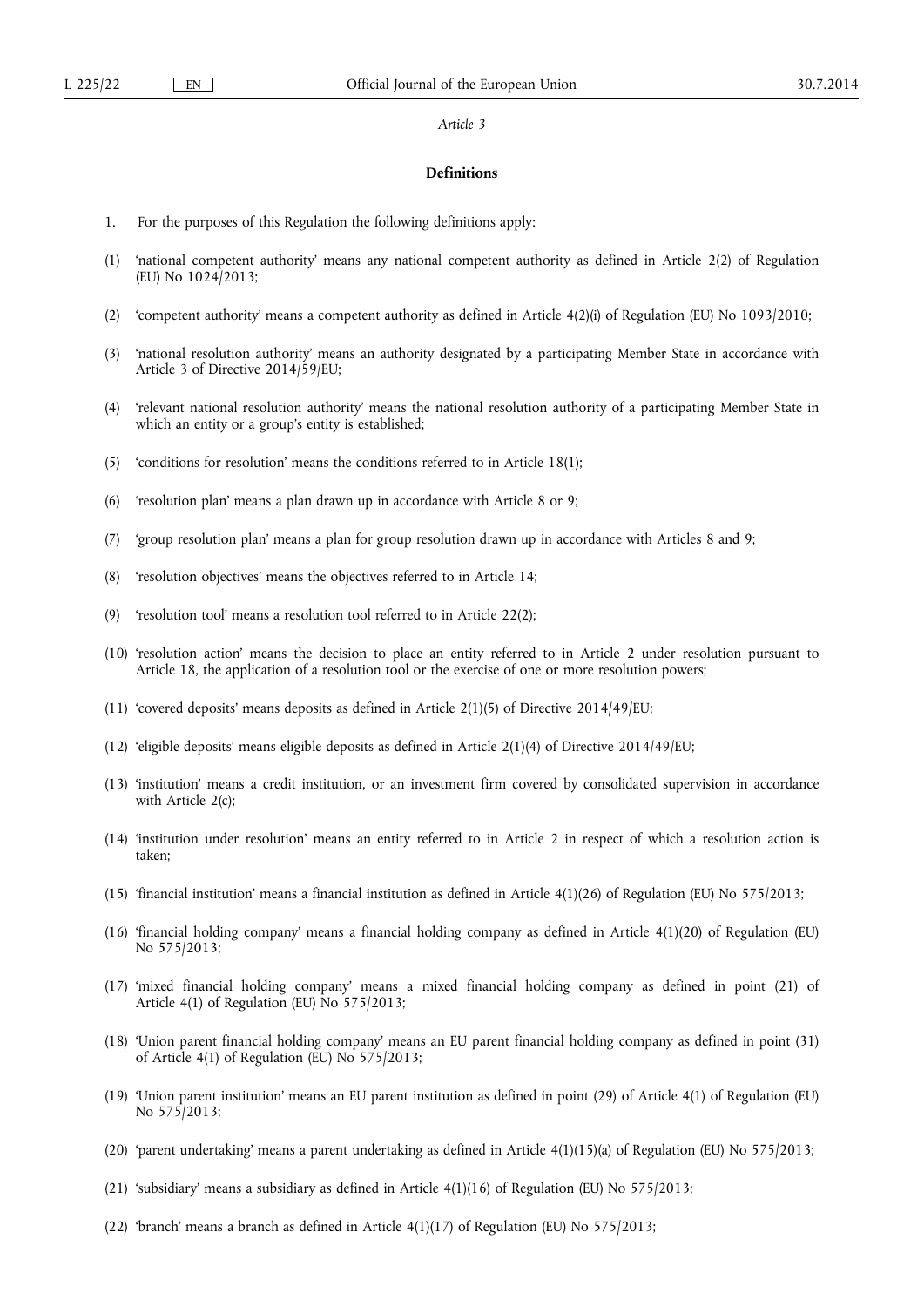- (23) 'group' means a parent undertaking and its subsidiaries that are entities as referred to in Article 2;
- (24) 'cross-border group' means a group that has entities as referred to in Article 2 established in more than one participating Member State;
- (25) 'consolidated basis' means the basis of the consolidated situation as defined in Article 4(1)(47) of Regulation (EU) No 575/2013;
- (26) 'consolidating supervisor' means consolidating supervisor as defined in Article 4(1)(41) of Regulation (EU) No 575/2013;
- (27) 'group-level resolution authority' means the resolution authority in the participating Member State in which the institution or parent undertaking subject to consolidated supervision at the highest level of consolidation within participating Member States in accordance with Article 111 of Directive 2013/36/EU is established;
- (28) 'institutional protection scheme' or 'IPS' means an arrangement that meets the requirements laid down in Article 113(7) of Regulation (EU) No 575/2013;
- (29) 'extraordinary public financial support' means State aid within the meaning of Article 107(1) TFEU or any other public financial support at supra-national level, which, if provided at national level, would constitute State aid, that is provided in order to preserve or restore the viability, liquidity or solvency of an entity referred to in Article 2 of this Regulation or of a group of which such an entity forms part;
- (30) 'sale of business tool' means the mechanism for effecting a transfer by a resolution authority of instruments of ownership issued by an institution under resolution, or assets, rights or liabilities of an institution under resolution, to a purchaser that is not a bridge institution, in accordance with Article 24;
- (31) 'bridge institution tool' means the mechanism for transferring instruments of ownership issued by an institution under resolution, or assets, rights or liabilities of an institution under resolution, to a bridge institution, in accordance with Article 25;
- (32) 'asset separation tool' means the mechanism for effecting a transfer of assets, rights or liabilities of an institution under resolution to an asset management vehicle in accordance with Article 26;
- (33) 'bail-in tool' means the mechanism for effecting the exercise of the write-down and conversion powers in relation to liabilities of an institution under resolution in accordance with Article 27;
- (34) 'available financial means' means the cash, deposits, assets and irrevocable payment commitments available to the Fund for the purposes listed under Article 76(1);
- (35) 'target level' means the amount of available financial means to be reached under Article 69(1);
- (36) 'Agreement' means the agreement on the transfer and mutualisation of contributions to the Fund;
- (37) 'transitional period' means the period from the date of application of this Regulation as determined under Article 99(2) and (6) until the Fund reaches the target level or 1 January 2024, whichever is earlier;
- (38) 'financial instrument' means financial instrument as defined in point (50) of Article 4(1) of Regulation (EU) No 575/2013;
- (39) 'debt instruments' means bonds and other forms of transferable debt, instruments creating or acknowledging a debt, and instruments giving rights to acquire debt instruments;
- (40) 'own funds' means own funds as defined in Article 4(1)(118) of Regulation (EU) No 575/2013;
- (41) 'own funds requirements' means the requirements laid down in Articles 92 to 98 of Regulation (EU) No 575/2013;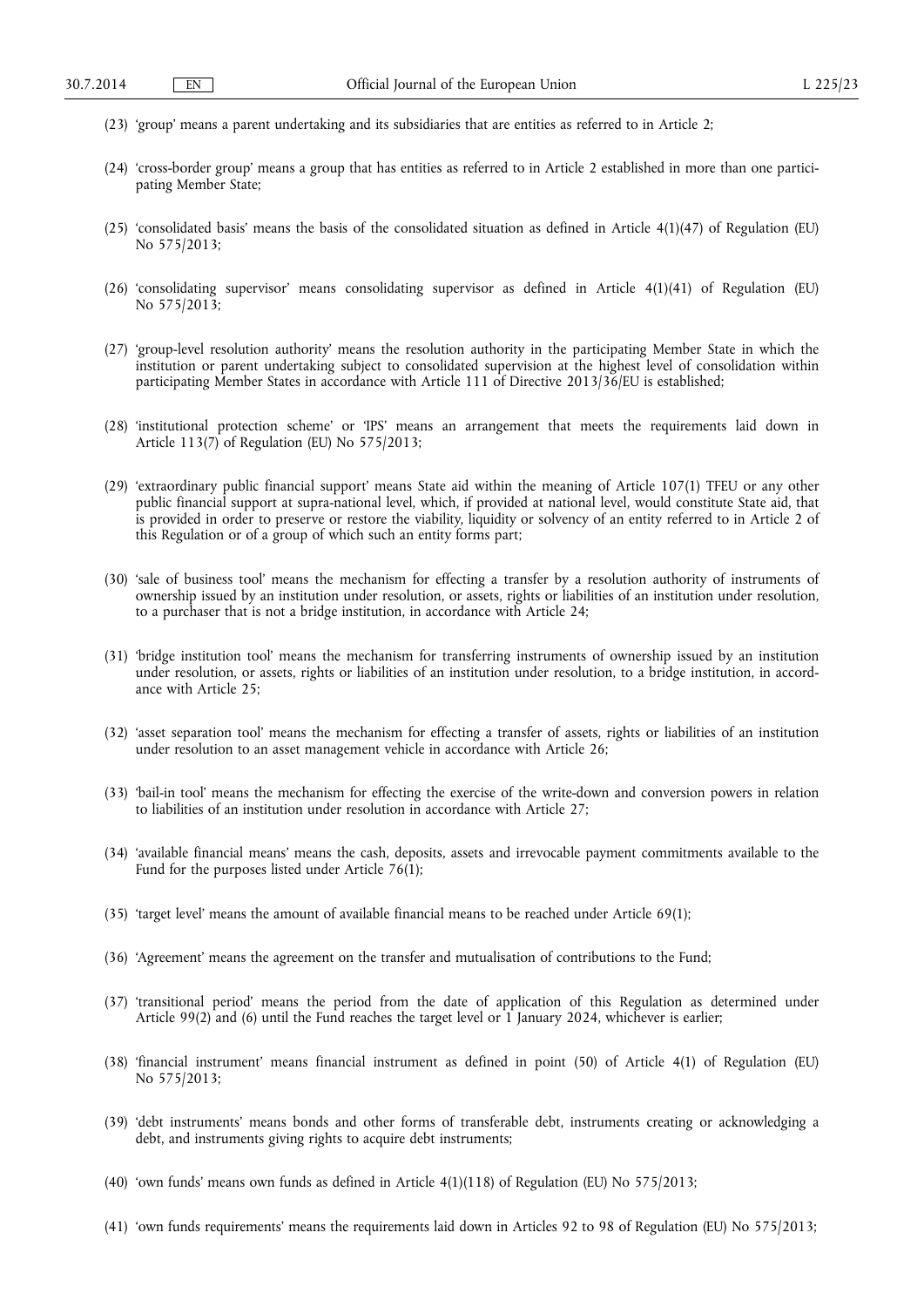- (42) 'winding up' means the realisation of assets of an entity referred to in Article 2;
- (43) 'derivative' means a derivative as defined in Article 2(5) of Regulation (EU) No 648/2012;
- (44) 'write-down and conversion powers' means the powers referred to in Article 21;
- (45) 'Common Equity Tier 1 instruments' means capital instruments that meet the conditions laid down in Article 28(1) to (4), Article 29(1) to (5) or Article 31(1) of Regulation (EU) No 575/2013;
- (46) 'Additional Tier 1 instruments' means capital instruments that meet the conditions laid down in Article 52(1) of Regulation (EU) No 575/2013;
- (47) 'Tier 2 instruments' means capital instruments or subordinated loans that meet the conditions laid down in Article 63 of Regulation (EU) No 575/2013;
- (48) 'aggregate amount' means the aggregate amount by which the resolution authority has assessed that eligible liabilities are to be written down or converted, in accordance with Article 27(13);
- (49) 'eligible liabilities' means the liabilities and capital instruments that do not qualify as Common Equity Tier 1, Additional Tier 1 or Tier 2 instruments of an entity referred to in Article 2 that are not excluded from the scope of the bail-in tool pursuant to Article 27(3);
- (50) 'deposit guarantee scheme' means a deposit guarantee scheme introduced and officially recognised by a Member State pursuant to Article 4 of Directive 2014/49/EU;
- (51) 'relevant capital instruments' means Additional Tier 1 instruments and Tier 2 instruments;
- (52) 'covered bond' means an instrument as referred to in Article 52(4) of Directive 2009/65/EC of the European Parliament and of the Council ( 1 );
- (53) 'depositor' means a depositor as defined in Article 2(1)(6) of Directive 2014/49/EU;
- (54) 'investor' means an investor within the meaning of Article 1(4) of Directive 97/9/EC of the European Parliament and of the Council ( 2 ).

2. In the absence of a relevant definition in paragraph 1 of this Article, the definitions referred to in Article 2 of Directive 2014/59/EU apply. In the absence of a relevant definition in paragraph 1 of this Article or in Article 2 of Directive 2014/59/EU, the definitions referred to in Article 3 of Directive 2013/36/EU apply.

## *Article 4*

# **Participating Member States**

1. Participating Member States within the meaning of Article 2 of Regulation (EU) No 1024/2013 shall be considered to be participating Member States for the purposes of this Regulation.

2. Where close cooperation between a Member State and the ECB is suspended or terminated in accordance with Article 7 of Regulation (EU) No 1024/2013, entities established in that Member State shall cease to be covered by this Regulation from the date of application of the decision to suspend or terminate close cooperation.

3. In the event that the close cooperation with the ECB of a Member State whose currency is not the euro is terminated in accordance with Article 7 of Regulation (EU) No 1024/2013, the Board shall decide within three months after the date of adoption of the decision to terminate close cooperation, in agreement with that Member State, on the modalities for the recoupment of contributions that the Member State concerned has transferred to the Fund and any conditions applicable.

Recoupments shall include the part of the compartment corresponding to the Member State concerned not subject to mutualisation. If during the transitional period, as laid down in the Agreement, recoupments of the non-mutualised part

<sup>(</sup> 1 ) Directive 2009/65/EC of the European Parliament and of the Council of 13 July 2009 on the coordination of laws, regulations and administrative provisions relating to undertakings for collective investment in transferable securities (UCITS) (OJ L 302, 17.11.2009, p. 32).

<sup>(</sup> 2 ) Directive 97/9/EC of the European Parliament and of the Council of 3 March 1997 on investor-compensation schemes (OJ L 84, 26.3.1997, p. 22).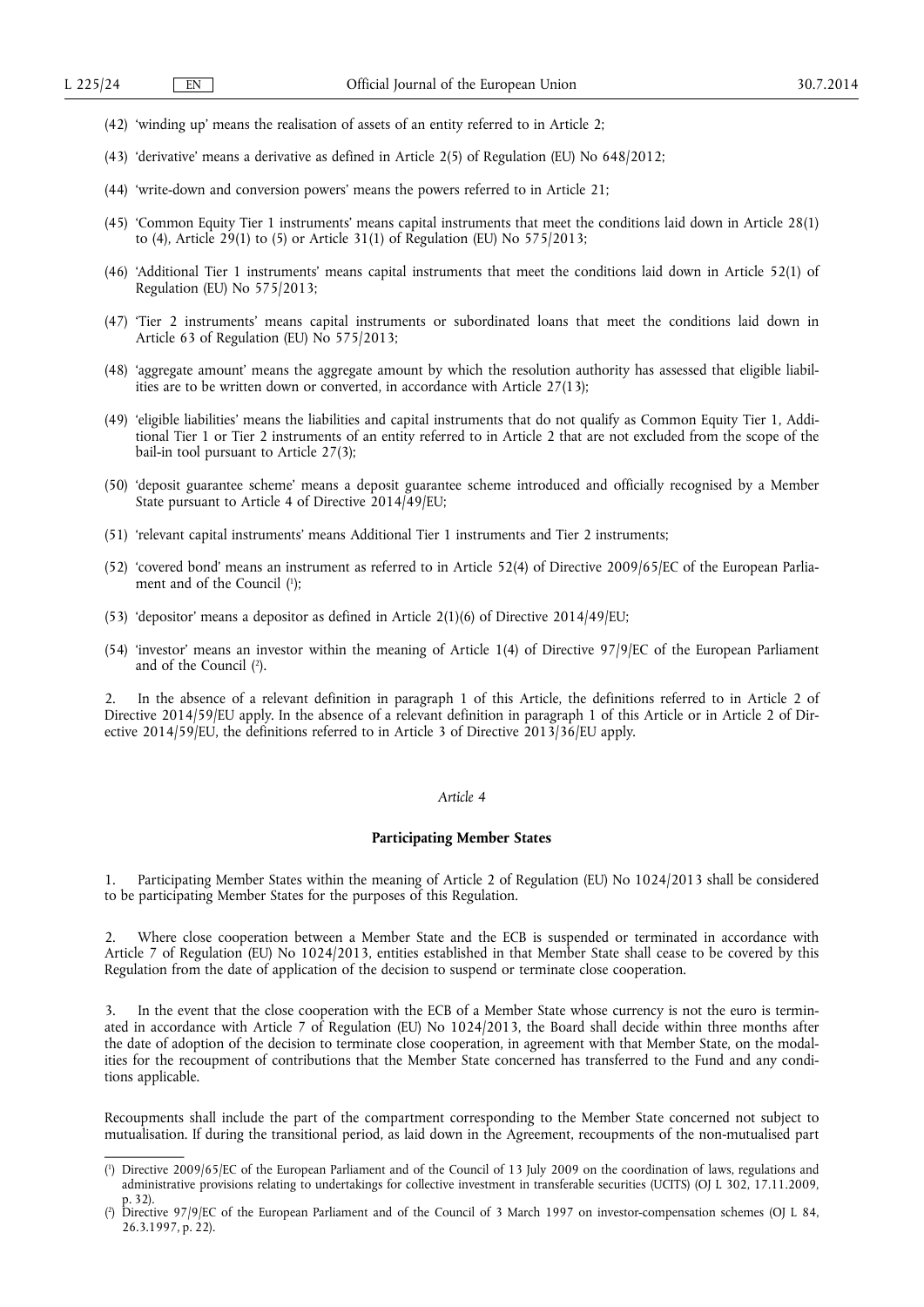are not sufficient to permit the funding of the establishment by the Member State concerned of its national financial arrangement in accordance with Directive 2014/59/EU, recoupments shall also include the totality or a part of the part of the compartment corresponding to that Member State subject to mutualisation in accordance with the Agreement or otherwise, after the transitional period, the totality or a part of the contributions transferred by the Member State concerned during the close cooperation, in an amount sufficient to permit the funding of that national financial arrangement.

When assessing the amount of financial means to be recouped from the mutualised part or otherwise, after the transitional period, from the Fund, the following additional criteria shall be taken into account:

- (a) the manner in which termination of close cooperation with the ECB has taken place, whether voluntarily, in accordance with Article 7(6) of Regulation (EU) No 1024/2013, or not;
- (b) the existence of ongoing resolution actions on the date of termination;
- (c) the economic cycle of the Member State concerned by the termination.

Recoupments shall be distributed during a limited period commensurate to the duration of the close cooperation. The relevant Member State's share of the financial means from the Fund used for resolution actions during the period of close cooperation shall be deducted from those recoupments.

4. This Regulation shall continue to apply to resolution proceedings which are ongoing on the date of application of a decision as referred to in paragraph 2.

#### *Article 5*

### **Relation to Directive 2014/59/EU and applicable national law**

1. Where, pursuant to this Regulation, the Board performs tasks and exercises powers, which, pursuant to Directive 2014/59/EU are to be performed or exercised by the national resolution authority, the Board shall, for the application of this Regulation and of Directive 2014/59/EU, be considered to be the relevant national resolution authority or, in the event of cross-border group resolution, the relevant group-level resolution authority.

2. The Board, the Council and the Commission and, where relevant, the national resolution authorities, shall take decisions subject to and in compliance with the relevant Union law and in particular any legislative and non-legislative acts, including those referred to in Articles 290 and 291 TFEU.

The Board, the Council and the Commission shall be subject to binding regulatory and implementing technical standards developed by EBA and adopted by the Commission in accordance with Articles 10 to 15 of Regulation (EU) No 1093/2010 and to any guidelines and recommendations issued by EBA under Article 16 of that Regulation. They shall make every effort to comply with any guidelines and recommendations of EBA which relate to tasks of a kind to be performed by those bodies. Where they do not comply or do not intend to comply with such guidelines or recommendations EBA shall be informed thereof in accordance with Article 16(3) of that Regulation. The Board, the Council and the Commission shall cooperate with EBA in the application of Articles 25 and 30 of that Regulation. The Board shall also be subject to any decisions of EBA in accordance with Article 19 of Regulation (EU) No 1093/2010 where Directive 2014/59/EU provides for such decisions.

# *Article 6*

#### **General principles**

1. No action, proposal or policy of the Board, the Council, the Commission or a national resolution authority shall discriminate against entities, deposit holders, investors or other creditors established in the Union on grounds of their nationality or place of business.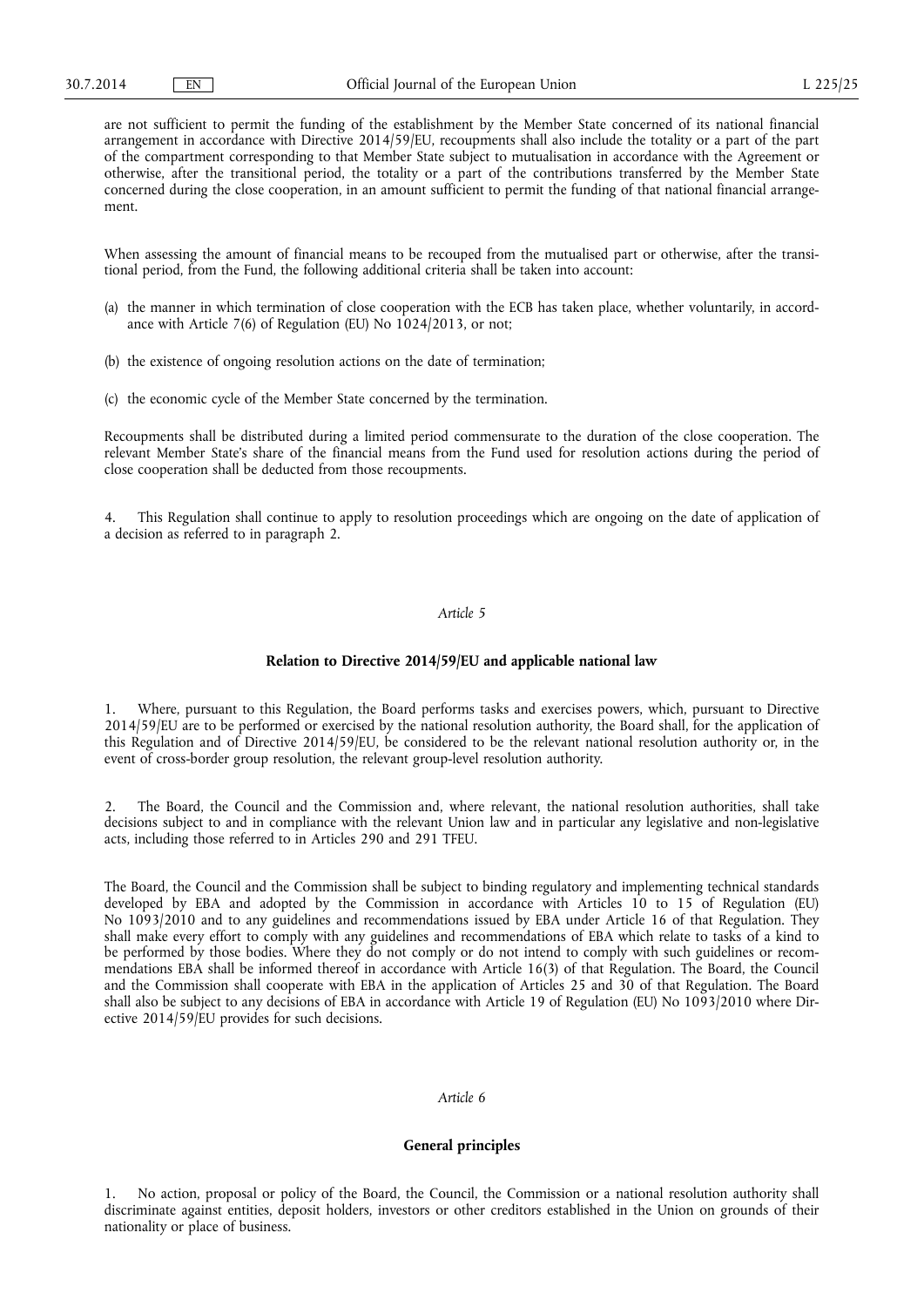2. Every action, proposal or policy of the Board, the Council, the Commission, or of a national resolution authority in the framework of the SRM shall be undertaken with full regard and duty of care for the unity and integrity of the internal market.

3. When making decisions or taking action which may have an impact in more than one Member State, and in particular when taking decisions concerning groups established in two or more Member States, due consideration shall be given to the resolution objectives referred to in Article 14 and all of the following factors:

- (a) the interests of the Member States where a group operates and in particular the impact of any decision or action or inaction on the financial stability, fiscal resources, the economy, the financing arrangements, the deposit guarantee scheme or the investor compensation scheme of any of those Member States and on the Fund;
- (b) the objective of balancing the interests of the various Member States involved and of avoiding unfairly prejudicing or unfairly protecting the interests of a Member State;
- (c) the need to minimise a negative impact for any part of a group of which an entity referred to in Article 2, which is subject to a resolution, is a member.

4. When making decisions or taking actions, in particular regarding entities or groups established both in a participating Member State and in a non-participating Member State, possible negative effects on non-participating Member States, including on entities established in those Member States, shall be taken into consideration.

5. The Board, the Council and the Commission shall balance the factors referred to in paragraph 3 with the resolution objectives referred to in Article 14 as appropriate to the nature and circumstances of each case and shall comply with the decisions made by the Commission under Article 107 TFEU and Article 19 of this Regulation.

6. Decisions or actions of the Board, the Council or the Commission shall neither require Member States to provide extraordinary public financial support nor impinge on the budgetary sovereignty and fiscal responsibilities of the Member States.

7. Where the Board takes a decision that is addressed to a national resolution authority, the national resolution authority shall have the right to specify further the measures to be taken. Such specifications shall comply with the decision of the Board in question.

# *Article 7*

# **Division of tasks within the SRM**

1. The Board shall be responsible for the effective and consistent functioning of the SRM.

2. Subject to the provisions referred to in Article 31(1), the Board shall be responsible for drawing up the resolution plans and adopting all decisions relating to resolution for:

(a) the entities referred to in Article 2 that are not part of a group and for groups:

- (i) which are considered to be significant in accordance with Article 6(4) of Regulation (EU) No 1024/2013; or
- (ii) in relation to which the ECB has decided in accordance with Article 6(5)(b) of Regulation (EU) No 1024/2013 to exercise directly all of the relevant powers; and
- (b) other cross-border groups.

3. In relation to entities and groups other than those referred to in paragraph 2, without prejudice to the responsibilities of the Board for the tasks conferred on it by this Regulation, the national resolution authorities shall perform, and be responsible for, the following tasks:

(a) adopting resolution plans and carrying out an assessment of resolvability in accordance with Articles 8 and 10 and with the procedure laid down in Article 9;

(b) adopting measures during early intervention in accordance with Article 13(3);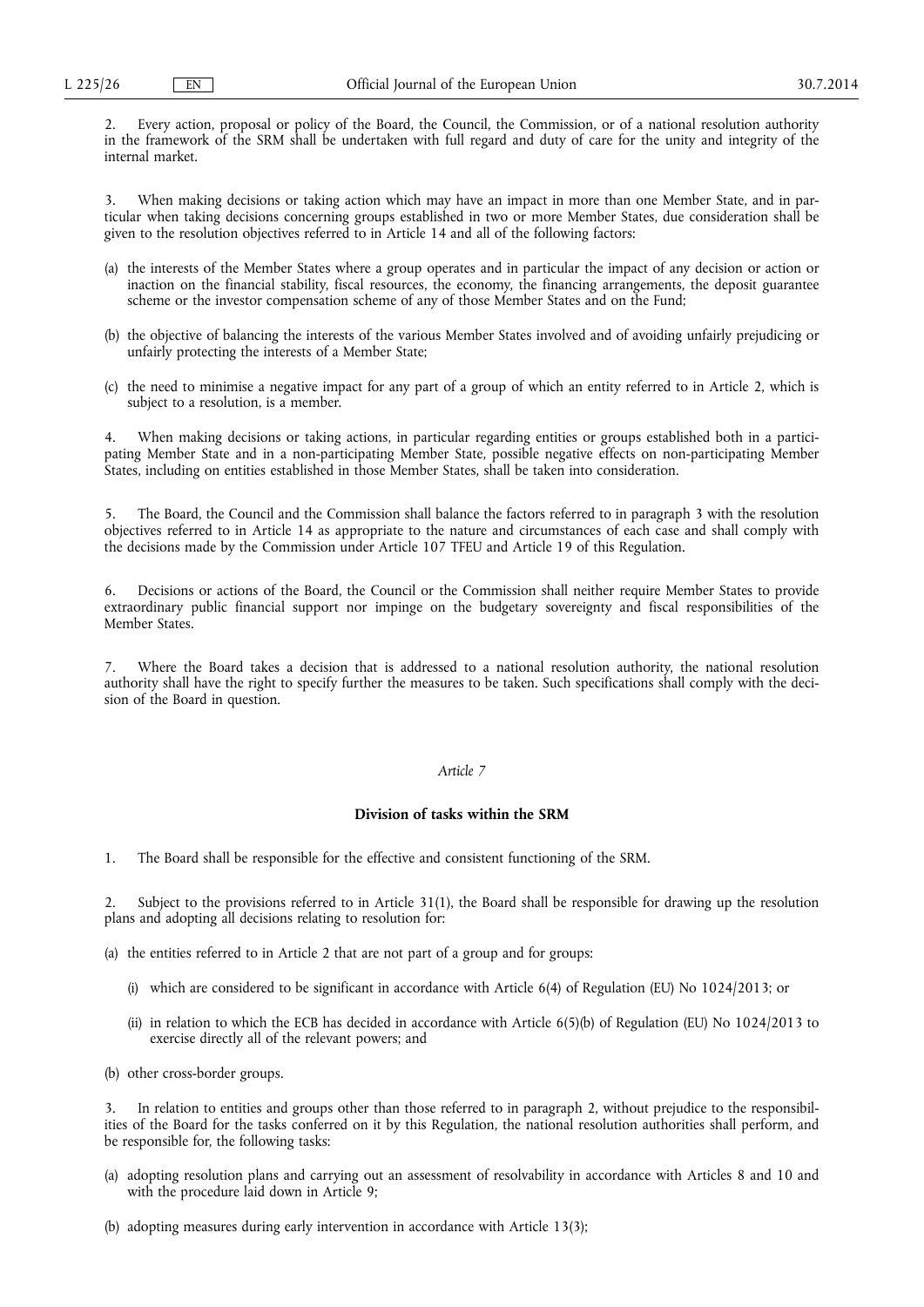- (c) applying simplified obligations or waiving the obligation to draft a resolution plan, in accordance with Article 11;
- (d) setting the level of minimum requirement for own funds and eligible liabilities, in accordance with Article 12;
- (e) adopting resolution decisions and applying resolution tools referred to in this Regulation, in accordance with the relevant procedures and safeguards, provided that the resolution action does not require any use of the Fund and is financed exclusively by the tools referred to in Articles 21 and 24 to 27 and/or by the deposit guarantee scheme, in accordance with Article 79, and with the procedure laid down in Article 31;
- (f) writing down or converting relevant capital instruments pursuant to Article 21, in accordance with the procedure laid down in Article 31.

If the resolution action requires the use of the Fund, the Board shall adopt the resolution scheme.

When adopting a resolution decision, the national resolution authorities shall take into account and follow the resolution plan as referred to in Article 9, unless they assess, taking into account the circumstances of the case, that the resolution objectives will be achieved more effectively by taking actions which are not provided for in the resolution plan.

When performing the tasks referred to in this paragraph, the national resolution authorities shall apply the relevant provisions of this Regulation. Any references to the Board in Article 5(2), Article 6(5), Article 8(6), (8), (12) and (13), Article 10(1) to (10), Articles 11 to 14, Article 15(1), (2) and (3), Article 16, the first subparagraph of Article 18(1), Article 18(2) and (6), Article 20, Article 21(1) to (7), the second subparagraph of Article 21(8), Article 21(9) and (10), Article 22(1), (3) and (6), Articles 23 and 24, Article 25(3), Article 27(1) to (15), the second sentence of the second subparagraph, the third subparagraph, and the first, third and fourth sentences of the fourth subparagraph of Article 27(16), and Article 32 shall be read as references to the national resolution authorities with regard to groups and entities referred to in the first subparagraph of this paragraph. For that purpose the national resolution authorities shall exercise the powers conferred on them under national law transposing Directive 2014/59/EU in accordance with the conditions laid down in national law.

The national resolution authorities shall inform the Board of the measures referred to in this paragraph that are to be taken and shall closely coordinate with the Board when taking those measures.

The national resolution authorities shall submit to the Board the resolution plans referred to in Article 9, as well as any updates, accompanied by a reasoned assessment of the resolvability of the entity or group concerned in accordance with Article 10.

4. Where necessary to ensure the consistent application of high resolution standards under this Regulation, the Board may:

- (a) further to the notification by a national resolution authority of a measure under paragraph 3 of this Article pursuant to Article 31(1), within the appropriate timeframe having regard to the urgency of the circumstances, issue a warning to the relevant national resolution authority where the Board considers that the draft decision with regard to any entity or group referred to in paragraph 3 of this Article does not comply with this Regulation or with its general instructions referred to in Article  $31(1)(a)$ ;
- (b) at any time decide, in particular if its warning referred to in point (a) is not being appropriately addressed, on its own initiative, after consulting the national resolution authority concerned, or upon request from the national resolution authority concerned, to exercise directly all of the relevant powers under this Regulation also with regard to any entity or group referred to in paragraph 3 of this Article.

5. Notwithstanding paragraph 3 of this Article, participating Member States may decide that the Board exercise all of the relevant powers and responsibilities conferred on it by this Regulation in relation to entities and to groups, other than those referred to in paragraph 2, established in their territory. If so, paragraphs 3 and 4 of this Article, Article 9, Article 12(2), and Article 31(1) shall not apply. Member States that intend to make use of this option shall notify the Board and the Commission accordingly. The notification shall take effect from the day of its publication in the *Official Journal of the European Union*.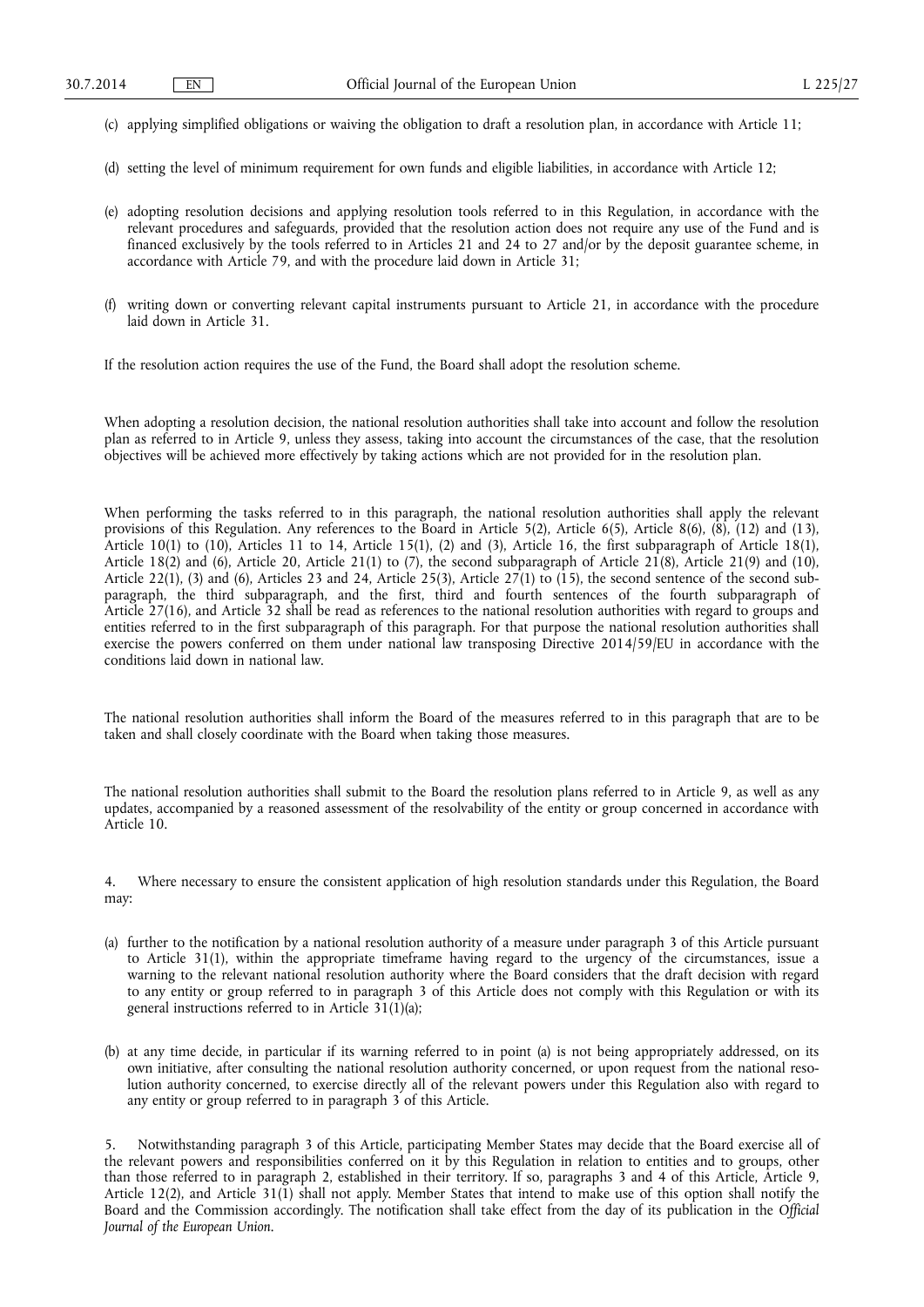## PART II

# **SPECIFIC PROVISIONS**

# TITLE I

### **FUNCTIONS WITHIN THE SRM AND PROCEDURAL RULES**

## *CHAPTER 1*

### *Resolution planning*

# *Article 8*

## **Resolution plans drawn up by the Board**

1. The Board shall draw up and adopt resolution plans for the entities and groups referred to in Article 7(2), and for the entities and groups referred to in Article 7(4)(b) and (5) where the conditions for the application of those paragraphs are met.

2. The Board shall draw up the resolution plans, after consulting the ECB or the relevant national competent authorities and the national resolution authorities, including the group-level resolution authority, of the participating Member States in which the entities are established, and the resolution authorities of non-participating Member States in which significant branches are located insofar as relevant to the significant branch. To that end, the Board may require the national resolution authorities to prepare and submit to the Board draft resolution plans and the group-level resolution authority to prepare and submit to the Board a draft group resolution plan.

3. In order to ensure effective and consistent application of this Article, the Board shall issue guidelines and address instructions to the national resolution authorities for the preparation of draft resolution plans and draft group resolution plans relating to specific entities or groups.

4. For the purposes of paragraph 1 of this Article, the national resolution authorities shall submit to the Board all information necessary to draw up and implement the resolution plans, as obtained by them in accordance with Article 11 and Article 13(1) of Directive 2014/59/EU, without prejudice to Chapter 5 of this Title.

5. The resolution plan shall set out options for applying the resolution tools and exercising resolution powers referred to in this Regulation to the entities and groups referred to in paragraph 1.

6. The resolution plan shall provide for the resolution actions which the Board may take where an entity or a group referred to in paragraph 1 meets the conditions for resolution.

The information referred to in paragraph 9 shall be disclosed to the entity concerned.

When drawing up and updating the resolution plan, the Board shall identify any material impediments to resolvability and, where necessary and proportionate, outline relevant actions for how those impediments could be addressed, in accordance with Article 10.

The resolution plan shall take into consideration relevant scenarios including that the event of failure may be idiosyncratic or may occur at a time of broader financial instability or system wide events.

The resolution plan shall not assume any of the following:

(a) any extraordinary public financial support besides the use of the Fund established in accordance with Article 67;

(b) any central bank emergency liquidity assistance; or

(c) any central bank liquidity assistance provided under non-standard collateralisation, tenor and interest rate terms.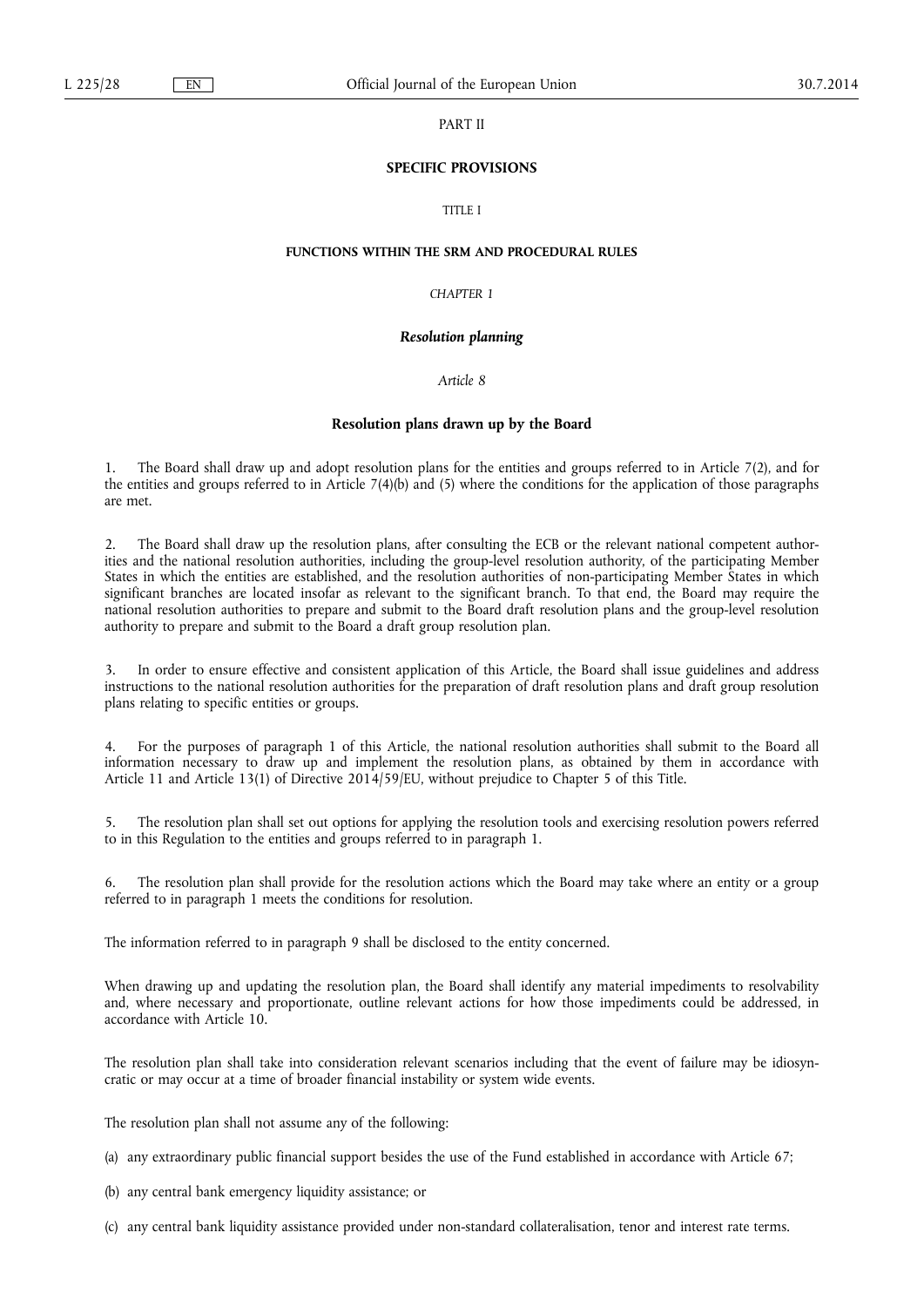7. The resolution plan shall include an analysis of how and when an institution may apply, in the conditions addressed by the plan, for the use of central bank facilities and shall identify those assets which would be expected to qualify as collateral.

- 8. The Board may require institutions to assist it in the drawing up and updating of the plans.
- 9. The resolution plan for each entity shall include, quantified where appropriate and possible:
- (a) a summary of the key elements of the plan;
- (b) a summary of the material changes to the institution that have occurred after the latest resolution information was filed;
- (c) a demonstration of how critical functions and core business lines could be legally and economically separated, to the extent necessary, from other functions so as to ensure continuity upon the failure of the institution;
- (d) an estimation of the timeframe for executing each material aspect of the plan;
- (e) a detailed description of the assessment of resolvability carried out in accordance with Article 10;
- (f) a description of any measures required pursuant to Article 10(7) to address or remove impediments to resolvability identified as a result of the assessment carried out in accordance with Article 10;
- (g) a description of the processes for determining the value and marketability of the critical functions, core business lines and assets of the institution;
- (h) a detailed description of the arrangements for ensuring that the information required pursuant to Article 11 of Directive 2014/59/EU is up to date and at the disposal of the resolution authorities at all times;
- (i) an explanation as to how the resolution options could be financed without the assumption of any of the following:
	- (i) any extraordinary public financial support besides the use of the Fund established in accordance with Article 67;
	- (ii) any central bank emergency liquidity assistance; or
	- (iii) any central bank liquidity assistance provided under non-standard collateralisation, tenor and interest rate terms;
- (j) a detailed description of the different resolution strategies that could be applied according to the different possible scenarios and the applicable timescales;
- (k) a description of critical interdependencies;
- (l) a description of options for preserving access to payments and clearing services and other infrastructures and an assessment of the portability of client positions;
- (m) an analysis of the impact of the plan on the employees of the institution, including an assessment of any associated costs, and a description of envisaged procedures to consult staff during the resolution process, taking into account national systems for dialogue with social partners, where applicable;
- (n) a plan for communicating with the media and the public;
- (o) the minimum requirement for own funds and eligible liabilities required pursuant to Article 12 and a deadline to reach that level, where applicable;
- (p) where applicable, the minimum requirement for own funds and contractual bail-in instruments pursuant to Article 12, and a deadline to reach that level, where applicable;
- (q) a description of essential operations and systems for maintaining the continuous functioning of the institution's operational processes;
- (r) where applicable, any opinion expressed by the institution in relation to the resolution plan.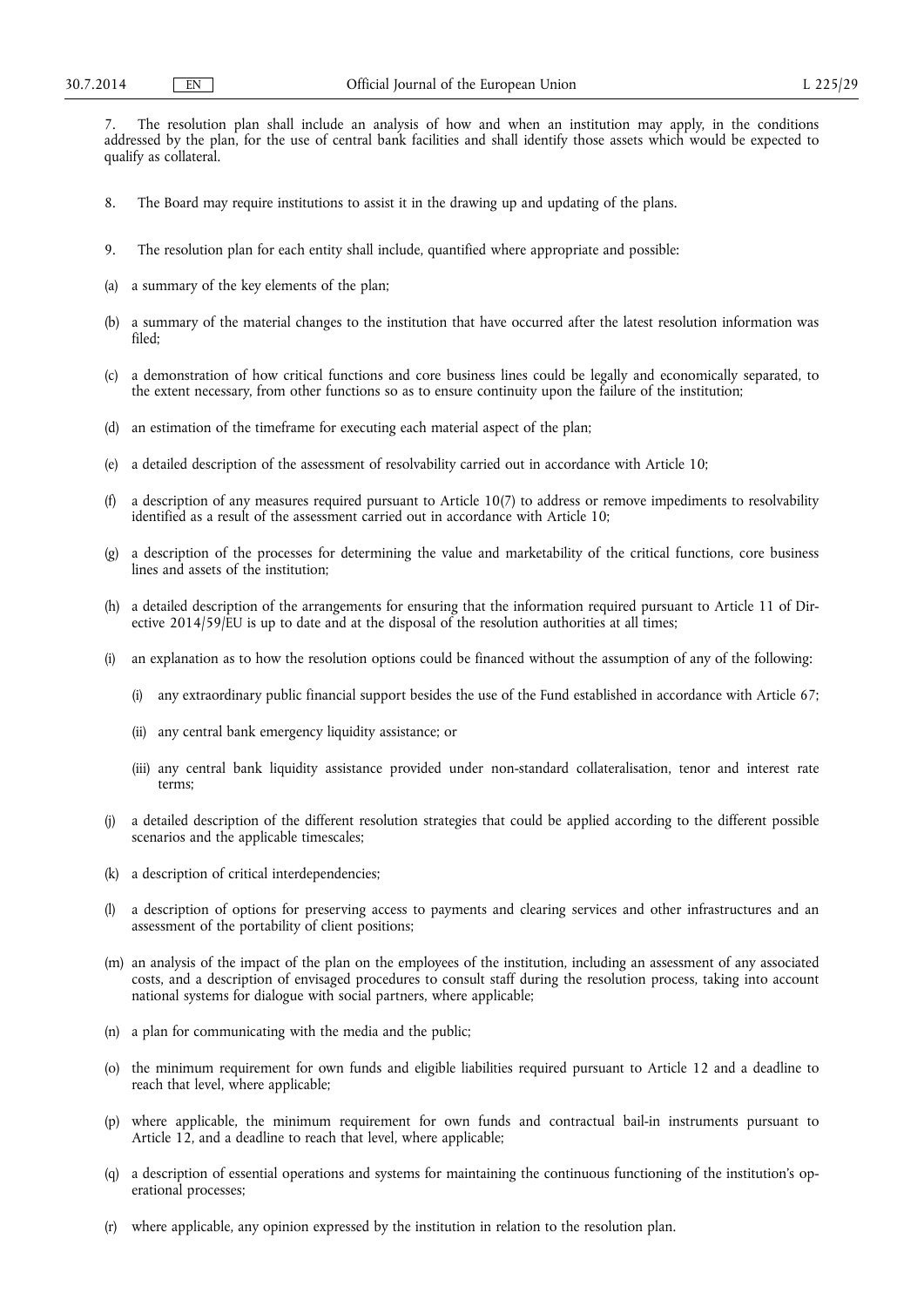10. Group resolution plans shall include a plan for the resolution of the group, headed by the Union parent undertaking established in a participating Member State, as a whole, either through resolution at the level of the Union parent undertaking or through break up and resolution of the subsidiaries. The group resolution plan shall identify measures for the resolution of:

- (a) the Union parent undertaking;
- (b) the subsidiaries that are part of the group and that are established in the Union;
- (c) the entities referred to in Article 2(b); and
- (d) subject to Article 33, the subsidiaries that are part of the group and that are established outside the Union.
- 11. The group resolution plan shall:
- (a) set out the resolution actions to be taken in relation to group entities, both through resolution actions in respect of the entities referred to in Article 2(b) and subsidiary institutions and through coordinated resolution actions in respect of subsidiary institutions, in the scenarios provided for in paragraph 6;
- (b) examine the extent to which the resolution tools and powers could be applied and exercised in a coordinated way to group entities established in the Union, including measures to facilitate the purchase by a third party of the group as a whole, or separate business lines or activities that are delivered by a number of group entities, or particular group entities, and identify any potential impediments to a coordinated resolution;
- (c) include a detailed description of the assessment of resolvability carried out in accordance with Article 10;
- (d) where a group includes entities incorporated in third countries, identify appropriate arrangements for cooperation and coordination with the relevant authorities of those third countries and the implications for resolution within the Union;
- (e) identify measures, including the legal and economic separation of particular functions or business lines, that are necessary to facilitate group resolution where the conditions for resolution are met;
- (f) identify how the group resolution actions could be financed and, where the Fund and the financing arrangements from non-participating Member States established in accordance with Article 100 of Directive 2014/59/EU would be required, set out principles for sharing responsibility for that financing between sources of funding in different participating and non-participating Member States. The plan shall not assume any of the following:
	- (i) any extraordinary public financial support besides the use of the Fund established in accordance with Article 67 of this Regulation and the financing arrangements from non-participating Member States established in accordance with Article 100 of Directive 2014/59/EU;
	- (ii) any central bank emergency liquidity assistance; or
	- (iii) any central bank liquidity assistance provided under non-standard collateralisation, tenor and interest rate terms.

Those principles shall be set out on the basis of equitable and balanced criteria and shall take into account in particular Article 107(5) of Directive 2014/59/EU and the impact on financial stability in all Member States concerned.

The group resolution plan shall not have a disproportionate impact on any Member State.

12. The Board shall determine the date by which the first resolution plans shall be drawn up. Resolution plans and group resolution plans shall be reviewed, and where appropriate updated, at least annually and after any material changes to the legal or organisational structure or to the business or the financial position of the entity or, in the case of group resolution plans, of the group including any group entity that could have a material effect on the effectiveness of the plan or that otherwise necessitates a revision of the resolution plan.

For the purpose of the revision or update of the resolution plans referred to in the first subparagraph, the institutions, the ECB or the national competent authorities shall promptly communicate to the Board any change that necessitates such revision or update.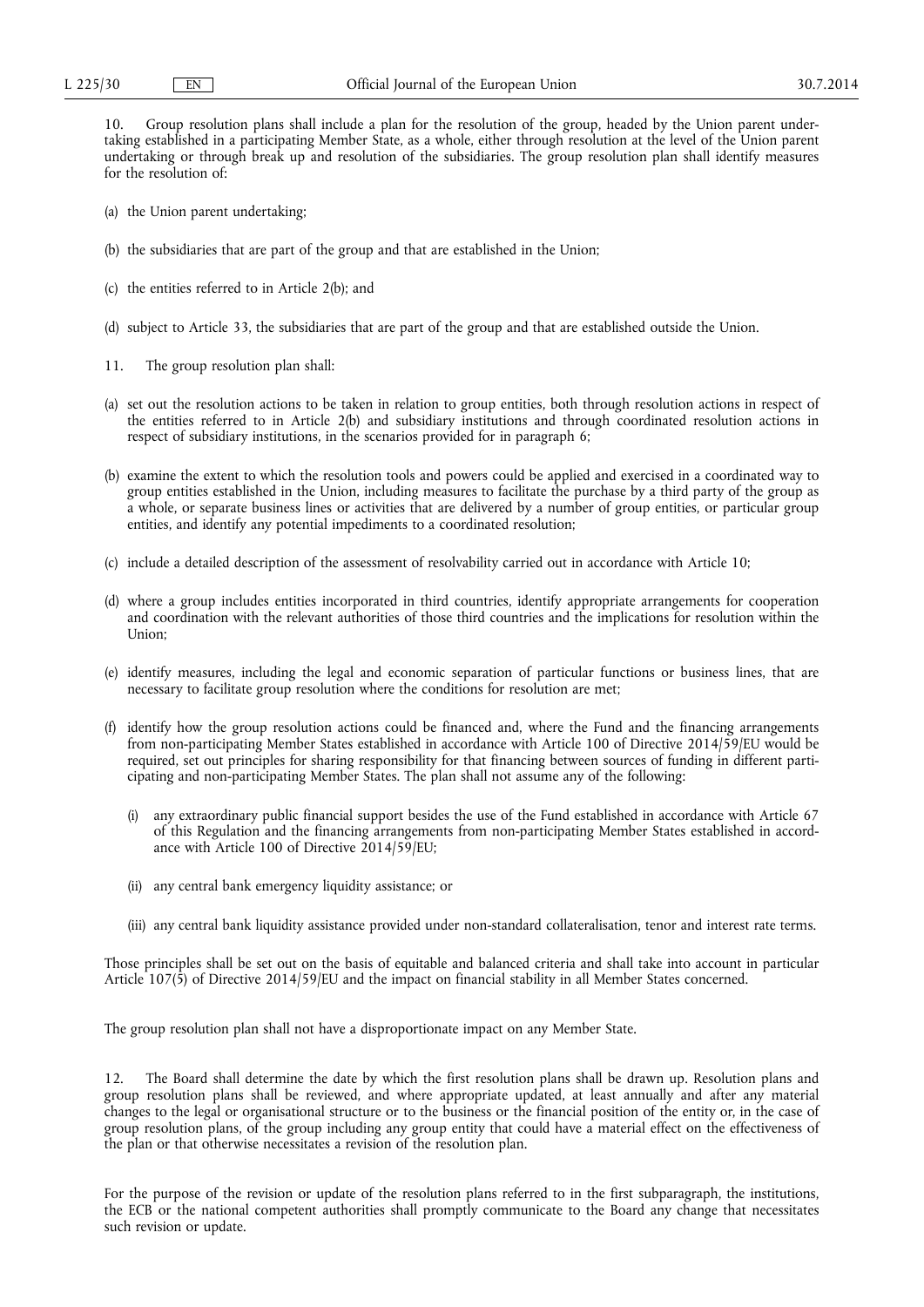13. The Board shall transmit the resolution plans and any changes thereto to the ECB or to the relevant national competent authorities.

# *Article 9*

## **Resolution plans drawn up by national resolution authorities**

1. The national resolution authorities shall draw up and adopt resolution plans for the entities and for the groups, other than those referred to in Article 7(2), (4)(b) and  $(5)$ , in accordance with Article 8(5) to (13).

The national resolution authorities shall prepare resolution plans, after consulting the relevant national competent authorities and the national resolution authorities of the participating and non-participating Member States, in which significant branches are located, insofar as relevant to the significant branch.

## *Article 10*

## **Assessment of resolvability**

1. When drafting and updating resolution plans in accordance with Article 8, the Board, after consulting the competent authorities, including the ECB, and the resolution authorities of non-participating Member States in which significant branches are located insofar as relevant to the significant branch, shall conduct an assessment of the extent to which institutions and groups are resolvable without the assumption of any of the following:

(a) any extraordinary public financial support besides the use of the Fund established in accordance with Article 67;

(b) any central bank emergency liquidity assistance; or

(c) any central bank liquidity assistance provided under non-standard collateralisation, tenor and interest rate terms.

The ECB or the relevant national competent authority shall provide the Board with a recovery plan or group recovery plan. The Board shall examine the recovery plan with a view to identifying any actions in the recovery plan which may adversely impact the resolvability of the institution or group and make recommendations to the ECB or the national competent authority on those matters.

3. When drafting a resolution plan, the Board shall assess the extent to which such an entity is resolvable in accordance with this Regulation. An entity shall be deemed to be resolvable if it is feasible and credible for the Board to either liquidate it under normal insolvency proceedings or to resolve it by applying to it resolution tools and exercising resolution powers while avoiding, to the maximum extent possible, any significant adverse consequences for financial systems, including circumstances of broader financial instability or system wide events, of the Member State in which the entity is situated, or other Member States, or the Union and with a view to ensuring the continuity of critical functions carried out by the entity.

The Board shall notify EBA in a timely manner where an institution is deemed not to be resolvable.

4. A group shall be deemed to be resolvable if it is feasible and credible for the Board to either liquidate group entities under normal insolvency proceedings or to resolve them by applying resolution tools and exercising resolution powers in relation to group entities while avoiding, to the maximum extent possible, any significant adverse consequences for financial systems, including circumstances of broader financial instability or system wide events, of the Member States in which group entities are established, or other Member States or the Union and with a view to ensuring the continuity of critical functions carried out by those group entities, where they can be easily separated in a timely manner or by other means.

The Board shall notify EBA in a timely manner where a group is deemed not to be resolvable.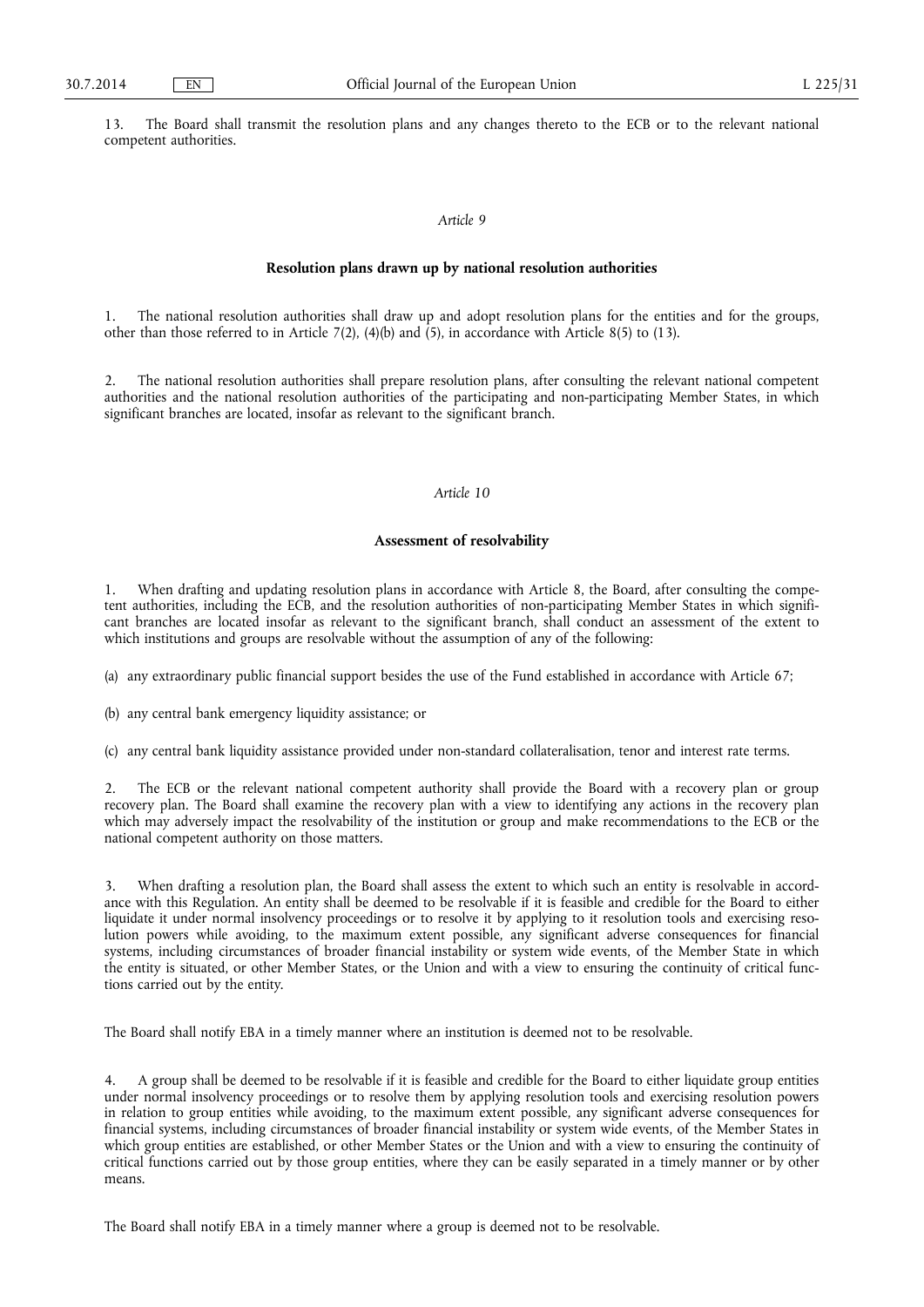5. For the purposes of paragraphs 3, 4 and 10, significant adverse consequences for the financial system or threat to financial stability refers to a situation where the financial system is actually or potentially exposed to a disruption that may give rise to financial distress liable to jeopardise the orderly functioning, efficiency and integrity of the internal market or the economy or the financial system of one or more Member States. In determining the significant adverse consequences the Board shall take into account the relevant warnings and recommendations of the ESRB and the relevant criteria developed by EBA in considering the identification and measurement of systemic risk.

6. For the purpose of the assessment referred to in this Article, the Board shall examine the matters specified in Section C of the Annex to Directive 2014/59/EU.

7. If, pursuant to an assessment of resolvability for an entity or a group carried out in accordance with paragraph 3 or 4, the Board, after consulting the competent authorities, including the ECB, determines that there are substantive impediments to the resolvability of that entity or group, the Board shall prepare a report, in cooperation with the competent authorities, addressed to the institution or the parent undertaking analysing the substantive impediments to the effective application of resolution tools and the exercise of resolution powers. That report shall consider the impact on the institution's business model and recommend any proportionate and targeted measures that, in the Board's view, are necessary or appropriate to remove those impediments in accordance with paragraph 10.

8. The report shall also be notified to the competent authorities and to the resolution authorities of non-participating Member States in which significant branches of institutions which are not part of a group are located. It shall be supported by reasons for the assessment or determination in question and shall indicate how that assessment or determination complies with the requirement for proportionate application laid down in Article 6.

9. Within four months from the date of receipt of the report, the entity or the parent undertaking shall propose to the Board possible measures to address or remove the substantive impediments identified in the report. The Board shall communicate any measure proposed by the entity or parent undertaking to the competent authorities, to EBA and, where significant branches of institutions that are not part of a group are located in non-participating Member States, to the resolution authorities of those Member States.

10. The Board, after consulting the competent authorities, shall assess whether the measures referred to in paragraph 9 effectively address or remove the substantive impediments in question. If the measures proposed by the entity or parent undertaking concerned do not effectively reduce or remove the impediments to resolvability, the Board shall take a decision, after consulting the competent authorities and, where appropriate, the designated macro-prudential authority, indicating that the measures proposed do not effectively reduce or remove the impediments to resolvability, and instructing the national resolution authorities to require the institution, the parent undertaking, or any subsidiary of the group concerned, to take any of the measures listed in paragraph 11.

In identifying alternative measures, the Board shall demonstrate how the measures proposed by the institution would not be able to remove the impediments to resolvability and how the alternative measures proposed are proportionate in removing them. The Board shall take into account the threat to financial stability of those impediments to resolvability and the effect of the measures on the business of the institution, its stability and its ability to contribute to the economy, on the internal market for financial services and on the financial stability in other Member States and the Union as a whole.

The Board shall also take into account the need to avoid any impact on the institution or the group concerned which would go beyond what is necessary to remove the impediment to resolvability or would be disproportionate.

11. For the purpose of paragraph 10, the Board, where applicable, shall instruct the national resolution authorities to take any of the following measures:

- (a) to require the entity to revise any intragroup financing agreements or review the absence thereof, or draw up service agreements (whether intra-group or with third parties) to cover the provision of critical functions;
- (b) to require the entity to limit its maximum individual and aggregate exposures;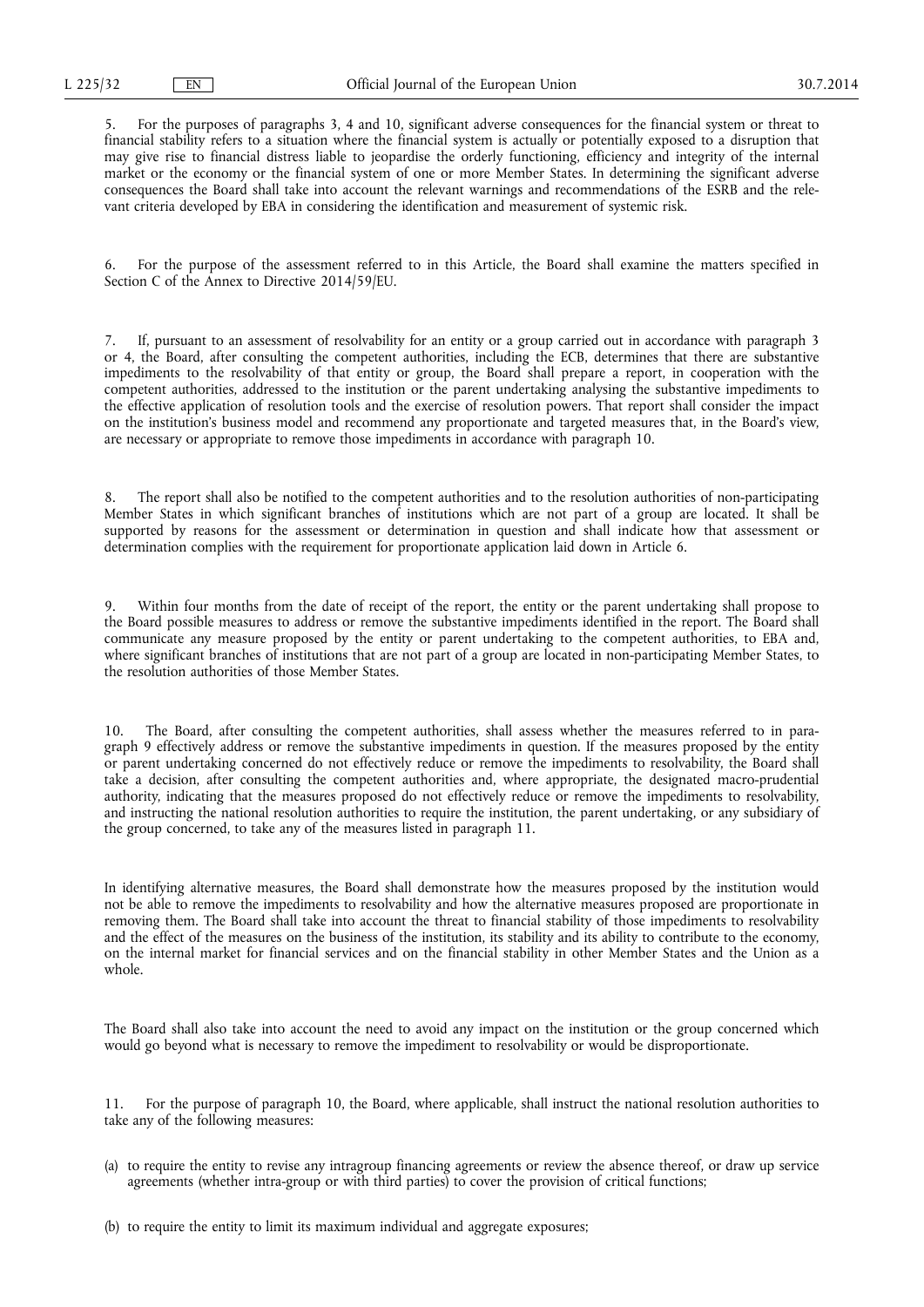- (c) to impose specific or regular additional information requirements relevant for resolution purposes;
- (d) to require the entity to divest specific assets;
- (e) to require the entity to limit or cease specific existing or proposed activities;
- (f) to restrict or prevent the development of new or existing business lines or sale of new or existing products;
- (g) to require changes to legal or operational structures of the entity or any group entity, either directly or indirectly under their control, so as to reduce complexity in order to ensure that critical functions may be legally and operationally separated from other functions through the application of the resolution tools;
- (h) to require an entity to set up a parent financial holding company in a Member State or a Union parent financial holding company;
- (i) to require an entity to issue eligible liabilities to meet the requirements of Article 12;
- (j) to require an entity to take other steps to meet the requirements referred to in Article 12, including in particular to attempt to renegotiate any eligible liability, Additional Tier 1 instrument or Tier 2 instrument it has issued, with a view to ensuring that any decision of the Board to write down or convert that liability or instrument would be effected under the law of the jurisdiction governing that liability or instrument.

Where applicable, the national resolution authorities shall directly take the measures referred to in points (a) to (j) of the first subparagraph.

- 12. The national resolution authorities shall implement the instructions of the Board in accordance with Article 29.
- 13. A decision made pursuant to paragraphs 10 and 11 shall meet the following requirements:
- (a) it shall be supported by reasons for the assessment or determination in question;
- (b) it shall indicate how that assessment or determination complies with the requirement for proportionate application laid down in paragraph 10.

### *Article 11*

# **Simplified obligations for certain institutions**

1. The Board, on its own initiative after consulting a national resolution authority or upon proposal by a national resolution authority, may apply simplified obligations in relation to the drafting of resolution plans referred to in Article 8 or may waive the obligation of drafting those plans in accordance with paragraphs 3 to 9 of this Article.

2. National resolution authorities may propose to the Board to apply simplified obligations to institutions or groups pursuant to paragraphs 3 and 4 or to waive the obligation of drafting resolution plans pursuant to paragraph 7. That proposal shall be reasoned and shall be supported by all of the relevant documentation.

3. On receiving a proposal to apply simplified obligations pursuant to paragraph 2 of this Article, or when acting on its own initiative, the Board shall conduct an assessment of the institution or group concerned and shall apply simplified obligations, if the failure of the institution or group is not likely to have significant adverse consequences for the financial system or be a threat to financial stability within the meaning of Article 10(5).

For those purposes, the Board shall take into account:

- (a) the nature of the institution's or group's business, its shareholding structure, its legal form, its risk profile, size and legal status, its interconnectedness to other institutions or to the financial system in general, the scope and complexity of its activities;
- (b) its membership of an IPS or other cooperative mutual solidarity systems as referred to in Article 113(7) of Regulation (EU) No 575/2013;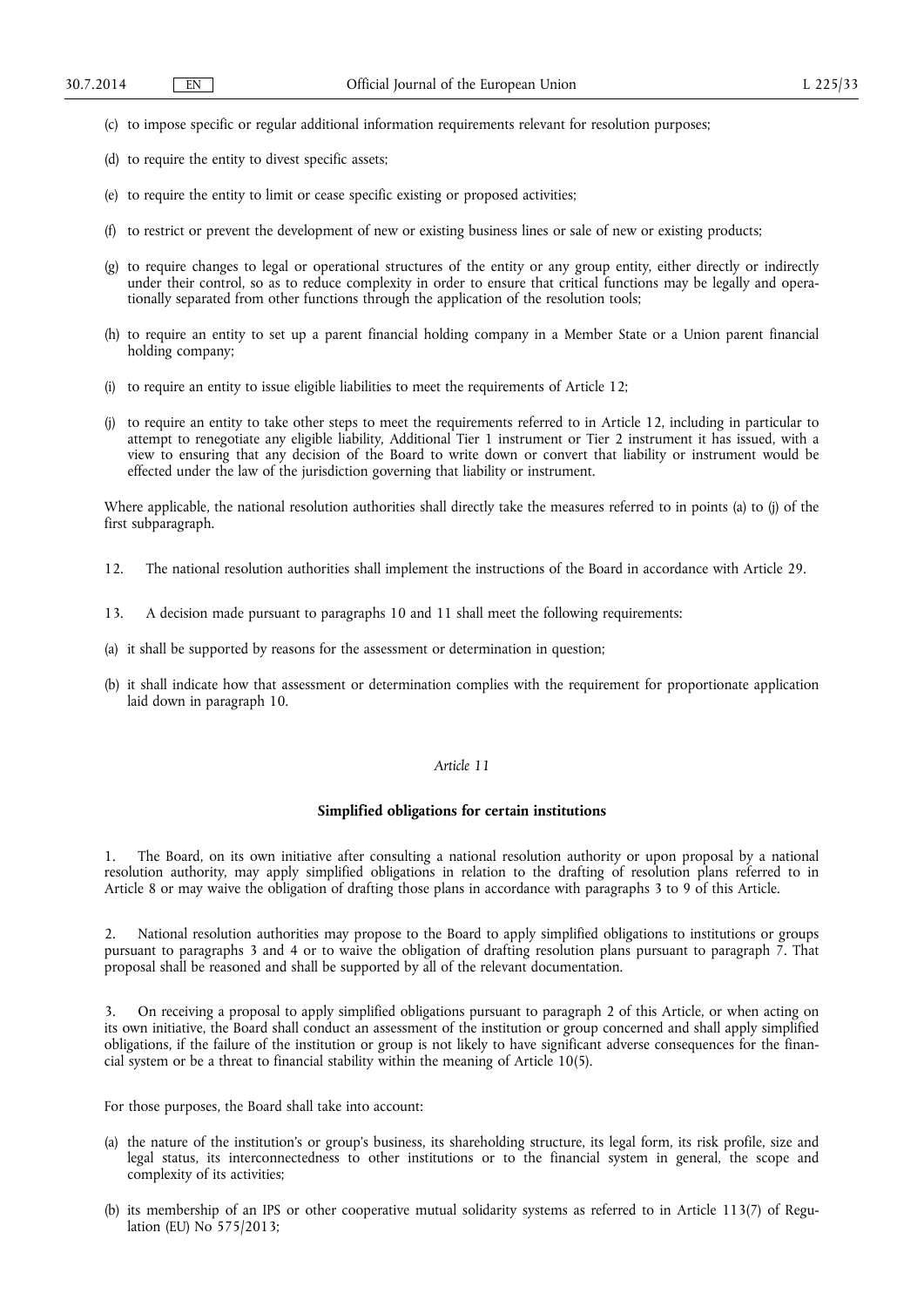- (c) any exercise of investment services or activities as defined in Article  $4(1)(2)$  of Directive 2014/65/EU of the European Parliament and of the Council ( 1 ); and
- (d) whether its failure and subsequent winding up under normal insolvency proceedings would be likely to have a significant negative effect on financial markets, on other institutions, on funding conditions, or on the wider economy.

The Board shall make the assessment referred to in the first subparagraph after consulting, where appropriate, the national macroprudential authority and, where appropriate, the ESRB.

- 4. When applying simplified obligations, the Board shall determine:
- (a) the contents and details of resolution plans provided for in Article 8;
- (b) the date by which the first resolution plans are to be drawn up and the frequency for updating resolution plans which may be lower than that provided for in Article 8(12);
- (c) the contents and details of the information required from institutions as provided for in Article 8(9) of this Regulation and in Section B of the Annex to Directive 2014/59/EU;
- (d) the level of detail for the assessment of resolvability provided for in Article 10 of this Regulation, and in Section C of the Annex to Directive 2014/59/EU.
- 5. The application of simplified obligations shall not in itself affect the Board's power to take any resolution action.

6. Where simplified obligations are applied, the Board shall impose full, unsimplified obligations at any time if any of the circumstances that justified them no longer exist.

7. Without prejudice to Articles 9 and 31, on receiving a proposal to waive the obligation of drafting resolution plans pursuant to paragraph 2 of this Article, or when acting on its own initiative, the Board shall, pursuant to paragraph 3 of this Article, waive the application of the obligation of drafting resolution plans to institutions affiliated to a central body and wholly or partially exempt from prudential requirements in national law in accordance with Article 10 of Regulation (EU) No 575/2013.

Where a waiver is granted in accordance with the first subparagraph, the obligation of drafting the resolution plan shall apply on a consolidated basis to the central body and institutions affiliated to it within the meaning of Article 10 of Regulation (EU) No 575/2013. For that purpose, any reference in this Chapter to a group shall include a central body and institutions affiliated to it within the meaning of Article 10 of Regulation (EU) No 575/2013 and their subsidiaries, and any reference to parent undertakings or institutions that are subject to consolidated supervision pursuant to Article 111 of Directive 2013/36/EU shall include the central body.

8. Institutions that are subject to direct supervision by the ECB pursuant to Article 6(4) of Regulation (EU) No 1024/2013 or that constitute a significant share in the financial system of a participating Member State shall be the subject of individual resolution plans.

For the purposes of this paragraph, the operations of an institution shall be considered to constitute a significant share of that participating Member State's financial system where:

- (a) the total value of its assets exceeds EUR 30 000 000 000; or
- (b) the ratio of its total assets over the GDP of the Member State of establishment exceeds 20 %, unless the total value of its assets is below EUR 5 000 000 000.

Where the national resolution authority which has proposed the application of simplified obligations or the grant of a waiver in accordance with paragraph 2 considers that the decision to apply simplified obligations or to grant the waiver must be withdrawn, it shall submit a proposal to the Board to that end. In that case, the Board shall take a decision on the proposed withdrawal taking full account of the justification for withdrawal put forward by the national resolution authority in the light of the factors or circumstances referred to in paragraph 3 or in paragraphs 7 and 8.

10. The Board shall inform EBA of its application of this Article.

<sup>(</sup> 1 ) Directive 2014/65/EU of the European Parliament and of the Council of 15 May 2014 on markets in financial instruments and amending Directive 2002/92/EC and Directive 2011/61/EU (OJ L 173, 12.6.2014, p. 349).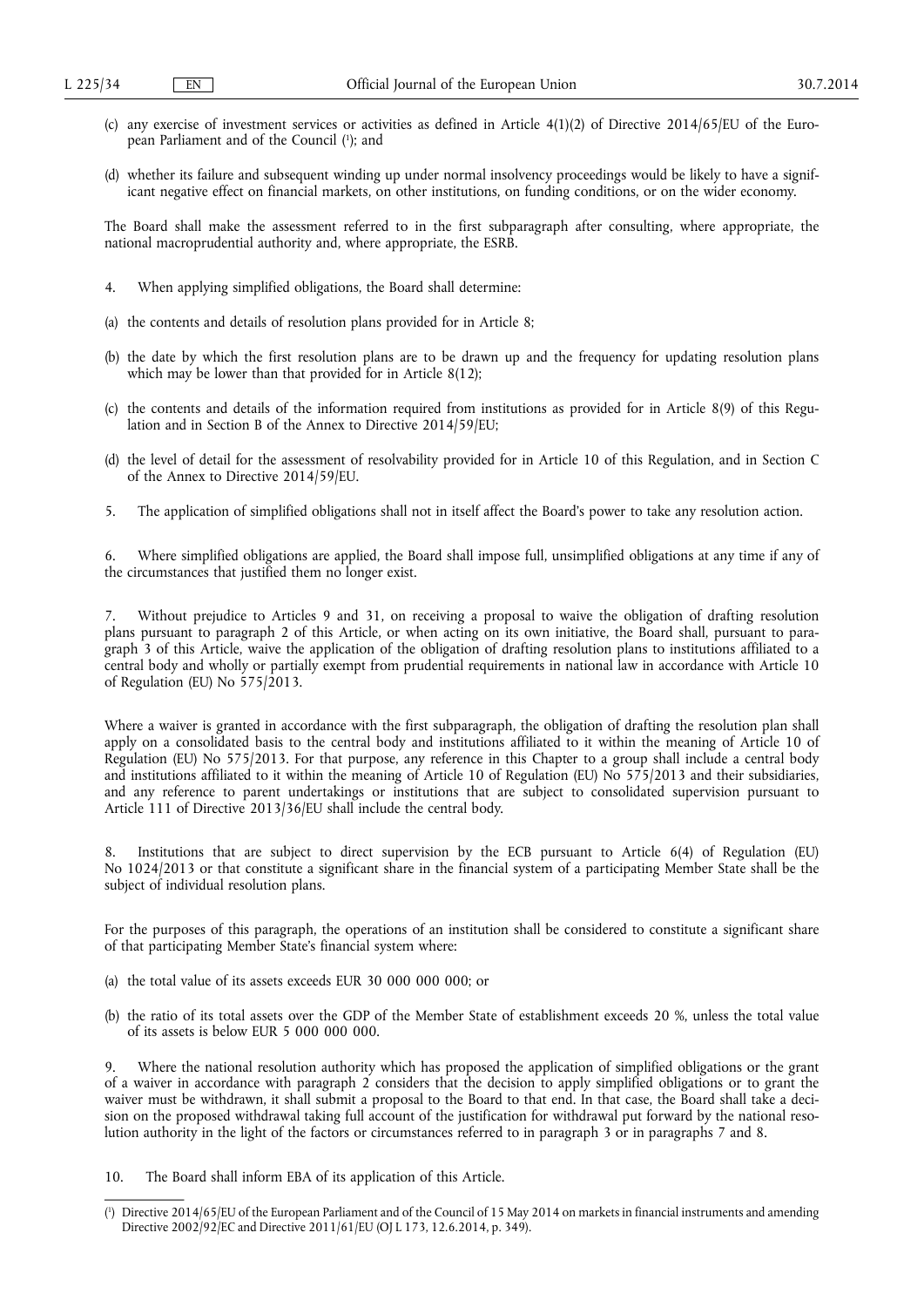#### *Article 12*

## **Minimum requirement for own funds and eligible liabilities**

The Board shall, after consulting competent authorities, including the ECB, determine the minimum requirement for own funds and eligible liabilities as referred to in paragraph 4, subject to write-down and conversion powers, which the entities and groups referred to in Article 7(2), and the entities and groups referred to in Article 7(4)(b) and (5) where the conditions for the application of these paragraphs are met, are required to meet at all times.

2. When drafting resolution plans in accordance with Article 9, national resolution authorities shall, after consulting competent authorities, determine the minimum requirement for own funds and eligible liabilities, as referred to in paragraph 4, subject to write-down and conversion powers, which the entities referred to in Article 7(3) are required to meet at all times. In that regard the procedure established in Article 31 shall apply.

3. In order to ensure effective and consistent application of this Article, the Board shall issue guidelines and address instructions to national resolution authorities relating to specific entities or groups.

The minimum requirement for own funds and eligible liabilities shall be calculated as the amount of own funds and eligible liabilities expressed as a percentage of the total liabilities and own funds of the institution.

For the purpose of the first subparagraph derivative liabilities shall be included in the total liabilities on the basis that full recognition is given to counterparty netting rights.

5. Notwithstanding paragraph 1, the Board shall exempt mortgage credit institutions financed by covered bonds which, according to national law, are not allowed to receive deposits, from the obligation to meet, at all times, a minimum requirement for own funds and eligible liabilities, as:

- (a) those institutions will be wound up through national insolvency procedures, or other type of procedures implemented in accordance with Article 38, 40 or 42 of Directive 2014/59/EU, provided for those institutions; and
- (b) such national insolvency procedures, or other type of procedures, will ensure that creditors of those institutions, including holders of covered bonds where relevant, will bear losses in a way that meets the resolution objectives.

6. The minimum requirement for own funds and eligible liabilities referred to in paragraph 4 shall not exceed the amount of own funds and eligible liabilities sufficient to ensure that, if the bail-in tool were to be applied, the losses of an institution or a parent undertaking as referred to in Article 2, as well as of the ultimate parent undertaking of that institution or parent undertaking and any institution or financial institution included in the consolidated accounts of that ultimate parent undertaking, could be absorbed, and the Common Equity Tier 1 ratio of those entities could be restored to a level necessary to enable them to continue to comply with the conditions for authorisation and to continue to carry out the activities for which they are authorised under Directive 2013/36/EU or equivalent legislation and to sustain sufficient market confidence in the institution or parent undertaking referred to in Article 2 and the ultimate parent undertaking of that institution or parent undertaking and any institution or financial institution included in the consolidated accounts of that ultimate parent undertaking.

Where the resolution plan anticipates that certain classes of eligible liabilities might be excluded from bail-in under Article 27(5), or that certain classes of eligible liabilities might be transferred to a recipient in full under a partial transfer, the minimum requirement for own funds and eligible liabilities referred to in paragraph 4 shall not exceed the amount of own funds and eligible liabilities necessary to ensure that the institution or parent undertaking referred to in Article 2 has sufficient other eligible liabilities to ensure that losses of the institution or the parent undertaking referred to in Article 2 as well as of the ultimate parent undertaking of that institution or parent undertaking and any institution or financial institution included in the consolidated accounts of that ultimate parent undertaking could be absorbed and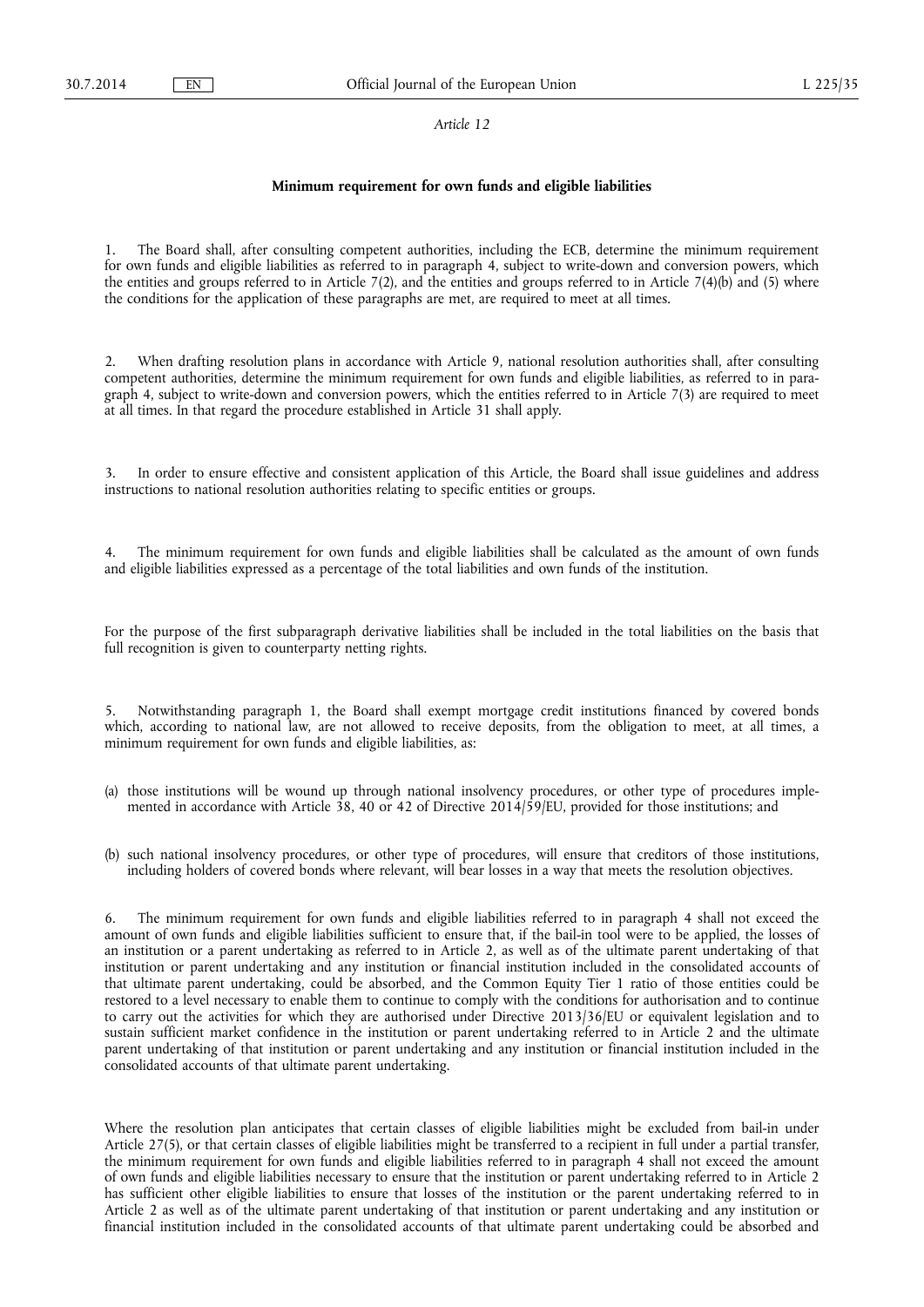the Common Equity Tier 1 ratio of those entities could be restored to a level necessary to enable them to continue to comply with the conditions for authorisation and to carry out the activities for which they are authorised under Directive 2013/36/EU or equivalent legislation and to sustain sufficient market confidence in the institution or parent undertaking and the ultimate parent undertaking of that institution or parent undertaking and any institution or financial institution included in the consolidated accounts of that ultimate parent undertaking.

The minimum requirement for own funds and eligible liabilities referred to in paragraph 4 shall not be inferior to the total amount of any own funds requirements and buffer requirements under Regulation (EU) No 575/2013 and Directive 2013/36/EU.

7. Within the limits laid down in paragraph 6 of this Article, in order to ensure that an entity referred to in Article 2 can be resolved by the application of the resolution tools including, where appropriate, the bail-in tool, in a way that meets the resolution objectives, the determination referred to in paragraph 1 of this Article shall be made on the basis of the following criteria:

- (a) the size, the business model, the funding model and the risk profile of the institution and parent undertaking referred to in Article 2;
- (b) the extent to which the deposit guarantee scheme could contribute to the financing of resolution in accordance with Article 79;
- (c) the extent to which the failure of the institution and parent undertaking referred to in Article 2 would have significant adverse consequences for the financial system or would be a threat to financial stability within the meaning of Article 10(5), including, due to its interconnectedness with other institutions or with the rest of the financial system through contagion to other institutions.

8. The determination shall specify the minimum requirement for own funds and eligible liabilities that the institutions are to comply with on an individual basis, and that parent undertakings are to comply with on a consolidated basis. The minimum aggregate amount requirement for own funds and eligible liabilities at consolidated level of a Union parent undertaking established in a participating Member State shall be determined by the Board, after consulting the consolidating supervisor, on the basis of the criteria laid down in paragraph 7, and of whether the third-country subsidiaries of the group are to be resolved separately in accordance with the resolution plan.

9. The Board shall set the minimum requirement for own funds and eligible liabilities to be applied to the group's subsidiaries on an individual basis. Those minimum requirements for own funds and eligible liabilities shall be set at a level appropriate for the subsidiary having regard to:

- (a) the criteria listed in paragraph 7, in particular the size, business model and risk profile of the subsidiary, including its own funds; and
- (b) the consolidated requirement that has been set for the group.

10. The Board may decide to waive the minimum requirement for own funds and eligible liabilities on an individual basis to a parent institution provided that the conditions laid down in points (a) and (b) of Article 45(11) of Directive 2014/59/EU are met. The Board may decide to waive the minimum requirement for own funds and eligible liabilities on an individual basis to a subsidiary provided that the conditions laid down in points (a), (b) and (c) of Article 45(12) of Directive 2014/59/EU are met.

11. The Board, on its own initiative after consulting the national resolution authority or upon proposal by a national resolution authority, may decide that the minimum requirement for own funds and eligible liabilities as referred to in paragraph 1 is partially met on a consolidated or on an individual basis through contractual bail-in instruments, in full compliance with the criteria laid down in the first and second subparagraphs of paragraph 5 and in paragraph 7.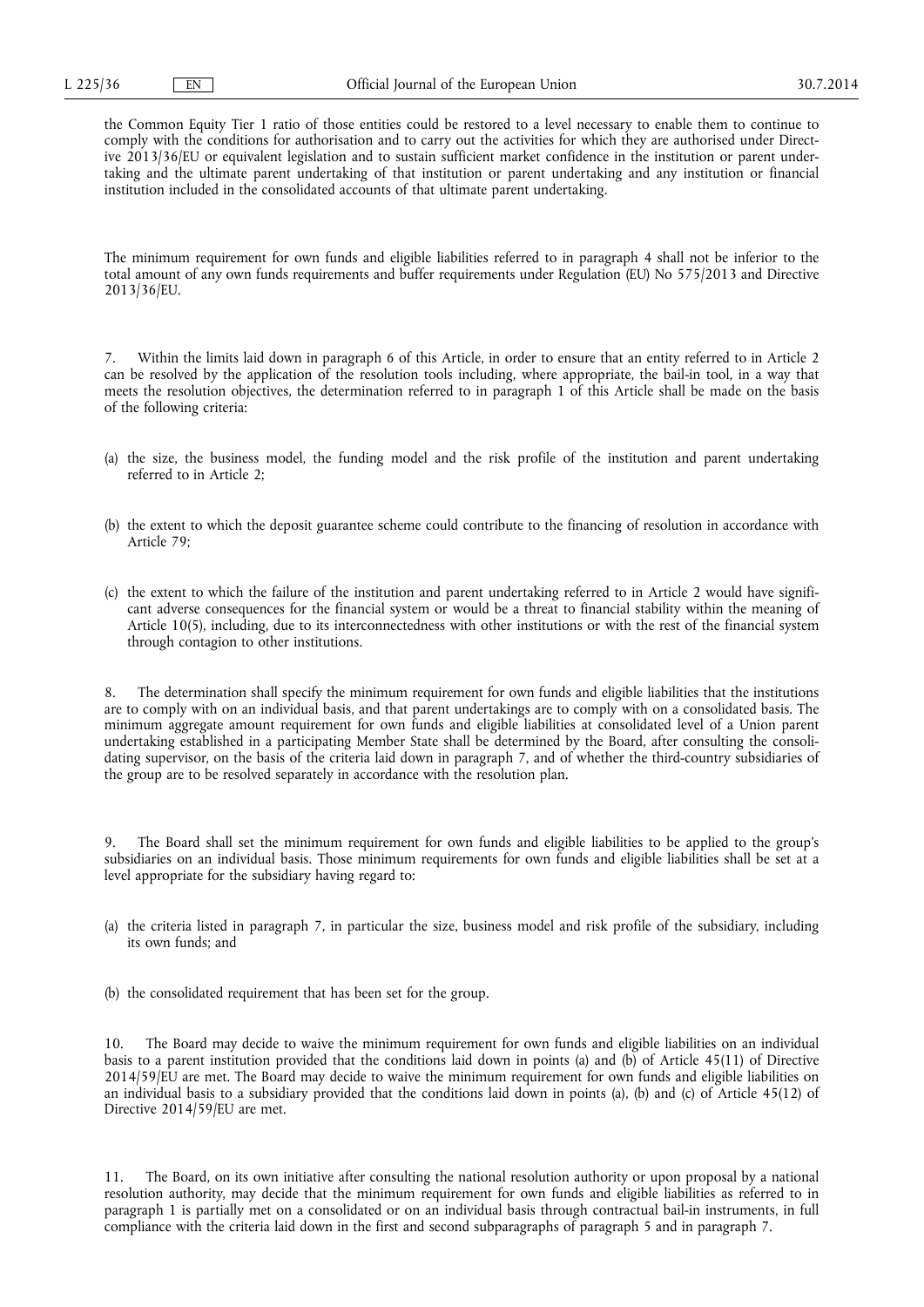12. To qualify as a contractual bail-in instrument under paragraph 11, the Board must be satisfied that the instrument:

- (a) contains a contractual term providing that, where the Board decides that the bail-in tool be applied to that institution, the instrument shall be written down or converted to the extent required before other eligible liabilities are written down or converted; and
- (b) is subject to a binding subordination agreement, undertaking or provision under which in the event of normal insolvency proceedings, it ranks below other eligible liabilities and cannot be repaid until other eligible liabilities outstanding at the time have been settled.

13. The Board shall make any determination referred to in paragraph 1 of this Article, and, where relevant, in paragraph 11 of this Article, in parallel with the development and maintenance of the resolution plans pursuant to Article 8.

14. The Board shall address its determination to the national resolution authorities. The national resolution authorities shall implement the instructions of the Board in accordance with Article 29. The Board shall require that the national resolution authorities verify and ensure that institutions and parent undertakings maintain the minimum requirement for own funds and eligible liabilities laid down in paragraph 1 of this Article.

15. The Board shall inform the ECB and EBA of the minimum requirement for own funds and eligible liabilities that it has determined for each institution and parent undertaking under paragraph 1 and, where relevant, the requirements laid down in paragraph 11.

16. Eligible liabilities, including subordinated debt instruments and subordinated loans that do not qualify as Additional Tier 1 instruments or Tier 2 instruments, shall be included in the amount of own funds and eligible liabilities referred to in paragraph 1 only if they satisfy the following conditions:

(a) the instrument is issued and fully paid up;

- (b) the liability is not owed to, secured by or guaranteed by the institution itself;
- (c) the purchase of the instrument was not funded either directly or indirectly by the institution;
- (d) the liability has a remaining maturity of at least one year;
- (e) the liability does not arise from a derivative;
- (f) the liability does not arise from a deposit which benefits from preference in the national insolvency hierarchy in accordance with Article 108 of Directive 2014/59/EU.

For the purpose of point (d) of the first subparagraph, where a liability confers upon its owner a right to early reimbursement, the maturity of that liability shall be the first date where such right arises.

17. Where a liability is governed by the law of a jurisdiction outside the Union, the Board may instruct national resolution authorities to require the institution to demonstrate that any decision of the Board to write down or convert that liability would be effected under the law of that jurisdiction, having regard to the terms of the contract governing the liability, international agreements on the recognition of resolution proceedings and other relevant matters. If the Board is not satisfied that any decision would be effected under the law of that jurisdiction, the liability shall not be counted towards the minimum requirement for own funds and eligible liabilities.

If the Commission submits a legislative proposal pursuant to Article  $45(18)$  of Directive 2014/59/EU, it shall, if appropriate, submit a legislative proposal amending this Regulation in the same way.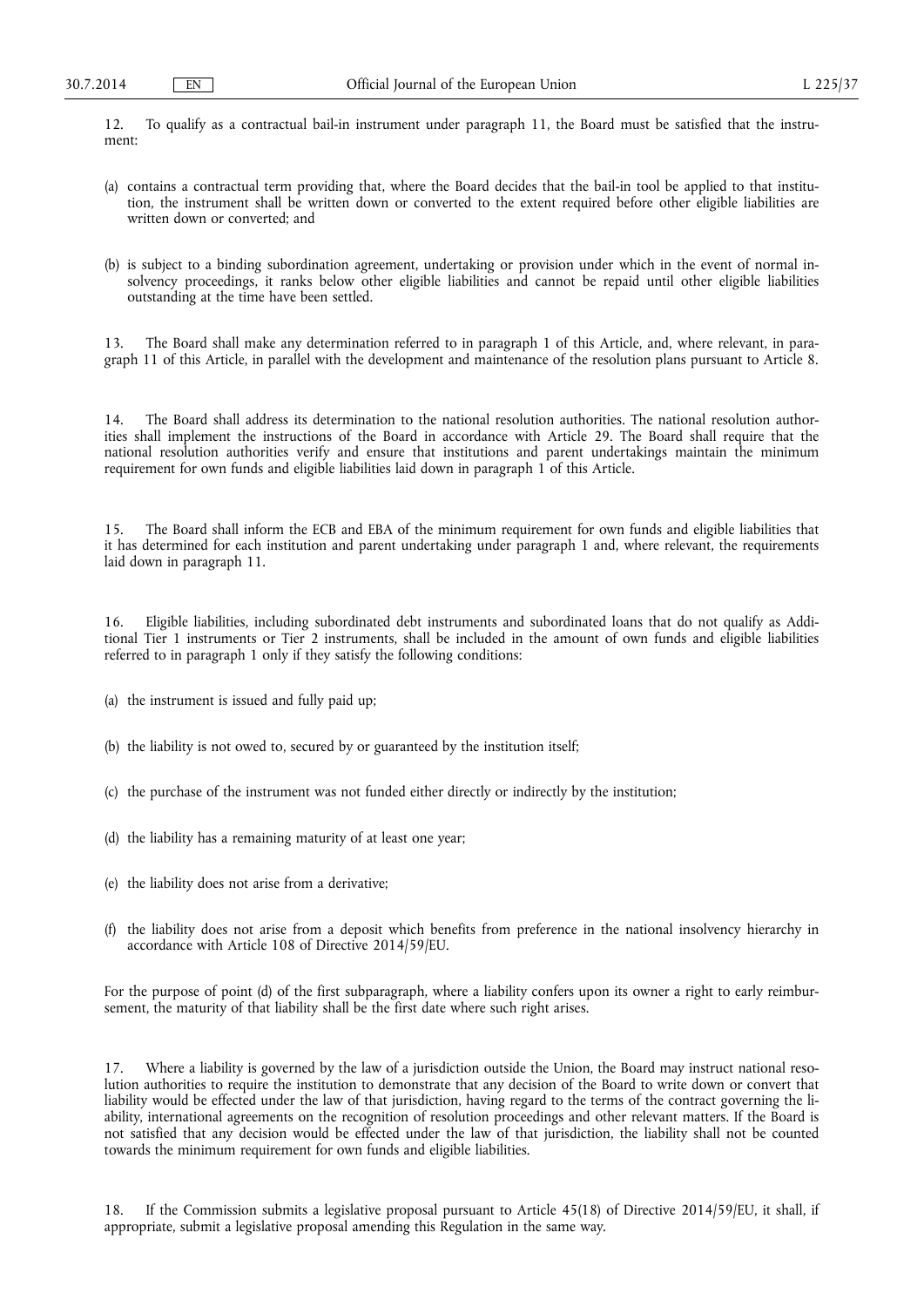*CHAPTER 2* 

#### *Early intervention*

*Article 13* 

#### **Early intervention**

1. The ECB or national competent authorities shall inform the Board of any measure that they require an institution or group to take or that they take themselves pursuant to Article 16 of Regulation (EU) No 1024/2013, to Article 27(1) or Article 28 or 29 of Directive 2014/59/EU, or to Article 104 of Directive 2013/36/EU.

The Board shall notify the Commission of any information which it has received pursuant to the first subparagraph.

2. From the date of receipt of the information referred to in paragraph 1, and without prejudice to the powers of the ECB and national competent authorities in accordance with other Union law, the Board may prepare for the resolution of the institution or group concerned.

For the purposes of the first subparagraph, the ECB or the relevant national competent authority shall closely monitor, in cooperation with the Board, the conditions of the institution or the parent undertaking and their compliance with any early intervention measure that was required of them.

The ECB or the relevant national competent authority shall provide the Board with all of the information necessary in order to update the resolution plan and prepare for the possible resolution of the institution and for valuation of the assets and liabilities of the institution in accordance with Article 20(1) to (15).

The Board shall have the power to require the institution, or the parent undertaking, to contact potential purchasers in order to prepare for the resolution of the institution, subject to the criteria specified in Article 39(2) of Directive 2014/59/EU and the requirements of professional secrecy laid down in Article 88 of this Regulation.

The Board shall also have the power to require the relevant national resolution authority to draft a preliminary resolution scheme for the institution or group concerned.

The Board shall inform the ECB, the relevant national competent authorities and the relevant national resolution authorities of any action it takes pursuant to this paragraph.

4. If the ECB or the national competent authorities intend to impose on an institution or a group any additional measure under Article 16 of Regulation (EU) No 1024/2013, under Article 27(1), 28 or 29 of Directive 2014/59/EU or under Article 104 of Directive 2013/36/EU, before the entity or group has fully complied with the first measure notified to the Board, they shall inform the Board before imposing such additional measure on the institution or group concerned.

5. The ECB or the national competent authority, the Board and the relevant national resolution authorities shall ensure that the additional measure referred to in paragraph 4 and any action of the Board aimed at preparing for resolution under paragraph 2 are consistent.

### *CHAPTER 3*

### *Resolution*

### *Article 14*

#### **Resolution objectives**

1. When acting under the resolution procedure referred to in Article 18, the Board, the Council, the Commission, and, where relevant, the national resolution authorities, in respect of their respective responsibilities, shall take into account the resolution objectives, and choose the resolution tools and resolution powers which, in their view, best achieve the resolution objectives that are relevant in the circumstances of the case.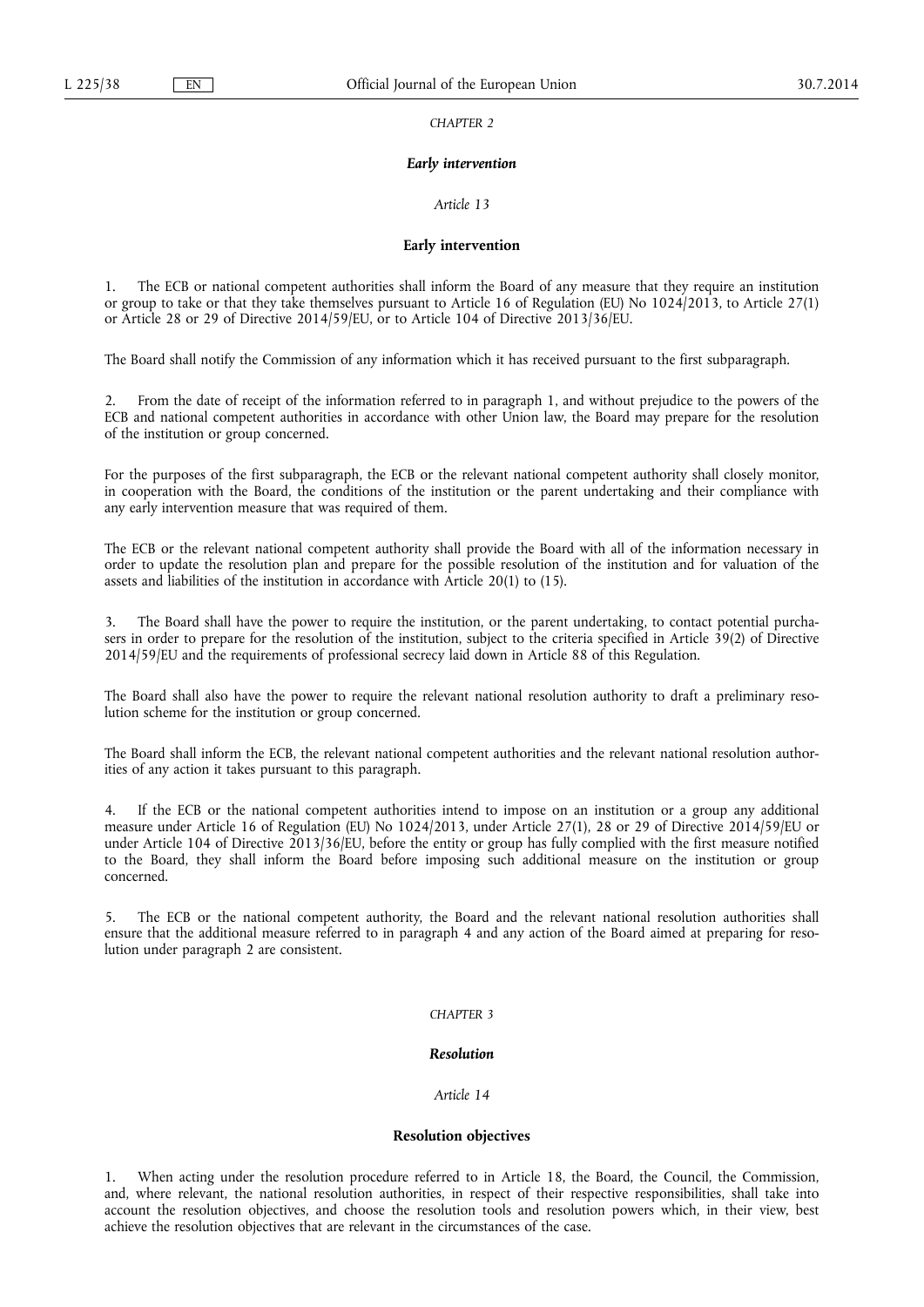2. The resolution objectives referred to in paragraph 1 are the following:

- (a) to ensure the continuity of critical functions;
- (b) to avoid significant adverse effects on financial stability, in particular by preventing contagion, including to market infrastructures, and by maintaining market discipline;
- (c) to protect public funds by minimising reliance on extraordinary public financial support;
- (d) to protect depositors covered by Directive 2014/49/EU and investors covered by Directive 97/9/EC;
- (e) to protect client funds and client assets.

When pursuing the objectives referred to in the first subparagraph, the Board, the Council, the Commission and, where relevant, the national resolution authorities, shall seek to minimise the cost of resolution and avoid destruction of value unless necessary to achieve the resolution objectives.

3. Subject to different provisions of this Regulation, the resolution objectives are of equal significance, and shall be balanced, as appropriate, to the nature and circumstances of each case.

### *Article 15*

### **General principles governing resolution**

When acting under the resolution procedure referred to in Article 18, the Board, the Council, the Commission and, where relevant, the national resolution authorities, shall take all appropriate measures to ensure that the resolution action is taken in accordance with the following principles:

- (a) the shareholders of the institution under resolution bear first losses;
- (b) creditors of the institution under resolution bear losses after the shareholders in accordance with the order of priority of their claims pursuant to Article 17, save as expressly provided otherwise in this Regulation;
- (c) the management body and senior management of the institution under resolution are replaced, except in those cases where the retention of the management body and senior management, in whole or in part, as appropriate to the circumstances, is considered to be necessary for the achievement of the resolution objectives;
- (d) the management body and senior management of the institution under resolution shall provide all necessary assistance for the achievement of the resolution objectives;
- (e) natural and legal persons are made liable, subject to national law, under civil or criminal law, for their responsibility for the failure of the institution under resolution;
- (f) except where otherwise provided in this Regulation, creditors of the same class are treated in an equitable manner;
- (g) no creditor shall incur greater losses than would have been incurred if an entity referred to in Article 2 had been wound up under normal insolvency proceedings in accordance with the safeguards provided for in Article 29;
- (h) covered deposits are fully protected; and
- (i) resolution action is taken in accordance with the safeguards in this Regulation.

2. Where an institution is a group entity, without prejudice to Article 14, the Board, the Council and the Commission, when deciding on the application of resolution tools and the exercise of resolution powers, shall act in a way that minimises the impact on other group entities and on the group as a whole and minimises the adverse effect on financial stability in the Union and its Member States, in particular in the countries where the group operates.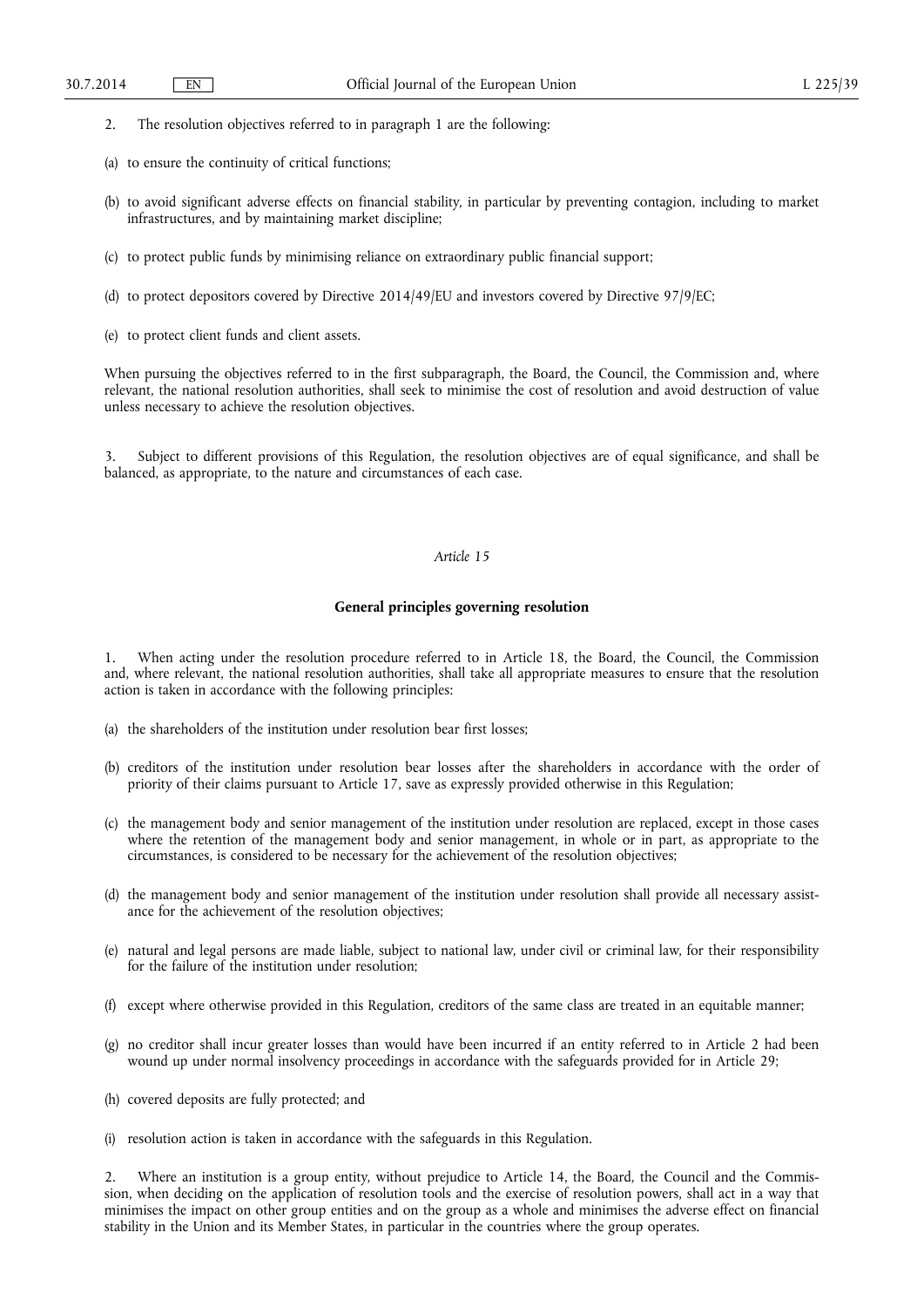3. Where the sale of business tool, the bridge institution tool or the asset separation tool is applied to an entity referred to in Article 2 of this Regulation, that entity shall be considered to be the subject of bankruptcy proceedings or analogous insolvency proceedings for the purposes of Article 5(1) of Council Directive 2001/23/EC (<sup>1</sup>).

4. When deciding on the application of resolution tools and the exercise of resolution powers, the Board shall instruct national resolution authorities to inform and consult employee representatives where appropriate.

This is without prejudice to provisions on the representation of employees in management bodies as provided for by national law or practice.

## *Article 16*

### **Resolution of financial institutions and parent undertakings**

1. The Board shall decide on a resolution action in relation to a financial institution established in a participating Member State, where the conditions laid down in Article 18(1) are met with regard to both the financial institution and with regard to the parent undertaking subject to consolidating supervision.

2. The Board shall take a resolution action in relation to a parent undertaking referred to in point (b) of Article 2, where the conditions laid down in Article 18(1) are met with regard to both that parent undertaking and with regard to one or more subsidiaries which are institutions or, where the subsidiary is not established in the Union, the thirdcountry authority has determined that it meets the conditions for resolution under the law of that third country.

3. By way of derogation from paragraph 2 and notwithstanding the fact that a parent undertaking does not meet the conditions established in Article 18(1), the Board may decide on resolution action with regard to that parent undertaking when one or more of its subsidiaries which are institutions meet the conditions established in Article 18(1), (4) and (5) and their assets and liabilities are such that their failure threatens an institution or the group as a whole and resolution action with regard to that parent undertaking is necessary for the resolution of such subsidiaries which are institutions or for the resolution of the group as a whole. Where a national resolution authority informs the Board that the insolvency law of the Member State provides that groups be treated as a whole and resolution action with regard to the parent undertaking is necessary for the resolution of such subsidiaries which are institutions or for the resolution of the group as a whole, the Board may also decide on resolution action with regard to the parent undertaking.

For the purposes of the first subparagraph, when assessing whether the conditions in Article 18(1) are met in respect of one or more subsidiaries which are institutions, the Board may disregard any intra-group capital or loss transfers between the entities, including the exercise of write-down or conversion powers.

### *Article 17*

## **Order of priority of claims**

1. When applying the bail-in tool to an entity referred to in Article 2 of this Regulation, and without prejudice to liabilities excluded from the bail-in tool under Article 27(3) of this Regulation, the Board, the Commission, or, where applicable, the national resolution authorities, shall decide on the exercise of the write-down and conversion powers, including on any possible application of Article 27(5) of this Regulation, and the national resolution authorities shall exercise those powers in accordance with Articles 47 and 48 of Directive 2014/59/EU and in accordance with the reverse order of priority of claims laid down in their national law, including the provisions transposing Article 108 of that Directive.

<sup>(</sup> 1 ) Council Directive 2001/23/EC of 12 March 2001 on the approximation of the laws of the Member States relating to the safeguarding of employees' rights in the event of transfers of undertakings, businesses or parts of undertakings or businesses (OJ L 82, 22.3.2001, p. 16).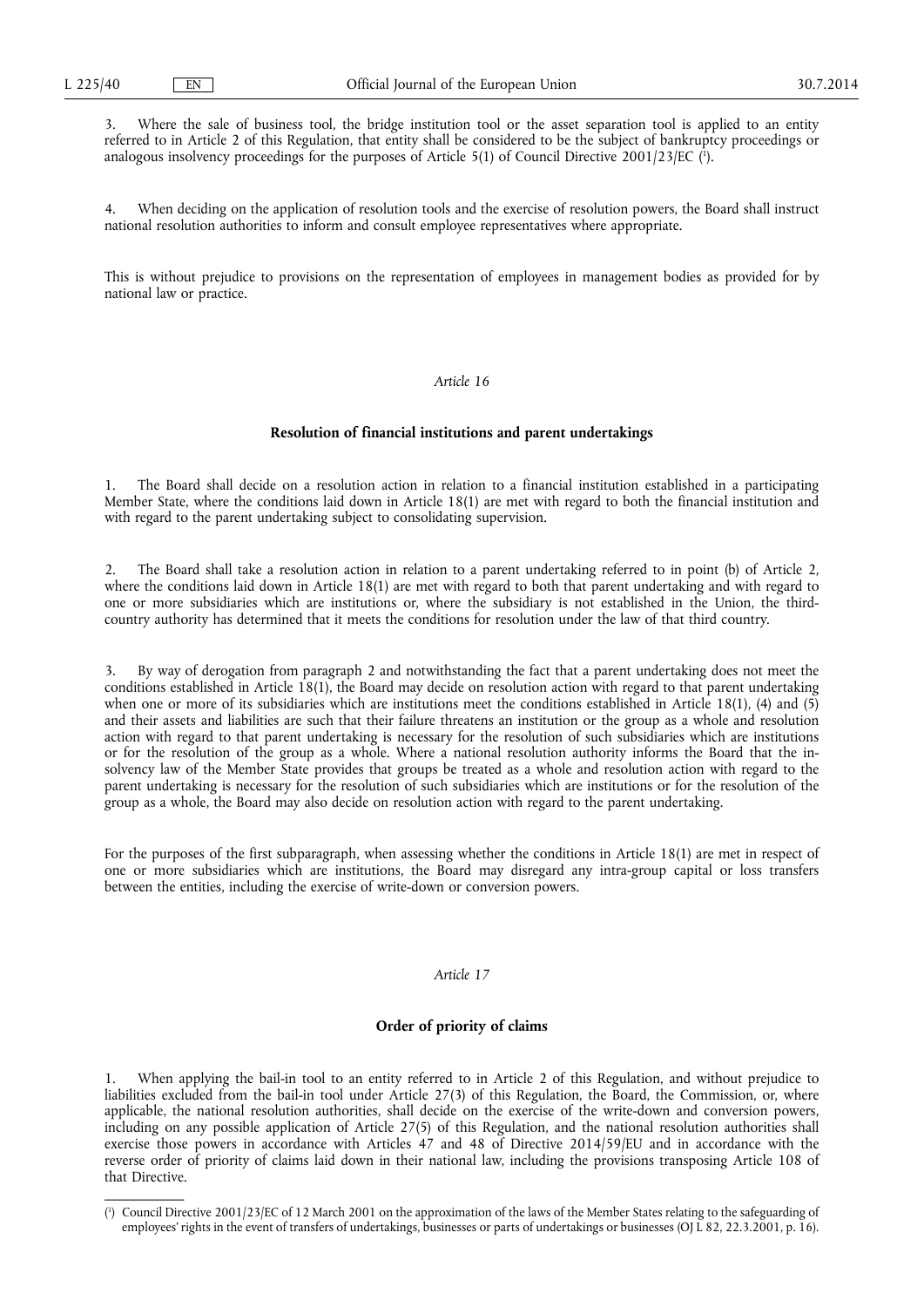2. Participating Member States shall notify to the Commission and to the Board the ranking of claims against entities referred to in Article 2 in national insolvency proceedings on 1 July of every year or immediately, where there is a change of the ranking.

Where the bail-in tool is applied, the relevant deposit guarantee scheme shall be liable in the terms provided for in Article 79.

#### *Article 18*

#### **Resolution procedure**

1. The Board shall adopt a resolution scheme pursuant to paragraph 6 in relation to entities and groups referred to in Article 7(2), and to the entities and groups referred to in Article 7(4)(b) and (5) where the conditions for the application of those paragraphs are met, only when it assesses, in its executive session, on receiving a communication pursuant to the fourth subparagraph, or on its own initiative, that the following conditions are met:

- (a) the entity is failing or is likely to fail;
- (b) having regard to timing and other relevant circumstances, there is no reasonable prospect that any alternative private sector measures, including measures by an IPS, or supervisory action, including early intervention measures or the write-down or conversion of relevant capital instruments in accordance with Article 21, taken in respect of the entity, would prevent its failure within a reasonable timeframe;
- (c) a resolution action is necessary in the public interest pursuant to paragraph 5.

An assessment of the condition referred to in point (a) of the first subparagraph shall be made by the ECB, after consulting the Board. The Board, in its executive session, may make such an assessment only after informing the ECB of its intention and only if the ECB, within three calendar days of receipt of that information, does not make such an assessment. The ECB shall, without delay, provide the Board with any relevant information that the Board requests in order to inform its assessment.

Where the ECB assesses that the condition referred to in point (a) of the first subparagraph is met in relation to an entity or group referred to in the first subparagraph, it shall communicate that assessment without delay to the Commission and to the Board.

An assessment of the condition referred to in point (b) of the first subparagraph shall be made by the Board, in its executive session, or, where applicable, by the national resolution authorities, in close cooperation with the ECB. The ECB may also inform the Board or the national resolution authorities concerned that it considers the condition laid down in that point to be met.

2. Without prejudice to cases where the ECB has decided to exercise directly supervisory tasks relating to credit institutions pursuant to Article 6(5)(b) of Regulation (EU) No 1024/2013, in the event of receipt of a communication pursuant to paragraph 1 or where the Board intends to make an assessment under paragraph  $\hat{1}$  on its own initiative in relation to an entity or group referred to in Article 7(3), the Board shall communicate its assessment to the ECB without delay.

3. The previous adoption of a measure pursuant to Article 16 of Regulation (EU) No 1024/2013, to Article 27(1) or Article 28 or 29 of Directive 2014/59/EU, or to Article 104 of Directive 2013/36/EU is not a condition for taking a resolution action.

4. For the purposes of point (a) of paragraph 1, the entity shall be deemed to be failing or to be likely to fail in one or more of the following circumstances:

- (a) the entity infringes, or there are objective elements to support a determination that the institution will, in the near future, infringe the requirements for continuing authorisation in a way that would justify the withdrawal of the authorisation by the ECB, including but not limited to the fact that the institution has incurred or is likely to incur losses that will deplete all or a significant amount of its own funds;
- (b) the assets of the entity are, or there are objective elements to support a determination that the assets of the entity will, in the near future, be less than its liabilities;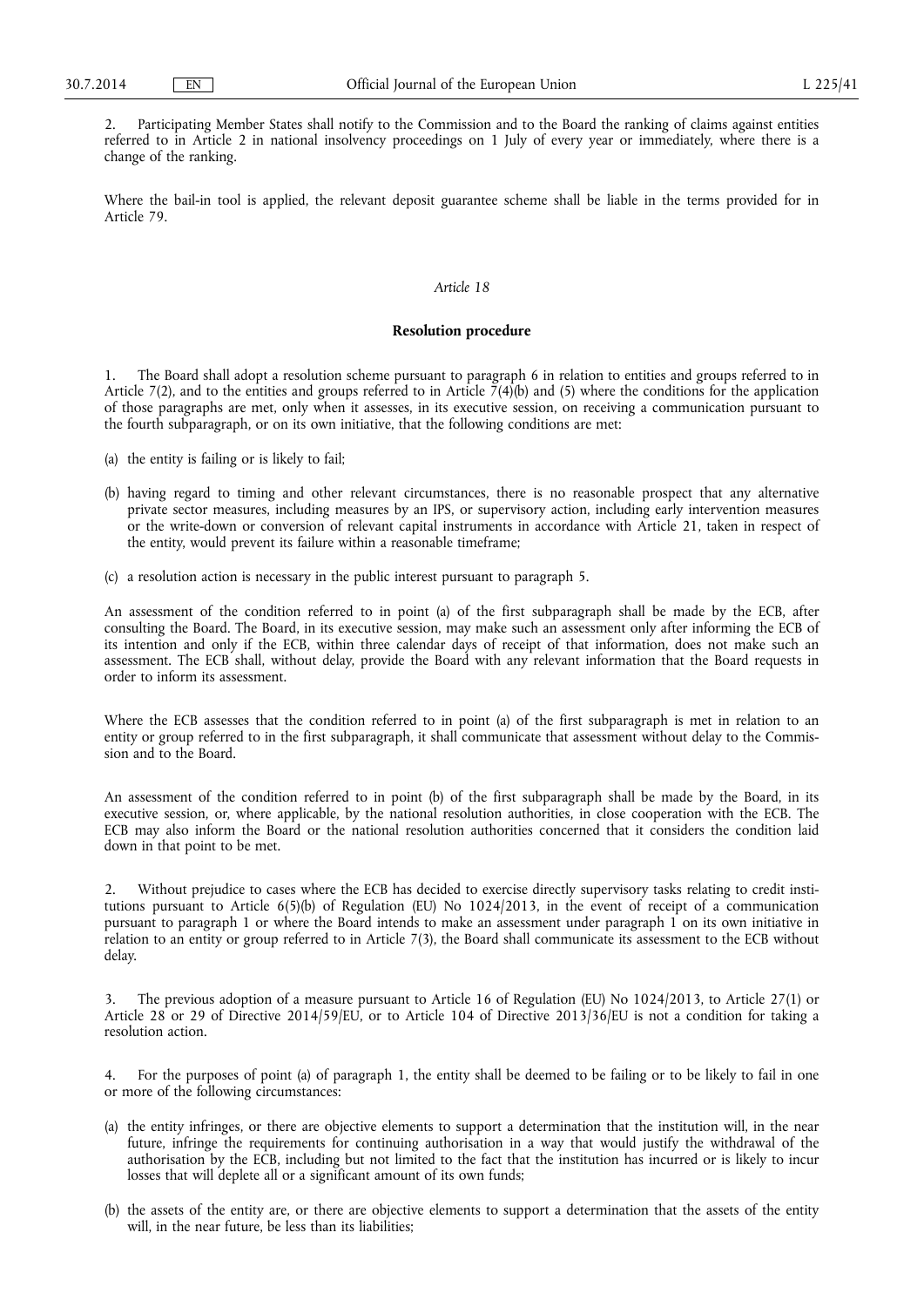- (c) the entity is, or there are objective elements to support a determination that the entity will, in the near future, be unable to pay its debts or other liabilities as they fall due;
- (d) extraordinary public financial support is required except where, in order to remedy a serious disturbance in the economy of a Member State and preserve financial stability, that extraordinary public financial support takes any of the following forms:
	- (i) a State guarantee to back liquidity facilities provided by central banks in accordance with the central banks' conditions;
	- (ii) a State guarantee of newly issued liabilities; or
	- (iii) an injection of own funds or purchase of capital instruments at prices and on terms that do not confer an advantage upon the entity, where neither the circumstances referred to in points (a), (b) and (c) of this paragraph nor the circumstances referred to in Article 21(1) are present at the time the public support is granted.

In each of the cases referred to in points (i), (ii) and (iii) of point (d) of the first subparagraph, the guarantee or equivalent measures referred to therein shall be confined to solvent entities and shall be conditional on final approval under the Union State aid framework. Those measures shall be of a precautionary and temporary nature and shall be proportionate to remedy the consequences of the serious disturbance and shall not be used to offset losses that the entity has incurred or is likely to incur in the near future.

Support measures under point (d)(iii) of the first subparagraph shall be limited to injections necessary to address capital shortfall established in the national, Union or SSM-wide stress tests, asset quality reviews or equivalent exercises conducted by the ECB, EBA or national authorities, where applicable, confirmed by the competent authority.

If the Commission submits a legislative proposal pursuant to Article 32(4) of Directive 2014/59/EU, it shall, if appropriate, submit a legislative proposal amending this Regulation in the same way.

5. For the purposes of point (c) of paragraph 1 of this Article, a resolution action shall be treated as in the public interest if it is necessary for the achievement of, and is proportionate to one or more of the resolution objectives referred to in Article 14 and winding up of the entity under normal insolvency proceedings would not meet those resolution objectives to the same extent.

6. If the conditions laid down in paragraph 1 are met, the Board shall adopt a resolution scheme. The resolution scheme shall:

- (a) place the entity under resolution;
- (b) determine the application of the resolution tools to the institution under resolution referred to in Article 22(2), in particular any exclusions from the application of the bail-in in accordance with Article 27(5) and (14);
- (c) determine the use of the Fund to support the resolution action in accordance with Article 76 and in accordance with a Commission decision taken in accordance with Article 19.
- 7. Immediately after the adoption of the resolution scheme, the Board shall transmit it to the Commission.

Within 24 hours from the transmission of the resolution scheme by the Board, the Commission shall either endorse the resolution scheme, or object to it with regard to the discretionary aspects of the resolution scheme in the cases not covered in the third subparagraph of this paragraph.

Within 12 hours from the transmission of the resolution scheme by the Board, the Commission may propose to the Council:

- (a) to object to the resolution scheme on the ground that the resolution scheme adopted by the Board does not fulfil the criterion of public interest referred to in paragraph 1(c);
- (b) to approve or object to a material modification of the amount of the Fund provided for in the resolution scheme of the Board.

For the purposes of the third subparagraph, the Council shall act by simple majority.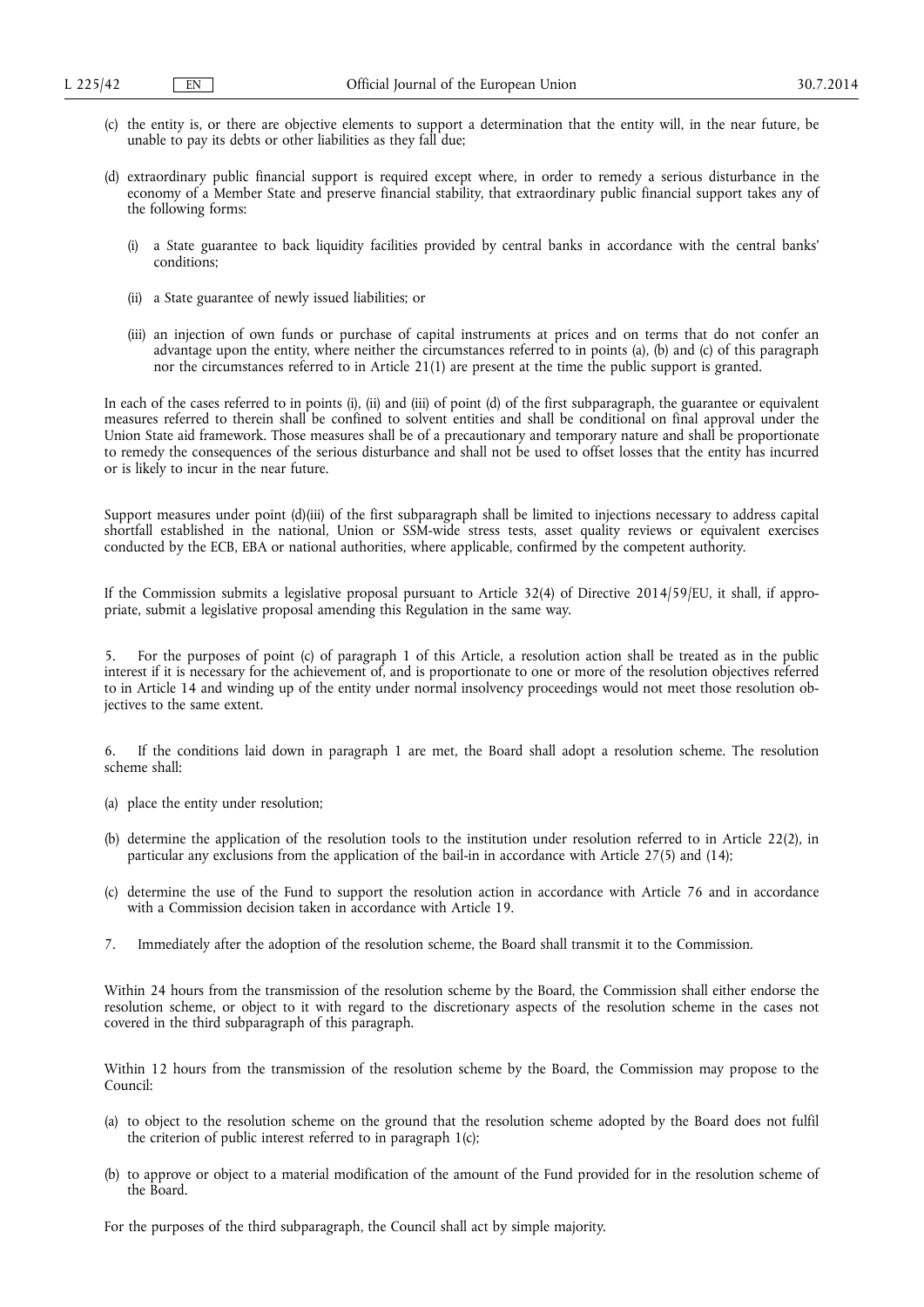The resolution scheme may enter into force only if no objection has been expressed by the Council or by the Commission within a period of 24 hours after its transmission by the Board.

The Council or the Commission, as the case may be, shall provide reasons for the exercise of their power of objection.

Where, within 24 hours from the transmission of the resolution scheme by the Board, the Council has approved the proposal of the Commission for modification of the resolution scheme on the ground referred to in point (b) of the third subparagraph or the Commission has objected in accordance with the second subparagraph, the Board shall, within eight hours modify the resolution scheme in accordance with the reasons expressed.

Where the resolution scheme adopted by the Board provides for the exclusion of certain liabilities in the exceptional circumstances referred to in Article 27(5), and where such exclusion requires a contribution by the Fund or an alternative financing source, in order to protect the integrity of the internal market, the Commission may prohibit or require amendments to the proposed exclusion setting out adequate reasons based on an infringement of the requirements laid down in Article 27 and in the delegated act adopted by the Commission on the basis of Article 44(11) of Directive 2014/59/EU.

Where the Council objects to the placing of an institution under resolution on the ground that the public interest criterion referred to in paragraph 1(c) is not fulfilled, the relevant entity shall be wound up in an orderly manner in accordance with the applicable national law.

9. The Board shall ensure that the necessary resolution action is taken to carry out the resolution scheme by the relevant national resolution authorities. The resolution scheme shall be addressed to the relevant national resolution authorities and shall instruct those authorities, which shall take all necessary measures to implement it in accordance with Article 29, by exercising resolution powers. Where State aid or Fund aid is present, the Board shall act in conformity with a decision on that aid taken by the Commission.

10. The Commission shall have the power to obtain from the Board any information which it deems to be relevant for performing its tasks under this Regulation. The Board shall have the power to obtain from any person, in accordance with Chapter 5 of this Title, any information necessary for it to prepare and decide upon a resolution action, including updates and supplements of information provided in the resolution plans.

### *Article 19*

#### **State aid and Fund aid**

1. Where resolution action involves the granting of State aid pursuant to Article 107(1) TFEU or of Fund aid in accordance with paragraph 3 of this Article, the adoption of the resolution scheme under Article 18(6) of this Regulation shall not take place until such time as the Commission has adopted a positive or conditional decision concerning the compatibility of the use of such aid with the internal market.

In performing the tasks conferred on them by Article 18 of this Regulation, Union institutions shall act in conformity with the principles established in Article 3(3) of Directive 2014/59/EU and shall make public in an appropriate manner all relevant information on their internal organisation in this regard.

2. On receiving a communication pursuant to Article 18(1) of this Regulation or on its own initiative, if the Board considers that resolution actions could constitute State aid pursuant to Article 107(1) TFEU, it shall invite the participating Member State or Member States concerned to immediately notify the envisaged measures to the Commission under Article 108(3) TFEU. The Board shall notify the Commission of any case in which it invites one or more Member States to make a notification under Article 108(3) TFEU.

3. To the extent that the resolution action as proposed by the Board involves the use of the Fund, the Board shall notify the Commission of the proposed use of the Fund. The Board's notification shall include all of the information necessary to enable the Commission to make its assessments pursuant to this paragraph.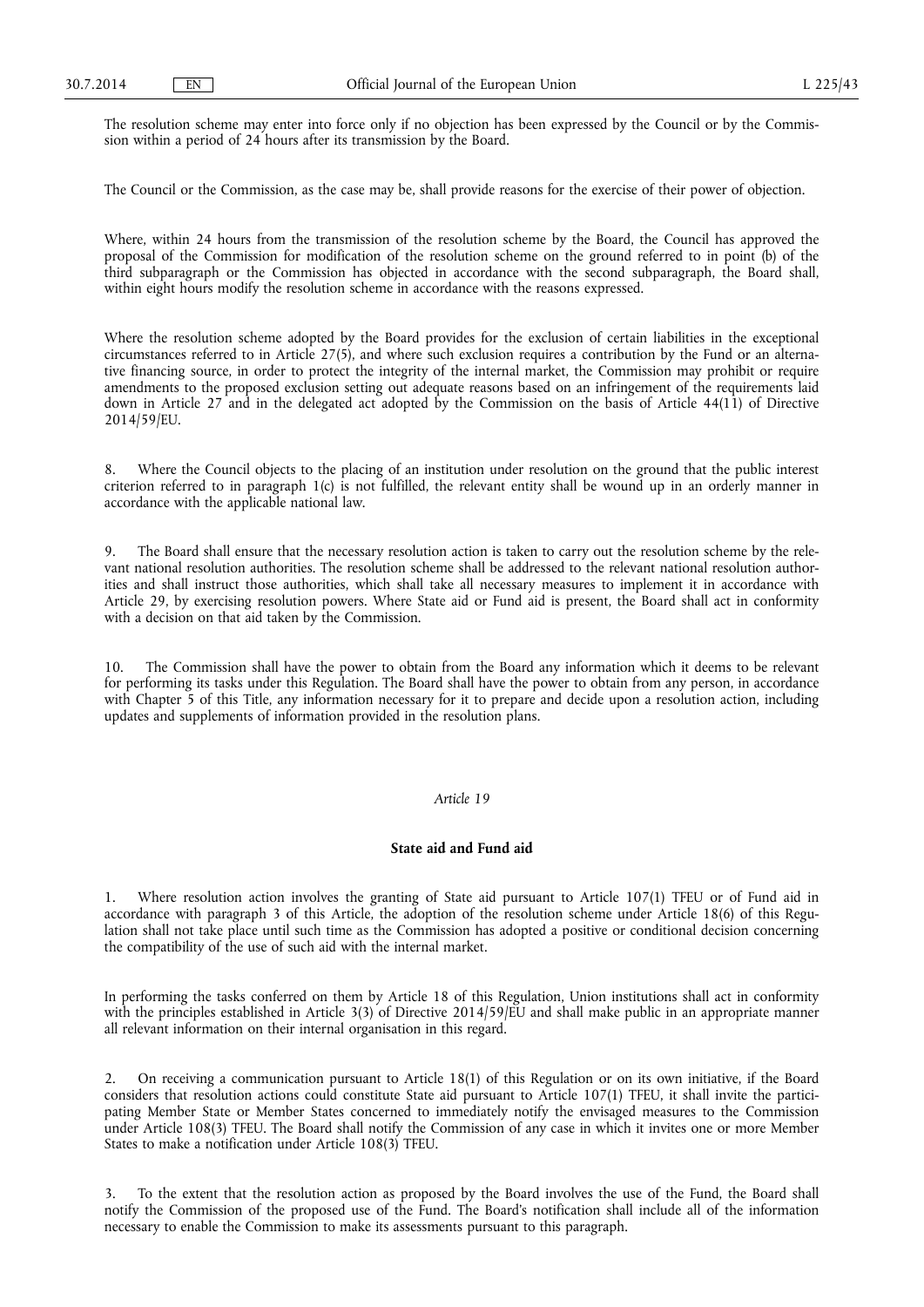The notification under this paragraph shall trigger a preliminary investigation by the Commission during the course of which the Commission may request further information from the Board. The Commission shall assess whether the use of the Fund would distort, or threaten to distort, competition by favouring the beneficiary or any other undertaking so as, insofar as it would affect trade between Member States, to be incompatible with the internal market. The Commission shall apply to the use of the Fund the criteria established for the application of State aid rules as enshrined in Article 107 TFEU. The Board shall provide the Commission with the information that the Commission deems to be necessary to carry out that assessment.

If the Commission has serious doubts as to the compatibility of the proposed use of the Fund with the internal market, or where the Board has failed to provide the necessary information pursuant to a request of the Commission under the second subparagraph, the Commission shall open an in-depth investigation and shall notify the Board accordingly. The Commission shall publish its decision to open an in-depth investigation in the *Official Journal of the European Union*. The Board, any Member State or any person, undertaking or association whose interests may be affected by the use of the Fund, may submit comments to the Commission within such timeframe as may be specified in the notification. The Board may submit observations on the comments submitted by Member States and interested third parties within such timeframe as may be specified by the Commission. At the end of the period of investigation the Commission shall make its assessment as to whether the use of the Fund would be compatible with the internal market.

In making its assessments and conducting its investigations pursuant to this paragraph, the Commission shall be guided by all of the relevant regulations adopted under Article 109 TFEU as well as relevant communications, guidance and measures adopted by the Commission in application of the rules of the Treaties relating to State aid as are in force at the time the assessment is to be made. Those measures shall be applied as though references to the Member State responsible for notifying the aid were references to the Board, and with any other necessary modifications.

The Commission shall adopt a decision on the compatibility of the use of the Fund with the internal market, which shall be addressed to the Board and to the national resolution authorities of the Member State or Member States concerned. That decision may be contingent on conditions, commitments or undertakings in respect of the beneficiary.

The decision may also lay down obligations on the Board, the national resolution authorities in the participating Member State or Member States concerned or the beneficiary to enable compliance with it to be monitored. This may include requirements for the appointment of a trustee or other independent person to assist in monitoring. A trustee or other independent person may perform such functions as may be specified in the Commission decision.

Any decision pursuant to this paragraph shall be published in the *Official Journal of the European Union*.

The Commission may issue a negative decision, addressed to the Board, where it decides that the proposed use of the Fund would be incompatible with the internal market and cannot be implemented in the form proposed by the Board. On receipt of such a decision the Board shall reconsider its resolution scheme and prepare a revised resolution scheme.

Where the Commission has serious doubts as to whether its decision under paragraph 3 is being complied with, it shall conduct the necessary investigations. For that purpose, the Commission may exercise such powers as are available to it under the regulations and other measures referred to in the fourth subparagraph of paragraph 3, and shall be guided by them.

5. If, on the basis of the investigations carried out by the Commission, and after giving notice to the parties concerned to submit their comments, the Commission considers that the decision under paragraph 3 has not been complied with, it shall issue a decision to the national resolution authority in the participating Member State concerned requiring that authority to recover the misused amounts within a period to be determined by the Commission. The Fund aid to be recovered pursuant to a recovery decision shall include interest at an appropriate rate fixed by the Commission and shall be paid over to the Board.

The Board shall pay any amounts received under the first subparagraph into the Fund and take such amounts into consideration when determining contributions in accordance with Articles 70 and 71.

The recovery procedure referred to in the first subparagraph shall respect the right to good administration and the right of access to documents, of the beneficiaries, as laid down in Articles 41 and 42 of the Charter.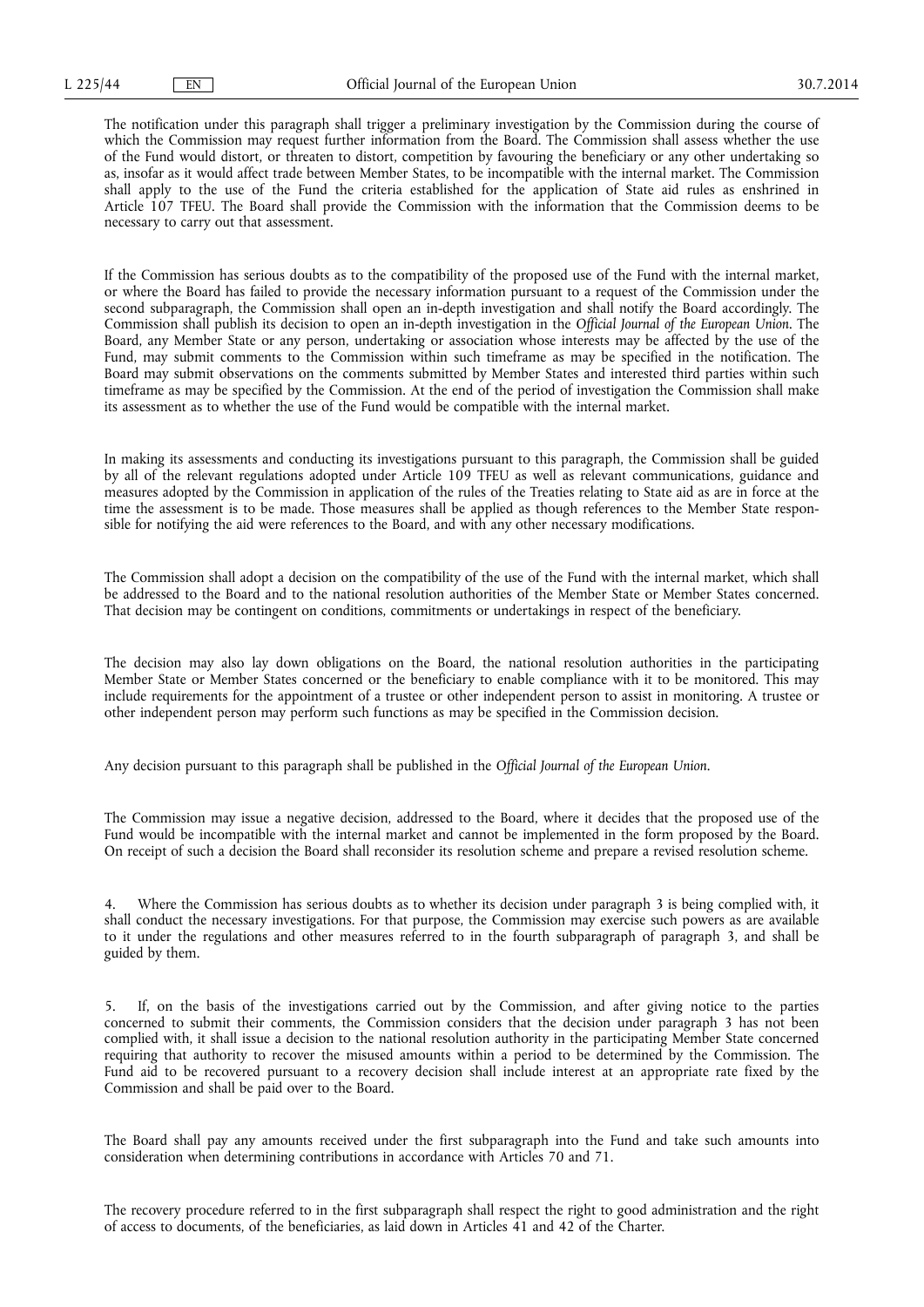6. Without prejudice to the reporting obligations that the Commission may establish in its decision under paragraph 3 of this Article, the Board shall submit to the Commission annual reports assessing the compliance of the use of the Fund with the decision under that paragraph, for the drawing up of which the Board shall make use of its powers under Article 34.

7. Any Member State or any person, undertaking or association whose interests may be affected by the use of the Fund, in particular the entities referred to in Article 2, shall have the right to inform the Commission of any suspected misuse of the Fund incompatible with the decision under paragraph 3 of this Article.

The Commission shall be empowered to adopt delegated acts in accordance with Article 93 concerning detailed rules of procedure concerning:

(a) the calculation of the interest rate to be applied in the event of a recovery decision in accordance with paragraph 5;

(b) the guarantees of the right to good administration and the right of access to documents referred to in paragraph 5.

Where the Commission, following a recommendation of the Board or on its own initiative, considers that the application of resolution tools and actions does not respond to the criteria on the basis of which its initial decision under paragraph 3 was made, it may review such a decision and adopt the appropriate amendments.

10. By way of derogation from paragraph 3, on application by a Member State, the Council may, acting unanimously, decide that the use of the Fund shall be considered to be compatible with the internal market, if such a decision is justified by exceptional circumstances. If, however, the Council has not made its attitude known within seven days of the said application being made, the Commission shall give its decision on the case.

11. Participating Member States shall ensure that their national resolution authorities have the powers necessary to ensure compliance with any conditions laid down in a Commission decision pursuant to paragraph 3 and to recover misused amounts pursuant to a Commission decision under paragraph 5.

## *Article 20*

#### **Valuation for the purposes of resolution**

1. Before deciding on resolution action or the exercise of the power to write down or convert relevant capital instruments, the Board shall ensure that a fair, prudent and realistic valuation of the assets and liabilities of an entity referred to in Article 2 is carried out by a person independent from any public authority, including the Board and the national resolution authority, and from the entity concerned.

2. Subject to paragraph 15, where all of the requirements laid down in paragraphs 1 and 4 to 9 are met, the valuation shall be considered to be definitive.

3. Where an independent valuation in accordance with paragraph 1 is not possible, the Board may carry out a provisional valuation of the assets and liabilities of the entity referred to in Article 2, in accordance with paragraph 10 of this Article.

4. The objective of the valuation shall be to assess the value of the assets and liabilities of an entity referred to in Article 2 that meets the conditions for resolution of Articles 16 and 18.

- 5. The purposes of the valuation shall be:
- (a) to inform the determination of whether the conditions for resolution or the conditions for the write-down or conversion of capital instruments are met;
- (b) if the conditions for resolution are met, to inform the decision on the appropriate resolution action to be taken in respect of an entity referred to in Article 2;
- (c) when the power to write down or convert relevant capital instruments is applied, to inform the decision on the extent of the cancellation or dilution of instruments of ownership, and the extent of the write-down or conversion of relevant capital instruments;
- (d) when the bail-in tool is applied, to inform the decision on the extent of the write-down or conversion of eligible liabilities;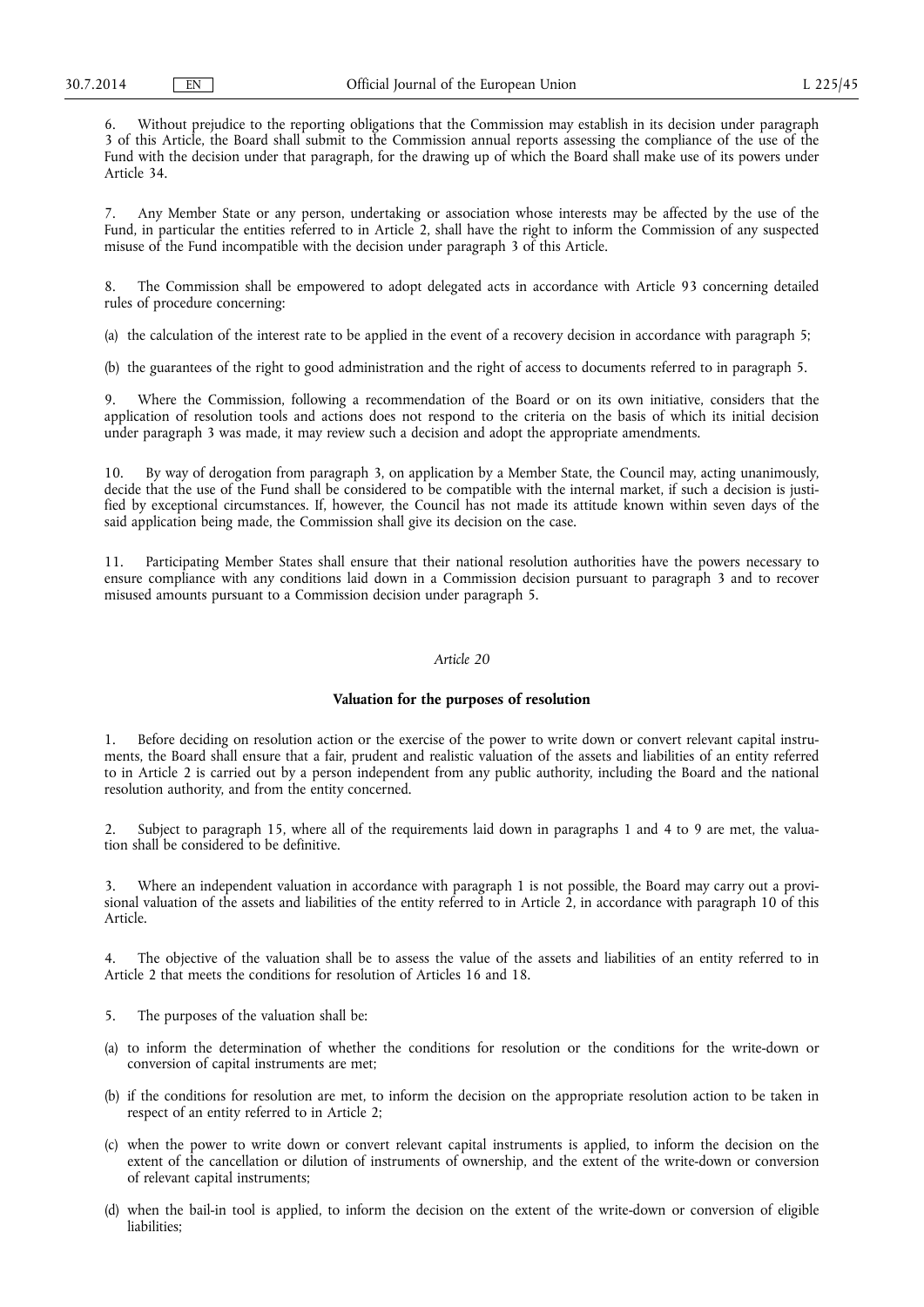- (e) when the bridge institution tool or asset separation tool is applied, to inform the decision on the assets, rights, liabilities or instruments of ownership to be transferred and the decision on the value of any consideration to be paid to the institution under resolution or, as the case may be, to the owners of the instruments of ownership;
- (f) when the sale of business tool is applied, to inform the decision on the assets, rights, liabilities or instruments of ownership to be transferred and to inform the Board's understanding of what constitutes commercial terms for the purposes of Article 24(2)(b);
- (g) in all cases, to ensure that any losses on the assets of an entity referred to in Article 2 are fully recognised at the moment the resolution tools are applied or the power to write down or convert relevant capital instruments is exercised.

6. Without prejudice to the Union State aid framework, where applicable, the valuation shall be based on prudent assumptions, including as to rates of default and severity of losses. The valuation shall not assume any potential future provision of any extraordinary public financial support, any central bank emergency liquidity assistance, or any central bank liquidity assistance provided under non-standard collateralisation, tenor and interest rate terms to an entity referred to in Article 2 from the point at which resolution action is taken or the power to write down or convert relevant capital instruments is exercised. Furthermore, the valuation shall take account of the fact that, if any resolution tool is applied:

- (a) the Board may recover any reasonable expenses properly incurred from the institution under resolution, in accordance with Article 22(6);
- (b) the Fund may charge interest or fees in respect of any loans or guarantees provided to the institution under resolution, in accordance with Article 76.

The valuation shall be supplemented by the following information as appearing in the accounting books and records of an entity referred to in Article 2:

- (a) an updated balance sheet and a report on the financial position of an entity referred to in Article 2;
- (b) an analysis and an estimate of the accounting value of the assets;
- (c) the list of outstanding on-balance-sheet and off-balance-sheet liabilities shown in the books and records of an entity referred to in Article 2, with an indication of the respective credits and priority of claims referred to in Article 17.

Where appropriate, to inform the decisions referred to in paragraph 5(e) and (f) of this Article, the information in paragraph 7(b) of this Article may be complemented by an analysis and estimate of the value of the assets and liabilities of an entity referred to in Article 2 on a market value basis.

9. The valuation shall indicate the subdivision of the creditors in classes in accordance with the priority of claims referred to in Article 17 and an estimate of the treatment that each class of shareholders and creditors would have been expected to receive, if an entity referred to in Article 2 were wound up under normal insolvency proceedings. That estimate shall not affect the application of the 'no creditor worse off' principle referred to in Article  $1\overline{5}(1)(g)$ .

10. Where, due to urgency in the circumstances of the case, either it is not possible to comply with the requirements laid down in paragraphs 7 and 9, or paragraph 3 applies, a provisional valuation shall be carried out. The provisional valuation shall comply with the requirements laid down in paragraph 4 and, in so far as reasonably practicable in the circumstances, with the requirements laid down in paragraphs 1, 7 and 9.

The provisional valuation referred to in the first subparagraph shall include a buffer for additional losses, with appropriate justification.

11. A valuation that does not comply with all of the requirements laid down in paragraphs 1 and 4 to 9 shall be considered to be provisional until an independent person as referred to in paragraph 1 has carried out a valuation that is fully compliant with all of the requirements laid down in those paragraphs. That *ex-post* definitive valuation shall be carried out as soon as practicable. It may be carried out either separately from the valuation referred to in paragraphs 16, 17 and 18, or simultaneously with and by the same independent person as that valuation, but shall be distinct from it.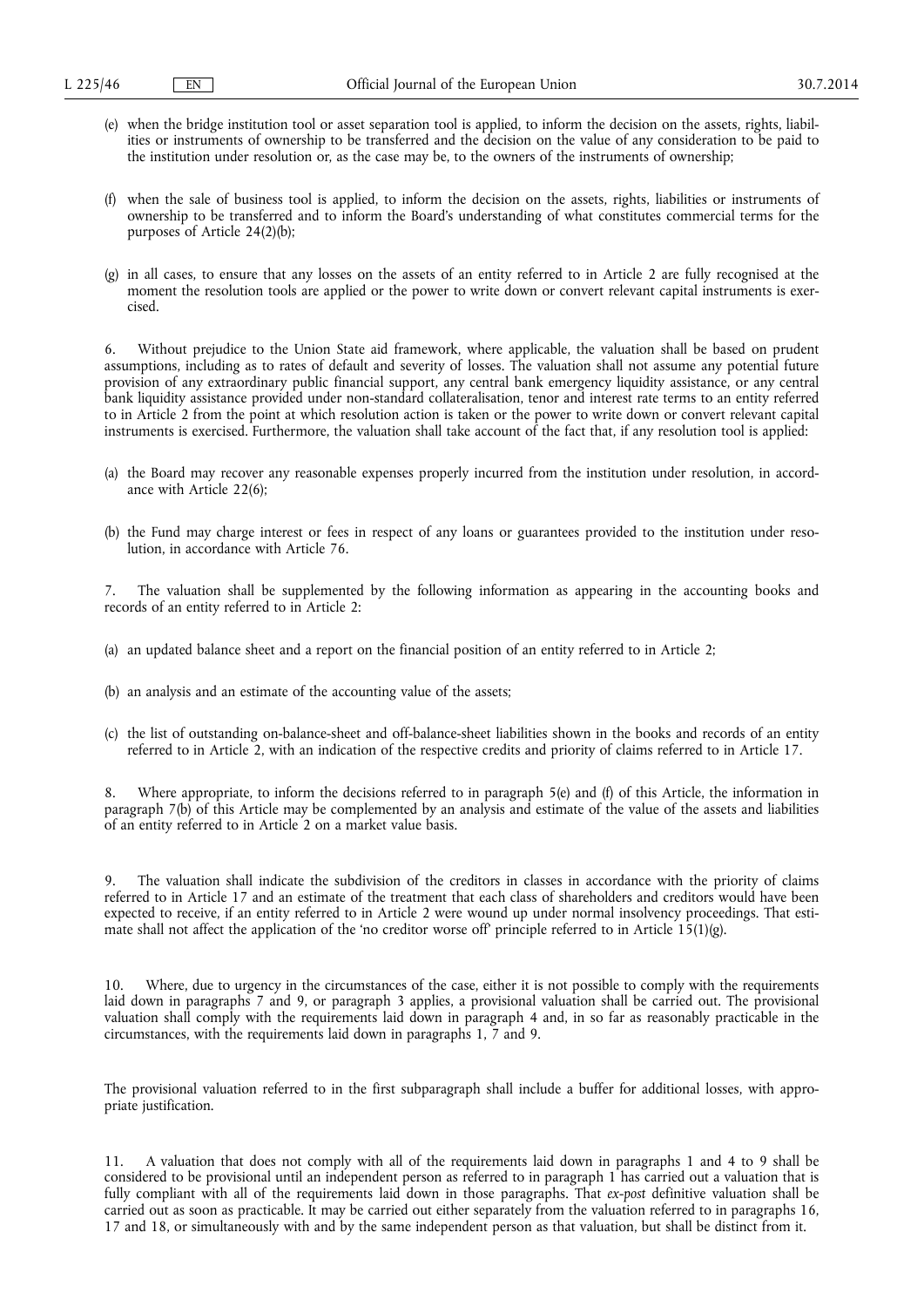The purposes of the *ex-post* definitive valuation shall be:

- (a) to ensure that any losses on the assets of an entity referred to in Article 2 are fully recognised in the books of accounts of that entity;
- (b) to inform the decision to write back creditors' claims or to increase the value of the consideration paid, in accordance with paragraph 12 of this Article.

12. In the event that the *ex-post* definitive valuation's estimate of the net asset value of an entity referred to in Article 2 is higher than the provisional valuation's estimate of the net asset value of that entity, the Board may request the national resolution authority to:

- (a) exercise its power to increase the value of the claims of creditors or owners of relevant capital instruments which have been written down under the bail-in tool;
- (b) instruct a bridge institution or asset management vehicle to make a further payment of consideration in respect of the assets, rights or liabilities to an institution under resolution, or as the case may be, in respect of the instruments of ownership to the owners of those instruments of ownership.

13. Notwithstanding paragraph 1, a provisional valuation conducted in accordance with paragraphs 10 and 11 shall be a valid basis for the Board to decide on resolution actions, including instructing national resolution authorities to take control of a failing institution or on the exercise of the write-down or conversion power of relevant capital instruments.

14. The Board shall establish and maintain arrangements to ensure that the assessment for the application of the bailin tool in accordance with Article 27 and the valuation referred to in paragraphs 1 to 15 of this Article are based on information about the assets and liabilities of the institution under resolution that is as up to date and complete as is reasonably possible.

15. The valuation shall be an integral part of the decision on the application of a resolution tool or on the exercise of a resolution power or the decision on the exercise of the write-down or conversion power of capital instruments. The valuation itself shall not be subject to a separate right of appeal but may be subject to an appeal together with the decision of the Board.

16. For the purposes of assessing whether shareholders and creditors would have received better treatment if the institution under resolution had entered into normal insolvency proceedings, the Board shall ensure that a valuation is carried out by an independent person as referred to in paragraph 1 as soon as possible after the resolution action or actions have been effected. That valuation shall be distinct from the valuation carried out under paragraphs 1 to 15.

- 17. The valuation referred to in paragraph 16 shall determine:
- (a) the treatment that shareholders and creditors, or the relevant deposit guarantee schemes, would have received if an institution under resolution with respect to which the resolution action or actions have been effected, had entered normal insolvency proceedings at the time when the decision on the resolution action was taken;
- (b) the actual treatment that shareholders and creditors have received in the resolution of an institution under resolution; and
- (c) whether there is any difference between the treatment referred to in point (a) of this paragraph and the treatment referred to in point (b) of this paragraph.
- 18. The valuation referred to in paragraph 16 shall:
- (a) assume that an institution under resolution with respect to which the resolution action or actions have been effected, would have entered normal insolvency proceedings at the time when the decision on the resolution action was taken;
- (b) assume that the resolution action or actions had not been effected;
- (c) disregard any provision of extraordinary public financial support to an institution under resolution.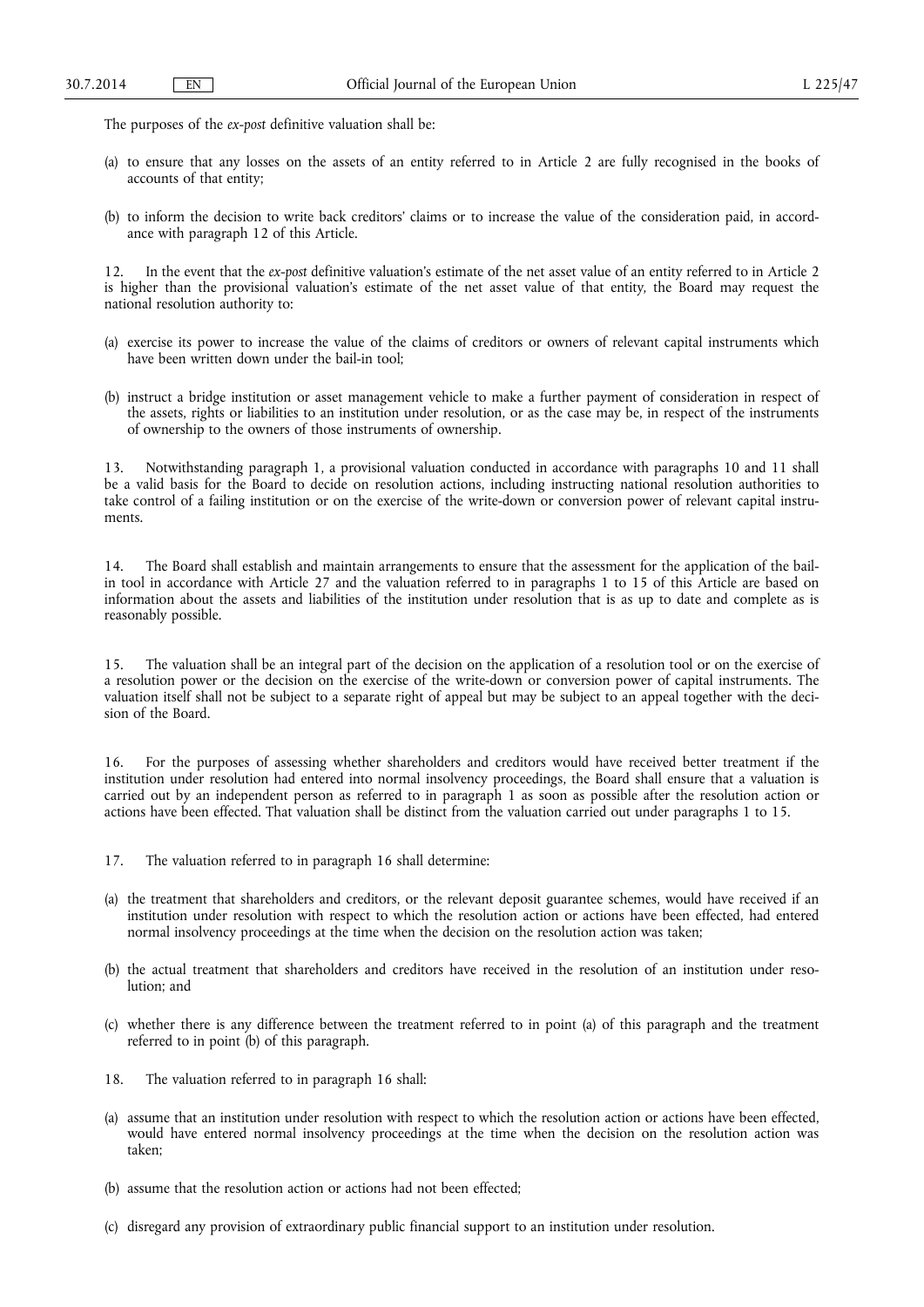#### *Article 21*

#### **Write-down and conversion of capital instruments**

The Board shall exercise the power to write down or convert relevant capital instruments acting under the procedure laid down in Article 18, in relation to the entities and groups referred to in Article 7(2), and to the entities and groups referred to in Article 7(4)(b) and (5), where the conditions for the application of those paragraphs are met, only where it assesses, in its executive session, on receiving a communication pursuant to the second subparagraph or on its own initiative, that one or more of the following conditions are met:

- (a) where the determination has been made that the conditions for resolution specified in Articles 16 and 18 have been met, before any resolution action is taken;
- (b) the entity will no longer be viable unless the relevant capital instruments are written down or converted into equity;
- (c) in the case of relevant capital instruments issued by a subsidiary and where those relevant capital instruments are recognised for the purposes of meeting own funds requirements on an individual basis and on a consolidated basis, unless the write-down or conversion power is exercised in relation to those instruments, the group will no longer be viable;
- (d) in the case of relevant capital instruments issued at the level of the parent undertaking and where those relevant capital instruments are recognised for the purposes of meeting own funds requirements on an individual basis at the level of the parent undertaking or on a consolidated basis, unless the write-down or conversion power is exercised in relation to those instruments, the group will no longer be viable;
- (e) extraordinary public financial support is required by the entity or group, except in any of the circumstances set out in point  $(d)(iii)$  of Article 18(4).

The assessment of the conditions referred to in points (a), (c) and (d) of the first subparagraph shall be made by the ECB, after consulting the Board. The Board, in its executive session, may also make such assessment.

2. Regarding the assessment of whether the entity or group is viable, the Board, in its executive session, may make such an assessment only after informing the ECB of its intention and only if the ECB, within three calendar days of receipt of such information, does not make such an assessment. The ECB shall, without delay, provide the Board with any relevant information that the Board requests in order to inform its assessment.

3. For the purposes of paragraph 1 of this Article, an entity referred to in Article 2 or a group shall be deemed to be no longer viable only if both of the following conditions are met:

- (a) that entity or group is failing or is likely to fail;
- (b) having regard to timing and other relevant circumstances, there is no reasonable prospect that any action, including alternative private sector measures or supervisory action (including early intervention measures), other than the write-down or conversion of relevant capital instruments, independently or in combination with resolution action, would prevent the failure of that entity or group within a reasonable timeframe.

4. For the purposes of point (a) of paragraph 3 of this Article, that entity shall be deemed to be failing or to be likely to fail where one or more of the circumstances referred to in Article 18(4) occur.

5. For the purposes of point (a) of paragraph 3, a group shall be deemed to be failing or to be likely to fail where the group infringes, or there are objective elements to support a determination that the group, in the near future, will infringe its consolidated prudential requirements in a way that would justify action by the ECB or the national competent authority, including but not limited to the fact that the group has incurred or is likely to incur losses that will deplete all or a significant amount of its own funds.

6. A relevant capital instrument issued by a subsidiary shall not be written down to a greater extent or converted on worse terms pursuant to Article 59(3)(c) of Directive 2014/59/EU than equally ranked capital instruments at the level of the parent undertaking which have been written down or converted.

7. If one or more of the conditions referred to in paragraph 1 are met, the Board, acting under the procedure laid down in Article 18, shall determine whether the powers to write down or convert relevant capital instruments are to be exercised independently or, in accordance with the procedure under Article 18, in combination with a resolution action.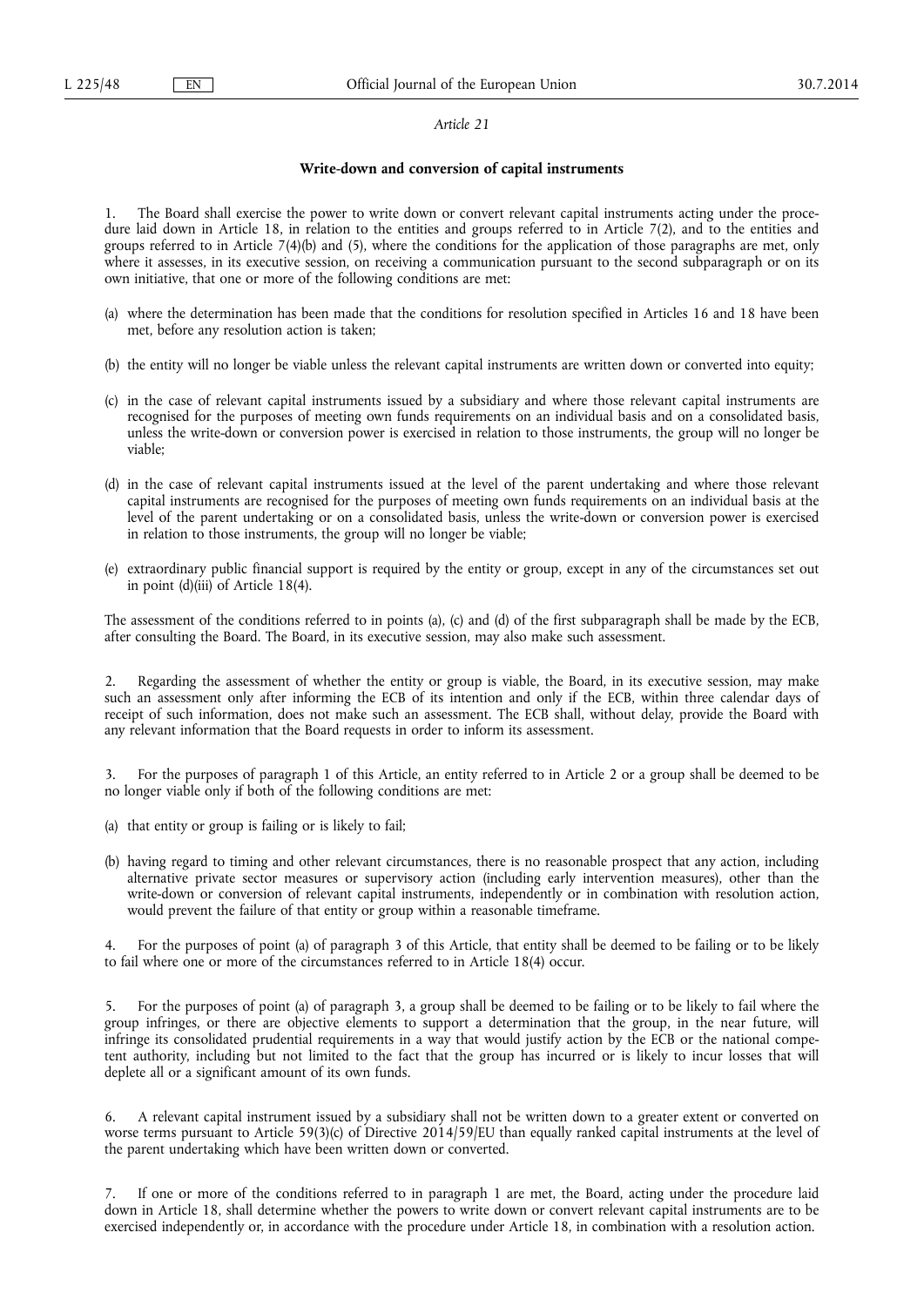8. Where the Board, acting under the procedure laid down in Article 18 of this Regulation, determines that one or more of the conditions referred to in paragraph 1 of this Article are met, but the conditions for resolution in accordance with Article 18(1) of this Regulation are not met, it shall instruct, without delay, the national resolution authorities to exercise the write-down or conversion powers in accordance with Articles 59 and 60 of Directive 2014/59/EU.

The Board shall ensure that before national resolution authorities exercise the power to write down or convert relevant capital instruments, a valuation of the assets and liabilities of an entity referred to in Article 2 or a group is carried out in accordance with Article 20(1) to (15). That valuation shall form the basis of the calculation of the write-down to be applied to the relevant capital instruments in order to absorb losses and the level of conversion to be applied to relevant capital instruments in order to recapitalise the entity referred to in Article 2 or the group.

9. Where one or more of the conditions referred to in paragraph 1 are met, and the conditions referred to in Article 18(1) are also met, the procedure laid down in Article 18(6),  $(\dot{7})$  and (8) shall apply.

10. The Board shall ensure that the national resolution authorities exercise the write-down or conversion powers without delay, in accordance with the priority of claims pursuant to Article 17 and in a way that produces the following results:

- (a) Common Equity Tier 1 items are reduced first in proportion to the losses and to the extent of their capacity;
- (b) the principal amount of Additional Tier 1 instruments is written down or converted into Common Equity Tier 1 instruments or both, to the extent required to achieve the resolution objectives set out in Article 14 or to the extent of the capacity of the relevant capital instruments, whichever is lower;
- (c) the principal amount of Tier 2 instruments is written down or converted into Common Equity Tier 1 instruments or both, to the extent required to achieve the resolution objectives set out in Article 14 or to the extent of the capacity of the relevant capital instruments, whichever is lower.

11. The national resolution authorities shall implement the instructions of the Board and exercise the write-down or conversion of relevant capital instruments in accordance with Article 29.

#### *Article 22*

## **General principles of resolution tools**

1. Where the Board decides to apply a resolution tool to an entity or group referred to in Article 7(2) or to an entity or group referred to in Article 7(4)(b) and (5) where the conditions for the application of those paragraphs are met, and that resolution action would result in losses being borne by creditors or their claims being converted, the Board shall instruct the national resolution authorities to exercise the power to write down and convert relevant capital instruments in accordance with Article 21 immediately before or together with the application of the resolution tool.

- 2. The resolution tools referred to in point (b) of Article 18(6) are the following:
- (a) the sale of business tool;
- (b) the bridge institution tool;
- (c) the asset separation tool;
- (d) the bail-in tool.

When adopting the resolution scheme referred to in Article 18(6), the Board shall take into consideration the following factors:

(a) the assets and liabilities of the institution under resolution on the basis of the valuation pursuant to Article 20;

(b) the liquidity position of the institution under resolution;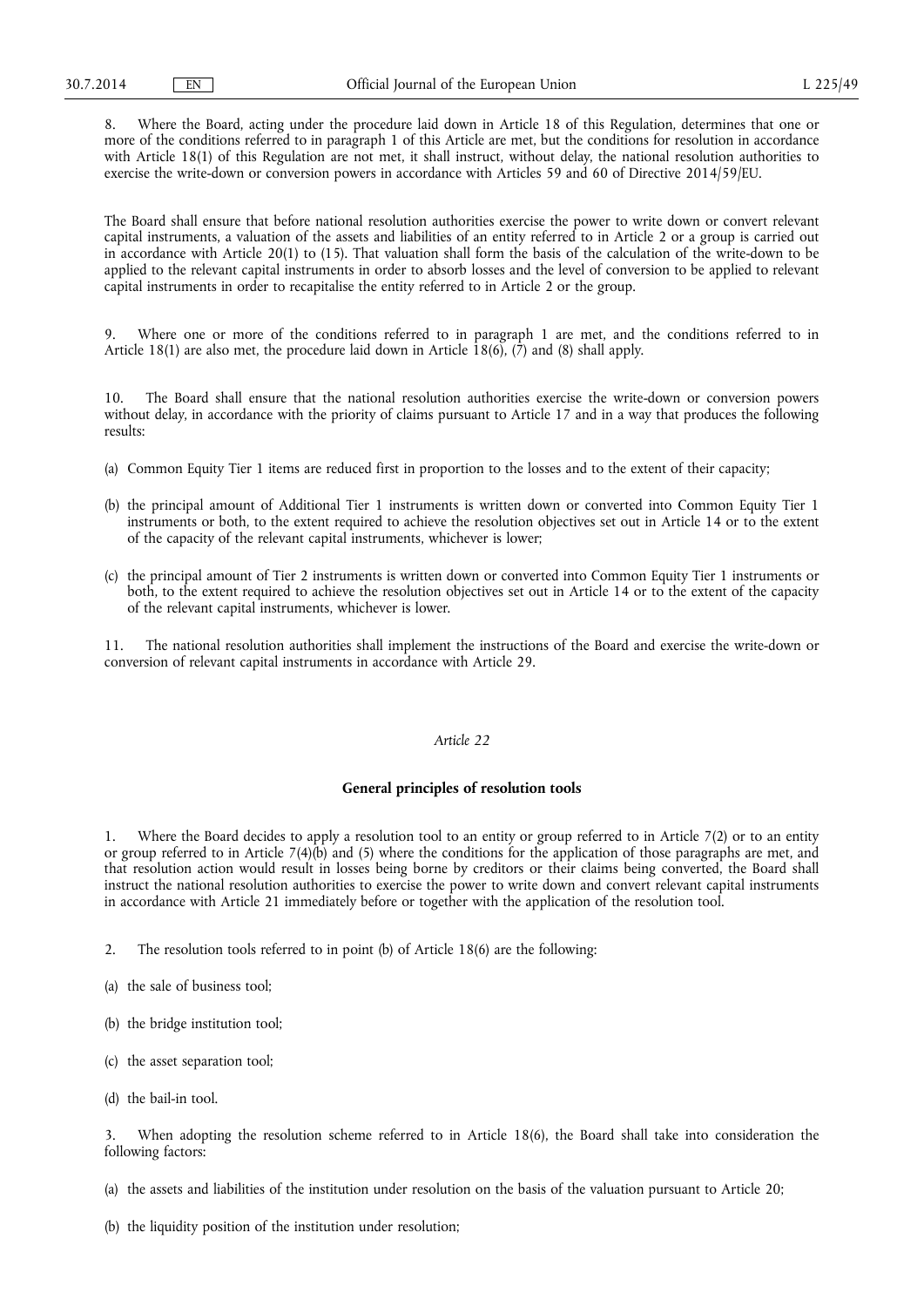- (c) the marketability of the franchise value of the institution under resolution in the light of the competitive and economic conditions of the market;
- (d) the time available.

4. The resolution tools shall be applied to meet the resolution objectives specified in Article 14, in accordance with the resolution principles specified in Article 15. They may be applied either individually or in any combination, except for the asset separation tool which may be applied only together with another resolution tool.

5. Where the resolution tools referred to in point (a) or (b) of paragraph 2 of this Article are used to transfer only part of the assets, rights or liabilities of the institution under resolution, the residual entity referred to in Article 2 from which the assets, rights or liabilities have been transferred, shall be wound up under normal insolvency proceedings.

6. The Board may recover any reasonable expenses properly incurred in connection with the use of the resolution tools or powers in one or more of the following ways:

- (a) as a deduction from any consideration paid by a recipient to the institution under resolution or, as the case may be, to the owners of instruments of ownership;
- (b) from the institution under resolution, as a preferred creditor; or
- (c) from any proceeds generated as a result of the termination of the operation of the bridge institution or the asset management vehicle, as a preferred creditor.

Any proceeds received by national resolution authorities in connection with the use of the Fund shall be reimbursed to the Board.

## *Article 23*

## **Resolution Scheme**

The resolution scheme adopted by the Board under Article 18 shall establish, in accordance with any decision on State aid or Fund aid, the details of the resolution tools to be applied to the institution under resolution concerning at least the measures referred to in Article 24(2), Article 25(2), Article 26(2) and Article 27(1), to be implemented by the national resolution authorities in accordance with the relevant provisions of Directive 2014/59/EU as transposed into national law, and determine the specific amounts and purposes for which the Fund shall be used.

The resolution scheme shall outline the resolution actions that should be taken by the Board in relation to the Union parent undertaking or particular group entities established in the participating Member States with the aim of meeting the resolution objectives and principles as referred to in Articles 14 and 15.

When adopting a resolution scheme, the Board, the Council and the Commission shall take into account and follow the resolution plan as referred to in Article 8 unless the Board assesses, taking into account the circumstances of the case, that the resolution objectives will be achieved more effectively by taking actions which are not provided for in the resolution plan.

In the course of the resolution process, the Board may amend and update the resolution scheme as appropriate in light of the circumstances of the case. For amendments and updates the procedure laid down in Article 18 shall apply.

In addition, the resolution scheme shall provide, where appropriate, for the appointment by the national resolution authorities of a special manager for the institution under resolution pursuant to Article 35 of Directive 2014/59/EU. The Board may establish that the same special manager is appointed for all of the entities affiliated to a group where that is necessary in order to facilitate solutions redressing the financial soundness of the entities concerned.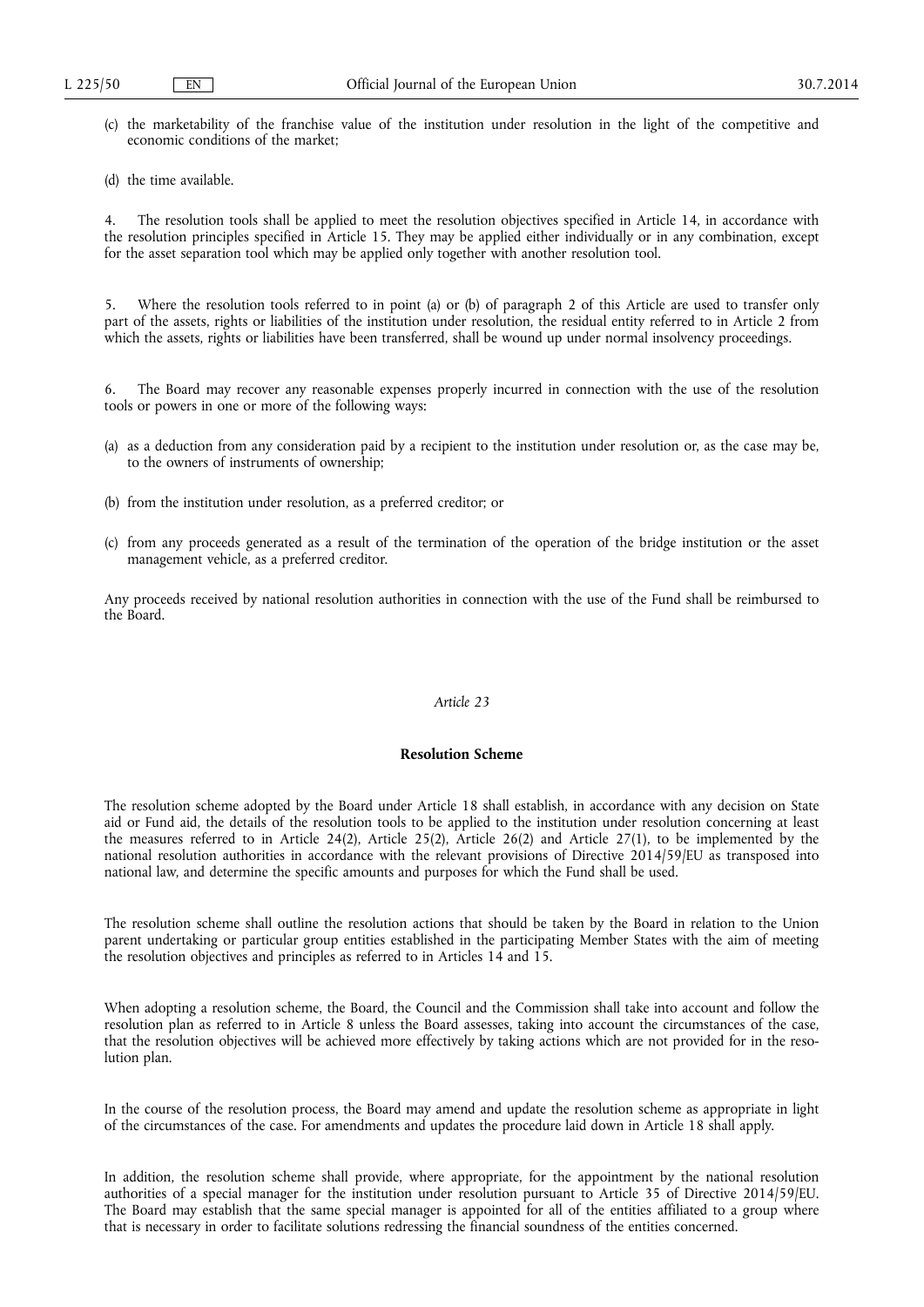#### *Article 24*

#### **Sale of business tool**

1. Within the resolution scheme, the sale of business tool shall consist of the transfer to a purchaser that is not a bridge institution of the following:

- (a) instruments of ownership issued by an institution under resolution; or
- (b) all or any assets, rights or liabilities of an institution under resolution.
- 2. Concerning the sale of business tool, the resolution scheme shall establish:
- (a) the instruments, assets, rights and liabilities to be transferred by the national resolution authority in accordance with Article 38(1) and (7) to (11) of Directive 2014/59/EU;
- (b) the commercial terms, having regard to the circumstances and the costs and expenses incurred in the resolution process, pursuant to which the national resolution authority shall make the transfer in accordance with Article 38(2), (3) and (4) of Directive 2014/59/EU;
- (c) whether the transfer powers may be exercised by the national resolution authority more than once in accordance with Article 38(5) and (6) of Directive 2014/59/EU;
- (d) the arrangements for the marketing by the national resolution authority of that entity or those instruments, assets, rights and liabilities in accordance with Article 39(1) and (2) of Directive 2014/59/EU;
- (e) whether the compliance with the marketing requirements by the national resolution authority is likely to undermine the resolution objectives in accordance with paragraph 3 of this Article.

3. The Board shall apply the sale of business tool without complying with the marketing requirements laid down in point (e) of paragraph 2 when it determines that compliance with those requirements would be likely to undermine one or more of the resolution objectives and in particular where the following conditions are met:

- (a) it considers that there is a material threat to financial stability arising from or aggravated by the failure or likely failure of the institution under resolution; and
- (b) it considers that compliance with those requirements would be likely to undermine the effectiveness of the sale of business tool in addressing that threat or achieving the resolution objective specified in point (b) of Article 14(2).

### *Article 25*

#### **Bridge institution tool**

1. Within the resolution scheme, the bridge institution tool shall consist of the transfer to a bridge institution of any of the following:

- (a) instruments of ownership issued by one or more institutions under resolution;
- (b) all or any assets, rights or liabilities of one or more institutions under resolution.
- 2. With regard to the bridge institution tool, the resolution scheme shall establish:
- (a) the instruments, assets, rights and liabilities to be transferred to a bridge institution by the national resolution authority in accordance with Article 40(1) to (12) of Directive 2014/59/EU;
- (b) the arrangements for the setting up, the operation and the termination of the bridge institution by the national resolution authority in accordance with Article 41(1), (2), (3) and (5) to (9) of Directive 2014/59/EU;
- (c) the arrangements for the marketing of the bridge institution or its assets or liabilities by the national resolution authority in accordance with Article 41(4) of Directive 2014/59/EU.

3. The Board shall ensure that the total value of liabilities transferred by the national resolution authority to the bridge institution does not exceed the total value of the rights and assets transferred from the institution under resolution or provided by other sources.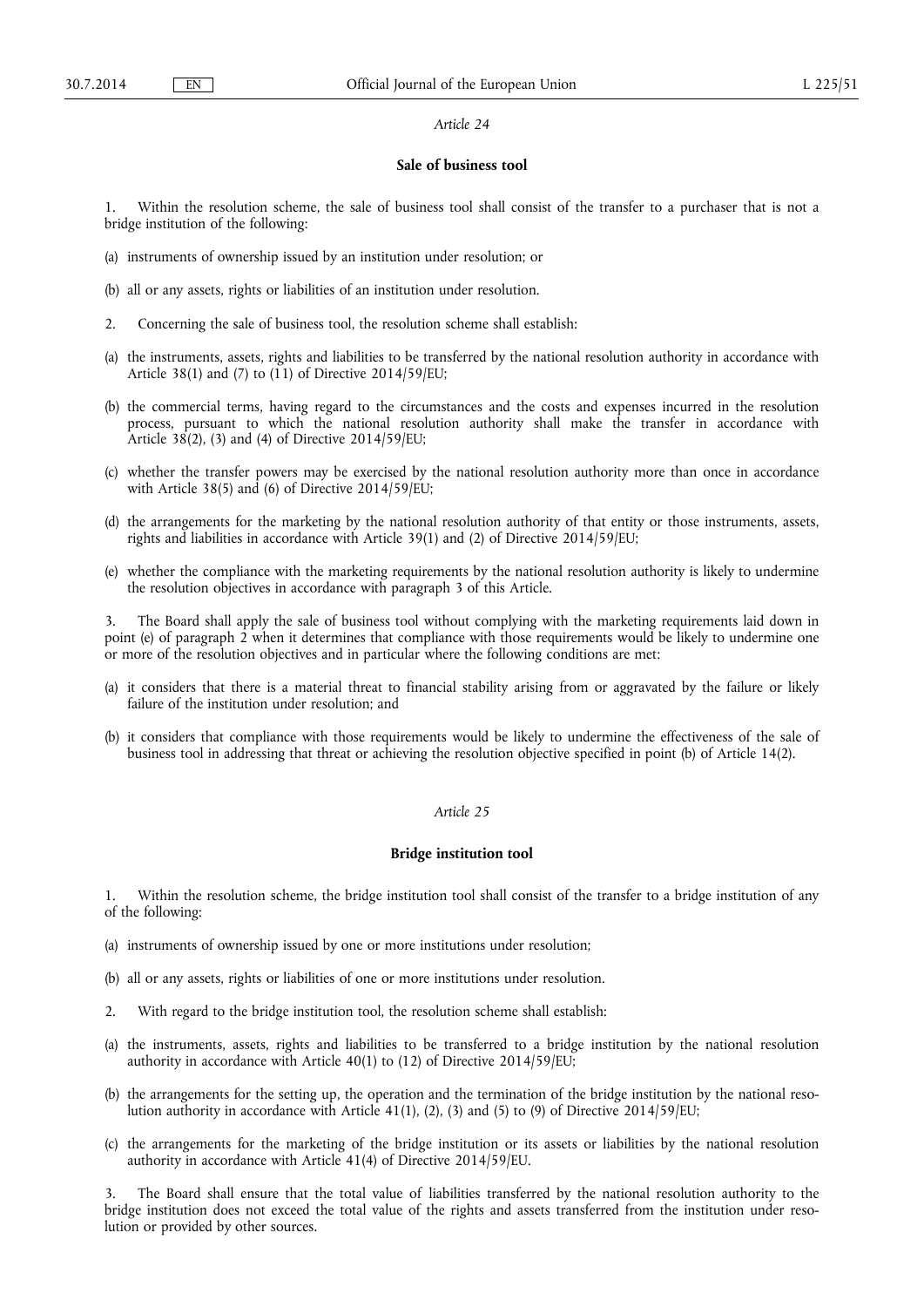#### *Article 26*

## **Asset separation tool**

1. Within the resolution scheme, the asset separation tool shall consist of the transfer of assets, rights or liabilities of an institution under resolution or a bridge institution to one or more asset management vehicles.

- 2. Concerning the asset separation tool, the resolution scheme shall establish:
- (a) the assets, rights and liabilities to be transferred by the national resolution authority to an asset management vehicle in accordance with Article 42(1) to (5) and (8) to (13) of Directive 2014/59/EU;
- (b) the consideration for which the assets, rights and liabilities are to be transferred by the national resolution authority to the asset management vehicle in accordance with the principles established in Article 20 of this Regulation, with Article 42(7) of Directive 2014/59/EU and with the Union State aid framework.

Point (b) of the first subparagraph shall not prevent the consideration having nominal or negative value.

#### *Article 27*

### **Bail-in tool**

- 1. The bail-in tool may be applied for any of the following purposes:
- (a) to recapitalise an entity referred to in Article 2 of this Regulation that meets the conditions for resolution to the extent sufficient to restore its ability to comply with the conditions for authorisation (to the extent that those conditions apply to the entity) and to continue to carry out the activities for which it is authorised under Directive 2013/36/EU or Directive 2014/65/EU, where the entity is authorised under those Directives, and to sustain sufficient market confidence in the institution or entity;
- (b) to convert to equity or reduce the principal amount of claims or debt instruments that are transferred:
	- (i) to a bridge institution with a view to providing capital for that bridge institution; or
	- (ii) under the sale of business tool or the asset separation tool.

Within the resolution scheme, concerning the bail-in tool, the following shall be established:

- (a) the aggregate amount by which eligible liabilities must be reduced or converted, in accordance with paragraph 13;
- (b) the liabilities that may be excluded in accordance with paragraphs 5 to 14;
- (c) the objectives and minimum content of the business reorganisation plan to be submitted in accordance with paragraph 16.

2. The bail-in tool may be applied for the purpose referred to in point (a) of paragraph 1 only if there is a reasonable prospect that the application of that tool, together with other relevant measures including measures implemented in accordance with the business reorganisation plan required by paragraph 16 will, in addition to achieving relevant resolution objectives, restore the entity in question to financial soundness and long-term viability.

Any of the resolution tools referred to in Article 22(2)(a), (b) and (c), and the bail-in tool referred to in point (d) of that paragraph, shall apply, as appropriate, where the conditions laid down in the first subparagraph are not met.

3. The following liabilities, whether they are governed by the law of a Member State or of a third country, shall not be subject to write-down or conversion:

- (a) covered deposits;
- (b) secured liabilities including covered bonds and liabilities in the form of financial instruments used for hedging purposes which form an integral part of the cover pool and which, in accordance with national law, are secured in a way similar to covered bonds;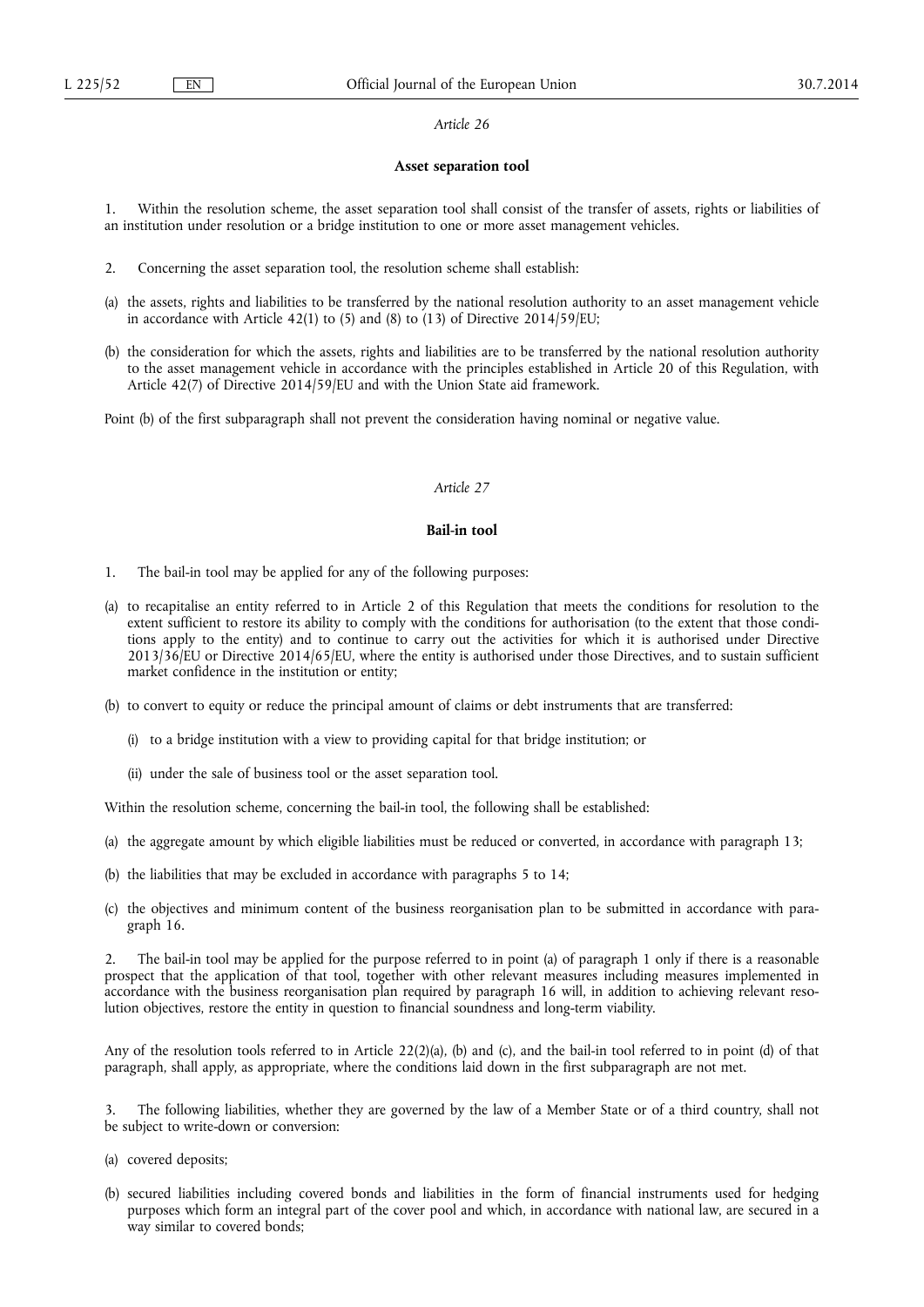- (c) any liability that arises by virtue of the holding by an institution or entity referred to in Article 2 of this Regulation of client assets or client money, including client assets or client money held on behalf of UCITS as defined in Article 1(2) of Directive 2009/65/EC or of AIFs as defined in Article 4(1)(a) of Directive 2011/61/EU of the European Parliament and of the Council ( 1 ), provided that such client is protected under the applicable insolvency law;
- (d) any liability that arises by virtue of a fiduciary relationship between an entity referred to in Article 2 (as fiduciary) and another person (as beneficiary), provided that such beneficiary is protected under the applicable insolvency or civil law;
- (e) liabilities to institutions, excluding entities that are part of the same group, with an original maturity of less than seven days;
- (f) liabilities with a remaining maturity of less than seven days, owed to systems or operators of systems designated in accordance with Directive 98/26/EC of the European Parliament and of the Council ( 2 ) or their participants and arising from the participation in such a system;
- (g) a liability to any one of the following:
	- (i) an employee, in relation to accrued salary, pension benefits or other fixed remuneration, except for the variable component of remuneration that is not regulated by a collective bargaining agreement;
	- (ii) a commercial or trade creditor arising from the provision to the institution or entity referred to in Article 2 of goods or services that are critical to the daily functioning of its operations, including IT services, utilities and the rental, servicing and upkeep of premises;
	- (iii) tax and social security authorities, provided that those liabilities are preferred under the applicable law;
	- (iv) deposit guarantee schemes arising from contributions due in accordance with Directive 2014/49/EU.

Point (g)(i) of the first subparagraph shall not apply to the variable component of the remuneration of material risk takers as identified in Article 92(2) of Directive 2013/36/EU.

4. The scope of the bail-in tool referred to in paragraph 3 of this Article shall not prevent, where appropriate, the exercise of the bail-in powers to any part of a secured liability or a liability for which collateral has been pledged that exceeds the value of the assets, pledge, lien or collateral against which it is secured or to any amount of a deposit that exceeds the coverage level provided for in Article 6 of Directive 2014/49/EU.

The Board shall ensure that all secured assets relating to a covered bond cover pool remain unaffected, segregated and with enough funding.

Without prejudice to the large exposure rules in Regulation (EU) No 575/2013 and Directive 2013/36/EU, and in order to provide for the resolvability of entities and groups, the Board shall instruct the national resolution authorities to limit, in accordance with Article  $10(11)$ (b) of this Regulation, the extent to which other institutions hold liabilities eligible for a bail-in tool, save for liabilities that are held at entities that are part of the same group.

5. In exceptional circumstances, where the bail-in tool is applied, certain liabilities may be excluded or partially excluded from the application of the write-down or conversion powers where:

- (a) it is not possible to bail-in that liability within a reasonable time notwithstanding the good faith efforts of the relevant national resolution authority;
- (b) the exclusion is strictly necessary and is proportionate to achieve the continuity of critical functions and core business lines in a manner that maintains the ability of the institution under resolution to continue key operations, services and transactions;

<sup>(</sup> 1 ) Directive 2011/61/EU of the European Parliament and of the Council of 8 June 2011 on Alternative Investment Fund Managers and amending Directives 2003/41/EC and 2009/65/EC and Regulations (EC) No 1060/2009 and (EU) No 1095/2010 (OJ L 174, 1.7.2011, p. 1).

<sup>(</sup> 2 ) Directive 98/26/EC of the European Parliament and of the Council of 19 May 1998 on settlement finality in payment and securities settlement systems (OJ L 166, 11.6.1998, p. 45).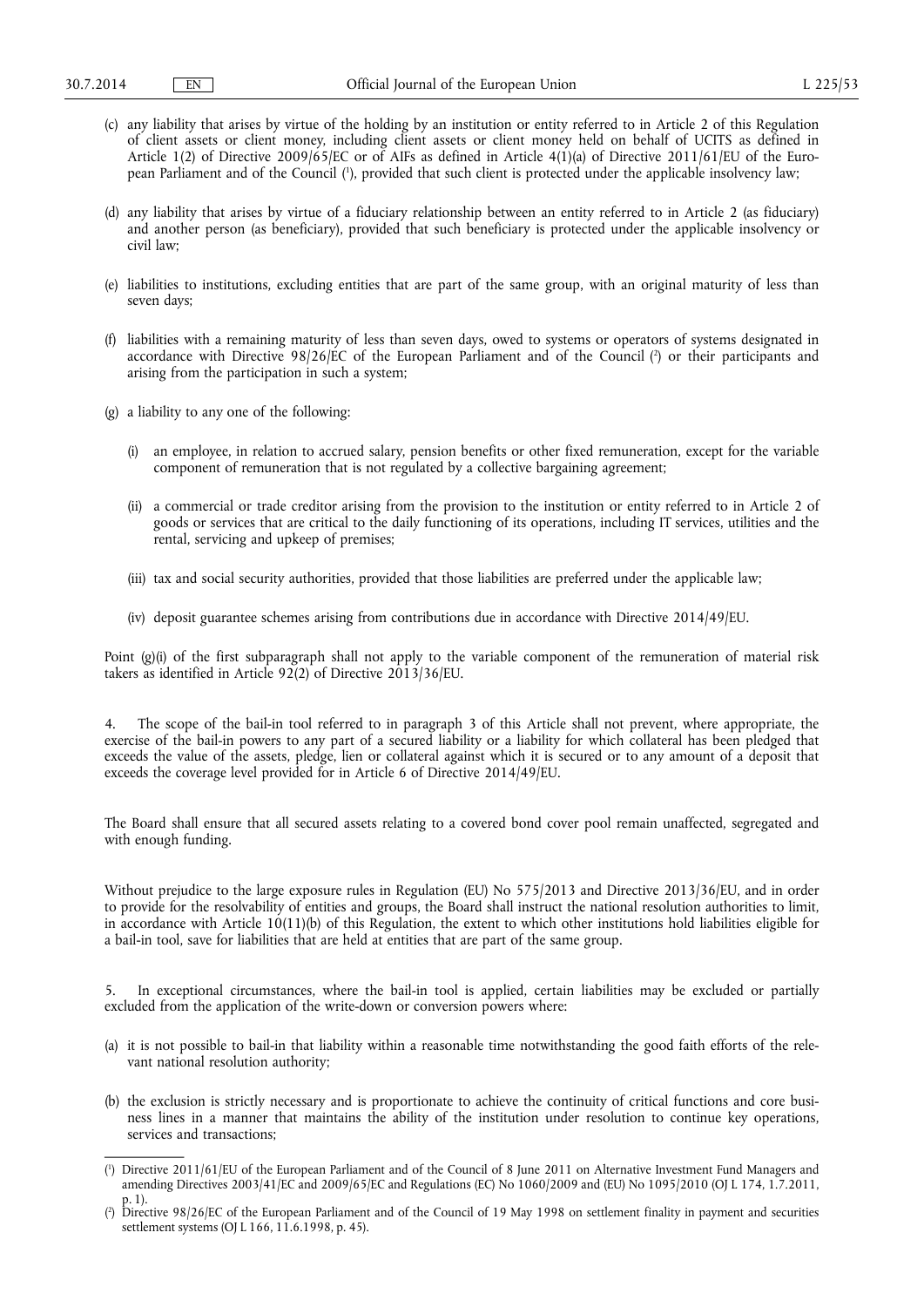- (c) the exclusion is strictly necessary and proportionate to avoid giving rise to widespread contagion, in particular as regards eligible deposits held by natural persons and micro, small and medium-sized enterprises, which would severely disrupt the functioning of financial markets, including of financial market infrastructures, in a manner that could cause a serious disturbance to the economy of a Member State or of the Union; or
- (d) the application of the bail-in tool to those liabilities would cause a destruction in value such that the losses borne by other creditors would be higher than if those liabilities were excluded from bail-in.

Where an eligible liability or class of eligible liabilities is excluded or partially excluded under this paragraph, the level of write-down or conversion applied to other eligible liabilities may be increased to take account of such exclusions provided that the level of write-down and conversion applied to other eligible liabilities complies with the principle laid down in point (g) of Article 15(1).

Where an eligible liability or class of eligible liabilities is excluded or partially excluded pursuant to paragraph 5, and the losses that would have been borne by those liabilities have not been passed on fully to other creditors, a contribution from the Fund may be made to the institution under resolution to do one or both of the following:

- (a) cover any losses which have not been absorbed by eligible liabilities and restore the net asset value of the institution under resolution to zero in accordance with point (a) of paragraph 13;
- (b) purchase instruments of ownership or capital instruments in the institution under resolution, in order to recapitalise the institution in accordance with point  $(b)$  of paragraph 13.
- 7. The Fund may make a contribution referred to in paragraph 6 only where:
- (a) a contribution to loss absorption and recapitalisation equal to an amount not less than 8 % of the total liabilities including own funds of the institution under resolution, measured at the time of resolution action in accordance with the valuation provided for in Article 20(1) to (15), has been made by shareholders, the holders of relevant capital instruments and other eligible liabilities through write-down, conversion or otherwise; and
- (b) the contribution from the Fund does not exceed 5 % of the total liabilities including own funds of the institution under resolution, measured at the time of resolution action in accordance with the valuation provided for in Article 20(1) to (15).
- 8. The contribution of the Fund referred to in paragraph 7 of this Article may be financed by:
- (a) the amount available to the Fund which has been raised through contributions by entities referred to in Article 2 of this Regulation in accordance with the rules laid down in Directive 2014/59/EU and in Article 67(4) and Articles 70 and 71 of this Regulation;
- (b) where the amounts referred to in point (a) of this paragraph are insufficient, amounts raised from alternative funding means in accordance with Articles 73 and 74.
- 9. In extraordinary circumstances, further funding may be sought from alternative financing sources after:
- (a) the 5 % limit specified in point (b) of paragraph 7 has been reached; and
- (b) all unsecured, non-preferred liabilities, other than eligible deposits, have been written down or converted in full.

10. As an alternative or in addition, where the conditions laid down in points (a) and (b) of paragraph 9 are met, a contribution may be made from resources which have been raised through *ex-ante* contributions in accordance with Article 70 and which have not yet been used.

- 11. For the purposes of this Regulation, Article 44(8) of Directive 2014/59/EU shall not apply.
- 12. When taking the decision referred to in paragraph 5, due consideration shall be given to:
- (a) the principle that losses should be borne first by shareholders and next, in general, by creditors of the institution under resolution in order of preference;
- (b) the level of loss absorbing capacity that would remain in the institution under resolution if the liability or class of liabilities were excluded; and
- (c) the need to maintain adequate resources for resolution financing.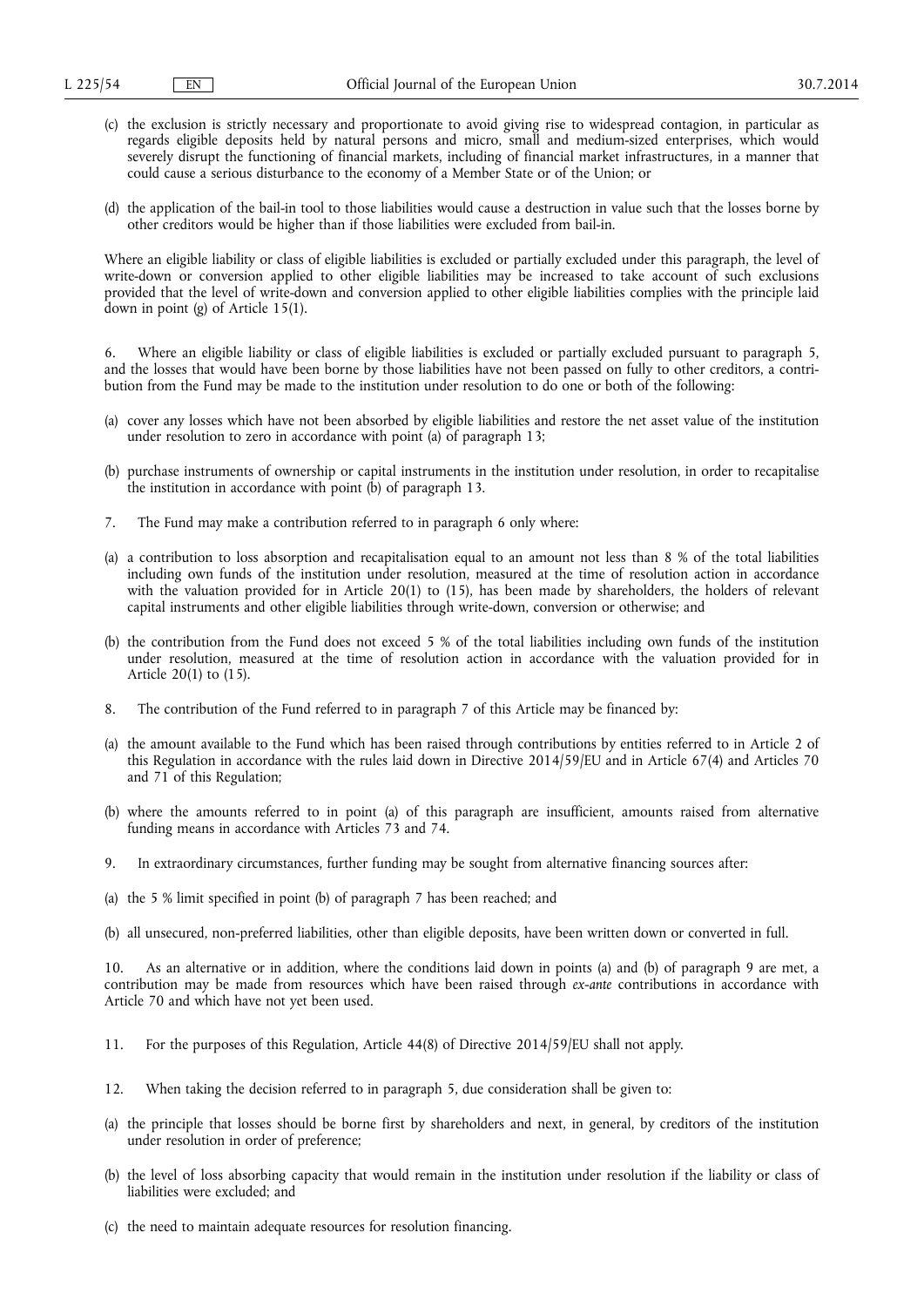13. The Board shall assess, on the basis of a valuation that complies with the requirements of Article 20(1) to (15), the aggregate of:

- (a) where relevant, the amount by which eligible liabilities must be written down in order to ensure that the net asset value of the institution under resolution is equal to zero; and
- (b) where relevant, the amount by which eligible liabilities must be converted into shares or other types of capital instruments in order to restore the Common Equity Tier 1 capital ratio of either:
	- (i) the institution under resolution; or
	- (ii) the bridge institution.

The assessment referred to in the first subparagraph shall establish the amount by which eligible liabilities need to be written down or converted in order to restore the Common Equity Tier 1 capital ratio of the institution under resolution, or, where applicable, establish the ratio of the bridge institution taking into account any contribution of capital by the Fund pursuant to point (d) of Article 76(1), and to sustain sufficient market confidence in the institution under resolution or the bridge institution and enable it to continue to meet, for at least one year, the conditions for authorisation and to continue to carry out the activities for which it is authorised under Directive 2013/36/EU or Directive 2014/65/EU.

Where the Board intends to use the asset separation tool referred to in Article 26, the amount by which eligible liabilities need to be reduced shall take into account a prudent estimate of the capital needs of the asset management vehicle as appropriate.

14. Exclusions under paragraph 5 may be applied either to completely exclude a liability from write-down or to limit the extent of the write-down applied to that liability.

15. The write-down and conversion powers shall comply with the requirements on the priority of claims laid down in Article 17 of this Regulation.

16. The national resolution authority shall immediately submit to the Board the business reorganisation plan received in accordance with Article 52(1), (2) and (3) of Directive 2014/59/EU from the management body or the person or persons appointed in accordance with Article 72(1) thereof.

Within two weeks from the date of submission of the business reorganisation plan, the relevant national resolution authority shall provide the Board with its assessment of the plan. Within one month from the date of submission of the business reorganisation plan, the Board shall assess the likelihood that the plan, if implemented, will restore the long term viability of an entity referred to in Article 2. The assessment shall be completed in agreement with the national competent authority or the ECB, where relevant.

Where the Board is satisfied that the plan would achieve that objective, it shall allow the national resolution authority to approve the plan in accordance with Article 52(7) of Directive 2014/59/EU. Where the Board is not satisfied that the plan would achieve that objective, it shall instruct the national resolution authority to notify the management body or the person or persons appointed in accordance with Article 72(1) of that Directive of its concerns and require the amendment of the plan in a way that addresses those concerns in accordance with Article 52(8) of that Directive. In both cases this shall be done in agreement with the national competent authority or the ECB, where relevant.

Within two weeks from the date of receipt of such a notification, the management body or the person or persons appointed in accordance with Article 72(1) of Directive 2014/59/EU shall submit an amended plan to the national resolution authority for approval. The national resolution authority shall submit to the Board the amended plan and its assessment of such plan. The Board shall assess the amended plan, and shall instruct the national resolution authority to notify the management body or the person or persons appointed in accordance with Article 72(1) of Directive 2014/59/EU within one week whether it is satisfied that the plan, as amended, addresses the concerns notified or whether further amendment is required.

The Board shall communicate the group business reorganisation plan to EBA.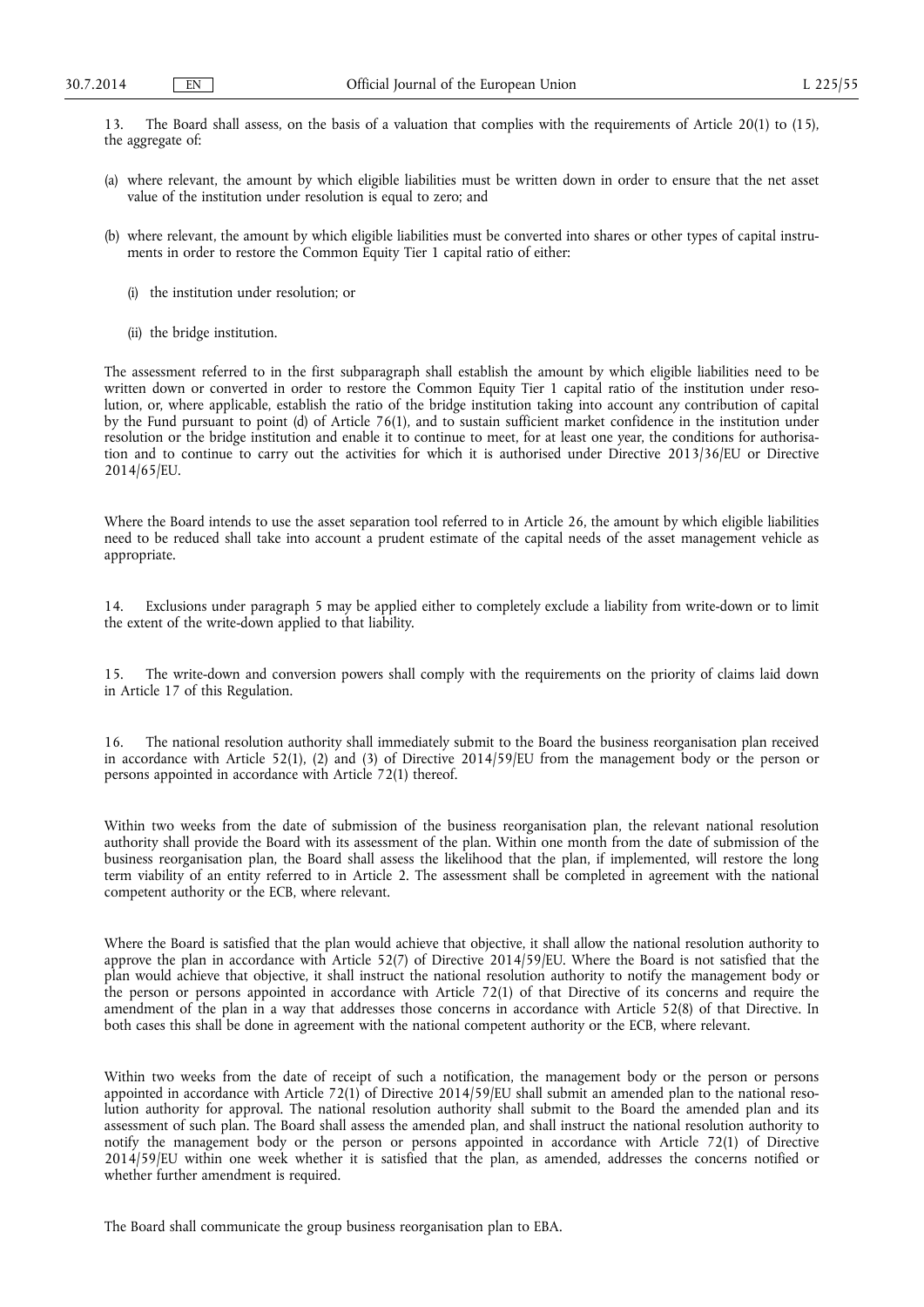#### *Article 28*

### **Monitoring by the Board**

1. The Board shall closely monitor the execution of the resolution scheme by the national resolution authorities. For that purpose, the national resolution authorities shall:

- (a) cooperate with and assist the Board in the performance of its monitoring duty;
- (b) provide, at regular intervals established by the Board, accurate, reliable and complete information on the execution of the resolution scheme, the application of the resolution tools and the exercise of the resolution powers, that might be requested by the Board, including on the following:
	- (i) the operation and financial situation of the institution under resolution, the bridge institution and the asset management vehicle;
	- (ii) the treatment that shareholders and creditors would have received in the liquidation of the institution under normal insolvency proceedings;
	- (iii) any ongoing court proceedings relating to the liquidation of the assets of the institution under resolution, to challenges to the resolution decision and to the valuation or relating to applications for compensation filed by the shareholders or creditors;
	- (iv) the appointment, removal or replacement of evaluators, administrators, accountants, lawyers and other professionals that may be necessary to assist the national resolution authority, and on the performance of their duties;
	- (v) any other matter that is relevant for the execution of the resolution scheme including any potential infringement of the safeguards provided for in Directive 2014/59/EU that may be referred to by the Board;
	- (vi) the extent to which, and manner in which, the powers of the national resolution authorities referred to in Articles 63 to 72 of Directive 2014/59/EU are exercised by them;
	- (vii) the economic viability, feasibility, and implementation of the business reorganisation plan provided for in Article 27(16).

The national resolution authorities shall submit to the Board a final report on the execution of the resolution scheme.

2. On the basis of the information provided, the Board may give instructions to the national resolution authorities as to any aspect of the execution of the resolution scheme, and in particular the elements referred to in Article 23 and to the exercise of the resolution powers.

Where necessary in order to achieve the resolution objectives, the resolution scheme may be amended. The procedure laid down in Article 18 shall apply.

### *Article 29*

### **Implementation of decisions under this Regulation**

1. National resolution authorities shall take the necessary action to implement decisions referred to in this Regulation, in particular by exercising control over the entities and groups referred to in Article  $7(2)$ , and the entities and groups referred to in Article 7(4)(b) and (5) where the conditions for the application of those paragraphs are met, by taking the necessary measures in accordance with Article 35 or 72 of Directive 2014/59/EU and by ensuring that the safeguards provided for in that Directive are complied with. National resolution authorities shall implement all decisions addressed to them by the Board.

For those purposes, subject to this Regulation, they shall exercise their powers under national law transposing Directive 2014/59/EU and in accordance with the conditions laid down in national law. National resolution authorities shall fully inform the Board of the exercise of those powers. Any action they take shall comply with the Board's decisions pursuant to this Regulation.

When implementing those decisions, the national resolution authorities shall ensure that the applicable safeguards provided for in Directive 2014/59/EU are complied with.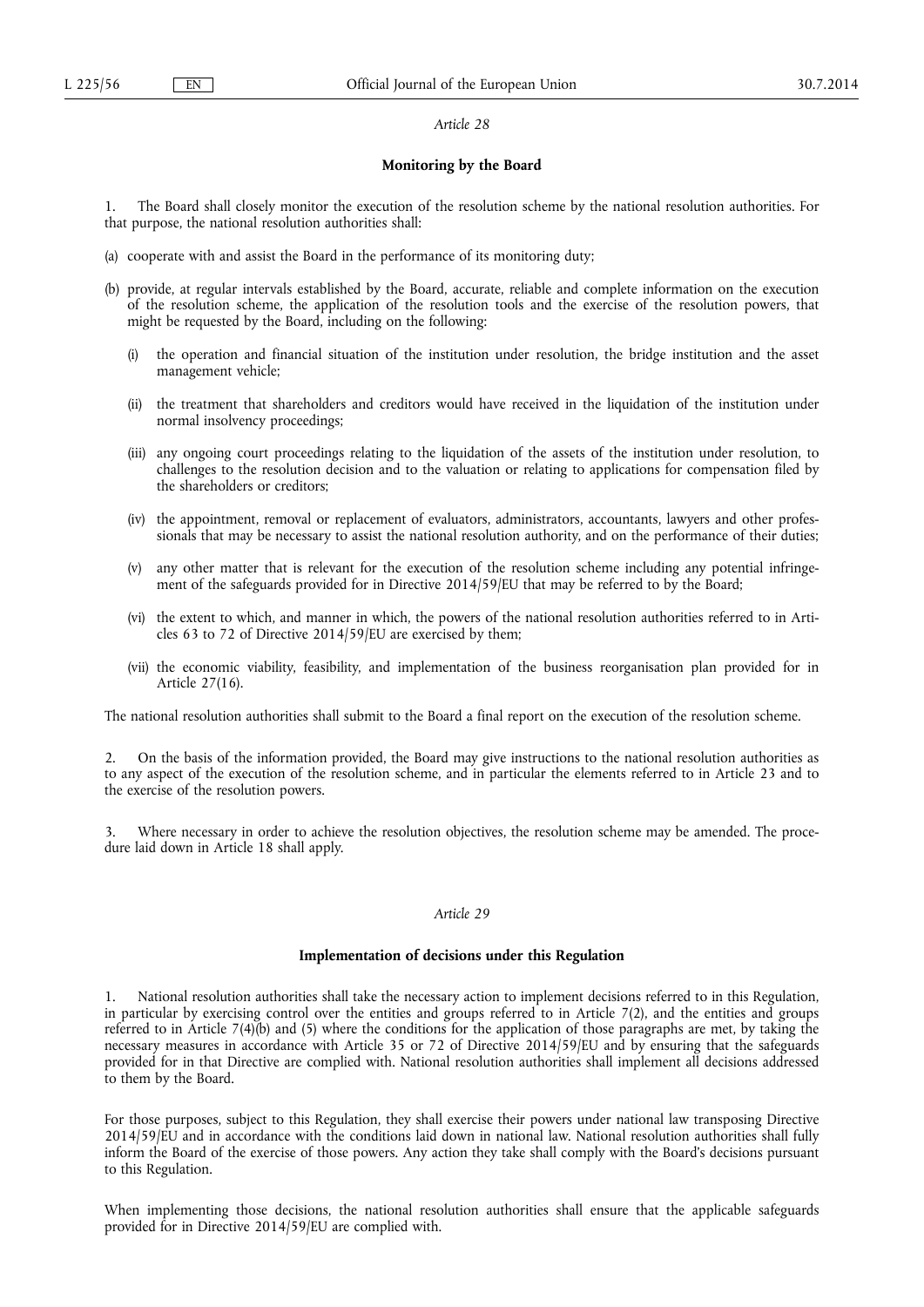2. Where a national resolution authority has not applied or has not complied with a decision by the Board pursuant to this Regulation or has applied it in a way which poses a threat to any of the resolution objectives under Article 14 or to the efficient implementation of the resolution scheme, the Board may order an institution under resolution:

- (a) in the event of action pursuant to Article 18, to transfer to another person specified rights, assets or liabilities of an institution under resolution;
- (b) in the event of action pursuant to Article 18, to require the conversion of any debt instruments which contain a contractual term for conversion in the circumstances provided for in Article 21;
- (c) to adopt any other necessary action to comply with the decision in question.

The Board shall adopt a decision referred to in point (c) of the first subparagraph only if the measure significantly addresses the threat to the relevant resolution objective or to the efficient implementation of the resolution scheme.

Before deciding to impose any measure the Board shall notify the national resolution authorities concerned and the Commission of the measure it intends to take. That notification shall include details of the envisaged measures, the reasons for those measures and details of when the measures are intended to take effect.

The notification shall be made not less than 24 hours before the measures are to take effect. In exceptional circumstances where it is not possible to give 24 hours' notice, the Board may make the notification less than 24 hours before the measures are intended to take effect.

3. The institution under resolution shall comply with any decision taken referred to in paragraph 2. Those decisions shall prevail over any previous decision adopted by the national resolution authorities on the same matter.

4. When taking action in relation to issues which are subject to a decision taken pursuant to paragraph 2, national resolution authorities shall comply with that decision.

5. The Board shall publish on its official website either a copy of the resolution scheme or a notice summarising the effects of the resolution action, and in particular the effects on retail customers. The national resolution authorities shall comply with the applicable procedural obligations provided for in Article 83 of Directive 2014/59/EU.

#### *CHAPTER 4*

### *Cooperation*

### *Article 30*

### **Obligation to cooperate and information exchange within the SRM**

1. The Board shall inform the Commission of any action it takes in order to prepare for resolution. With regard to any information received from the Board, the members of the Council, the Commission as well as the Council and the Commission staff shall be subject to the requirements of professional secrecy laid down in Article 88.

2. In the exercise of their respective responsibilities under this Regulation, the Board, the Council, the Commission, the ECB and the national resolution authorities and national competent authorities shall cooperate closely, in particular in the resolution planning, early intervention and resolution phases pursuant to Articles 8 to 29. They shall provide each other with all information necessary for the performance of their tasks.

3. The ECB or the national competent authorities shall transmit to the Board and the national resolution authorities the group financial support agreements authorised and any changes thereto.

4. For the purposes of this Regulation, the ECB may invite the Chair of the Board to participate as an observer in the Supervisory Board of the ECB established in accordance with Article 19 of Regulation (EU) No 1024/2013. Where deemed to be appropriate the Board may appoint another representative to replace the Chair for that purpose.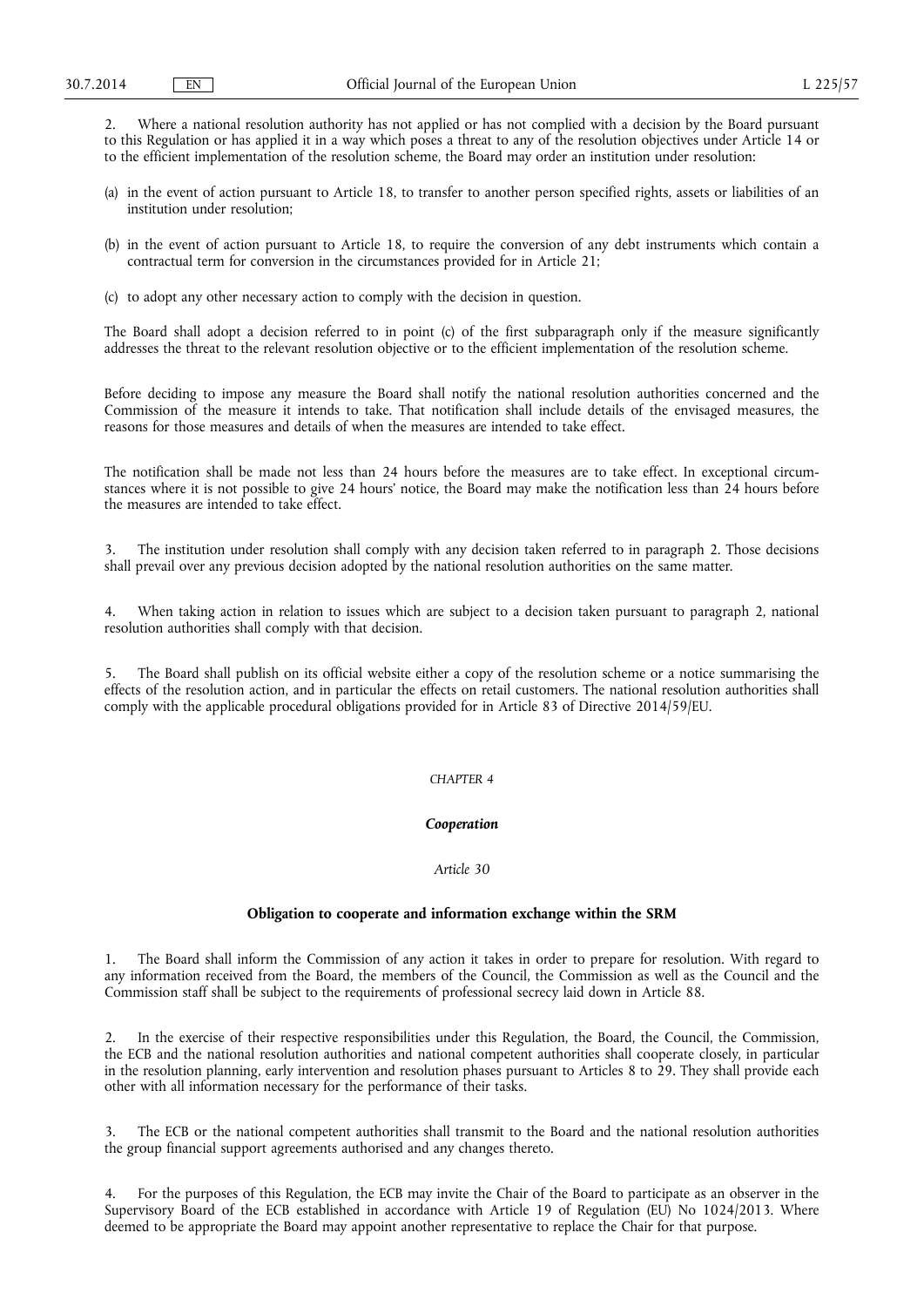5. For the purposes of this Regulation, the Board shall appoint a representative which shall participate in the Resolution Committee of EBA established in accordance with Article 127 of Directive 2014/59/EU.

6. The Board shall endeavour to cooperate closely with any public financial assistance facility including the European Financial Stability Facility (EFSF) and the European Stability Mechanism (ESM), in particular in the extraordinary circumstances referred to in Article 27(9) and where such a facility has granted, or is likely to grant, direct or indirect financial assistance to entities established in a participating Member State.

7. Where necessary, the Board shall conclude a memorandum of understanding with the ECB and the national resolution authorities and the national competent authorities describing in general terms how they will cooperate under paragraphs 2 and 4 in the performance of their respective tasks under Union law. The memorandum shall be reviewed on a regular basis and shall be published subject to the requirements of professional secrecy.

### *Article 31*

#### **Cooperation within the SRM**

The Board shall perform its tasks in close cooperation with national resolution authorities. The Board shall, in cooperation with national resolution authorities, approve and make public a framework to organise the practical arrangements for the implementation of this Article.

In order to ensure effective and consistent application of this Article, the Board:

- (a) shall issue guidelines and general instructions to national resolution authorities according to which the tasks are performed and resolution decisions are adopted by national resolution authorities;
- (b) may at any time exercise the powers referred to in Articles 34 to 37;
- (c) may request, on an ad hoc or continuous basis, information from national resolution authorities on the performance of the tasks carried out by them under Article 7(3);
- (d) shall receive from national resolution authorities draft decisions on which it may express its views, and, in particular, indicate the elements of the draft decision that do not comply with this Regulation or with the Board's general instructions.

For the purposes of evaluating resolution plans, the Board may request national resolution authorities to submit to the Board all information necessary, as obtained by them in accordance with Article 11 and Article 13(1) of Directive 2014/59/EU, without prejudice to Chapter 5 of this Title.

2. Article 13(4) to (10) and Articles 88 to 92 of Directive 2014/59/EU shall not apply to relations between national resolution authorities. The joint decision and any decision taken in the absence of a joint decision as referred to in Article 45(9) to (13) of Directive 2014/59/EU shall not apply. The relevant provisions of this Regulation shall apply instead.

# *Article 32*

### **Consultation of, and cooperation with, non-participating Member States and third countries**

1. Where a group includes entities established in participating Member States as well as in non-participating Member States or third countries, without prejudice to any approval by the Council or the Commission required under this Regulation, the Board shall represent the national resolution authorities of the participating Member States for the purposes of consultation and cooperation with non-participating Member States or third countries in accordance with Articles 7, 8, 12, 13, 16, 18, 55, and 88 to 92 of Directive 2014/59/EU.

Where a group includes entities established in participating Member States and subsidiaries established, or significant branches located, in non-participating Member States, the Board shall communicate any plans, decisions or measures referred to in Articles 8, 10, 11, 12 and 13 relevant to the group to the competent authorities and/or the resolution authorities of the non-participating Member State, as appropriate.

2. The Board, the ECB and the resolution authorities and competent authorities of the non-participating Member States shall conclude memoranda of understanding describing in general terms how they will cooperate with one another in the performance of their tasks under Directive 2014/59/EU.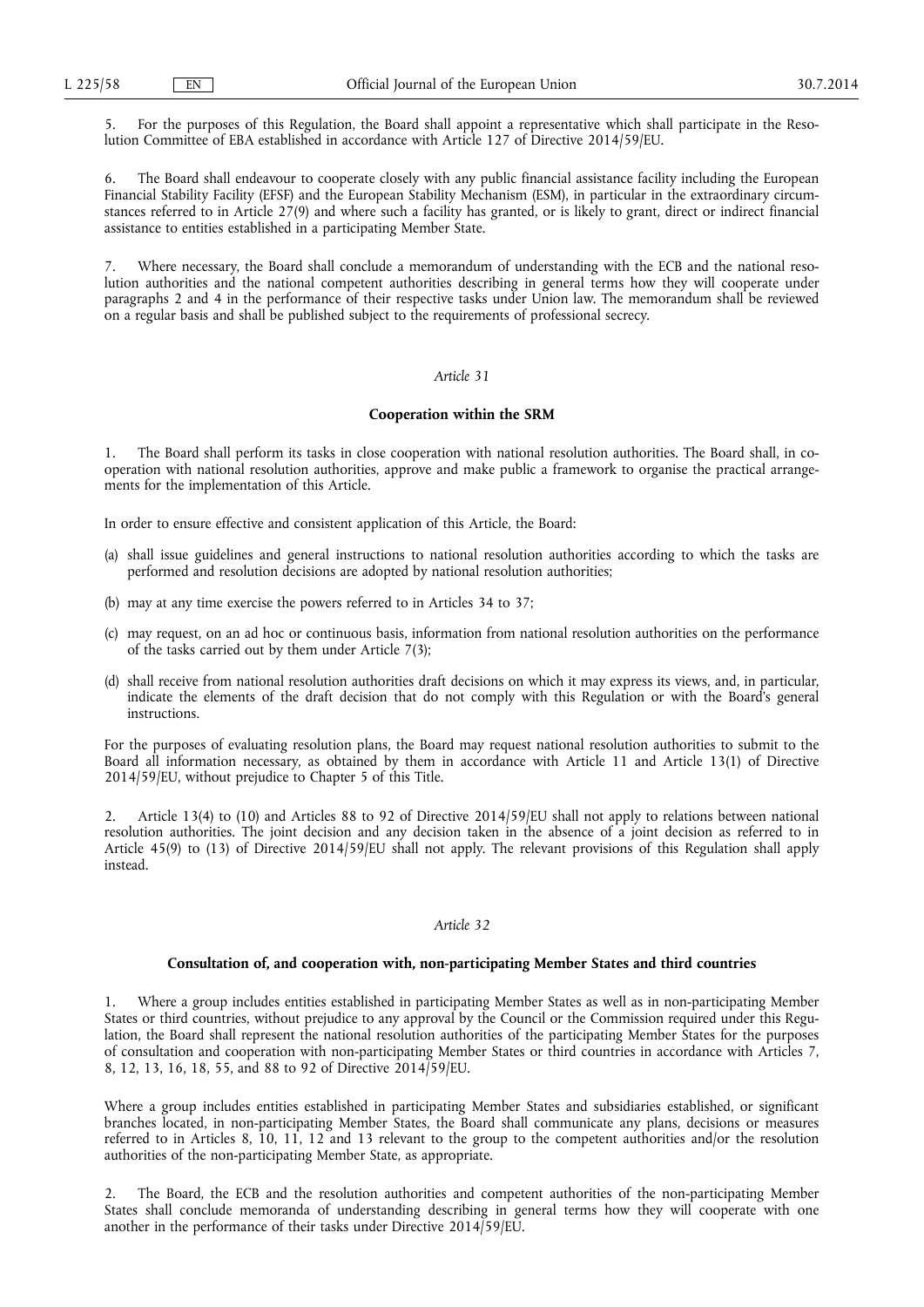Without prejudice to the first subparagraph, the Board shall conclude a memorandum of understanding with the resolution authority of each non-participating Member State that is home to at least one global systemically important institution, identified as such pursuant to Article 131 of Directive 2013/36/EU.

Each memorandum shall be reviewed on a regular basis and shall be published subject to the requirements of professional secrecy.

4. The Board shall conclude, on behalf of the national resolution authorities of participating Member States, nonbinding cooperation arrangements in line with the EBA framework cooperation arrangements referred to in Article 97(2) of Directive 2014/59/EU. The Board shall notify EBA of any such cooperation arrangement.

## *Article 33*

#### **Recognition and enforcement of third-country resolution proceedings**

1. This Article shall apply in respect of third-country resolution proceedings unless and until an international agreement as referred to in Article 93(1) of Directive 2014/59/EU enters into force with the relevant third country. It shall also apply following the entry into force of an international agreement as referred to in Article 93(1) of that Directive with the relevant third country to the extent that recognition and enforcement of third-country resolution proceedings is not governed by that agreement.

2. The Board shall assess and issue a recommendation addressed to the national resolution authorities on the recognition and enforcement of resolution proceedings conducted by third-country resolution authorities in relation to a thirdcountry institution or a third-country parent undertaking that has:

- (a) one or more Union subsidiaries established in one or more participating Member States; or
- (b) assets, rights or liabilities located in one or more participating Member States or governed by the law of participating Member States.

The Board shall conduct its assessment, after consulting the national resolution authorities and, where a European resolution college is established pursuant to Article 89 of Directive 2014/59/EU, with the resolution authorities of non-participating Member States.

The assessment shall give due consideration to the interests of each individual participating Member State where a thirdcountry institution or parent undertaking operates, and in particular to the potential impact of the recognition and enforcement of the third-country resolution proceedings on the other parts of the group and the financial stability in those Member States.

3. The Board shall recommend to refuse the recognition or enforcement of the resolution proceedings referred to in paragraph 1, if it considers that:

- (a) the third-country resolution proceedings would have an adverse effect on financial stability in a participating Member State;
- (b) creditors, including in particular depositors located or payable in a participating Member State, would not receive the same treatment as third-country creditors and depositors with similar legal rights under the third-country home resolution proceedings;
- (c) recognition or enforcement of the third-country resolution proceedings would have material fiscal implications for the participating Member State; or
- (d) the effects of such recognition or enforcement would be contrary to the national law of the participating Member State.

National resolution authorities shall implement the recommendation of the Board and ask for the recognition or enforcement of the resolution proceedings in their respective territories, or shall explain in a reasoned statement to the Board why they cannot implement the recommendation of the Board.

5. When exercising resolution powers in relation to third-country entities, national resolution authorities shall, where relevant, exercise the powers conferred on them on the basis of the provisions referred to in Article 94(4) of Directive 2014/59/EU.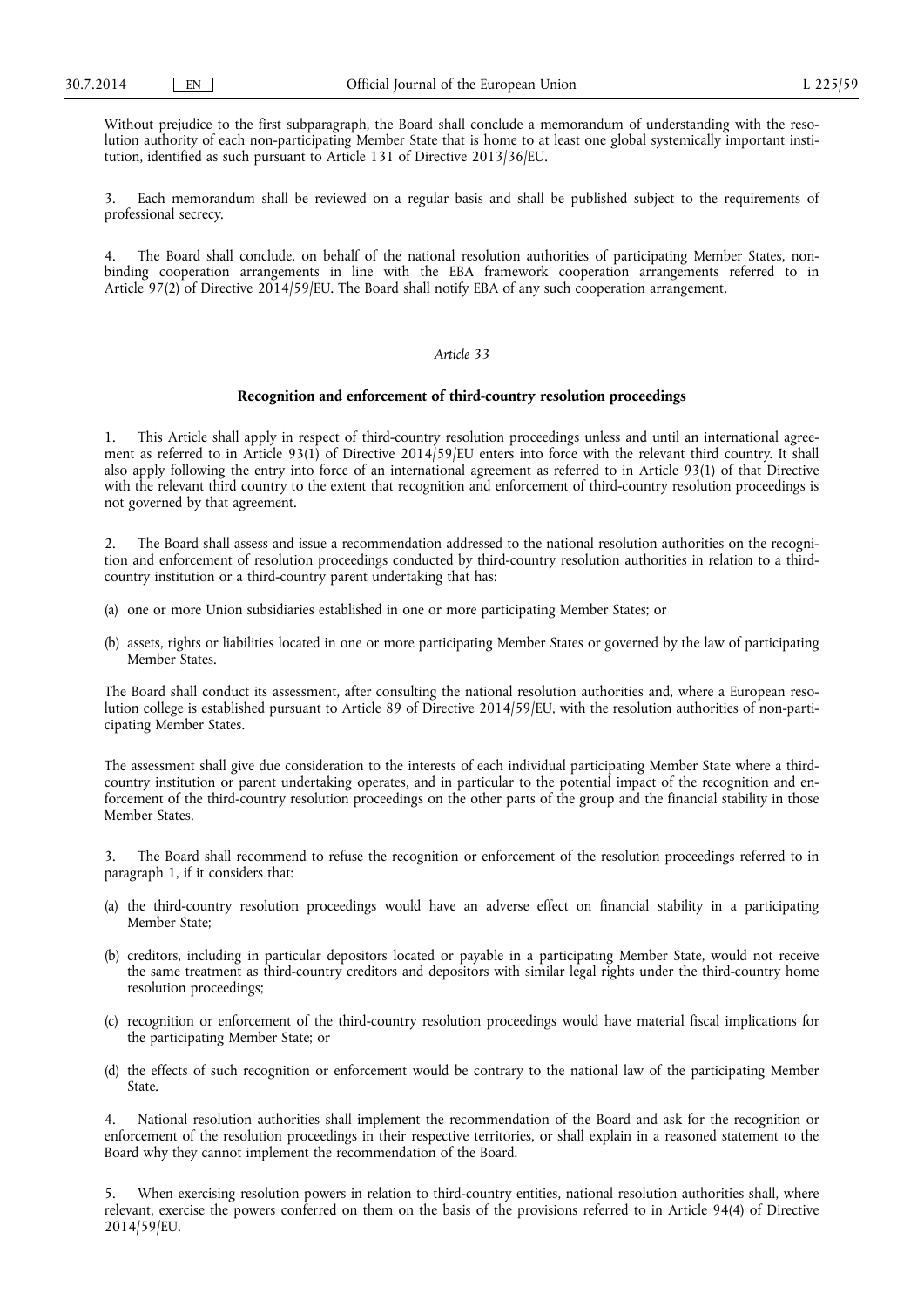*CHAPTER 5* 

#### *Investigatory powers*

### *Article 34*

#### **Requests for information**

1. For the purpose of performing its tasks under this Regulation, the Board may, through the national resolution authorities or directly, after informing them, making full use of all of the information available to the ECB or to the national competent authorities, require the following legal or natural persons to provide all of the information necessary to perform the tasks conferred on it by this Regulation:

(a) the entities referred to in Article 2;

(b) employees of the entities referred to in Article 2;

(c) third parties to whom the entities referred to in Article 2 have outsourced functions or activities.

2. The entities and persons referred to in paragraph 1 shall supply the information requested pursuant to that paragraph. The requirements of professional secrecy shall not exempt those entities and persons from the duty to supply that information. The supply of the information requested shall not be deemed to infringe the requirements of professional secrecy.

3. Where the Board obtains information directly from those entities and persons, it shall make that information available to the national resolution authorities concerned.

4. The Board shall be able to obtain, including on a continuous basis, any information necessary for the exercise of its functions under this Regulation, in particular on capital, liquidity, assets and liabilities concerning any institution subject to its resolution powers.

5. The Board, the ECB, the national competent authorities and the national resolution authorities may draw up memoranda of understanding with a procedure concerning the exchange of information. The exchange of information between the Board, the ECB, the national competent authorities and the national resolution authorities shall not be deemed to infringe the requirements of professional secrecy.

6. National competent authorities, the ECB where relevant, and national resolution authorities shall cooperate with the Board in order to verify whether some or all of the information requested is already available. Where such information is available, national competent authorities, the ECB where relevant, or national resolution authorities shall provide that information to the Board.

#### *Article 35*

### **General investigations**

1. For the purpose of performing its tasks under this Regulation, and subject to any other conditions laid down in relevant Union law, the Board may, through the national resolution authorities or directly, after informing them, conduct all necessary investigations of any legal or natural person referred to in Article 34(1) established or located in a participating Member State.

To that end, the Board may:

- (a) require the submission of documents;
- (b) examine the books and records of any legal or natural person referred to in Article 34(1) and take copies or extracts from such books and records;
- (c) obtain written or oral explanations from any legal or natural person referred to in Article 34(1) or their representatives or staff;
- (d) interview any other natural or legal person who consents to be interviewed for the purpose of collecting information relating to the subject matter of an investigation.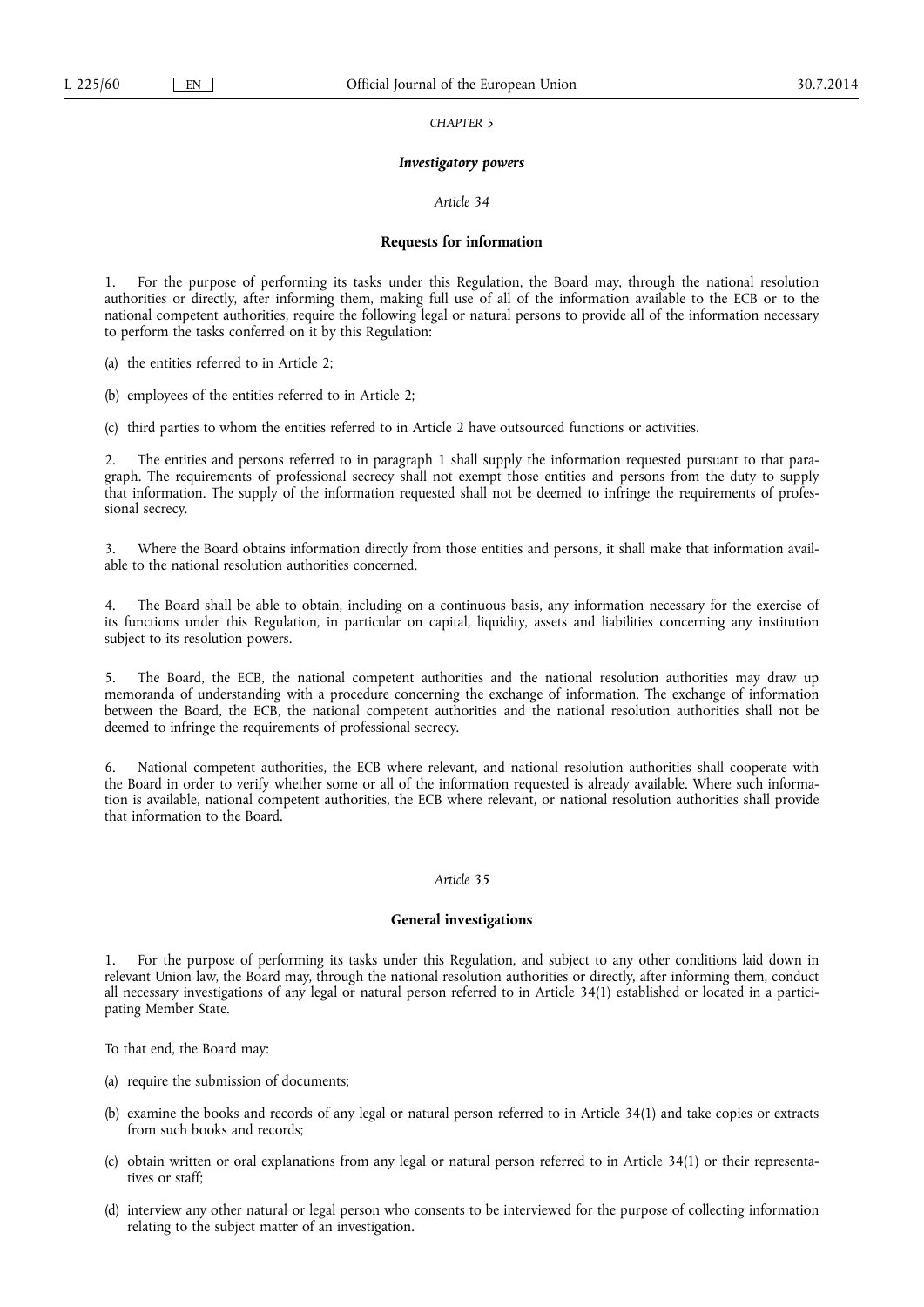2. The natural or legal persons referred to in Article 34(1) shall be subject to investigations launched on the basis of a decision of the Board.

Where a person obstructs the conduct of the investigation, the national resolution authorities of the participating Member State where the relevant premises are located shall afford, in accordance with national law, the necessary assistance including facilitating the access by the Board to the business premises of the natural or legal persons referred to in Article 34(1), so that those rights can be exercised.

#### *Article 36*

#### **On-site inspections**

1. For the purpose of performing its tasks under this Regulation, and subject to other conditions laid down in relevant Union law, the Board may, in accordance with Article 37 and subject to prior notification to the national resolution authorities and the relevant national competent authorities concerned, and, where appropriate, in cooperation with them, conduct all necessary on-site inspections at the business premises of the natural or legal persons referred to in Article 34(1). Where the proper conduct and efficiency of the inspection so require, the Board may carry out the on-site inspection without prior announcement to those legal persons.

2. The officials of and other persons authorised by the Board to conduct an on-site inspection may enter any business premises and land of the legal persons subject to an investigation decision adopted by the Board pursuant to Article 35(2) and shall have all of the powers referred to in Article 35(1).

3. The legal persons referred to in Article 34(1) shall be subject to on-site inspections on the basis of a decision of the Board.

4. Officials of, and other accompanying persons authorised or appointed by, the national resolution authorities of the Member States where the inspection is to be conducted shall, under the supervision and coordination of the Board, actively assist the officials of, and other persons authorised by, the Board. To that end, they shall enjoy the powers referred to in paragraph 2. Officials of, and other accompanying persons authorised or appointed by, the national resolution authorities of the participating Member States concerned shall also have the right to participate in the on-site inspections.

5. Where the officials of and other accompanying persons authorised or appointed by the Board find that a person opposes an inspection ordered pursuant to paragraph 1, the national resolution authorities of the participating Member States concerned shall afford them the necessary assistance in accordance with national law. To the extent necessary for the inspection, that assistance shall include the sealing of any business premises and books or records. Where that power is not available to the national resolution authorities concerned, it shall exercise its powers to request the necessary assistance of other national authorities.

### *Article 37*

### **Authorisation by a judicial authority**

1. If an on-site inspection provided for in Article 36(1) and (2) or the assistance provided for in Article 36(5) requires authorisation by a judicial authority in accordance with national rules, such authorisation shall be applied for.

2. Where authorisation as referred to in paragraph 1 of this Article is applied for, the national judicial authority shall control that the decision of the Board is authentic and that the coercive measures envisaged are neither arbitrary nor excessive, taking into account the subject matter of the inspection. In its control of the proportionality of the coercive measures, the national judicial authority may ask the Board for detailed explanations, in particular relating to the grounds the Board has for suspecting that an infringement of the decisions referred to in Article 29 has taken place, the seriousness of the suspected infringement and the nature of the involvement of the person subject to the coercive measures. However, the national judicial authority shall not review the necessity for the inspection or demand to be provided with the information on the Board's file. The lawfulness of the Board's decision shall be subject to review only by the Court of Justice.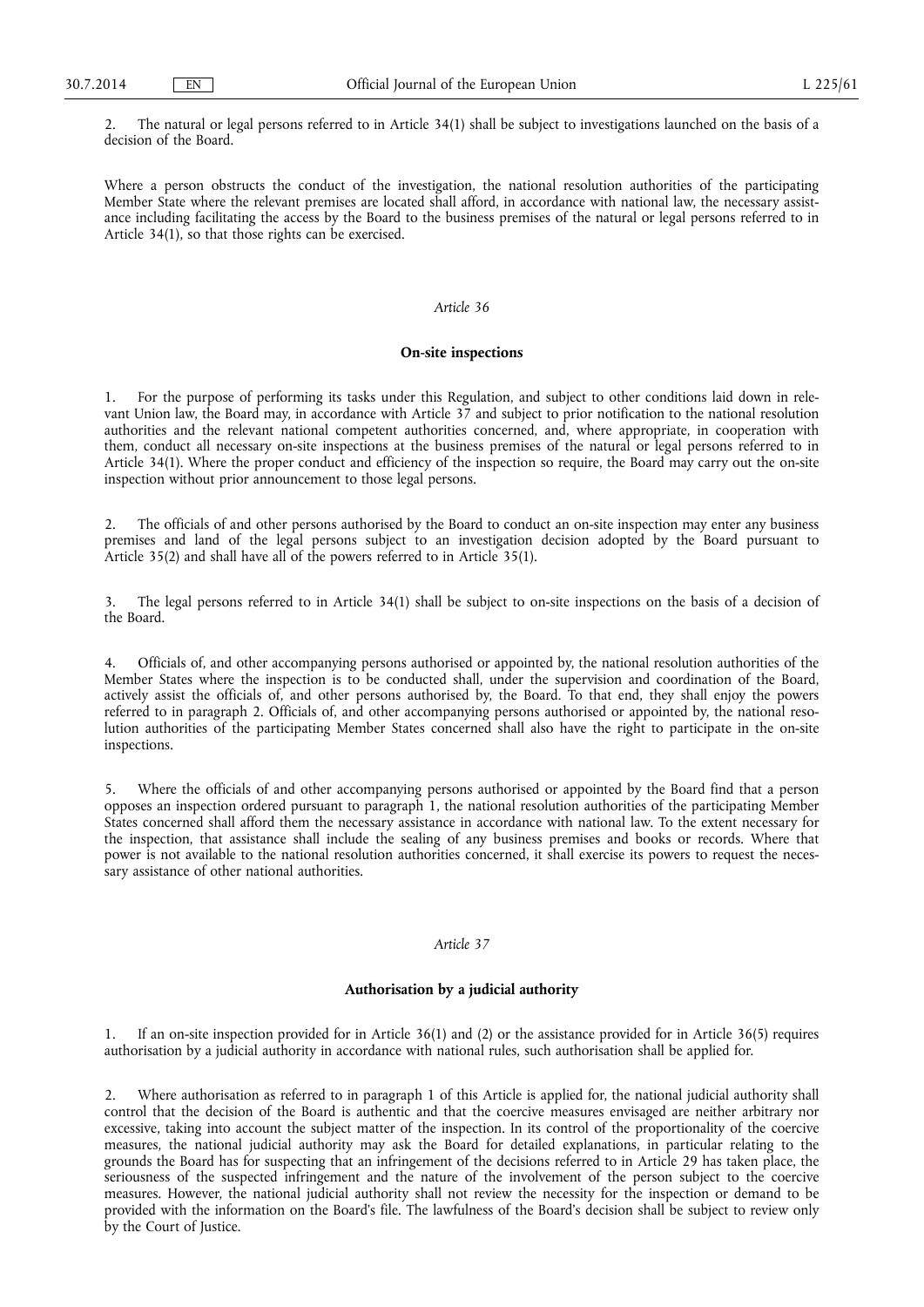## *CHAPTER 6*

### *Penalties*

### *Article 38*

#### **Fines**

Where the Board finds that an entity referred to in Article 2 has intentionally or negligently committed one of the infringements listed in paragraph 2, the Board shall take a decision imposing a fine in accordance with paragraph 3.

An infringement by such an entity shall be considered to have been committed intentionally if there are objective factors which demonstrate that the entity or its management body or senior management acted deliberately to commit the infringement.

2. The fines shall be imposed on entities referred to in Article 2 for the following infringements:

(a) where they do not supply the information requested in accordance with Article 34;

- (b) where they do not submit to a general investigation in accordance with Article 35 or an on-site inspection in accordance with Article 36;
- (c) where they do not comply with a decision addressed to them by the Board pursuant to Article 29.

3. The basic amount of the fines referred to in paragraph 1 of this Article shall be a percentage of the total annual net turnover including the gross income consisting of interest receivable and similar income, income from shares and other variable or fixed-yield securities, and commissions or fees receivable in accordance with Article 316 of Regulation (EU) No 575/2013 of the undertaking in the preceding business year, or, in the Member States whose currency is not the euro, the corresponding value in the national currency on 19 August 2014, and included within the following limits:

- (a) for the infringements referred to in paragraph 2(a) and (b), the basic amount shall amount to at least 0,05 % and shall not exceed 0,15 %;
- (b) for the infringements referred to in paragraph 2(c), the basic amount shall amount to at least 0,25 % and shall not exceed 0,5 %.

In order to decide whether the basic amount of the fines should be set at the lower, the middle or the higher end of the limits referred to in the first subparagraph, the Board shall take into account the annual turnover in the preceding business year of the entity concerned. The basic amount shall be at the lower end of the limit for entities whose annual turnover is below EUR 1 000 000 000, the middle of the limit for the entities whose annual turnover is between EUR 1 000 000 000 and 5 000 000 000 and the higher end of the limit for the entities whose annual turnover is higher than EUR 5 000 000 000.

4. The basic amounts referred to in paragraph 3 shall be adjusted, if necessary, by taking into account the aggravating or mitigating factors referred to in paragraphs 5 and 6, in accordance with the relevant coefficients referred to in paragraph 9.

The relevant mitigating coefficient shall be applied one by one to the basic amount. If more than one mitigating coefficient is applicable, the difference between the basic amount and the amount resulting from the application of each individual mitigating coefficient shall be subtracted from the basic amount.

The relevant aggravating coefficient shall be applied one by one to the basic amount. If more than one aggravating coefficient is applicable, the difference between the basic amount and the amount resulting from the application of each individual aggravating coefficient shall be added to the basic amount.

- 5. The following aggravating factors shall apply in respect of the fines referred to in paragraph 1:
- (a) the infringement has been committed intentionally;
- (b) the infringement has been committed repeatedly;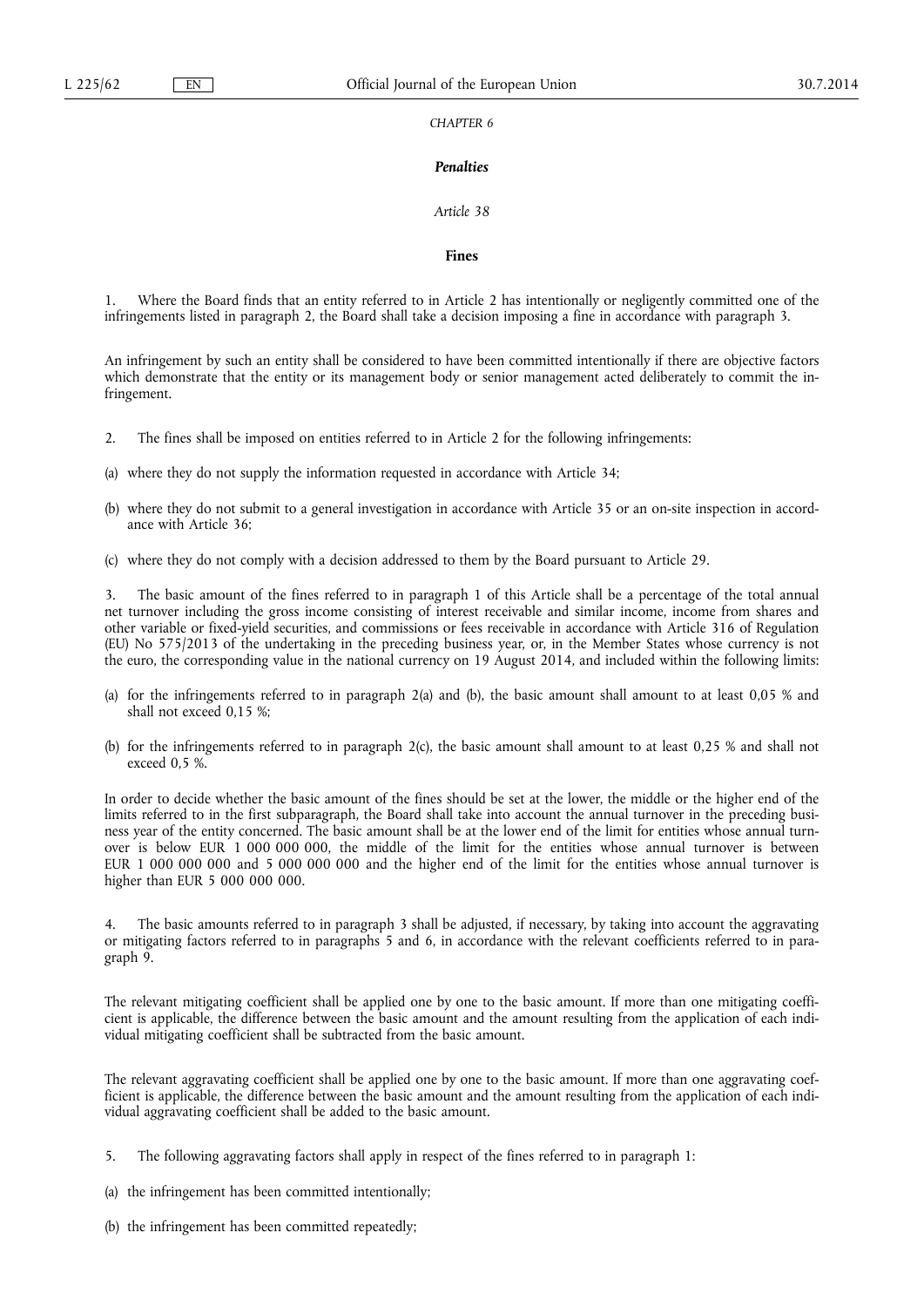- (c) the infringement has been committed over a period exceeding three months;
- (d) the infringement has revealed systemic weaknesses in the organisation of the entity, in particular in its procedures, management systems or internal controls;
- (e) no remedial action has been taken since the infringement was identified;
- (f) the entity's senior management has not cooperated with the Board in carrying out its investigations.
- 6. The following mitigating factors shall apply in respect of the fines referred to in paragraph 1:
- (a) the infringement has been committed over a period of less than 10 working days;
- (b) the entity's senior management can demonstrate that they have taken all measures necessary to prevent the infringement;
- (c) the entity has brought quickly, effectively and completely the infringement to the Board's attention;
- (d) the entity has voluntarily taken measures to ensure that a similar infringement cannot be committed in the future.

7. Notwithstanding paragraphs 2 to 6, the fines applied shall not exceed 1 % of the annual turnover of the entity referred to in paragraph 1 concerned in the preceding business year.

By way of derogation from the first subparagraph, where the entity has directly or indirectly benefited financially from that infringement and where profits gained or losses avoided because of the infringement can be determined, the fine shall be at least equal to that financial benefit.

Where an act or omission of an entity referred to in paragraph 1 constitutes more than one infringement listed in paragraph 2, only the higher fine calculated in accordance with this Article and relating to one of those infringements shall apply.

8. In the cases not covered by paragraph 2, the Board may recommend to national resolution authorities to take action in order to ensure that appropriate penalties are imposed in accordance with Articles 110 to 114 of Directive 2014/59/EU and with any relevant national legislation.

9. The Board shall apply the following adjustment coefficients linked to aggravating factors when calculating the fines:

- (a) if the infringement has been committed repeatedly, for every time it has been repeated, an additional coefficient of 1,1 shall apply;
- (b) if the infringement has been committed over a period exceeding three months, a coefficient of 1,5 shall apply;
- (c) if the infringement has revealed systemic weaknesses in the organisation of the entity, in particular in its procedures, management systems or internal controls, a coefficient of 2,2 shall apply;
- (d) if the infringement has been committed intentionally, a coefficient of 2 shall apply;
- (e) if no remedial action has been taken since the infringement was identified, a coefficient of 1,7 shall apply;
- (f) if the entity's senior management has not cooperated with the Board in carrying out its investigations, a coefficient of 1,5 shall apply.

The Board shall apply the following adjustment coefficients linked to mitigating factors when calculating the fines:

- (a) if the infringement has been committed over a period of less than 10 working days, a coefficient of 0,9 shall apply;
- (b) if the entity's senior management can demonstrate that they have taken all measures necessary to prevent the infringement, a coefficient of  $0,7$  shall apply;
- (c) if the entity has brought quickly, effectively and completely the infringement to the Board's attention, a coefficient of 0,4 shall apply;
- (d) if the entity has voluntarily taken measures to ensure that a similar infringement cannot be committed in the future, a coefficient of 0,6 shall apply.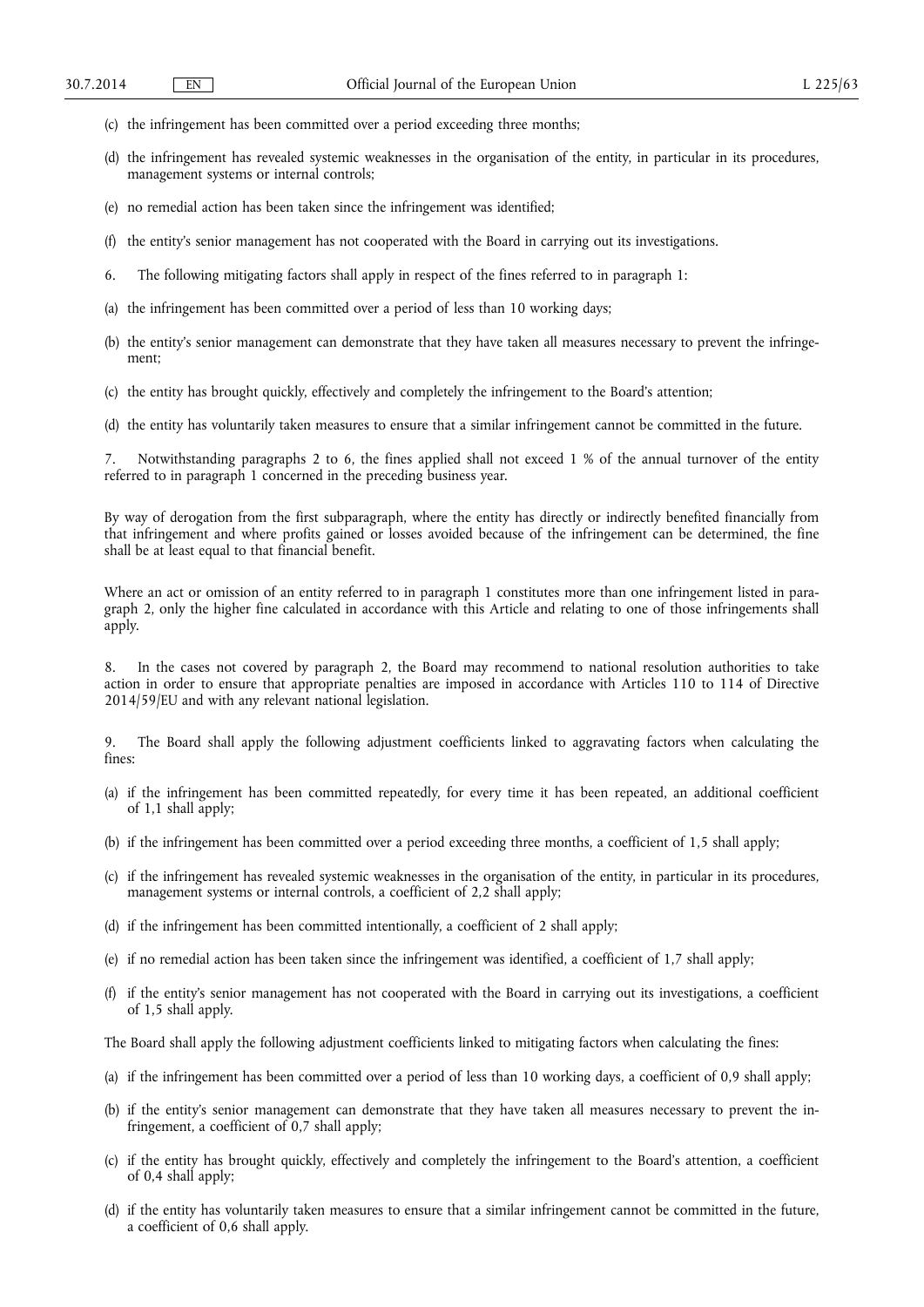#### *Article 39*

### **Periodic penalty payments**

1. The Board shall, by a decision, impose a periodic penalty payment in respect of an entity referred to in Article 2 in order to compel:

- (a) that entity to comply with a decision adopted under Article 34;
- (b) a person referred to in Article 34(1) to supply complete information which has been required by a decision pursuant to that Article;
- (c) a person referred to in Article 35(1) to submit to an investigation and, in particular, to produce complete records, data, procedures or any other material required and to complete and correct other information provided in an investigation launched by a decision taken pursuant to that Article;
- (d) a person referred to in Article 36(1) to submit to an on-site inspection ordered by a decision taken pursuant to that Article.

2. A periodic penalty payment shall be effective and proportionate. A periodic penalty payment shall be imposed on a daily basis until the entity referred to in Article 2 or person concerned complies with the relevant decisions referred to in points (a) to (d) of paragraph 1 of this Article.

Notwithstanding paragraph 2, the amount of a periodic penalty payment shall be 0,1 % of the average daily turnover in the preceding business year. A periodic penalty payment shall be calculated from the date stipulated in the decision imposing the periodic penalty payment.

4. A periodic penalty payment may be imposed for a period of no more than six months following the notification of the Board's decision.

### *Article 40*

# **Hearing of the persons subject to the proceedings**

1. Before taking any decision imposing a fine and/or periodic penalty payment under Article 38 or 39, the Board shall give the natural or legal persons subject to the proceedings the opportunity to be heard on its findings. The Board shall base its decisions only on findings on which the natural or legal persons subject to the proceedings have had the opportunity to comment.

2. The rights of defence of the natural or legal persons subject to the proceedings shall be fully complied with during the proceedings. They shall be entitled to have access to the Board's file, subject to the legitimate interest of other persons in the protection of their business secrets. The right of access to the file shall not extend to confidential information or internal preparatory documents of the Board.

## *Article 41*

#### **Disclosure, nature, enforcement and allocation of fines and periodic penalty payments**

1. The Board shall publish the decisions imposing penalties referred to in Article 38(1) and Article 39(1), unless such disclosure could endanger the resolution of the entity concerned. The publication shall be on an anonymous basis, in any of the following circumstances:

- (a) where the information published contains personal data and following an obligatory prior assessment, such publication of personal data is found to be disproportionate;
- (b) where publication would jeopardise the stability of financial markets or an ongoing criminal investigation;
- (c) where publication would cause, insofar as it can be determined, disproportionate damage to the natural or legal persons involved.

Alternatively, in such cases, the publication of the data in question may be postponed for a reasonable period if it is foreseeable that the reasons for anonymous publication will cease to exist within that period.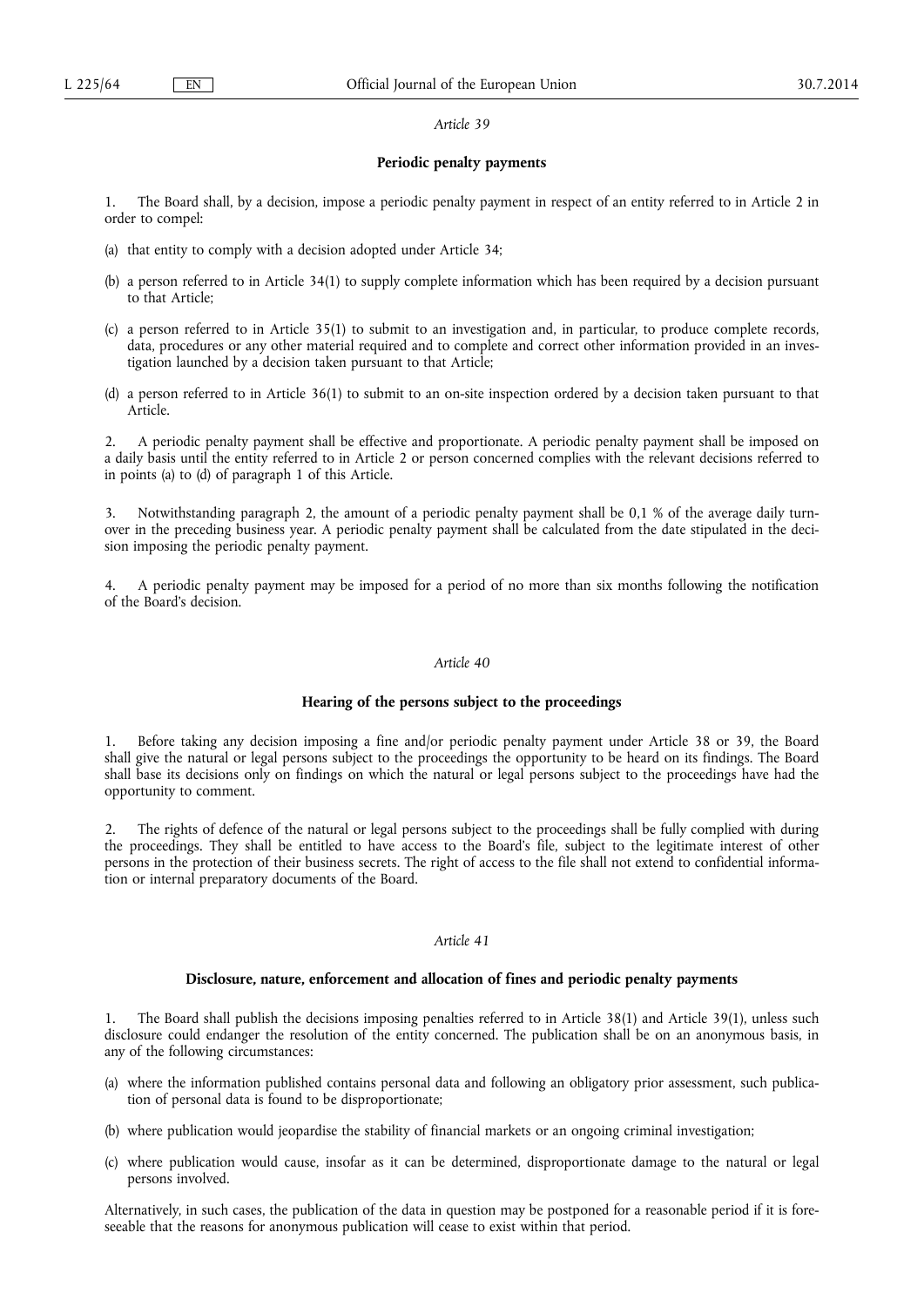The Board shall inform EBA of all fines and periodic penalty payments imposed by it under Articles 38 and 39 and shall provide information on the appeal status and outcome thereof.

- 2. Fines and periodic penalty payments imposed pursuant to Articles 38 and 39 shall be of an administrative nature.
- 3. Fines and periodic penalty payments imposed pursuant to Articles 38 and 39 shall be enforceable.

Enforcement shall be governed by the applicable procedural rules in force in the participating Member State in the territory of which it is carried out. The order for its enforcement shall be appended to the decision without any other formality than verification of the authenticity of the decision by the authority which the government of each participating Member State shall designate for that purpose and which it shall make known to the Board and to the Court of Justice.

When those formalities have been completed on application by the party concerned, the latter may proceed to enforcement in accordance with the national law, by bringing the matter directly before the competent body.

Enforcement may be suspended only by a decision of the Court of Justice. However, the courts of the participating Member State concerned shall have jurisdiction over complaints that enforcement is being carried out in an irregular manner.

4. The amounts of the fines and periodic penalty payments shall be allocated to the Fund.

## PART III

## **INSTITUTIONAL FRAMEWORK**

### TITLE I

## **THE BOARD**

### *Article 42*

### **Legal status**

1. The Board is hereby established. The Board shall be a Union agency with a specific structure corresponding to its tasks. It shall have legal personality.

2. In each Member State, the Board shall enjoy the most extensive legal capacity accorded to legal persons under national law. It may, in particular, acquire or dispose of movable and immovable property and be a party to legal proceedings.

3. The Board shall be represented by its Chair.

### *Article 43*

### **Composition**

1. The Board shall be composed of:

- (a) the Chair appointed in accordance with Article 56;
- (b) four further full-time members appointed in accordance with Article 56;
- (c) a member appointed by each participating Member State, representing their national resolution authorities.
- 2. Each member, including the Chair, shall have one vote.

3. The Commission and the ECB shall each designate a representative entitled to participate in the meetings of executive sessions and plenary sessions as a permanent observer.

The representatives of the Commission and the ECB shall be entitled to participate in the debates and shall have access to all documents.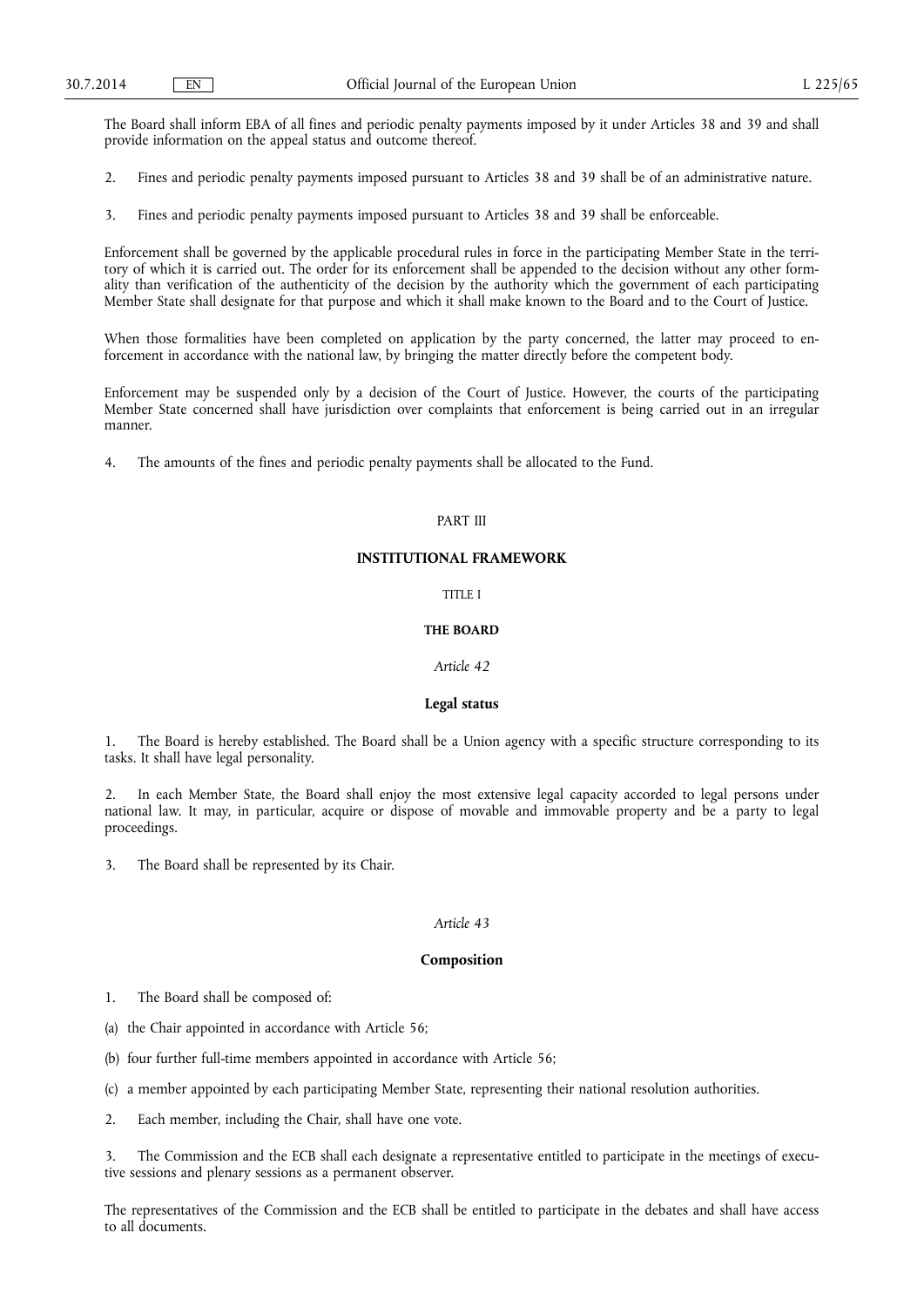4. In the event of more than one national resolution authority in a participating Member State, a second representative shall be allowed to participate as observer without voting rights.

- 5. The Board's administrative and management structure shall comprise:
- (a) a plenary session of the Board, which shall perform the tasks referred to in Article 50;
- (b) an executive session of the Board, which shall perform the tasks referred to in Article 54;
- (c) a Chair, which shall perform the tasks referred to in Article 56;
- (d) a Secretariat, which shall provide the necessary administrative and technical support on the performing of all the tasks assigned to the Board.

#### *Article 44*

### **Compliance with Union law**

The Board shall act in compliance with Union law, in particular with the Council and the Commission decisions pursuant to this Regulation.

#### *Article 45*

## **Accountability**

1. The Board shall be accountable to the European Parliament, the Council and the Commission for the implementation of this Regulation, in accordance with paragraphs 2 to 8.

2. The Board shall submit an annual report to the European Parliament, the national parliaments of participating Member States in accordance with Article 46, the Council, the Commission and the European Court of Auditors on the performance of the tasks conferred on it by this Regulation. Subject to the requirements of professional secrecy, that report shall be published on the Board's website.

3. The Chair shall present that report in public to the European Parliament, and to the Council.

4. At the request of the European Parliament, the Chair shall participate in a hearing by the competent committee of the European Parliament on the performance of the resolution tasks by the Board. A hearing shall take place at least annually.

5. The Chair may be heard by the Council, at the Council's request, on the performance of the resolution tasks by the Board.

6. The Board shall reply orally or in writing to questions addressed to it by the European Parliament or by the Council, in accordance with its own procedures and in any event within five weeks of receipt of a question.

Upon request, the Chair shall hold confidential oral discussions behind closed doors with the Chair and Vice-Chairs of the competent committee of the European Parliament where such discussions are required for the exercise of the European Parliament's powers under the TFEU. An agreement shall be concluded between the European Parliament and the Board on the detailed modalities of organising such discussions, with a view to ensuring full confidentiality in accordance with the requirements of professional secrecy imposed on the Board by this Regulation and when the Board is acting as a national resolution authority under the relevant Union law.

8. During any investigations by the European Parliament, the Board shall cooperate with the European Parliament, subject to the TFEU and regulations referred to in Article 226 thereof. Within six months of the appointment of the Chair, the Board and the European Parliament shall conclude appropriate arrangements on the practical modalities of the exercise of democratic accountability and oversight over the exercise of the tasks conferred on the Board by this Regulation. Subject to the power of the European Parliament pursuant to Article 226 TFEU, those arrangements shall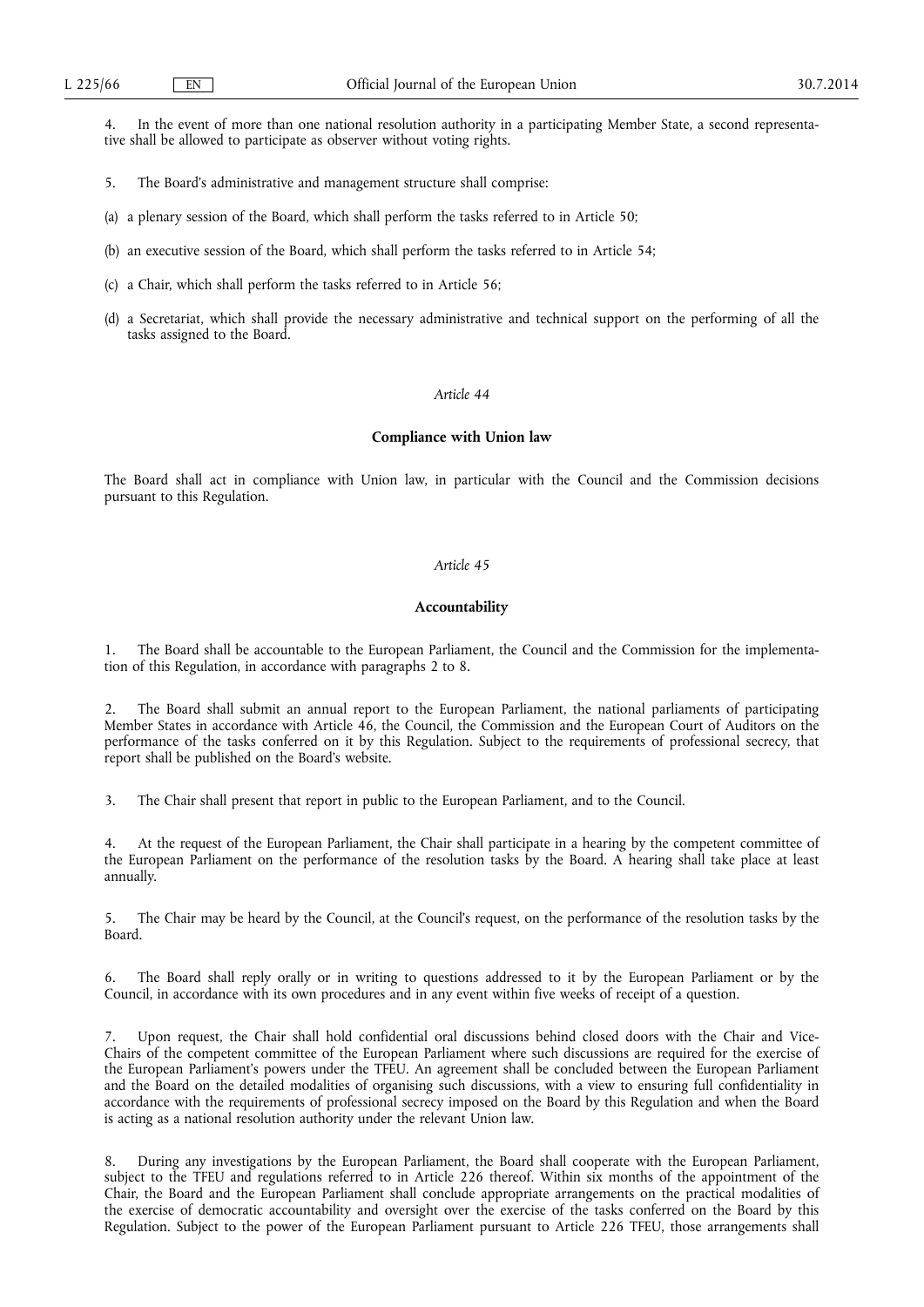cover, inter alia, access to information, including rules on the handling and protection of classified or otherwise confidential information, cooperation in hearings, as referred to in Article 45(4) of this Regulation, confidential oral discussions, reports, responding to questions, investigations and information on the selection procedure of the Chair, the Vice-Chair, and the four members referred to in Article 43(1)(b) of this Regulation.

## *Article 46*

### **National parliaments**

1. Due to the specific tasks that are conferred on the Board by this Regulation, national parliaments of the participating Member States, by means of their own procedures, may request the Board to reply and the Board is obliged to reply in writing to any observations or questions submitted by them to the Board in respect of the functions of the Board under this Regulation.

2. When submitting the report provided for in Article 45(2), the Board shall simultaneously submit that report directly to the national parliaments of the participating Member States. National parliaments may address to the Board their reasoned observations on that report. The Board shall reply orally or in writing to any observations or questions addressed to it by the national parliaments of the participating Member States, in accordance with its own procedures.

3. The national parliament of a participating Member State may invite the Chair to participate in an exchange of views in relation to the resolution of entities referred to in Article 2 in that Member State together with a representative of the national resolution authority. The Chair is obliged to follow such invitation.

4. This Regulation shall be without prejudice to the accountability of national resolution authorities to national parliaments in accordance with national law for the performance of tasks not conferred on the Board, the Council or the Commission by this Regulation and for the performance of activities carried out by them in accordance with Article 7(3).

#### *Article 47*

### **Independence**

1. When performing the tasks conferred on them by this Regulation, the Board and the national resolution authorities shall act independently and in the general interest.

2. The Chair, the Vice-Chair and the members referred to in Article 43(1)(b) shall perform their tasks in conformity with the decisions of the Board, the Council and the Commission. They shall act independently and objectively in the interest of the Union as a whole and shall neither seek nor take instructions from the Union's institutions or bodies, from any government of a Member State or from any other public or private body.

In the deliberations and decision-making processes within the Board, they shall express their own views and vote independently.

3. Neither the Member States, the Union's institutions or bodies, nor any other public or private body shall seek to influence the Chair, the Vice-Chair or the members of the Board.

4. In accordance with the Staff Regulations of Officials as laid down by Council Regulation (EEC, Euratom, ECSC) No 259/68 ( 1 ) (the 'Staff Regulations') referred to in Article 87(6) of this Regulation, the Chair, the Vice-Chair and the members referred to in Article 43(1)(b) of this Regulation shall, after leaving service, continue to be bound by the duty to behave with integrity and discretion as regards the acceptance of certain appointments or benefits.

#### *Article 48*

#### **Seat**

The Board shall have its seat in Brussels, Belgium.

<sup>(</sup> 1 ) Regulation (EEC, Euratom, ECSC) No 259/68 of the Council of 29 February 1968 laying down the Staff Regulations of Officials and the Conditions of Employment of Other Servants of the European Communities and instituting special measures temporarily applicable to officials of the Commission (OJ L 56, 4.3.1968, p. 1).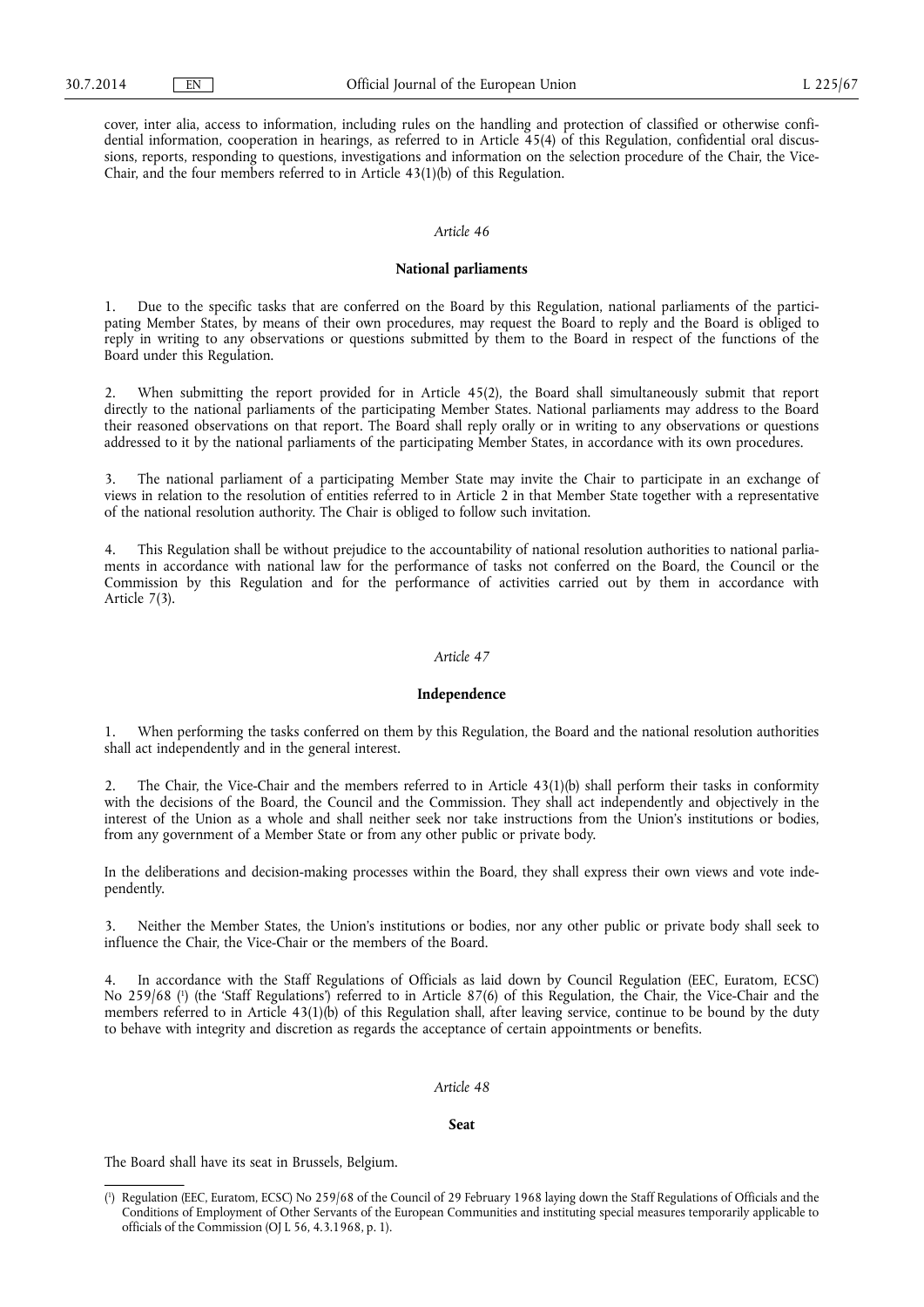#### TITLE II

#### **PLENARY SESSION OF THE BOARD**

### *Article 49*

#### **Participation in plenary sessions**

All members of the Board referred to in Article 43(1) shall participate in its plenary sessions.

## *Article 50*

#### **Tasks**

- 1. In its plenary session, the Board shall:
- (a) adopt, by 30 November each year, the Board's annual work programme for the following year, based on a draft put forward by the Chair and shall transmit it for information to the European Parliament, the Council, the Commission, and the ECB;
- (b) adopt and monitor the annual budget of the Board in accordance with Article 61(2), and approve the Board's final accounts and give discharge to the Chair in accordance with Article 63(4) and (8);
- (c) subject to the procedure referred to in paragraph 2, decide on the use of the Fund, if the support of the Fund in that specific resolution action is required above the threshold of EUR 5 000 000 000 for which the weighting of liquidity support is 0,5;
- (d) once the net accumulated use of the Fund in the last consecutive 12 months reaches the threshold of EUR 5 000 000 000, evaluate the application of the resolution tools, in particular the use of the Fund, and provide guidance which the executive session shall follow in subsequent resolution decisions, in particular, if appropriate, differentiating between liquidity and other forms of support;
- (e) decide on the necessity to raise extraordinary *ex-post* contributions in accordance with Article 71, on the voluntary borrowing between financing arrangements in accordance with Article 72, on alternative financing means in accordance with Articles 73 and 74, and on the mutualisation of national financing arrangements in accordance with Article 78, involving support of the Fund above the threshold referred to in point (c) of this paragraph;
- (f) decide on the investments in accordance with Article 75;
- (g) adopt the annual activity report on the Board's activities referred to in Article 45, which shall present detailed explanations on the implementation of the budget;
- (h) adopt the financial rules applicable to the Board in accordance with Article 64;
- (i) adopt an anti-fraud strategy, proportionate to fraud risks taking into account the costs and benefits of the measures to be implemented;
- (j) adopt rules for the prevention and management of conflicts of interest in respect of its members;
- (k) adopt its rules of procedure and those of the Board in its executive session;
- (l) in accordance with paragraph 3 of this Article, exercise, with respect to the staff of the Board, the powers conferred by the Staff Regulations on the Appointing Authority and by the Conditions of Employment of Other Servants of the European Union as laid down by Council Regulation (EEC, Euratom, ECSC) No 259/68 ('Conditions of Employment') on the Authority Empowered to Conclude a Contract of Employment ('the appointing authority powers');
- (m) adopt appropriate implementing rules for giving effect to the Staff Regulations and the Conditions of Employment in accordance with Article 110 of the Staff Regulations;
- (n) appoint an Accounting Officer, subject to the Staff Regulations and the Conditions of Employment, who shall be functionally independent in the performance of his or her duties;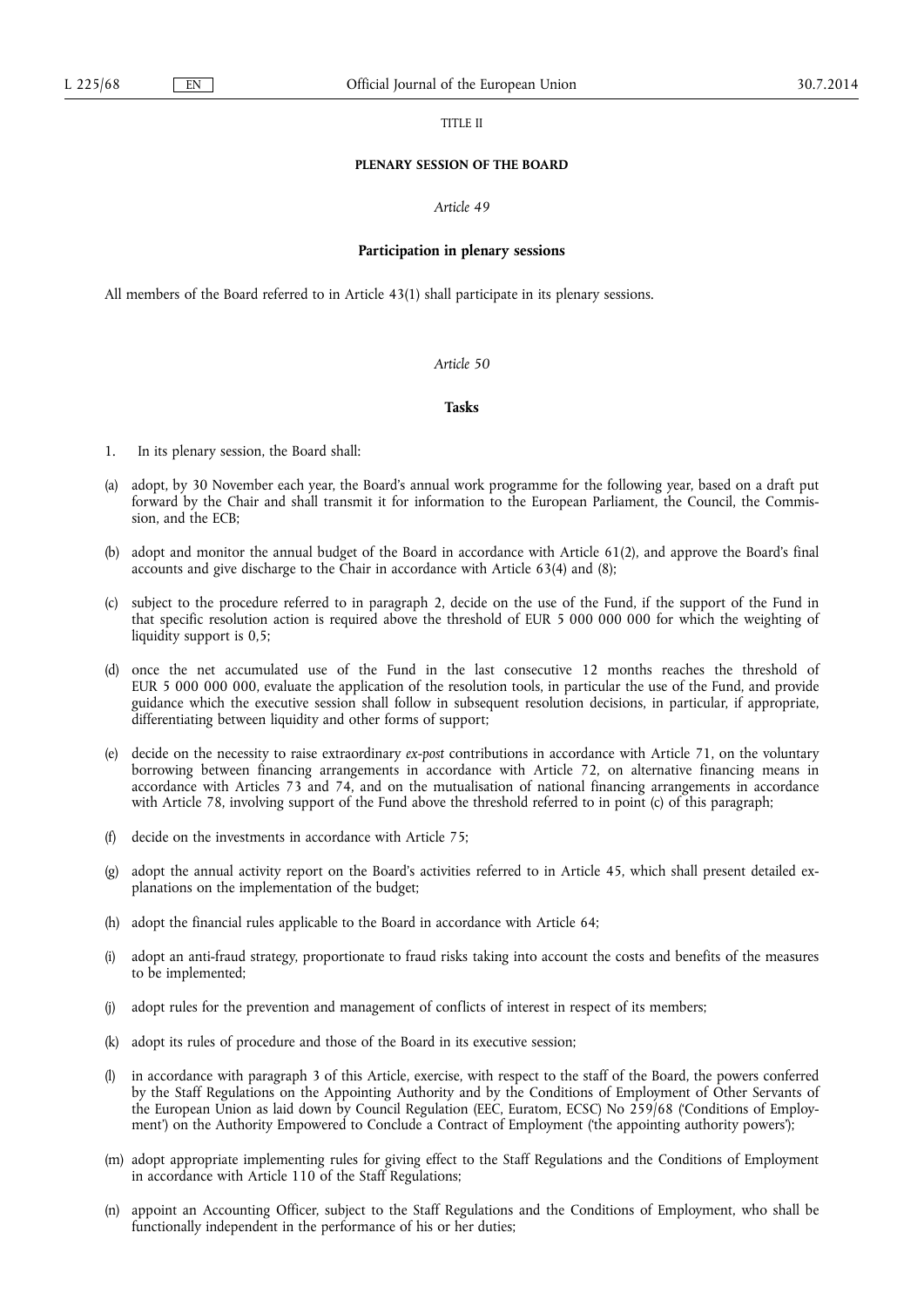- (o) ensure adequate follow-up to findings and recommendations stemming from the internal or external audit reports and evaluations, as well as from investigations of the European Anti-Fraud Office (OLAF);
- (p) take all decisions on the establishment of the Board's internal structures and, where necessary, their modification;
- (q) approve the framework referred to in Article 31(1) to organise the practical arrangements for the cooperation with the national resolution authorities.

2. When taking decisions, the plenary session of the Board shall act in accordance with the objectives as specified in Articles 6 and 14.

For the purposes of point (c) of paragraph 1, the resolution scheme prepared by the executive session is deemed to be adopted unless, within three hours from the submission of the draft by the executive session to the plenary session, at least one member of the plenary session has called a meeting of the plenary session. In the latter case, a decision on the resolution scheme shall be taken by the plenary session.

3. In its plenary session, the Board shall adopt, in accordance with Article 110 of the Staff Regulations, a decision based on Article 2(1) of the Staff Regulations and on Article 6 of the Conditions of Employment, delegating relevant appointing authority powers to the Chair and establishing the conditions under which the delegation of powers can be suspended. The Chair shall be authorised to sub-delegate those powers.

In exceptional circumstances, the Board in its plenary session may by way of a decision temporarily suspend the delegation of the appointing authority powers to the Chair and any sub-delegation by the latter and exercise them itself or delegate them to one of its members or to a staff member other than the Chair.

## *Article 51*

# **Meeting of the plenary session of the Board**

1. The Chair shall convene and chair meetings of the plenary session of the Board in accordance with Article 56(2)(a).

2. The Board in its plenary session shall hold at least two ordinary meetings per year. In addition, it shall meet on the initiative of the Chair, or at the request of at least one-third of its members. The representative of the Commission may request the Chair to convene a meeting of the Board in its plenary session. The Chair shall provide reasons in writing if he or she does not convene a meeting in due time.

3. Where relevant, the Board may invite observers in addition to those referred in Article 43(3) to participate in the meetings of its plenary session on an ad hoc basis, including a representative of EBA.

4. The Board shall provide for the secretariat of the plenary session of the Board.

### *Article 52*

#### **General provisions on the decision-making process**

1. The Board, in its plenary session, shall take its decisions by a simple majority of its members, unless otherwise provided for in this Regulation. Each voting member shall have one vote. In the event of a tie, the Chair shall have a casting vote.

2. By way of derogation from paragraph 1, decisions referred to in Article  $50(1)(c)$  and (d) as well as on the mutualisation of national financing arrangements in accordance with Article 78, limited to the use of the financial means available in the Fund, shall be taken by a simple majority of the Board members, representing at least 30 % of contributions. Each voting member shall have one vote. In the event of a tie, the Chair shall have a casting vote.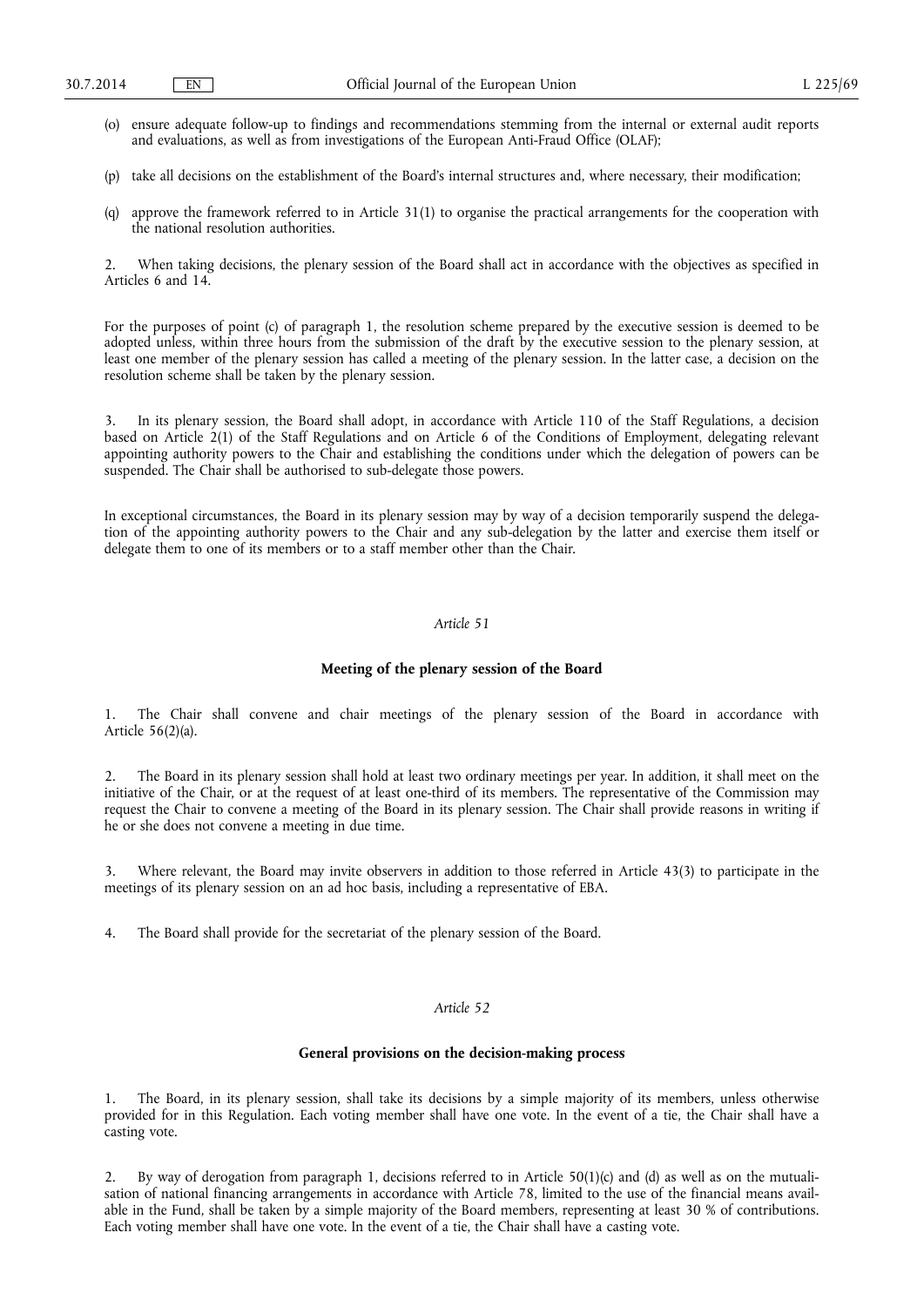3. By way of derogation from paragraph 1 of this Article, decisions referred to in Article 50(1), which involve the raising of *ex-post* contributions in accordance with Article 71, on voluntary borrowing between financing arrangements in accordance with Article 72, on alternative financing means in accordance with Article 73 and Article 74, as well as on the mutualisation of national financing arrangements in accordance with Article 78, exceeding the use of the financial means available in the Fund, shall be taken by a majority of two thirds of the Board members, representing at least 50 % of contributions during the eight-year transitional period until the Fund is fully mutualised and by a majority of two thirds of the Board members, representing at least 30 % of contributions from then on. Each voting member shall have one vote. In the event of a tie, the Chair shall have a casting vote.

4. The Board shall adopt and make public its rules of procedure. The rules of procedure shall establish more detailed voting arrangements, in particular the circumstances in which a member may act on behalf of another member and including, where appropriate, the rules governing quorums.

### TITLE III

## **EXECUTIVE SESSION OF THE BOARD**

## *Article 53*

#### **Participation in the executive sessions**

1. The Board in its executive session is composed of the Chair and the four members referred to in Article 43(1)(b). The Board, in its executive session, shall meet as often as necessary.

Meetings of the Board in its executive session shall be convened by the Chair on his or her own initiative or at the request of any of the members, and shall be chaired by the Chair.

Where relevant, the Board in its executive session may invite observers in addition to those referred to in Article 43(3), including a representative of EBA, and shall invite national resolution authorities of non-participating Member States, when deliberating on a group that has subsidiaries or significant branches in those non-participating Member States, to participate at its meetings. The participation shall be on an ad hoc basis.

2. In accordance with paragraphs 3 and 4, the members of the Board referred to in Article 43(1)(c) shall participate in the executive sessions of the Board.

3. When deliberating on an entity referred to in Article 2 or a group of entities established only in one participating Member State, the member appointed by that Member State shall also participate in the deliberations and in the decision-making process, and the rules laid down in Article 55(1) shall apply.

4. When deliberating on a cross-border group, the member appointed by the Member State in which the group-level resolution authority is situated, as well as the members appointed by the Member States in which a subsidiary or entity covered by consolidated supervision is established, shall also participate in the decision-making process, and the rules laid down in Article 55(2) shall apply.

5. The members of the Board referred to in Article 43(1)(a) and (b) shall ensure that the resolution decisions and actions, in particular with regard to the use of the Fund, across the different formations of the executive sessions of the Board are coherent, appropriate and proportionate.

## *Article 54*

#### **Tasks**

1. The Board, in its executive session, shall:

(a) prepare all of the decisions to be adopted by the Board in its plenary session;

(b) take all of the decisions to implement this Regulation, unless this Regulation provides otherwise.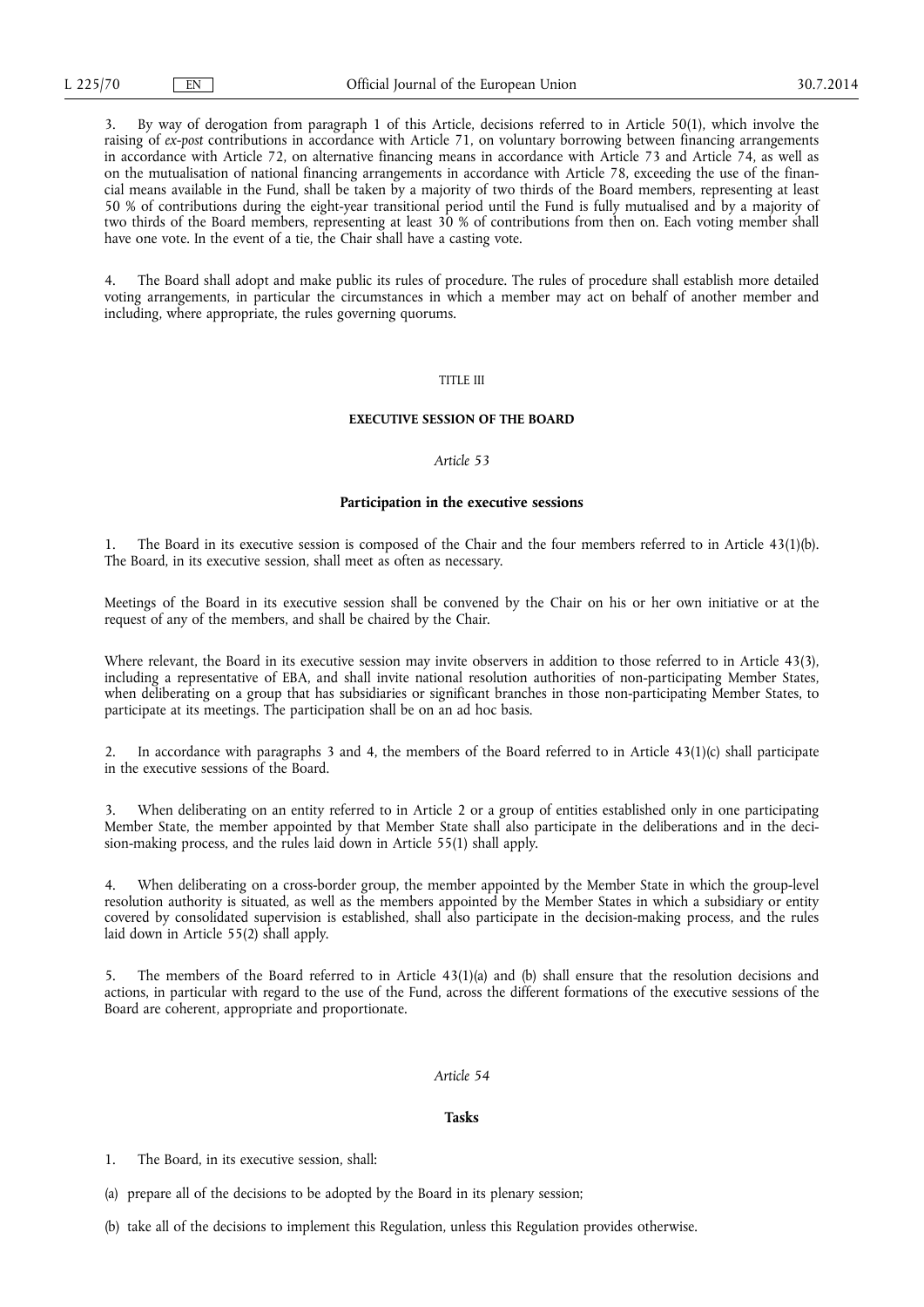- 2. In exercising its duties pursuant to paragraph 1 of this Article, the Board shall:
- (a) prepare, assess and approve resolution plans for entities and groups referred to in Article 7(2), and for the entities and groups referred to in Article 7(4)(b) and (5), where the conditions for the application of those paragraphs are met, in accordance with Articles 8, 10 and 11;
- (b) apply simplified obligations to certain entities and groups referred to in Article 7(2), and entities and groups referred to in Article  $7(4)(b)$  and (5), where the conditions for the application of those paragraphs are met, in accordance with Article 11;
- (c) determine the minimum requirement for own funds and eligible liabilities that entities and groups referred to in Article 7(2), and entities and groups referred to in Article 7(4)(b) and (5), where the conditions for the application of those paragraphs are met, need to meet at all times in accordance with Article 12;
- (d) provide the Commission, as early as possible, with a resolution scheme in accordance with Article 18 accompanied by all relevant information allowing in due time the Commission to assess and decide or, where appropriate, propose a decision to the Council, pursuant to Article 18(7);
- (e) decide upon the Board's part II of the budget on the Fund, in accordance with Article 60.

3. Where necessary because of urgency, the Board in its executive session may take certain provisional decisions on behalf of the Board in its plenary session, in particular on administrative management matters, including budgetary matters.

4. The Board in its executive session shall keep the Board in its plenary session informed of the decisions it takes on resolution.

### *Article 55*

### **Decision-making**

1. When deliberating on an individual entity or a group established only in one participating Member State, if all members referred to in Article 53(1) and (3) are not able to reach a joint agreement by consensus within a deadline set by the Chair, the Chair and the members referred to in Article 43(1)(b) shall take a decision by a simple majority.

2. When deliberating on a cross-border group, if all members referred to in Article 53(1) and (4) are not able to reach a joint agreement by consensus within a deadline set by the Chair, the Chair and the members referred to in Article 43(1)(b) shall take a decision by a simple majority.

3. In the event of a tie, the Chair shall have a casting vote.

#### TITLE IV

### **CHAIR**

## *Article 56*

### **Appointment and tasks**

- 1. The Board shall be chaired by a full-time Chair.
- 2. The Chair shall be responsible for:
- (a) preparing the work of the Board, in its plenary and executive sessions, and convening and chairing its meetings;
- (b) all staff matters;
- (c) matters of day-to-day administration;
- (d) the establishment of a draft budget of the Board in accordance with Article 61(1) and the implementation of the budget of the Board, in accordance with Article 63;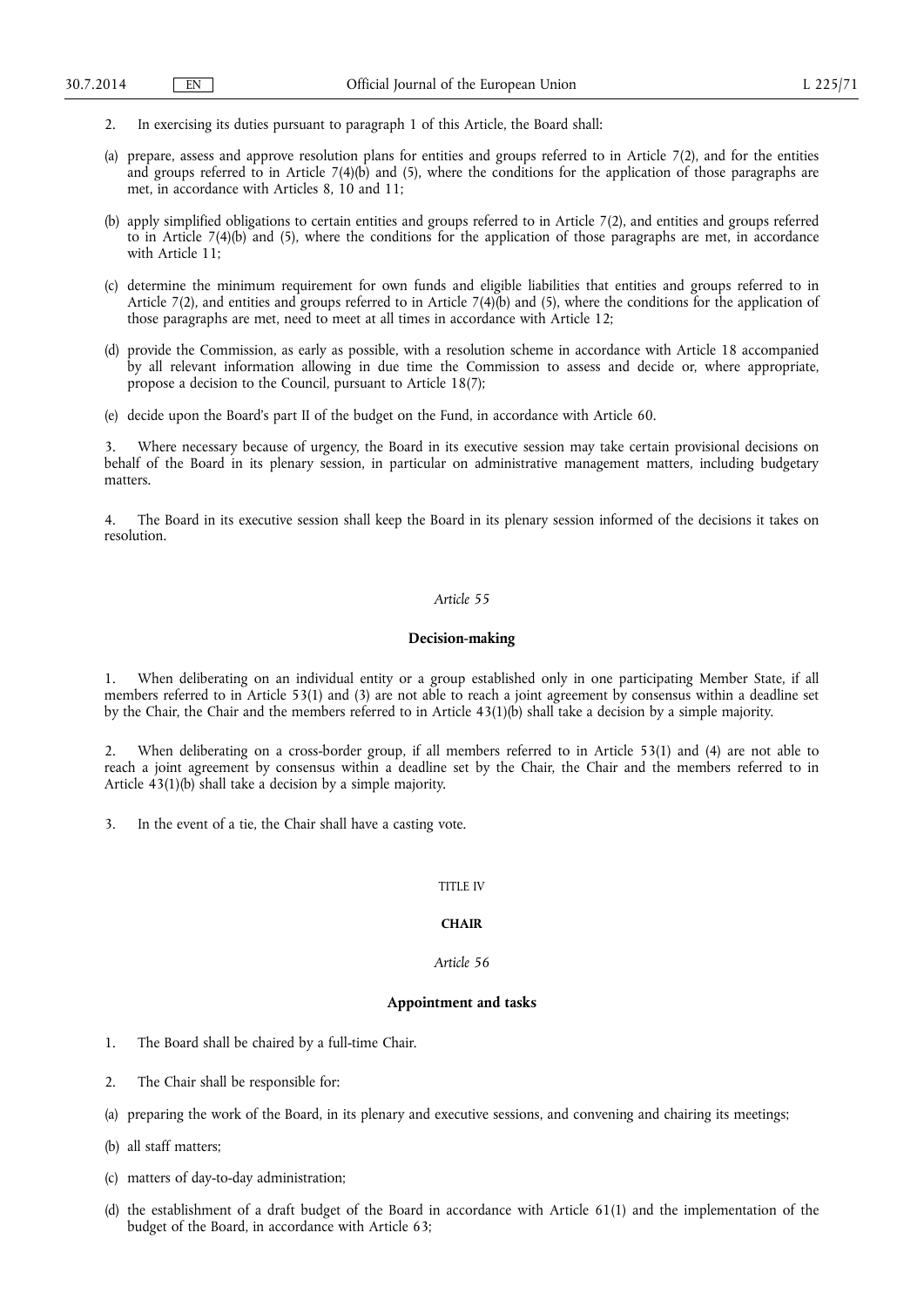(e) the management of the Board;

- (f) the implementation of the annual work programme of the Board;
- (g) the preparation, each year, of a draft of the annual report referred to in Article 45 with a section on the resolution activities of the Board and a section on financial and administrative matters.

In the performance of the tasks referred to in this Article, the Chair shall be assisted by a dedicated staff.

3. The Chair shall be assisted by a Vice-Chair.

The Vice-Chair shall carry out the functions of the Chair in his or her absence or reasonable impediment, in accordance with this Regulation.

4. The Chair, the Vice-Chair and the members referred to in Article 43(1)(b) shall be appointed on the basis of merit, skills, knowledge of banking and financial matters, and of experience relevant to financial supervision, regulation as well as bank resolution. The Chair, the Vice-Chair and the members referred to in Article  $43(1)(b)$  shall be chosen on the basis of an open selection procedure, which shall respect the principles of gender balance, experience and qualification. The European Parliament and the Council shall be kept duly informed at every stage of that procedure in a timely manner.

5. The term of office of the Chair, of the Vice-Chair and of the members referred to in Article 43(1)(b) shall be five years. Subject to paragraph 7 of this Article, that term shall not be renewable.

The Chair, the Vice-Chair and the members referred to in Article 43(1)(b) shall not hold office at national, Union, or international level.

6. After hearing the Board, in its plenary session, the Commission shall provide to the European Parliament a shortlist of candidates for the positions of Chair, Vice-Chair and members referred to in Article 43(1)(b) and inform the Council of the shortlist.

By way of derogation from the first subparagraph, for the appointment of the first members of the Board following the entry into force of this Regulation, the Commission shall provide the shortlist of candidates without hearing the Board.

The Commission shall submit a proposal for the appointment of the Chair, the Vice-Chair and the members referred to in Article 43(1)(b) to the European Parliament for approval. Following the approval of that proposal, the Council shall adopt an implementing decision to appoint the Chair, the Vice-Chair and the members referred to in Article 43(1)(b). The Council shall act by qualified majority.

7. By way of derogation from paragraph 5, the term of office of the first Chair appointed after the entry into force of this Regulation shall be three years. That term shall be renewable once for a period of five years. The Chair, the Vice-Chair, and the members referred to in Article 43(1)(b) shall remain in office until their successors are appointed.

8. A Chair whose term of office has been extended shall not participate in another selection procedure for the same post at the end of the overall period.

9. If the Chair or the Vice-Chair or a member referred to in Article 43(1)(b) no longer fulfil the conditions required for the performance of his or her duties or has been guilty of serious misconduct, the Council may, on a proposal from the Commission which has been approved by the European Parliament, adopt an implementing decision to remove him or her from office. The Council shall act by qualified majority.

For those purposes, the European Parliament or the Council may inform the Commission that it considers the conditions for the removal of the Chair, the Vice-Chair or the members referred to in Article 43(1)(b) from office to be fulfilled, to which the Commission shall respond.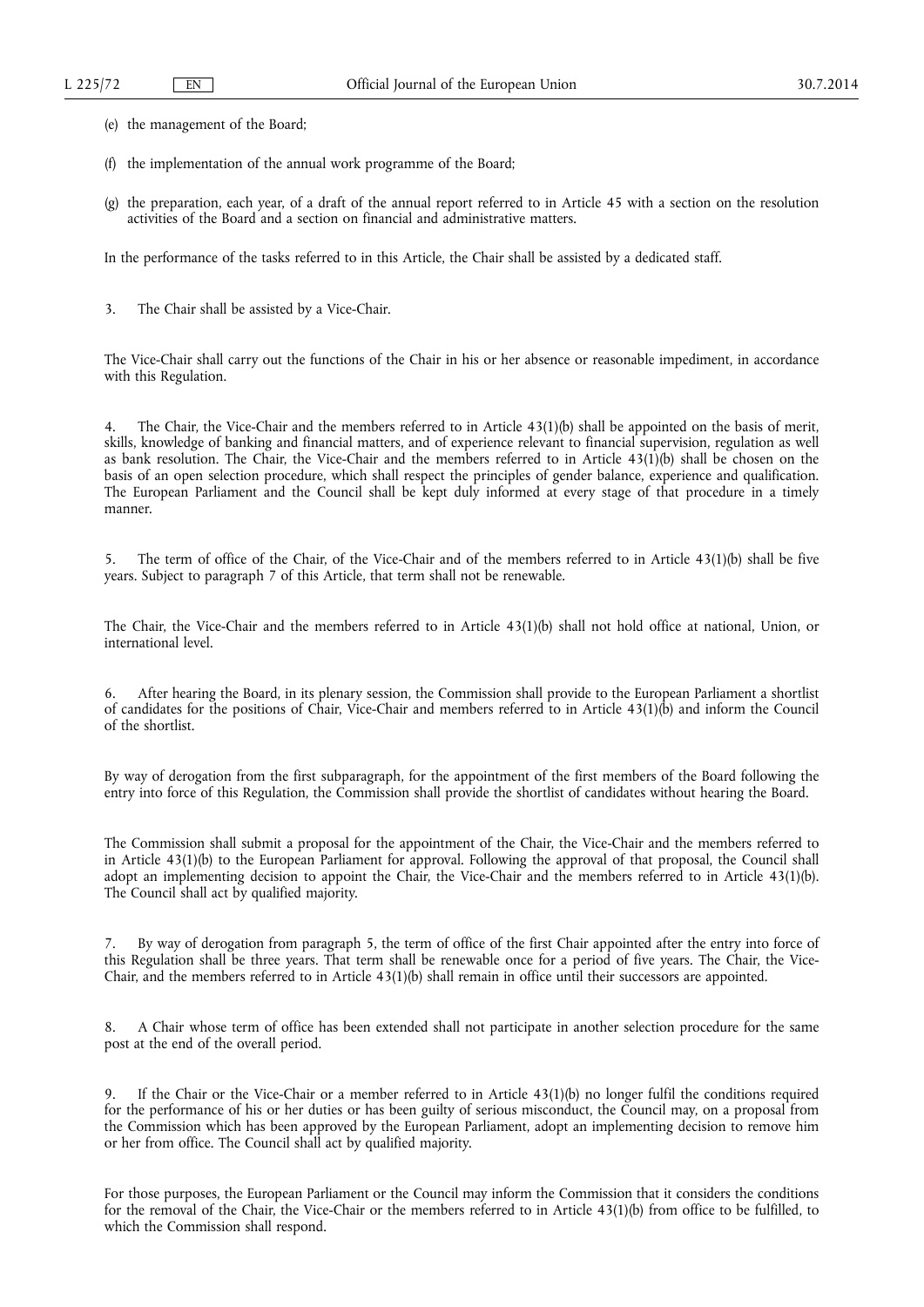#### TITLE V

### **FINANCIAL PROVISIONS**

# *CHAPTER 1*

#### *General provisions*

*Article 57* 

# **Resources**

1. The Board shall be responsible for devoting the necessary financial and human resources to the performance of the tasks conferred on it by this Regulation.

2. The funding of the Board's budget or its resolution activities under this Regulation may under no circumstances engage the budgetary liability of the Member States.

#### *Article 58*

### **Budget**

1. The Board shall have an autonomous budget which is not part of the Union budget. Estimates of all of the Board's revenue and expenditure shall be prepared for each financial year, corresponding to the calendar year, and shall be shown in the Board's budget.

2. The Board's budget shall be balanced in terms of revenue and expenditure.

3. The budget shall comprise two parts: Part I for the administration of the Board and Part II for the Fund.

# *Article 59*

### **Part I of the budget on the administration of the Board**

1. The revenues of Part I of the budget shall consist of the annual contributions necessary to cover the annual estimated administrative expenditure.

2. The expenditure of Part I of the budget shall include at least staff, remuneration, administrative, infrastructure, professional training and operational expenses.

3. This Article is without prejudice to the right of the national resolution authorities to levy fees in accordance with national law, in respect of their administrative expenditures of the types referred to in paragraphs 1 and 2, including expenditures for cooperating with and assisting the Board.

# *Article 60*

# **Part II of the budget on the Fund**

- 1. The revenues of Part II of the budget shall consist, in particular, of the following:
- (a) contributions paid by institutions established in the participating Member States in accordance with Article 67(4) and Articles 69, 70 and 71;
- (b) loans received from other resolution financing arrangements in non-participating Member States in accordance with Article 72(1);
- (c) loans received from financial institutions or other third parties in accordance with Articles 73 and 74;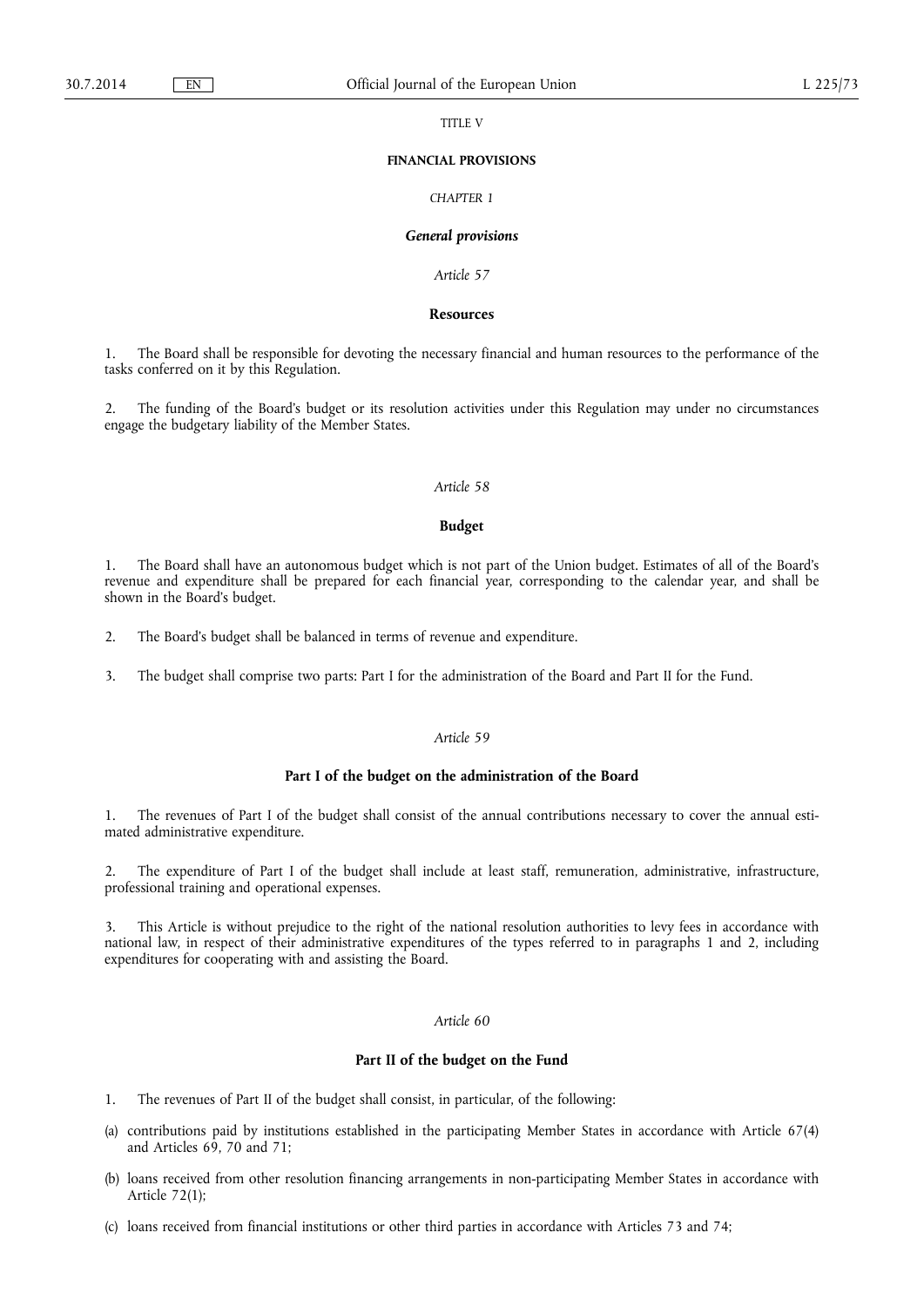- (d) returns on the investments of the amounts held in the Fund in accordance with Article 75;
- (e) any part of the expenses incurred for the purposes indicated in Article 76 which are recovered in the resolution proceedings.
- 2. The expenditure of Part II of the budget shall consist of the following:
- (a) expenses for the purposes indicated in Article 76;
- (b) investments in accordance with Article 75;
- (c) interest paid on loans received from other resolution financing arrangements in non-participating Member States in accordance with Article 72(1);
- (d) interest paid on loans received from financial institutions or other third parties in accordance with Articles 73 and 74.

#### **Establishment and implementation of the budget**

By 15 February each year, the Chair shall draw up a draft budget of the Board, including a statement of estimates of the Board's revenue and expenditure for the following year together with the establishment plan and shall submit it to the Board for adoption.

2. By 31 March each year, the Board in its plenary session shall, where necessary, adjust the draft submitted by the Chair and adopt the final budget of the Board together with the establishment plan.

# *Article 62*

## **Internal audit and control**

1. An internal audit function shall be set up within the Board, to be performed in compliance with the relevant international standards. The internal auditor, appointed by the Board, shall be responsible to it for verifying the proper operation of budget implementation systems and budgetary procedures of the Board.

2. The internal auditor shall advise the Board on dealing with risks, by issuing independent opinions on the quality of management and control systems and by issuing recommendations for improving the conditions of implementation of operations and promoting sound financial management.

3. The responsibility for putting in place internal control systems and procedures suitable for performing the tasks of the internal auditor shall lie with the Board.

### *Article 63*

### **Implementation of the budget, presentation of accounts and discharge**

1. The Chair shall act as authorising officer and shall implement the Board's budget.

2. By 1 March of the following financial year, the Board's Accounting Officer shall send the provisional accounts, accompanied by the report on budgetary and financial management during the financial year, to the Court of Auditors for observations.

By 31 March of the following financial year, the Board's Accounting Officer shall submit the report on budgetary and financial management to the members of the Board, and to the European Parliament, the Council and the Commission.

3. By 31 March each year, the Chair shall transmit to the European Parliament, the Council and the Commission the Board's provisional accounts for the preceding financial year.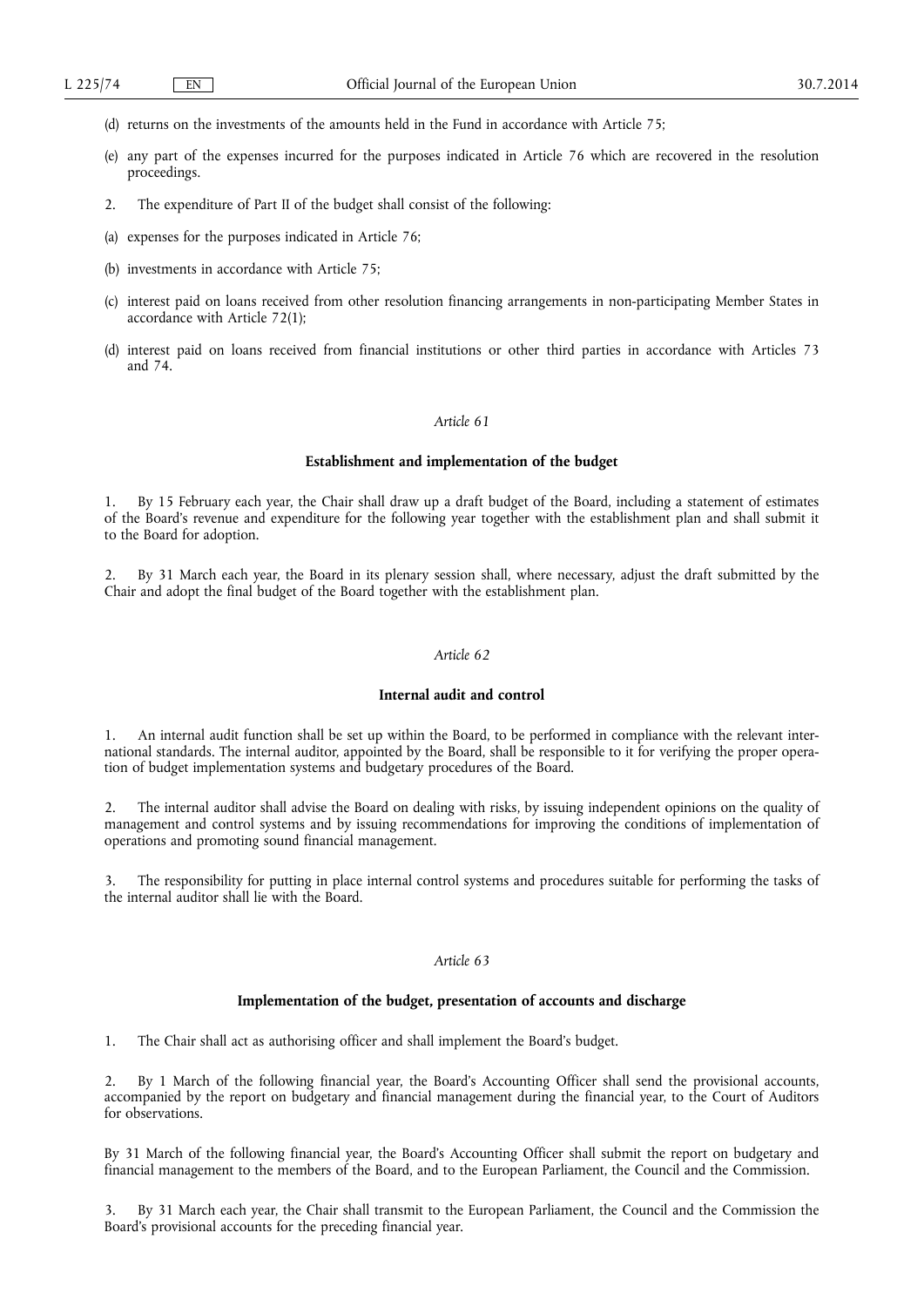4. On receipt of the Court of Auditors' observations on the Board's provisional accounts, the Chair, acting on his or her own responsibility, shall draw up the Board's final accounts and shall send them to the Board in its plenary session, for approval.

5. The Chair shall, following the approval by the Board, by 1 July each year, send the final accounts for the preceding financial year to the European Parliament, the Council, the Commission, and the Court of Auditors.

6. Where observations are received from the Court of Auditors, the Chair shall send a reply by 30 September.

7. By 15 November each year, the final accounts for the preceding financial year shall be published in the *Official Journal of the European Union*.

8. The Board, in its plenary session, shall give discharge to the Chair in respect of the implementation of the budget.

9. The Chair shall submit at the request of either the European Parliament or the Council, any information referred to in the Board's accounts to the requesting Union institution, subject to the requirements of professional secrecy laid down in this Regulation.

# *Article 64*

## **Financial rules**

The Board shall, after consulting the Court of Auditors and the Commission, adopt internal financial provisions specifying, in particular, the detailed procedure for establishing and implementing its budget in accordance with Articles 61 and 63.

As far as is compatible with the particular nature of the Board, the financial provisions shall be based on the framework financial Regulation adopted for bodies set up under the TFEU in accordance with Article 208 of Regulation (EU, Euratom) No 966/2012 of the European Parliament and of the Council (<sup>1</sup>).

#### *Article 65*

#### **Contributions to the administrative expenditures of the Board**

1. Entities referred to in Article 2 shall contribute to part I of the budget of the Board in accordance with this Regulation and the delegated acts on contributions adopted pursuant to paragraph 5 of this Article.

2. The amounts of the contributions shall be fixed at such a level as to ensure that the revenue in respect thereof is in principle sufficient for part I of the budget of the Board to be balanced each year.

The Board shall determine and raise, in accordance with the delegated acts referred to in paragraph 5 of this Article, the contributions due by each entity referred to in Article 2 in a decision addressed to the entity concerned. The Board shall apply procedural, reporting and other rules ensuring that contributions are paid fully and in a timely manner.

4. The amounts raised in accordance with paragraphs 1, 2, 3 shall be used only for the purposes of this Regulation.

<sup>(</sup> 1 ) Regulation (EU, Euratom) No 966/2012 of the European Parliament and of the Council of 25 October 2012 on the financial rules applicable to the general budget of the Union and repealing Council Regulation (EC, Euratom) No 1605/2002 (OJ L 298, 26.10.2012, p. 1).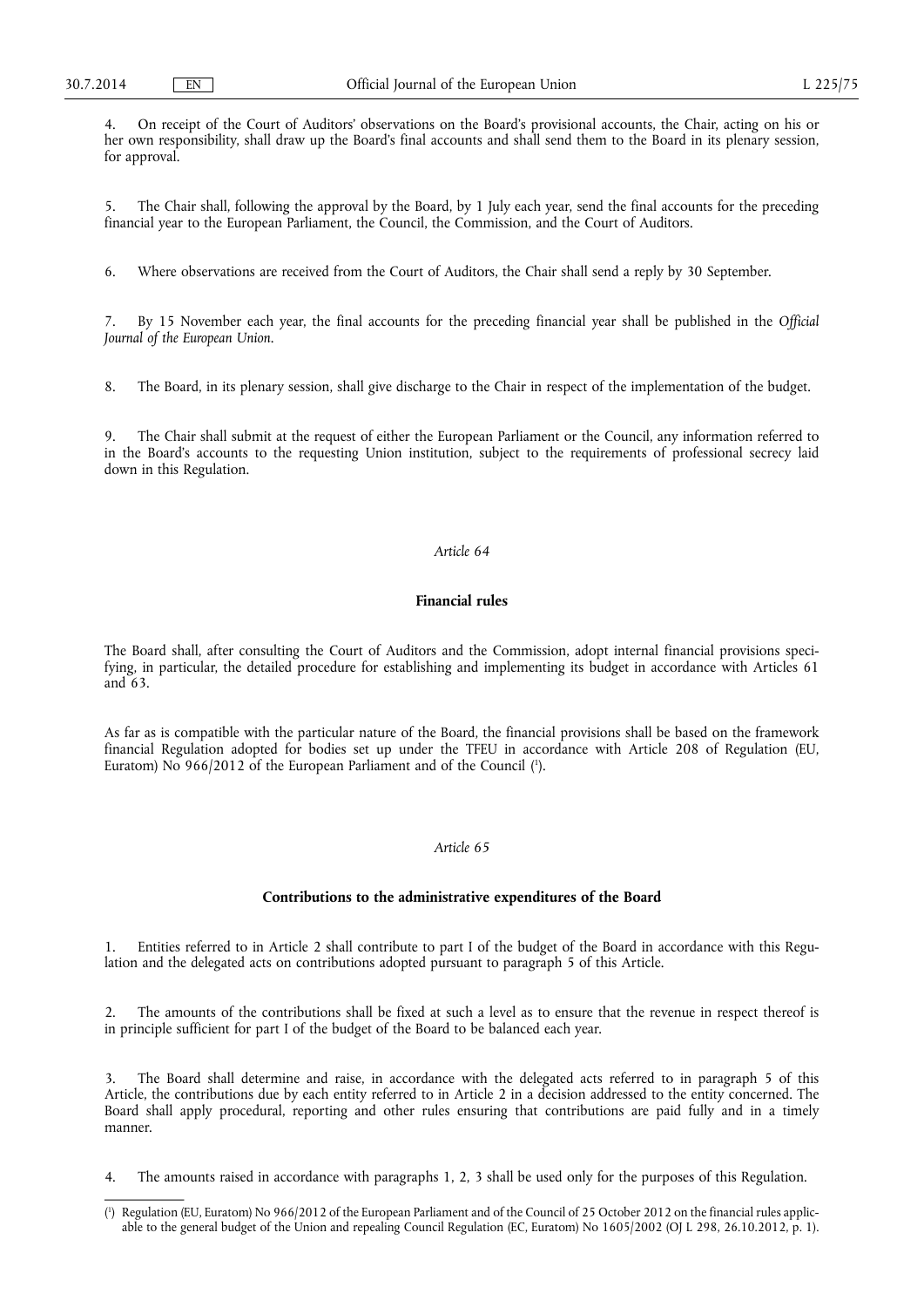5. The Commission shall be empowered to adopt delegated acts on contributions in accordance with Article 93 in order to:

- (a) determine the type of contributions and the matters for which contributions are due, the manner in which the amount of the contributions is calculated, and the way in which they are to be paid;
- (b) specify registration, accounting, reporting and other rules referred to in paragraph 3 necessary to ensure that the contributions are paid fully and in a timely manner;
- (c) determine the annual contributions necessary to cover the administrative expenditure of the Board before it becomes fully operational.

### *Article 66*

#### **Anti-fraud measures**

1. For the purposes of combating fraud, corruption and any other unlawful activity under Regulation (EU, Euratom) No 883/2013 of the European Parliament and of the Council ( 1 ), within six months from the day the Board becomes operational, it shall accede to the Interinstitutional Agreement of 25 May 1999 concerning internal investigations by OLAF and shall immediately adopt appropriate provisions applicable to all staff of the Board using the template set out in the Annex to that Interinstitutional Agreement.

2. The Court of Auditors shall have the power of audit, on the basis of documents and on the spot, over the beneficiaries, contractors and subcontractors who have received funds from the Board.

3. OLAF may carry out investigations, including on-the-spot checks and inspections with a view to establishing whether there has been fraud, corruption or other illegal activity affecting the financial interests of the Union in connection with a contract funded by the Board in accordance with the provisions and procedures laid down in Council Regulation (Euratom, EC) No 2185/96 ( 2 ) and Regulation (EU, Euratom) No 883/2013.

# *CHAPTER 2*

### *The Single Resolution Fund*

#### Section 1

# **Constitution of the Fund**

#### *Article 67*

### **General provisions**

1. The Single Resolution Fund ('the Fund') is hereby established. It shall be filled in accordance with the rules on transferring the funds raised at national level towards the Fund as laid down in the Agreement.

2. The Board shall use the Fund only for the purpose of ensuring the efficient application of the resolution tools and exercise of the resolution powers referred to in Part II, Title I and in accordance with the resolution objectives and the principles governing resolution referred to in Articles 14 and 15. Under no circumstances shall the Union budget or the national budgets be held liable for expenses or losses of the Fund.

3. The owner of the Fund shall be the Board.

4. Contributions referred to in Articles 69, 70 and 71 shall be raised from entities referred to in Article 2 by the national resolution authorities and transferred to the Fund in accordance with the Agreement.

#### *Article 68*

#### **Requirement to establish resolution financing arrangements**

Participating Member States shall establish financing arrangements in accordance with Article 100 of Directive  $2014/59/EU$  and with this Regulation.

<sup>(</sup> 1 ) Regulation (EU, Euratom) No 883/2013 of the European Parliament and of the Council of 11 September 2013 concerning investigations conducted by the European Anti-Fraud Office (OLAF) and repealing Regulation (EC) No 1073/1999 of the European Parliament and of the Council and Council Regulation (Euratom) No 1074/1999 (OJ L 248, 18.9.2013, p. 1).

<sup>(</sup> 2 ) Council Regulation (Euratom, EC) No 2185/96 of 11 November 1996 concerning on-the-spot checks and inspections carried out by the Commission in order to protect the European Communities' financial interests against fraud and other irregularities (OJ L 292, 15.11.1996, p. 2).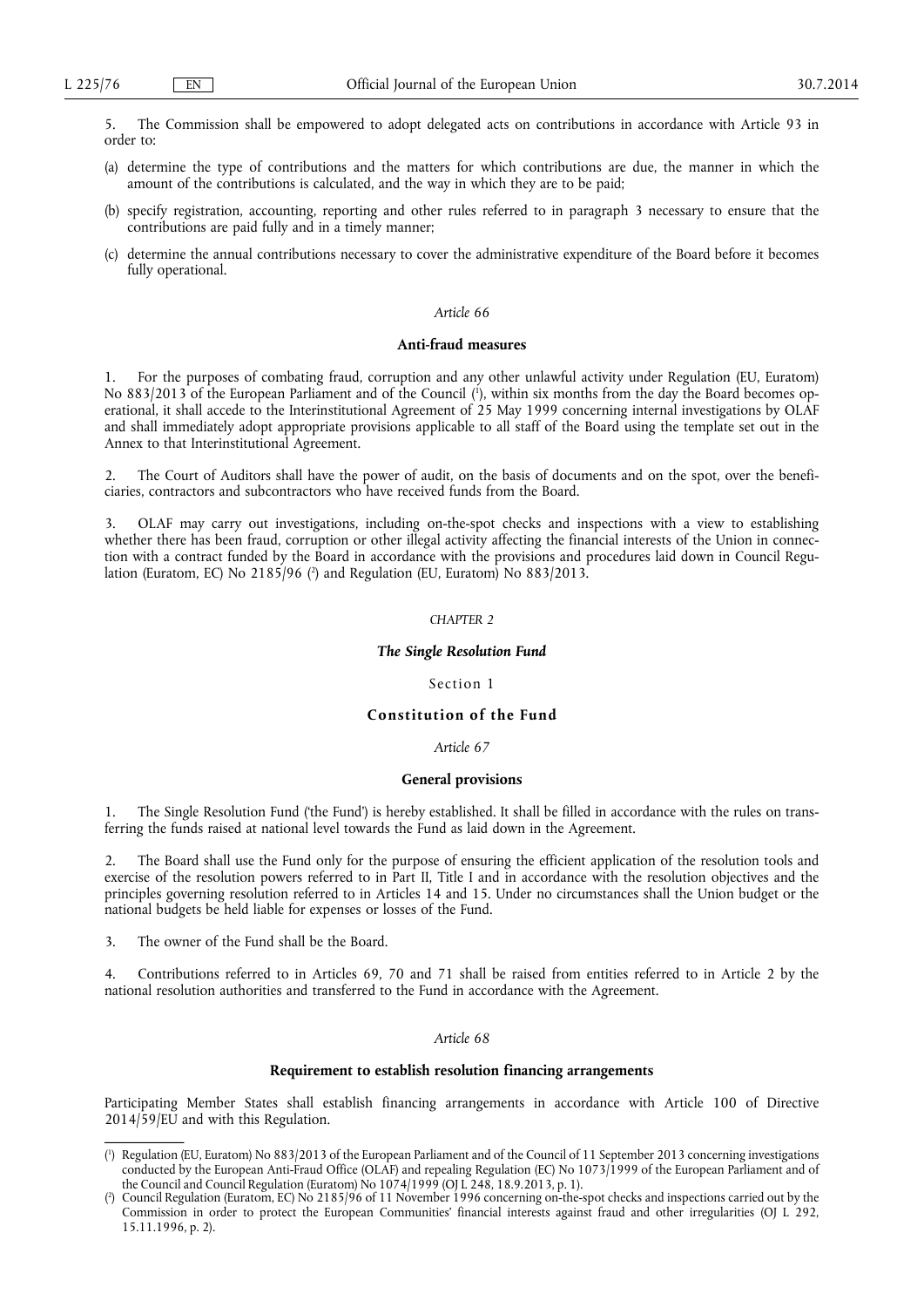### **Target level**

1. By the end of an initial period of eight years from 1 January 2016 or, otherwise, from the date on which this paragraph is applicable by virtue of Article 99(6), the available financial means of the Fund shall reach at least 1 % of the amount of covered deposits of all credit institutions authorised in all of the participating Member States.

2. During the initial period referred to in paragraph 1, contributions to the Fund calculated in accordance with Article 70, and raised in accordance with Article 67(4), shall be spread out in time as evenly as possible until the target level is reached, but with due account of the phase of the business cycle and the impact that pro-cyclical contributions may have on the financial position of contributing institutions.

3. The Board shall extend the initial period referred to in paragraph 1 for a maximum of four years in the event that the Fund has made cumulative disbursements in excess of 0,5 % of the total amount of covered deposits referred to in paragraph 1 and where the criteria of the delegated act referred in paragraph 5(b) are met.

4. If, after the initial period referred to in paragraph 1, the available financial means diminish below the target level specified in that paragraph, the regular contributions calculated in accordance with Article 70 shall be raised until the target level is reached. After the target level has been reached for the first time and where the available financial means have subsequently been reduced to less than two-thirds of the target level, those contributions shall be set at a level allowing for reaching the target level within six years.

The regular contribution shall take due account of the phase of the business cycle, and the impact pro-cyclical contributions may have when setting annual contributions in the context of this paragraph.

The Commission shall be empowered to adopt delegated acts in accordance with Article 93 to specify the following:

- (a) criteria for the spreading out in time of the contributions to the Fund calculated under paragraph 2;
- (b) criteria for determining the number of years by which the initial period referred to in paragraph 1 can be extended under paragraph 3;
- (c) criteria for establishing the annual contributions provided for in paragraph 4.

# *Article 70*

### **Ex-ante contributions**

1. The individual contribution of each institution shall be raised at least annually and shall be calculated pro-rata to the amount of its liabilities (excluding own funds) less covered deposits, with respect to the aggregate liabilities (excluding own funds) less covered deposits, of all of the institutions authorised in the territories of all of the participating Member States.

2. Each year, the Board shall, after consulting the ECB or the national competent authority and in close cooperation with the national resolution authorities, calculate the individual contributions to ensure that the contributions due by all of the institutions authorised in the territories of all of the participating Member States shall not exceed 12,5 % of the target level.

Each year the calculation of the contributions for individual institutions shall be based on:

- (a) a flat contribution, that is pro-rata based on the amount of an institution's liabilities excluding own funds and covered deposits, with respect to the total liabilities, excluding own funds and covered deposits, of all of the institutions authorised in the territories of the participating Member States; and
- (b) a risk-adjusted contribution, that shall be based on the criteria laid down in Article 103(7) of Directive 2014/59/EU, taking into account the principle of proportionality, without creating distortions between banking sector structures of the Member States.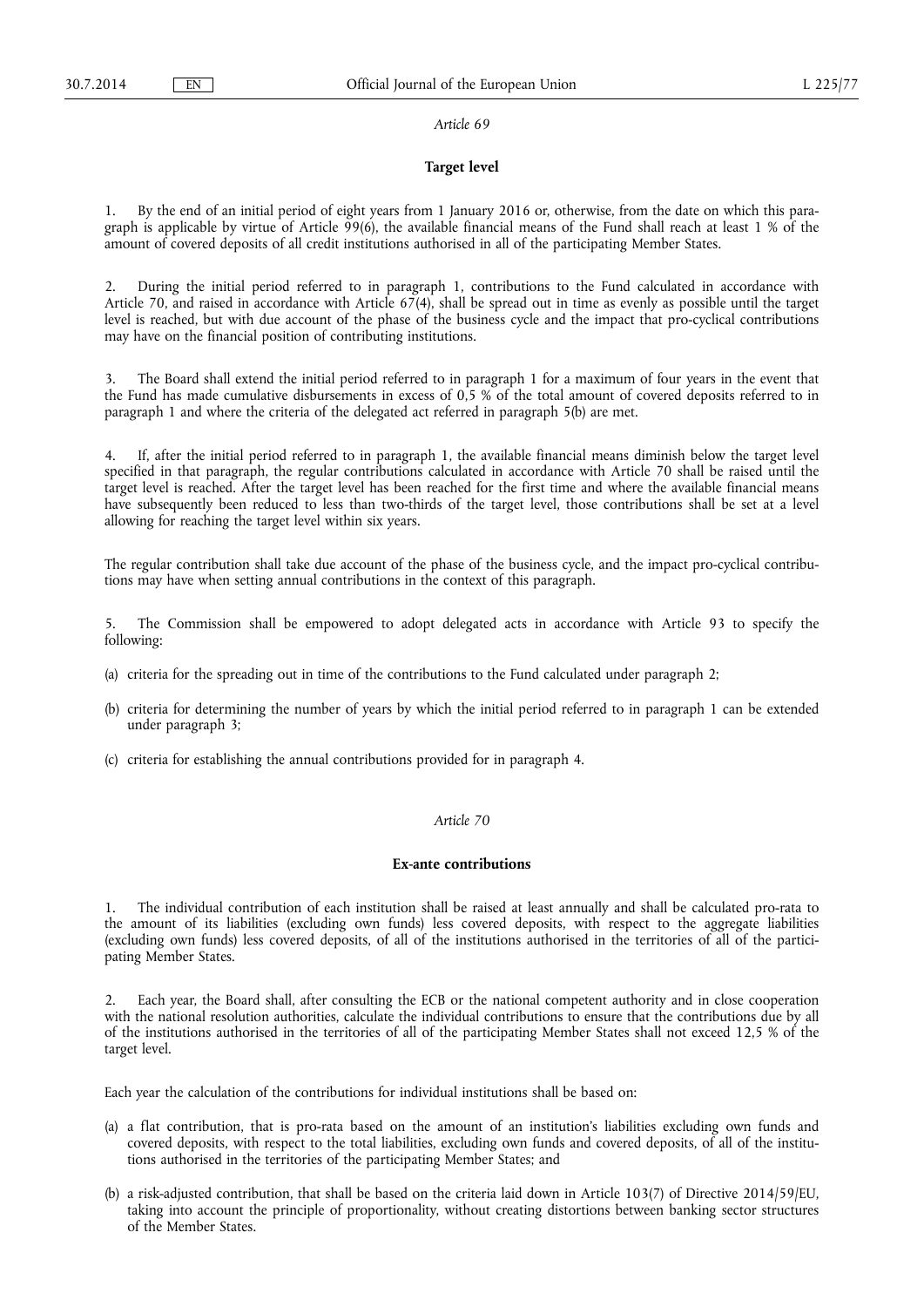The relation between the flat contribution and the risk-adjusted contributions shall take into account a balanced distribution of contributions across different types of banks.

In any case, the aggregate amount of individual contributions by all of the institutions authorised in the territories of all of the participating Member States, calculated under points (a) and (b), shall not exceed annually the 12,5 % of the target level.

3. The available financial means to be taken into account in order to reach the target level specified in Article 69 may include irrevocable payment commitments which are fully backed by collateral of low-risk assets unencumbered by any third-party rights, at the free disposal of and earmarked for the exclusive use by the Board for the purposes specified in Article 76(1). The share of those irrevocable payment commitments shall not exceed 30 % of the total amount of contributions raised in accordance with this Article.

4. The duly received contributions of each entity referred to in Article 2 shall not be reimbursed to those entities.

5. Where participating Member States have already established national resolution financing arrangements, they may provide that those arrangements use their available financial means, collected from institutions between 17 June 2010 and the date of entry into force of Directive 2014/59/EU, to compensate institutions for the *ex-ante* contributions which those institutions may be required to pay into the Fund. Such restitution shall be without prejudice to the obligations of Member States laid down in Directive 2014/49/EU.

6. The delegated acts specifying the notion of adjusting contributions in proportion to the risk profile of institutions, adopted by the Commission under Article 103(7) of Directive 2014/59/EU, shall be applied.

7. The Council, acting on a proposal from the Commission, shall, within the framework of the delegated acts referred to in paragraph 6, adopt implementing acts to determine the conditions of implementation of paragraphs 1, 2, and 3, and in particular in relation to:

(a) the application of the methodology for the calculation of individual contributions;

(b) the practical modalities for allocating to institutions the risk factors specified in the delegated act.

## *Article 71*

#### **Extraordinary ex-post contributions**

1. Where the available financial means are not sufficient to cover the losses, costs or other expenses incurred by the use of the Fund in resolution actions, extraordinary *ex-post* contributions from the institutions authorised in the territories of participating Member States shall be raised, in order to cover the additional amounts. Those extraordinary *expost* contributions shall be calculated and allocated between institutions in accordance with the rules laid down in Articles 69 and 70.

The total amount of extraordinary *ex-post* contributions per year shall not exceed three times the annual amount of contributions determined in accordance with Article 70.

2. The Board shall, on its own initiative after consulting the national resolution authority or upon proposal by a national resolution authority, defer, in whole or in part, in accordance with the delegated acts referred to in paragraph 3, an institution's payment of extraordinary *ex-post* contributions in accordance with paragraph 1 if it is necessary to protect its financial position. Such a deferral shall not be granted for a period of longer than six months but may be renewed on request of the institution. The contributions deferred pursuant to this paragraph shall be made later at a point in time when the payment no longer jeopardises the institution's financial position.

3. The Commission shall be empowered to adopt delegated acts in accordance with Article 93 to specify the circumstances and conditions under which the payment of *ex-post* contributions by an entity referred to in Article 2 may be partially or entirely deferred pursuant to paragraph 2 of this Article.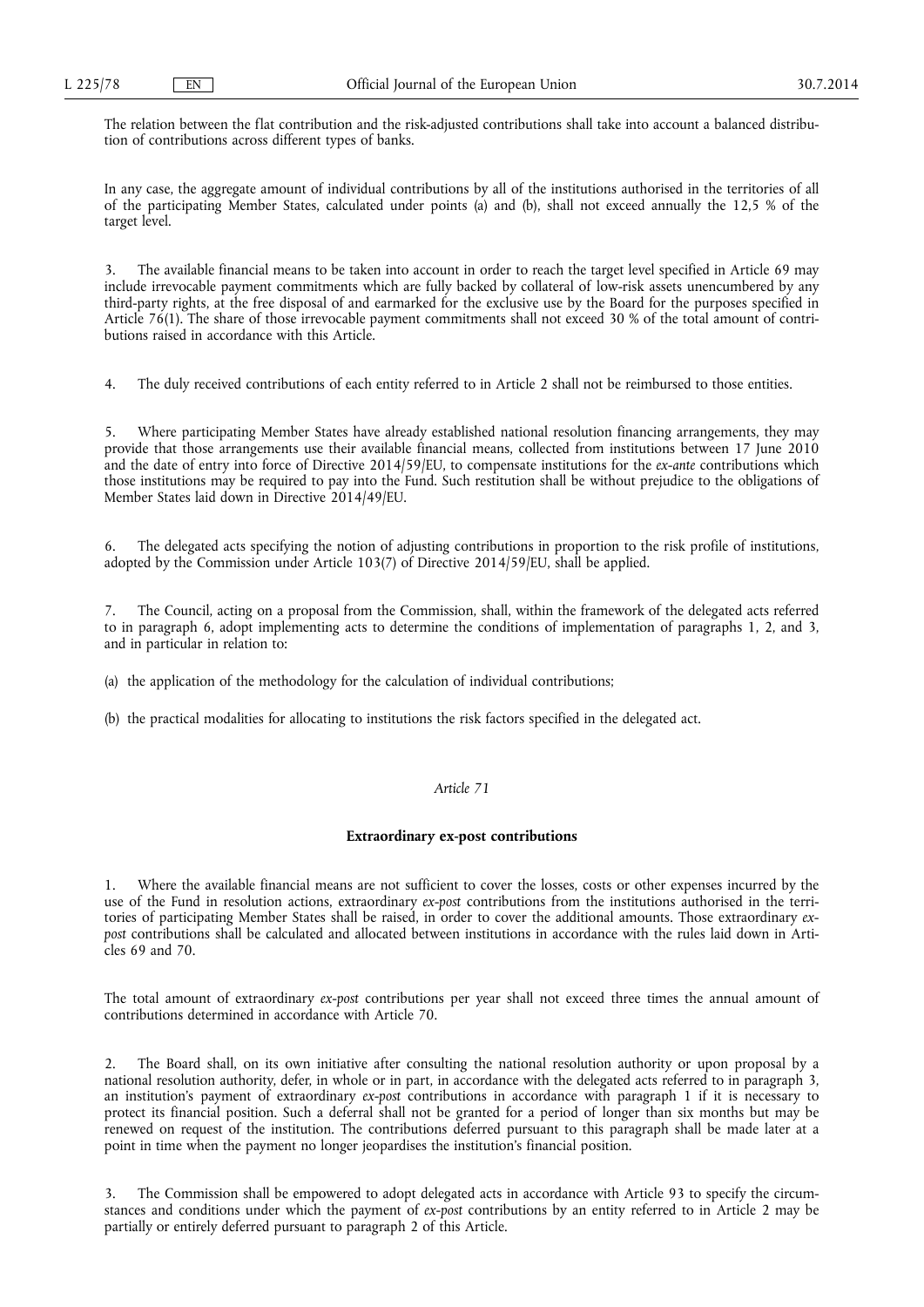#### **Voluntary borrowing between resolution financing arrangements**

1. The Board shall decide to make a request to voluntarily borrow for the Fund from resolution financing arrangements within non-participating Member States, in the event that:

- (a) the amounts raised under Article 70 are not sufficient to cover the losses, costs or other expenses incurred by the use of the Fund in relation to resolution actions;
- (b) the extraordinary *ex-post* contributions provided for in Article 71 are not immediately accessible; and
- (c) the alternative funding means provided for in Article 73 are not immediately accessible on reasonable terms.

2. Those resolution financing arrangements shall decide on such a request in accordance with Article 106 of Directive 2014/59/EU. The borrowing conditions shall be subject to Article 106(4), (5) and (6) of Directive 2014/59/EU.

3. The Board may decide to lend to other resolution financing arrangements within non-participating Member States if a request is made in accordance with Article 106 of Directive 2014/59/EU. The lending conditions shall be subject to Article 106(4), (5) and (6) of Directive 2014/59/EU.

#### *Article 73*

### **Alternative funding means**

1. The Board may contract for the Fund borrowings or other forms of support from those institutions, financial institutions or other third parties, which offer better financial terms at the most appropriate time so as to optimise the cost of funding and preserve its reputation in the event that the amounts raised in accordance with Articles 70 and 71 are not immediately accessible or do not cover the expenses incurred by the use of the Fund in relation to resolution actions.

2. The borrowing or other forms of support referred to in paragraph 1 shall be fully recouped in accordance with Articles 69, 70 and 71 within the maturity period of the loan.

3. Any expenses incurred by the use of the borrowings specified in paragraph 1 shall be borne by Part II of the budget of the Board and not by the Union budget or the participating Member States.

## *Article 74*

### **Access to financial facility**

The Board shall contract for the Fund financial arrangements, including, where possible, public financial arrangements, regarding the immediate availability of additional financial means to be used in accordance with Article 76, where the amounts raised or available in accordance with Articles 70 and 71 are not sufficient to meet the Funds' obligations.

# Section<sub>2</sub>

# **Administration of the Fund**

# *Article 75*

#### **Investments**

1. The Board shall administer the Fund in accordance with this Regulation and delegated acts adopted under paragraph 4.

2. The amounts received from an institution under resolution or a bridge institution, the interests and other earnings on investments and any other earnings shall benefit only the Fund.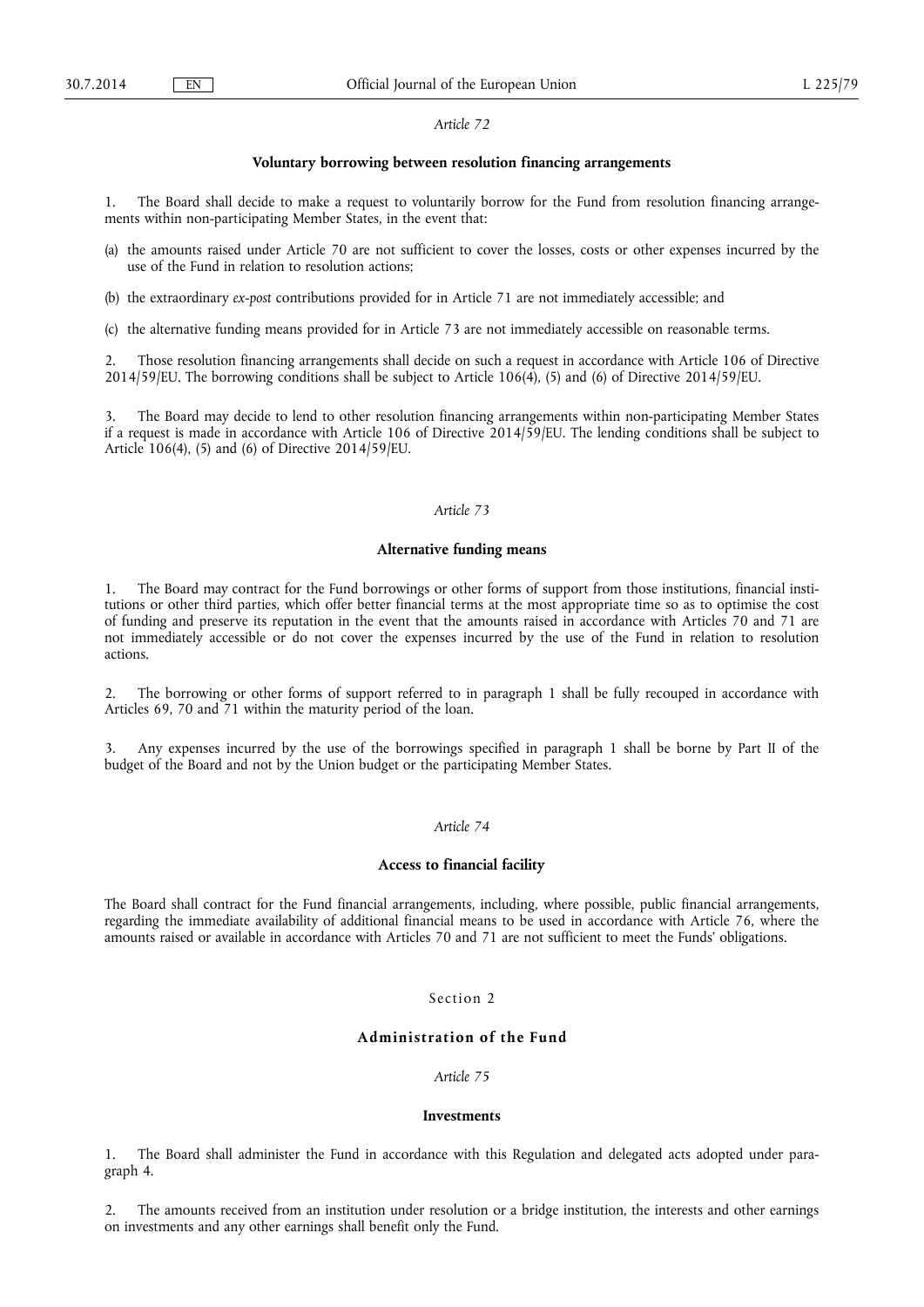3. The Board shall have a prudent and safe investment strategy that is provided for in the delegated acts adopted pursuant to paragraph 4 of this Article, and shall invest the amounts held in the Fund in obligations of the Member States or intergovernmental organisations, or in highly liquid assets of high creditworthiness, taking into account the delegated act referred to in Article 460 of Regulation (EU) No 575/2013 as well as other relevant provisions of that Regulation. Investments shall be sufficiently sectorally, geographically and proportionally diversified. The return on those investments shall benefit the Fund.

4. The Commission shall be empowered to adopt delegated acts on the detailed rules for the administration of the Fund and general principles and criteria for its investment strategy, in accordance with the procedure laid down in Article 93.

## Section 3

# **Use of the Fund**

### *Article 76*

#### **Mission of the Fund**

1. Within the resolution scheme, when applying the resolution tools to entities referred to in Article 2, the Board may use the Fund only to the extent necessary to ensure the effective application of the resolution tools for the following purposes:

- (a) to guarantee the assets or the liabilities of the institution under resolution, its subsidiaries, a bridge institution or an asset management vehicle;
- (b) to make loans to the institution under resolution, its subsidiaries, a bridge institution or an asset management vehicle;
- (c) to purchase assets of the institution under resolution;
- (d) to make contributions to a bridge institution and an asset management vehicle;
- (e) to pay compensation to shareholders or creditors if, following an evaluation pursuant to Article 20(5) they have incurred greater losses that they would have incurred, following a valuation pursuant to Article 20(16), in a winding up under normal insolvency proceedings;
- (f) to make a contribution to the institution under resolution in lieu of the write-down or conversion of liabilities of certain creditors, when the bail-in tool is applied and the decision is made to exclude certain creditors from the scope of bail-in in accordance with Article  $27(5)$ ;
- (g) to take any combination of the actions referred to in points (a) to (f).

2. The Fund may be used to take the actions referred to in paragraph 1 also with respect to the purchaser in the context of the sale of business tool.

3. The Fund shall not be used directly to absorb the losses of an entity referred to in Article 2 or to recapitalise such an entity. In the event that the use of the Fund for the purposes in paragraph 1of this Article indirectly results in part of the losses of an entity referred to in Article 2 being passed on to the Fund, the principles governing the use of the Fund set out in Article 27 shall apply.

The Board may not hold the capital contributed to in accordance with point (f) of paragraph 1 for a period exceeding five years.

# *Article 77*

## **Use of the Fund**

The use of the Fund shall be contingent upon the Agreement whereby the participating Member States agree to transfer to the Fund the contributions that they raise at national level in accordance with this Regulation and with Directive 2014/59/EU and shall comply with the principles laid down in that Agreement.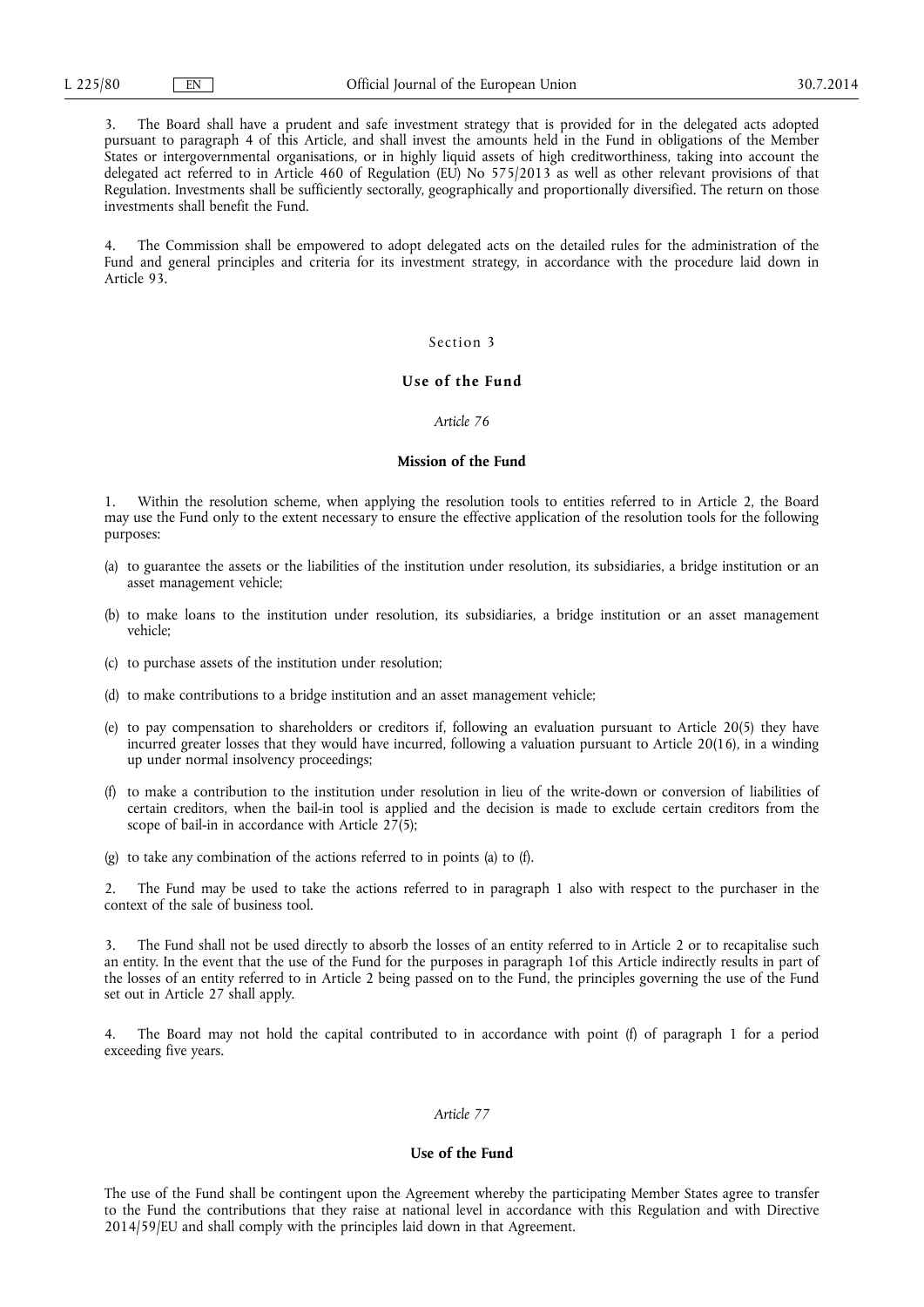Accordingly, until the Fund reaches the target level referred to in Article 69, but until no later than eight years after the date of application of this Article, the Board shall use the Fund in accordance with principles founded on a division of the Fund into national compartments corresponding to each participating Member State, as well as on a progressive merger of the different funds raised at national level to be allocated to national compartments of the Fund, as laid down in the Agreement.

### *Article 78*

### **Mutualisation of national financing arrangements in the case of group resolution involving institutions in non-participating Member States**

In the case of a group resolution involving institutions established in one or more participating Member States on the one hand, and institutions established in one or more non-participating Member States on the other hand, the Fund shall contribute to the financing of the group resolution in accordance with the provisions laid down in Article 107(2) to (5) of Directive 2014/59/EU.

### *Article 79*

### **Use of deposit guarantee schemes in the context of resolution**

1. Participating Member States shall ensure that when the Board takes resolution action, provided that that action ensures that depositors continue to have access to their deposits, the deposit guarantee scheme to which the institution is affiliated shall be liable for the amounts specified in Article 109(1) and (4) of Directive 2014/59/EU.

The relevant deposit guarantee scheme shall subrogate to the rights and obligations of covered depositors in liquidation proceedings for an amount equal to its payment.

2. The determination of the amount by which the deposit guarantee scheme is liable in accordance with paragraph 1 of this Article shall comply with the conditions referred to in Article 20.

3. Before deciding, in accordance with paragraph 2 of this Article, the amount by which the deposit guarantee scheme is liable, the Board shall consult the concerned designated authority within the meaning of Article 2(1)(18) of Directive 2014/49/EU, taking fully into account the urgency of the matter.

4. Where eligible deposits at an institution under resolution are transferred to another entity through the sale of business tool or the bridge institution tool, the depositors have no claim under Directive 2014/49/EU against the deposit guarantee scheme in relation to any part of their deposits at the institution under resolution that are not transferred, provided that the amount of funds transferred is equal to or more than the aggregate coverage level provided for in Article 6 of that Directive.

5. Notwithstanding paragraphs 1 to 4, if the available financial means of a deposit guarantee scheme are used in accordance therewith and are subsequently reduced to less than two-thirds of the target level of the deposit guarantee scheme, the regular contribution to the deposit guarantee scheme shall be set at a level allowing for reaching the target level within six years.

The liability of a deposit guarantee scheme shall not be greater than the amount equal to 50 % of its target level pursuant to Article 10(2) of Directive 2014/49/EU.

In any circumstances, the deposit guarantee scheme's participation under this Regulation shall not exceed the losses it would have incurred in a winding up under normal insolvency proceedings.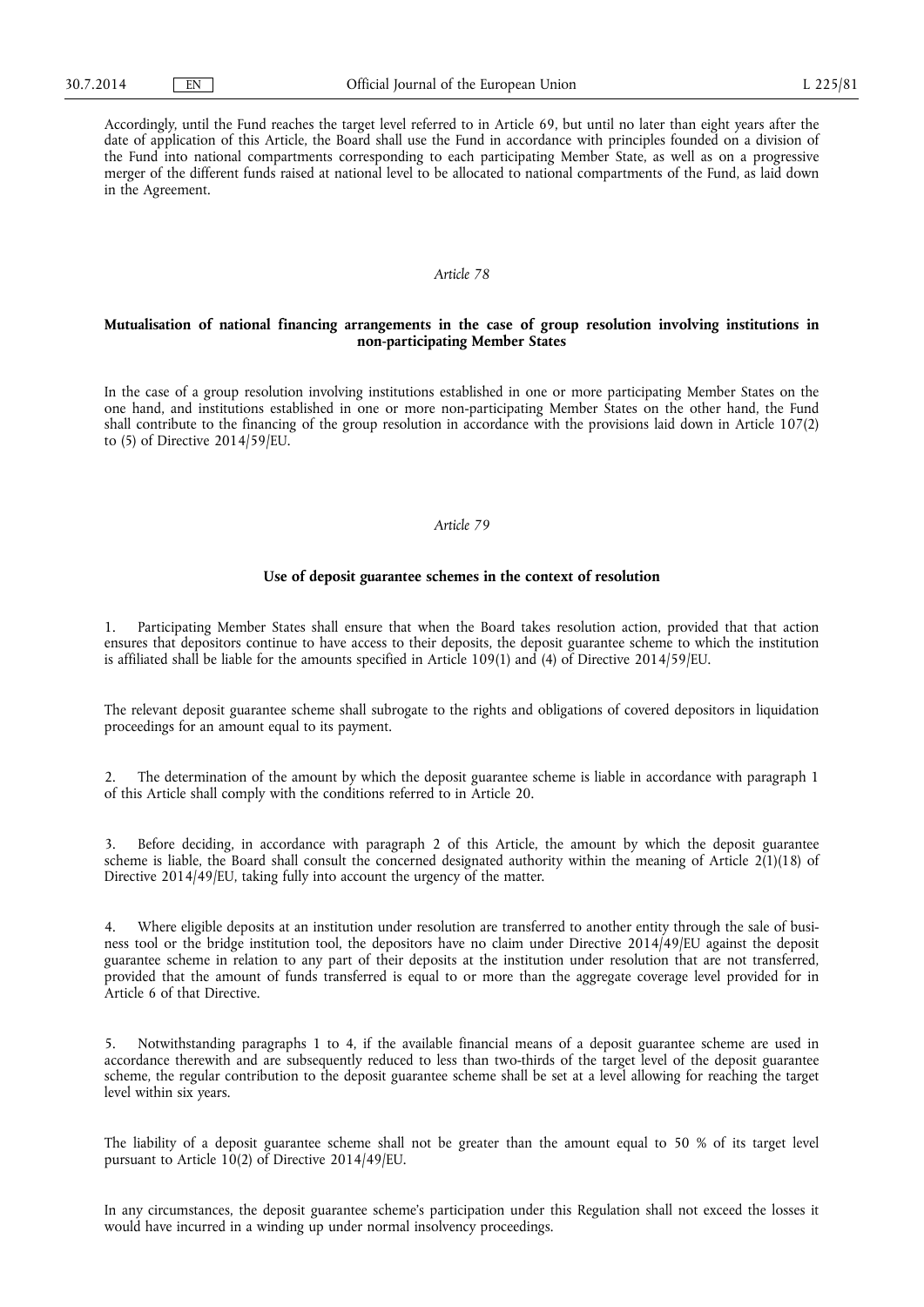TITLE VI

#### **OTHER PROVISIONS**

*Article 80* 

#### **Privileges and Immunities**

Protocol No 7 on the Privileges and Immunities of the European Union annexed to the TEU and to the TFEU shall apply to the Board and its staff.

## *Article 81*

#### **Language arrangements**

1. Council Regulation No 1 ( 1 ) shall apply to the Board.

2. The Board shall decide on the internal language arrangements for the Board.

3. The Board may decide which of the official languages to use when sending documents to Union institutions or bodies.

4. The Board may agree with each national resolution authority on the language or languages in which the documents to be sent to or by the national resolution authorities shall be drafted.

5. The translation services required for the functioning of the Board shall be provided by the Translation Centre of the bodies of the European Union.

#### *Article 82*

### **Staff**

The Staff Regulations, the Conditions of Employment and the rules adopted jointly by the Union institutions, for the purpose of applying them shall apply to the staff of the Board.

By way of derogation from the first subparagraph, the Chair, the Vice-Chair and the four members referred to in Article 43(1)(b) shall, respectively, be on a par with a Vice-President, Judge and Registrar of the Court of Justice regarding emoluments and pensionable age, as defined in Regulation (EC) No 422/67/EEC, 5/67/Euratom of the Council ( 2 ). They shall not be subject to a maximum retirement age. For aspects not covered by this Regulation or by Regulation (EC) No 422/67/EEC, 5/67/Euratom, the Staff Regulations and the Conditions of Employment shall apply by analogy.

2. The Board, in agreement with the Commission, shall adopt the necessary implementing measures, in accordance with the arrangements provided for in Article 110 of the Staff Regulations.

In respect of its staff, the Board shall exercise the powers conferred on the appointing authority by the Staff Regulations and on the authority entitled to conclude contracts by the Conditions of Employment.

# *Article 83*

### **Staff exchange**

1. The Board may make use of seconded national experts or other staff not employed by the Board.

2. The Board in its plenary session shall adopt appropriate decisions laying down rules on the exchange and secondment of staff from and among the national resolution authorities to the Board.

<sup>(</sup> 1 ) Council Regulation No 1 determining the languages to be used by the European Economic Community (OJ 17, 6.10.1958, p. 385).

<sup>(</sup> 2 ) Regulation (EC) No 422/67/EEC, No 5/67/Euratom of the Council of 25 July 1967 determining the emoluments of the President and Members of the Commission, of the President, Judges, Advocates-General and Registrar of the Court of Justice, of the President, Members and Registrar of the General Court and of the President, Members and Registrar of the European Union Civil Service Tribunal (OJ L 187, 8.8.1967, p. 1).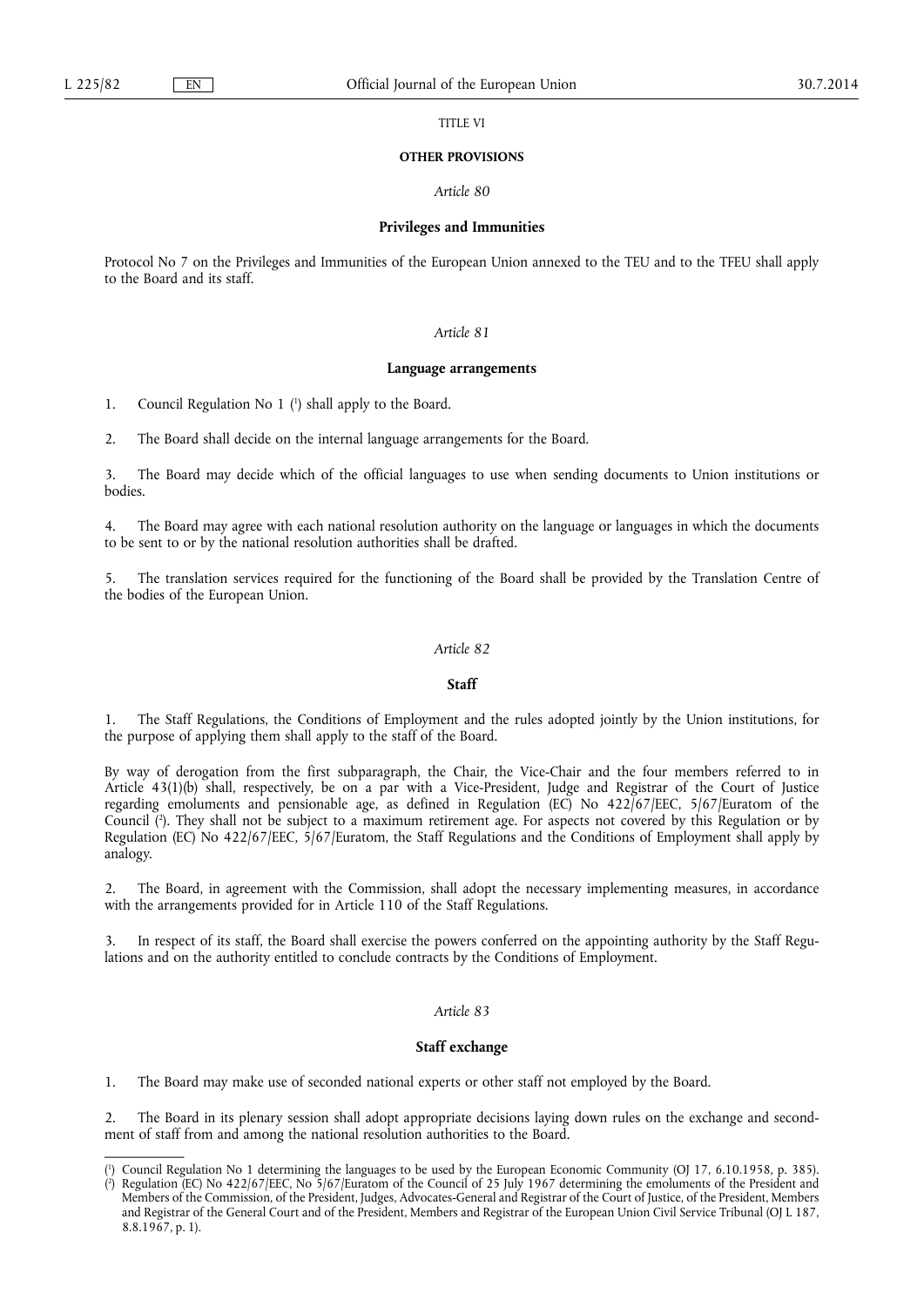3. The Board may establish internal resolution teams composed of its own staff and staff of the national resolution authorities, as well as observers from non-participating Member States' resolution authorities, where appropriate.

4. Where the Board establishes internal resolution teams as provided for in paragraph 3 of this Article, it shall appoint coordinators of those teams from its own staff. In accordance with Article 51(3), the coordinators may be invited as observers to attend the meetings of the executive session of the Board in which the members appointed by the respective Member States participate in accordance with Article 53(3) and (4).

# *Article 84*

#### **Internal committees**

The Board may establish internal committees to provide it with advice and guidance on the discharge of its functions under this Regulation.

### *Article 85*

# **Appeal Panel**

1. The Board shall establish an Appeal Panel for the purposes of deciding on appeals submitted in accordance with paragraph 3.

2. The Appeal Panel shall be composed of five individuals of high repute, from the Member States and with a proven record of relevant knowledge and professional experience, including resolution experience, to a sufficiently high level in the fields of banking or other financial services, excluding current staff of the Board, as well as current staff of resolution authorities or other national or Union institutions, bodies, offices and agencies who are involved in performing the tasks conferred on the Board by this Regulation. The Appeal Panel shall have sufficient resources and expertise to provide expert legal advice on the legality of the Board's exercise of its powers. Members of the Appeal Panel and two alternates shall be appointed by the Board for a term of five years, which may be extended once, following a public call for expressions of interest published in the *Official Journal of the European Union*. They shall not be bound by any instructions.

3. Any natural or legal person, including resolution authorities, may appeal against a decision of the Board referred to in Article 10(10), Article 11, Article 12(1), Articles 38 to 41, Article 65(3), Article 71 and Article 90(3) which is addressed to that person, or which is of direct and individual concern to that person.

The appeal, together with a statement of grounds, shall be filed in writing at the Appeal Panel within six weeks of the date of notification of the decision to the person concerned, or, in the absence of a notification, of the day on which the decision came to the knowledge of the person concerned.

4. The Appeal Panel shall decide upon the appeal within one month after the appeal has been lodged.

The Appeal Panel shall decide on the basis of a majority of at least three of its five members.

5. The members of the Appeal Panel shall act independently and in the public interest. For that purpose, they shall make a public declaration of commitments and a public declaration of interests indicating any direct or indirect interest which might be considered to be prejudicial to their independence or the absence of any such interest.

6. An appeal lodged pursuant to paragraph 3 shall not have suspensive effect.

However, the Appeal Panel may, if it considers that circumstances so require, suspend the application of the contested decision.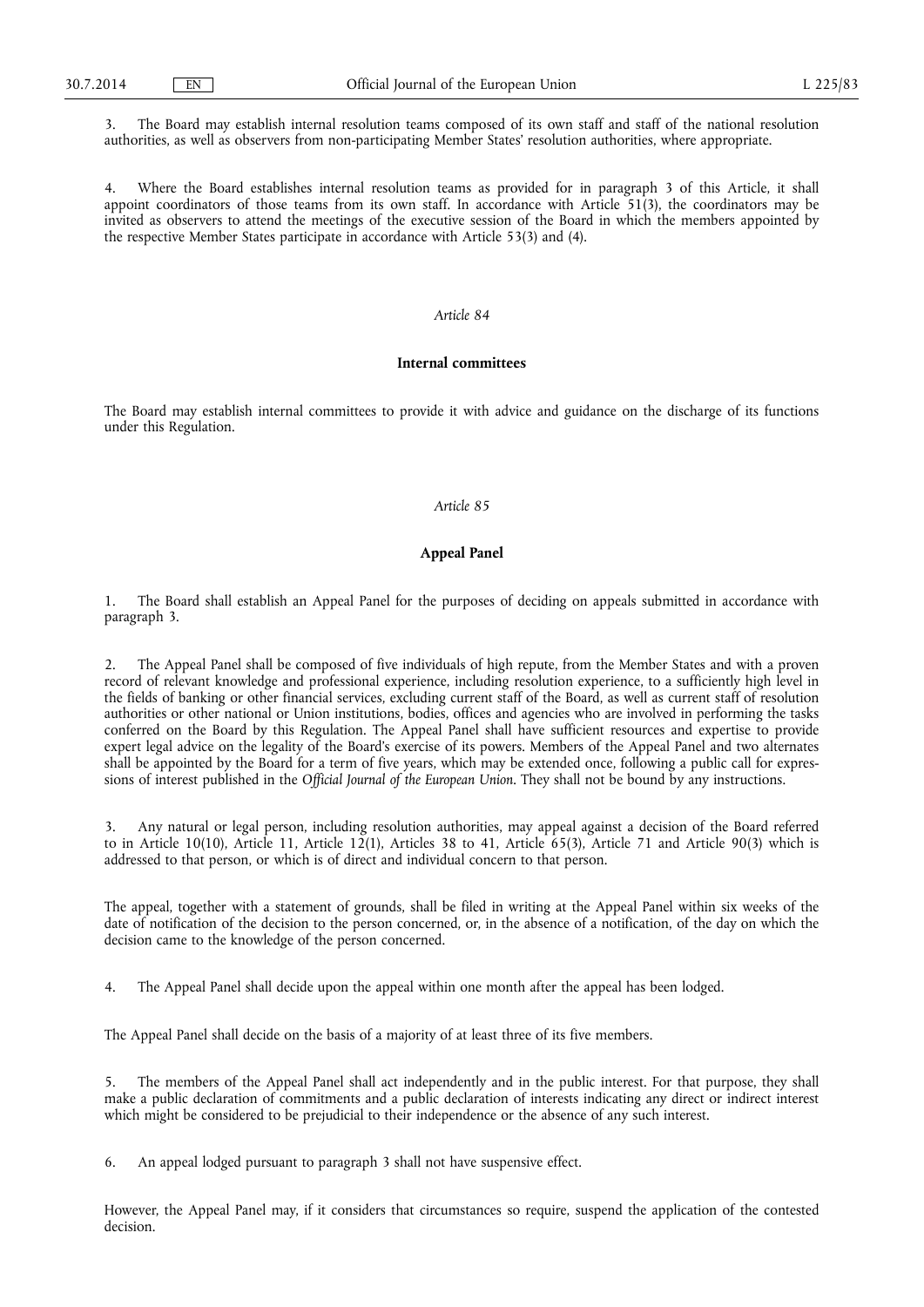7. If the appeal is admissible, the Appeal Panel shall examine whether it is well founded. It shall invite the parties to the appeal proceedings to file observations on its own notifications or on communications from the other parties to the appeal proceedings, within specified time limits. Parties to the appeal proceedings shall be entitled to make oral representations.

8. The Appeal Panel may confirm the decision taken by the Board, or remit the case to the latter. The Board shall be bound by the decision of Appeal Panel and it shall adopt an amended decision regarding the case concerned.

9. The decisions of the Appeal Panel shall be reasoned and notified to the parties.

10. The Appeal Panel shall adopt and make public its rules of procedure.

# *Article 86*

# **Actions before the Court of Justice**

1. Proceedings may be brought before the Court of Justice in accordance with Article 263 TFEU contesting a decision taken by the Appeal Panel or, where there is no right of appeal to the Appeal Panel, by the Board.

2. Member States and the Union institutions, as well as any natural or legal person, may institute proceedings before the Court of Justice against decisions of the Board, in accordance with Article 263 TFEU.

3. In the event that the Board has an obligation to act and fails to take a decision, proceedings for failure to act may be brought before the Court of Justice in accordance with Article 265 TFEU.

4. The Board shall take the necessary measures to comply with the judgment of the Court of Justice.

### *Article 87*

# **Liability of the Board**

1. The Board's contractual liability shall be governed by the law applicable to the contract in question.

2. The Court of Justice shall have jurisdiction to give judgement pursuant to any arbitration clause contained in a contract concluded by the Board.

In the case of non-contractual liability, the Board shall, in accordance with the general principles common to the laws concerning the liability of public authorities of the Member States, make good any damage caused by it or by its staff in the performance of their duties, in particular their resolution functions, including acts and omissions in support of foreign resolution proceedings.

The Board shall compensate a national resolution authority for the damages which it has been ordered to pay by a national court, or which it has, in agreement with the Board, undertaken to pay pursuant to an amicable settlement, which are the consequences of an act or omission committed by that national resolution authority in the course of any resolution under this Regulation of entities and groups referred to in Article 7(2), and of entities and groups referred to in Article 7(4)(b) and (5) where the conditions for the application of those paragraphs are met or pursuant to the second subparagraph of Article 7(3). That obligation shall not apply where that act or omission constituted an infringement of this Regulation, of another provision of Union law, of a decision of the Board, of the Council, or of the Commission, committed intentionally or with manifest and serious error of judgement.

5. The Court of Justice shall have jurisdiction in any dispute relating to paragraphs 3 and 4. Proceedings in matters arising from non-contractual liability shall be barred after a period of five years from the occurrence of the event giving rise thereto.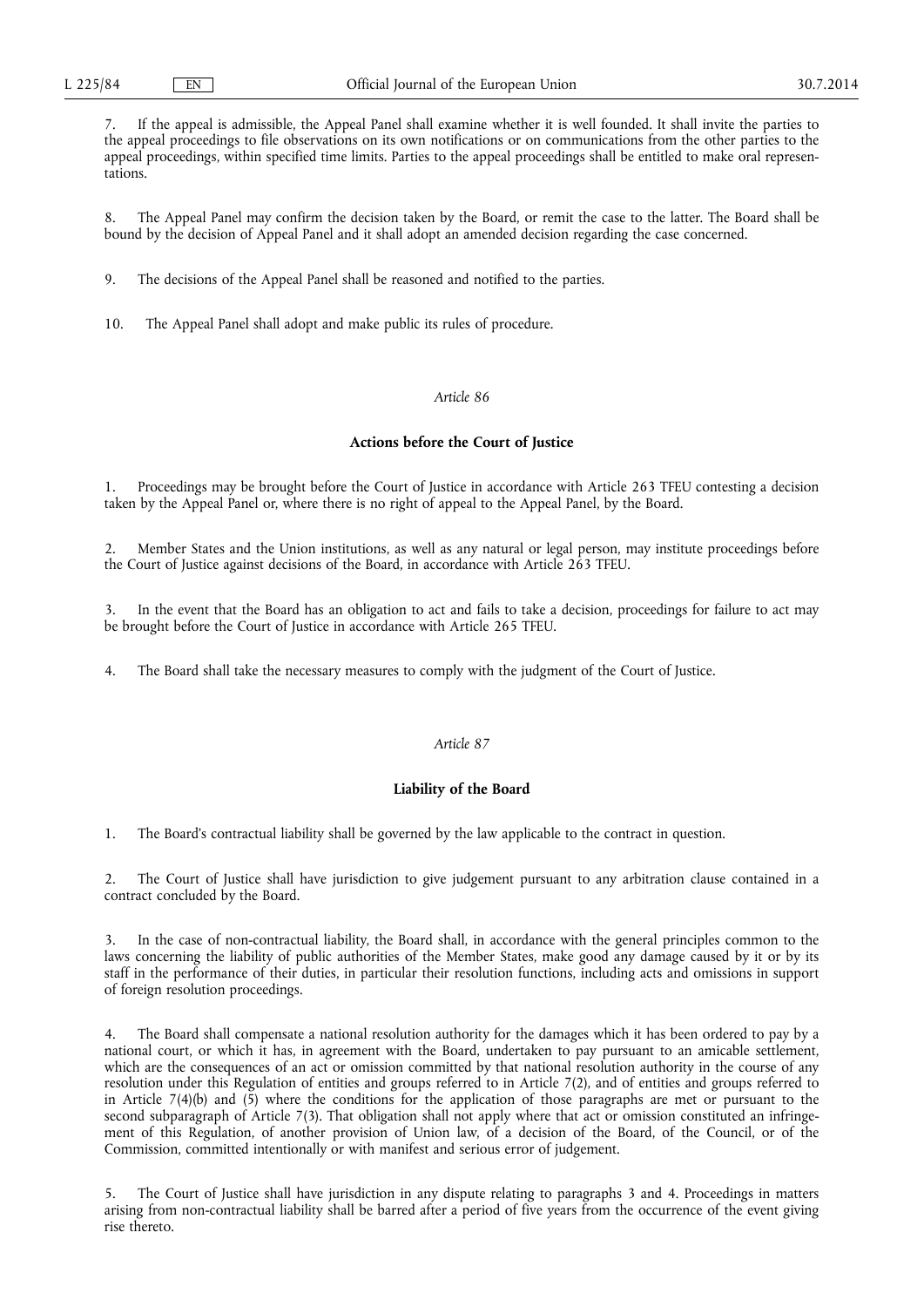6. The personal liability of its staff towards the Board shall be governed by the provisions laid down in the Staff Regulations or Conditions of Employment applicable to them.

#### *Article 88*

#### **Professional secrecy and exchange of information**

1. Members of the Board, the Vice-Chair, the members of the Board referred to in Article 43(1)(b), the staff of the Board and staff exchanged with or seconded by participating Member States carrying out resolution duties shall be subject to the requirements of professional secrecy pursuant to Article 339 TFEU and the relevant provisions in Union legislation, even after their duties have ceased. They shall in particular be prohibited from disclosing confidential information received during the course of their professional activities or from a competent authority or resolution authority in connection with their functions under this Regulation, to any person or authority, unless it is in the exercise of their functions under this Regulation or in summary or collective form such that entities referred to in Article 2 cannot be identified or with the express and prior consent of the authority or the entity which provided the information.

Information subject to the requirements of professional secrecy shall not be disclosed to another public or private entity except where such disclosure is due for the purpose of legal proceedings.

Those requirements shall also apply to potential purchasers contacted in order to prepare for the resolution of an entity pursuant to Article 13(3).

The Board shall ensure that individuals who provide any service, directly or indirectly, permanently or occasionally, relating to the discharge of its duties, including officials and other persons authorised by the Board or appointed by the national resolution authorities to conduct on-site inspections, are subject to the requirements of professional secrecy equivalent to those referred to in paragraph 1.

3. The requirements of professional secrecy referred to in paragraph 1 shall also apply to observers who attend the Board's meetings and to observers from non-participating Member States who take part in internal resolution teams in accordance with Article 83(3).

4. The Board shall take the necessary measures to ensure the safe handling and processing of confidential information.

5. Before any information is disclosed, the Board shall ensure that it does not contain confidential information, in particular, by assessing the effects that the disclosure could have on the public interest as regards financial, monetary or economic policy, on the commercial interests of natural and legal persons, on the purpose of inspections, on investigations and on audits. The procedure for checking the effects of disclosing information shall include a specific assessment of the effects of any disclosure of the contents and details of resolution plans as referred to in Articles 8 and 9, the result of any assessment carried out under Article 10 or the resolution scheme referred to in Article 18.

6. This Article shall not prevent the Board, the Council, the Commission, the ECB, the national resolution authorities or the national competent authorities, including their employees and experts, from sharing information with each other and with competent ministries, central banks, deposit guarantee schemes, investor compensation schemes, authorities responsible for normal insolvency proceedings, resolution and competent authorities from non-participating Member States, EBA, or, subject to Article 33, third-country authorities that carry out functions equivalent to those of a resolution authority, or, subject to strict confidentiality requirements, with a potential purchaser for the purposes of planning or carrying out a resolution action.

# *Article 89*

## **Data protection**

This Regulation shall be without prejudice to the obligations of Member States relating to their processing of personal data under Directive 95/46/EC of the European Parliament and of the Council ( 1 ) or the obligations of the Board, the Council and the Commission relating to their processing of personal data under Regulation (EC) No 45/2001 of the European Parliament and of the Council ( 2 ) when fulfilling their responsibilities.

<sup>(</sup> 1 ) Directive 95/46/EC of the European Parliament and of the Council of 24 October 1995 on the protection of individuals with regard to the processing of personal data and on the free movement of such data (OJ L 281, 23.11.1995, p. 31).

<sup>(</sup> 2 ) Regulation (EC) No 45/2001 of the European Parliament and of the Council of 18 December 2000 on the protection of individuals with regard to the processing of personal data by the Community institutions and bodies and on the free movement of such data (OJ L 8, 12.1.2001, p. 1).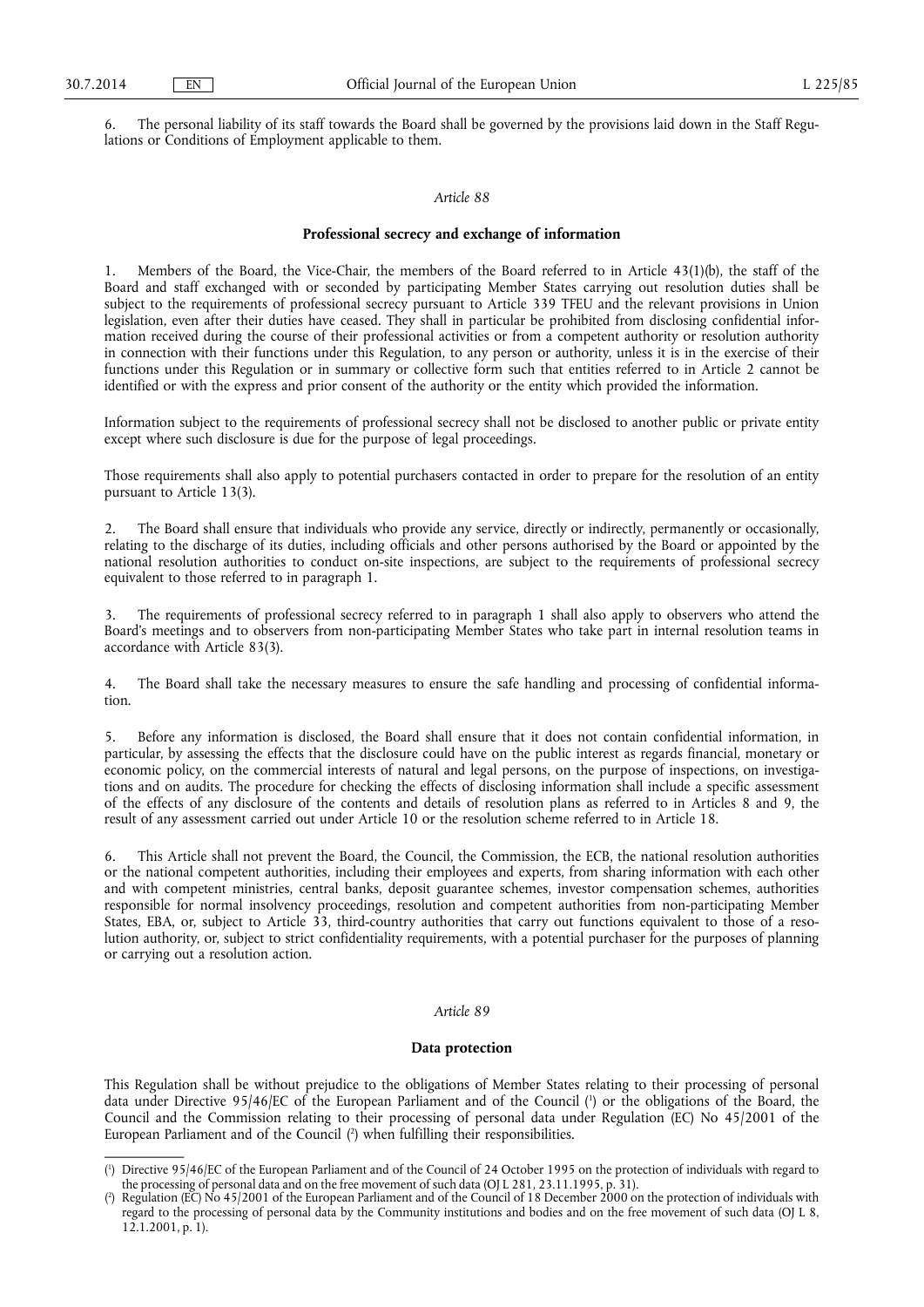### **Access to documents**

1. Regulation (EC) No 1049/2001 of the European Parliament and of the Council ( 1 ) shall apply to documents held by the Board.

2. The Board shall, within six months of the date of its first meeting, adopt the practical measures for applying Regulation (EC) No 1049/2001.

3. Decisions taken by the Board under Article 8 of Regulation (EC) No 1049/2001 may be the subject of a complaint to the European Ombudsman or of proceedings before the Court of Justice, following an appeal to the Appeal Panel, referred to in Article 85 of this Regulation, as appropriate, under the conditions laid down in Articles 228 and 263 TFEU respectively.

4. Persons who are the subject of the Board's decisions shall be entitled to have access to the Board's file, subject to the legitimate interest of other persons in the protection of their business secrets. The right of access to the file shall not extend to confidential information or internal preparatory documents of the Board.

### *Article 91*

### **Security rules on the protection of classified and sensitive non-classified information**

The Board shall apply the security principles contained in the Commission's security rules for protecting European Union Classified Information (EUCI) and sensitive non-classified information, as set out in the Annex to Commission Decision 2001/844/EC, ECSC, Euratom (?). Applying the security principles shall include applying provisions for the exchange, processing and storage of such information.

# *Article 92*

#### **Court of Auditors**

- 1. The Court of Auditors shall produce a special report for each 12-month period, starting on 1 April each year.
- 2. Each report shall examine whether:
- (a) sufficient regard was had to economy, efficiency and effectiveness with which the Fund has been used, in particular the need to minimise the use of the Fund;
- (b) the assessment of Fund aid was efficient and rigorous.

3. Each report under paragraph 1 shall be produced within six months of the end of the period to which the report relates.

4. Following consideration of the final accounts prepared by the Board in accordance with Article 63, the Court of Auditors shall prepare a report on its findings by 1 December following each financial year. The Court of Auditors shall, in particular, report on any contingent liabilities (whether for the Board, the Council, the Commission or otherwise) arising as a result of the performance by the Board, the Council and the Commission of their tasks under this Regulation.

The European Parliament and the Council may request that the Court of Auditors examine any other relevant matters falling within their competence set out in Article 287(4) TFEU.

6. The reports referred to in paragraphs 1 and 4 shall be sent to the Board, the European Parliament, the Council and the Commission and shall be made public without delay.

7. Within two months of the date on which each report under paragraph 1 is made public the Commission shall provide a detailed written response which shall be made public.

Within two months of the date on which each report under paragraph 4 is made public the Board, the Council and the Commission shall each provide a detailed written response which shall be made public.

<sup>(</sup> 1 ) Regulation (EC) N0 1049/2001 of the European Parliament and of the Council of 30 May 2001 regarding public access to European Parliament, Council and Commission documents (OJ L 145, 31.5.2001, p. 43).

<sup>(</sup> 2 ) Commission Decision 2001/844/EC, ECSC, Euratom of 29 November 2001 amending its internal Rules of Procedure (OJ L 317, 3.12.2001, p. 1).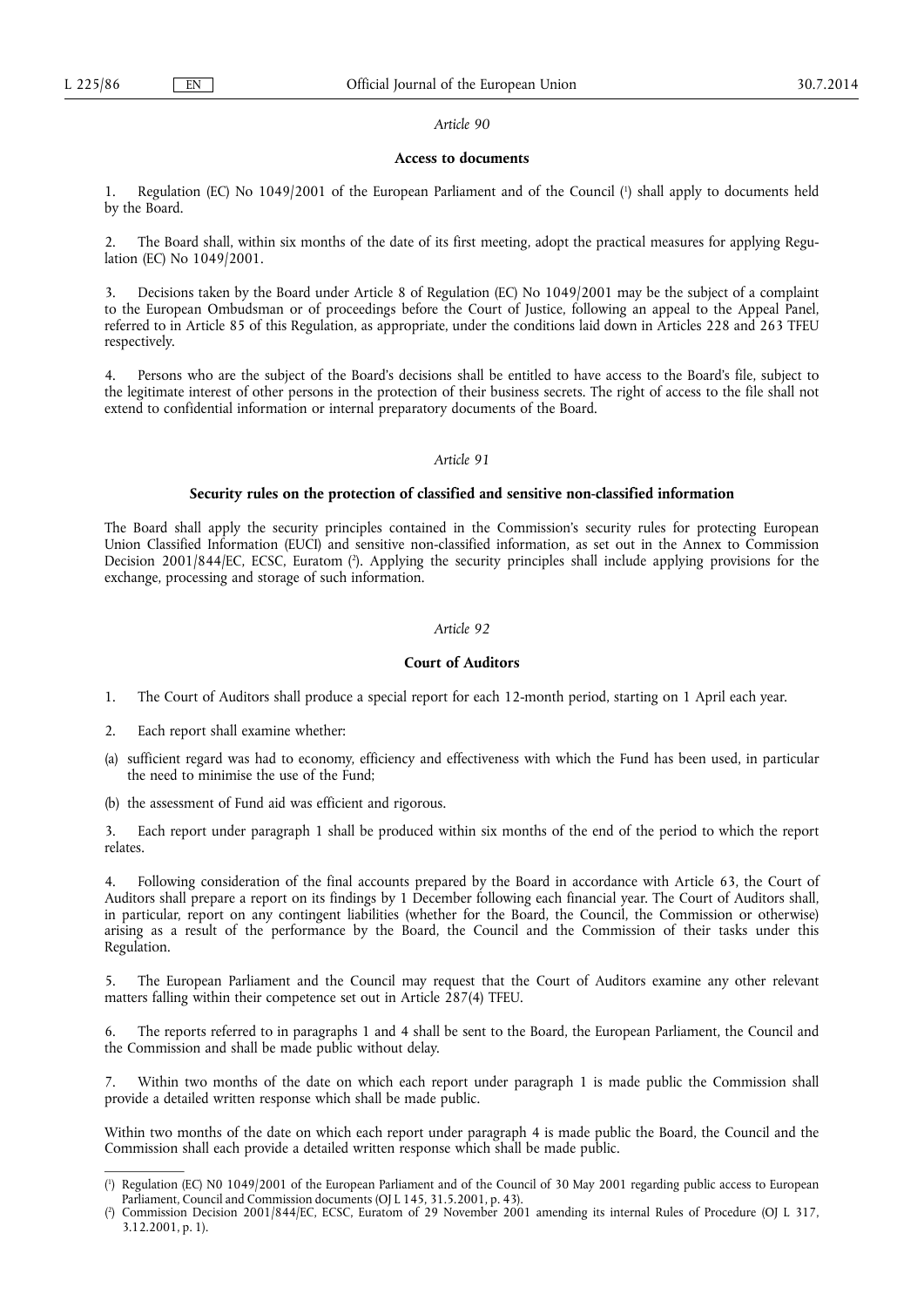8. The Court of Auditors shall have the power to obtain from the Board, the Council and the Commission any information relevant for performing the tasks conferred on it by this Article. The Board, the Council and the Commission shall provide any relevant information requested within such a timeframe as may be specified by the Court of Auditors.

# PART IV

#### **POWERS OF EXECUTION AND FINAL PROVISIONS**

# *Article 93*

#### **Exercise of the delegation**

1. The power to adopt delegated acts is conferred on the Commission subject to the conditions laid down in this Article.

2. The delegation of power referred to in Article 19(8), Article 65(5), Article 69(5), Article 71(3) and Article 75(4) shall be conferred for an indeterminate period of time from the relevant dates referred to in Article 99.

3. The Commission shall ensure consistency between delegated acts adopted pursuant to this Regulation and delegated acts adopted pursuant to Directive 2014/59/EU.

The delegation of power referred to in Article 19(8), Article 65(5), Article 69(5), Article 71(3) and Article 75(4) may be revoked at any time by the European Parliament or by the Council. A decision of revocation shall put an end to the delegation of the power specified in that decision. It shall take effect the day following the publication of the decision in the *Official Journal of the European Union* or at a later date specified therein. It shall not affect the validity of any delegated acts already in force.

5. As soon as it adopts a delegated act, the Commission shall notify it simultaneously to the European Parliament and to the Council.

6. A delegated act adopted pursuant to Article 19(8), Article 65(5), Article 69(5), Article 71(3) and Article 75(4) shall enter into force only if no objection has been expressed either by the European Parliament or the Council within a period of three months of notification of that act to the European Parliament and the Council or if, before the expiry of that period, the European Parliament and the Council have both informed the Commission that they will not object. That period shall be extended by three months at the initiative of the European Parliament or the Council.

The Commission shall not adopt delegated acts where the scrutiny time of the European Parliament is reduced through recess to less than five months, including any extension.

### *Article 94*

### **Review**

1. By 31 December 2018, and every three years thereafter, the Commission shall publish a report on the application of this Regulation, with a special emphasis on monitoring the potential impact on the smooth functioning of the internal market. That report shall evaluate:

- (a) the functioning of the SRM, its cost efficiency, as well as the impact of its resolution activities on the interests of the Union as a whole and on the coherence and integrity of the internal market for financial services, including its possible impact on the structures of the national banking systems within the Union, in comparison with other banking systems, and regarding the effectiveness of cooperation and information sharing arrangements within the SRM, between the SRM and the SSM, and between the SRM, national resolution authorities, competent authorities and resolution authorities of non-participating Member States, in particular assessing whether:
	- (i) there is a need that the functions allocated by this Regulation to the Board, to the Council and to the Commission, be exercised exclusively by an independent Union institution and, if so, whether any changes of the relevant provisions are necessary including at the level of primary law;
	- (ii) cooperation between the SRM, the SSM, the ESRB, EBA, ESMA and EIOPA, and the other authorities which form part of the ESFS, is appropriate;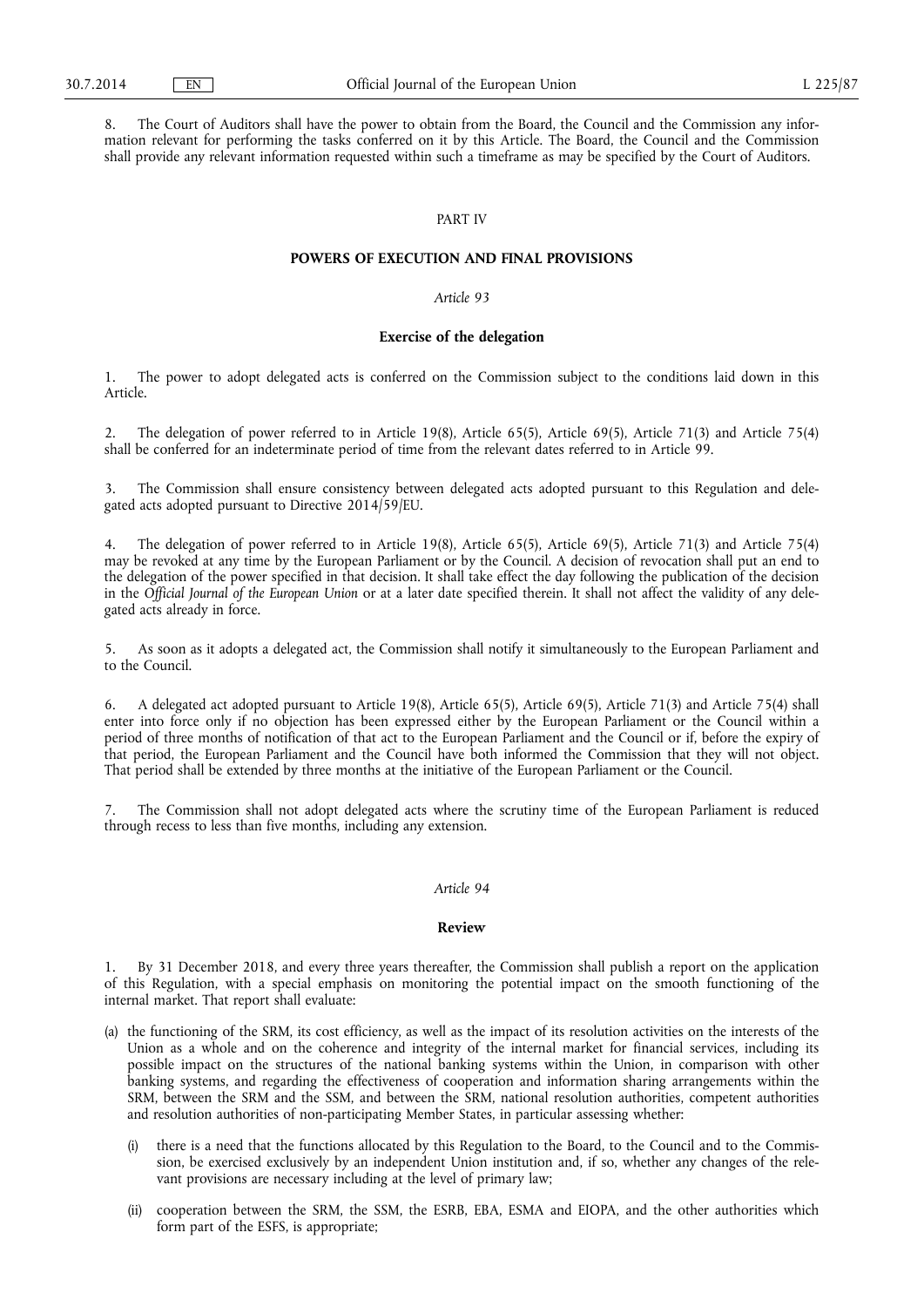- (iii) the investment portfolio in accordance with Article 75 is made of sound and diversified assets;
- (iv) the link between sovereign debt and banking risk has been broken;
- (v) governance arrangements, including the division of tasks within the Board and the composition of the voting arrangements both in the executive and the plenary sessions of the Board and its relations with the Commission and the Council are appropriate;
- (vi) the reference point for setting the target level for the Fund is adequate and in particular, whether covered deposits or total liabilities is a more appropriate basis and if a minimum absolute amount for the Fund should be established in order to avoid volatility in the flow of financial means to the Fund and to ensure the stability and adequacy of the financing of the Fund over time;
- (vii) it is necessary to modify the target level established for the Fund and the level of contributions in order to ensure a level playing field within the Union;
- (b) the effectiveness of independence and accountability arrangements;
- (c) the interaction between the Board and EBA;
- (d) the interaction between the Board and the national resolution authorities of non-participating Member States and the effects of the SRM on those Member States, and the interaction between the Board and relevant third-country authorities as defined in Article 2(1)(90) of Directive 2014/59/EU;
- (e) the necessity of taking steps in order to harmonise insolvency proceedings for failed institutions.

2. The report shall be submitted to the European Parliament and to the Council. The Commission shall make accompanying proposals, as appropriate.

3. When reviewing Directive 2014/59/EU, the Commission is invited also to review this Regulation, as appropriate.

### *Article 95*

#### **Amendment to Regulation (EU) No 1093/2010**

Regulation (EU) No 1093/2010 is amended as follows:

- (1) In Article 4, point (2) is replaced by the following:
	- '(2) "competent authorities" means:
		- (i) competent authorities as defined in point (40) of Article 4(1) of Regulation (EU) No 575/2013, including the European Central Bank with regard to matters relating to the tasks conferred on it by Regulation (EU) No 1024/2013, in Directive 2007/64/EC, and as referred to in Directive 2009/110/EC;
		- (ii) with regard to Directives 2002/65/EC and 2005/60/EC, the authorities competent for ensuring compliance with the requirements of those Directives by credit and financial institutions;
		- (iii) with regard to deposit guarantee schemes, bodies which administer deposit guarantee schemes pursuant to Directive 2014/49/EU of the European Parliament and of the Council (\*), or, where the operation of the deposit guarantee scheme is administered by a private company, the public authority supervising those schemes pursuant to that Directive; and
		- (iv) with regard to Directive 2014/59/EU of the European Parliament and of the Council (\*\*) and to Regulation (EU) No 806/2014 of the European Parliament and of the Council (\*\*\*), the resolution authorities, defined in Article 3 of Directive 2014/59/EU, the Single Resolution Board, established by Regulation (EU) No 806/2014, and the Council and the Commission when taking actions under Article 18 of Regulation (EU) No 806/2014, except where they exercise discretionary powers or make policy choices.
		- (\*) Directive 2014/49/EU of the European Parliament and of the Council of 16 April 2014 on deposit guarantee scheme (OJ L 173, 12.6.2014, p. 149).<br>(\*\*) Directive 2014/59/EU of the European Parliament and of the Council of 15 May 2014 establishing a frame-
		- work for the recovery and resolution of credit institutions and investment firms and amending Council Directive 82/891/EEC, and Directives 2001/24/EC, 2002/47/EC, 2004/25/EC, 2005/56/EC, 2007/36/EC, 2011/35/EU, 2012/30/EU and 2013/36/EU, and Regulations (EU) No 1093/2010 and (EU) No 648/2012, of the European Parliament and o
		- uniform rules and a uniform procedure for the resolution of credit institutions and certain investment firms in the framework of a Single Resolution Mechanism and a Single Resolution Fund and amending Regulation (EU) No 1093/2010 (OJ L 225, 30.7.2014, p. 1).';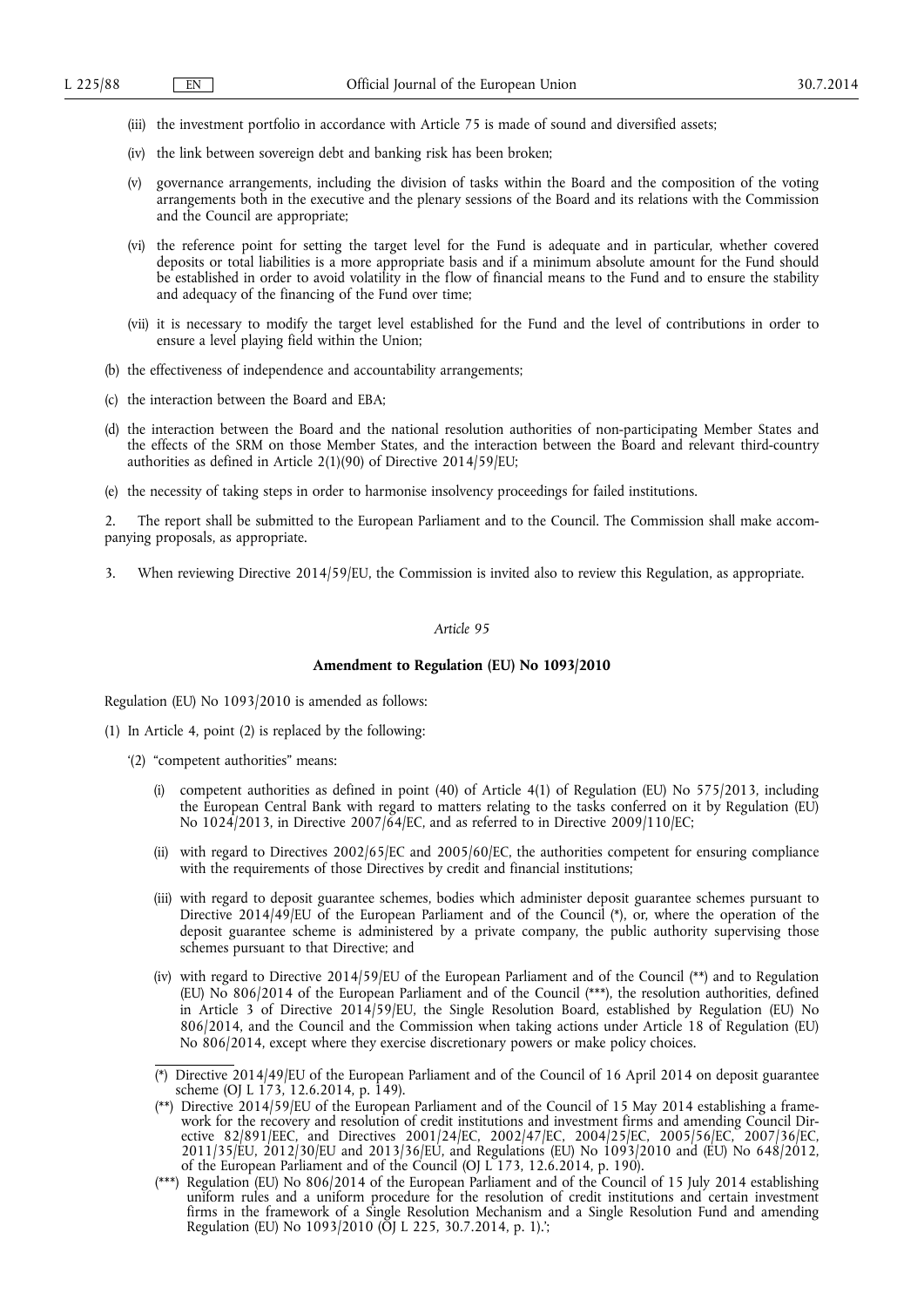(2) In Article 25, the following paragraph is inserted:

'1a. The Authority may organise and conduct peer reviews of the exchange of information and of the joint activities of the Board referred to in Regulation (EU) No 806/2014 and national resolution authorities of Member States non-participating in the Single Resolution Mechanism in the resolution of cross-border groups to strengthen effectiveness and consistency in outcomes. To that end, the Authority shall develop methods to allow for objective assessment and comparison.';

(3) In Article 40(6), the following subparagraph is added:

'For the purpose of acting within the scope of Directive 2014/59/EU, the Chair of the Single Resolution Board shall be an observer to the Board of Supervisors.'.

### *Article 96*

#### **Replacement of national resolution financing arrangements**

From the date of application referred to in Article 99(2) and (6) of this Regulation, the Fund shall be considered to be the resolution financing arrangement of the participating Member States under Articles 99 to 109 of Directive 2014/59/EU.

## *Article 97*

## **Headquarters Agreement and operating conditions**

1. The necessary arrangements concerning the accommodation to be provided for the Board in the Member State where its seat is located and the facilities to be made available by that Member State, as well as the specific rules applicable in that Member State to the Chair, members of the Board in its plenary session, Board staff and members of their families shall be laid down in a Headquarters Agreement between the Board and that Member State, concluded after obtaining the approval of the Board in its plenary session and no later than 20 August 2016.

2. The Member State where the Board's seat is located shall provide the best possible conditions to ensure the proper functioning of the Board, including multilingual, European-oriented schooling and appropriate transport connections.

## *Article 98*

# **Start of the Board's activities**

1. The Board shall become fully operational by 1 January 2015.

2. The Commission shall be responsible for the establishment and initial operation of the Board until the Board has the operational capacity to implement its own budget. For that purpose:

- (a) until the Chair takes up his or her duties following his or her appointment by the Council in accordance with Article 56, the Commission may designate a Commission official to act as interim Chair and exercise the duties assigned to the Chair;
- (b) by way of derogation from Article 50(1)(l) and until the adoption of a decision as referred to in Article 50(3), the interim Chair shall exercise the appointing authority powers;
- (c) the Commission may offer assistance to the Board, in particular by seconding Commission officials to carry out the activities of the agency under the responsibility of the interim Chair or the Chair.

3. The interim Chair may authorise all payments covered by appropriations entered in the Board's budget and may conclude contracts, including staff contracts.

### *Article 99*

#### **Entry into force**

1. This Regulation shall enter into force on the twentieth day following that of its publication in the *Official Journal of the European Union*.

2. With the exceptions set out in paragraphs 3 to 5, this Regulation shall be applicable from 1 January 2016.